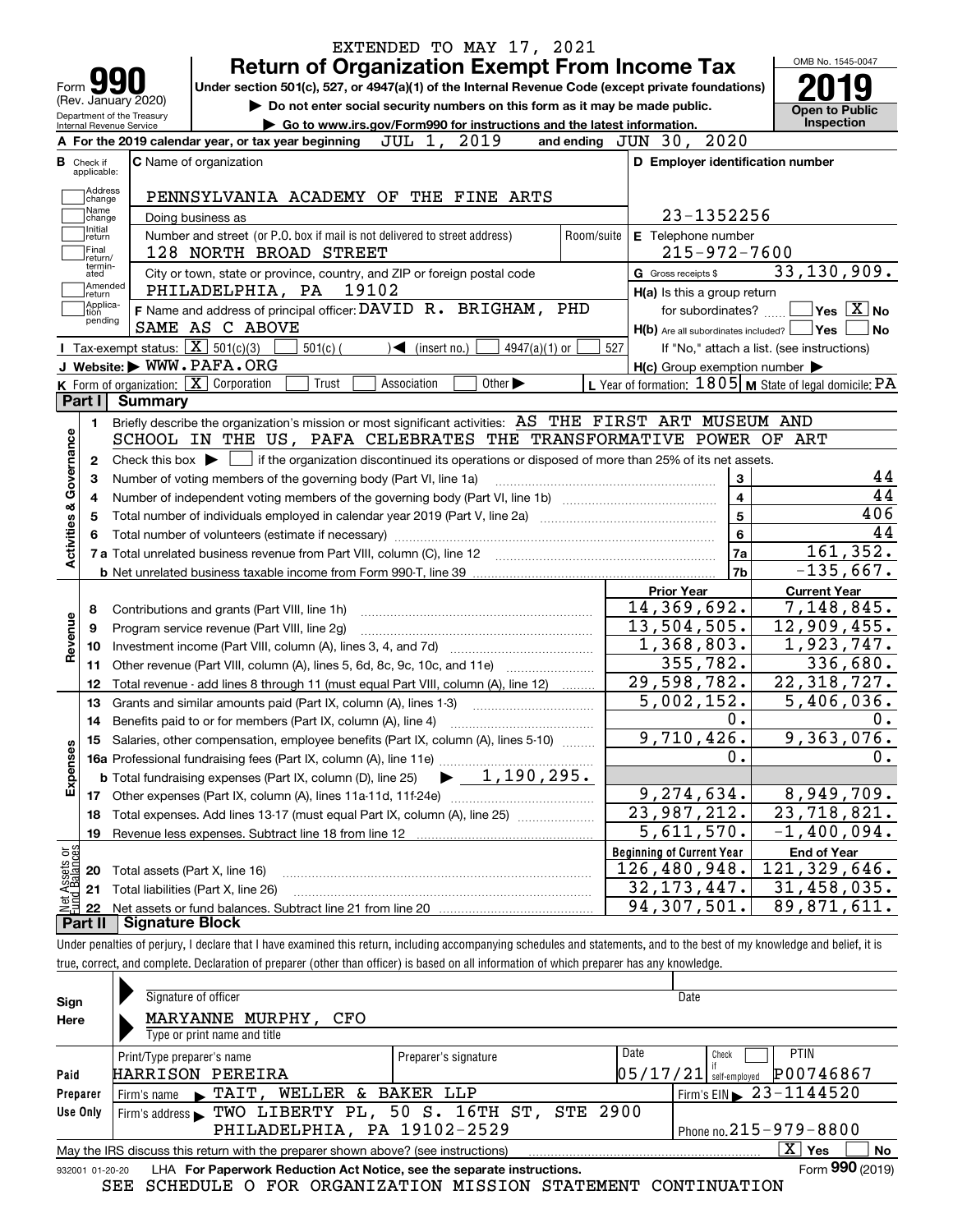|              | 23-1352256<br>PENNSYLVANIA ACADEMY OF THE FINE ARTS<br>Page 2<br>Form 990 (2019)<br><b>Statement of Program Service Accomplishments</b><br>Part III                                                                                                                                                                                                                  |
|--------------|----------------------------------------------------------------------------------------------------------------------------------------------------------------------------------------------------------------------------------------------------------------------------------------------------------------------------------------------------------------------|
| 1            | Briefly describe the organization's mission:<br>THE ACADEMY OPERATES A POST-SECONDARY EDUCATIONAL PROGRAM IN FINE ARTS<br>AS WELL AS A GALLERY COLLECTION OF AMERICAN ART.<br>IN ADDITION,<br>THE<br>ACADEMY SPONSORS FINE ARTS CLASSES FOR ALL AGES AND FREE ARTS<br>PROGRAMS.                                                                                      |
| $\mathbf{2}$ | Did the organization undertake any significant program services during the year which were not listed on the<br>$\overline{\ }$ Yes $\overline{\ \ X}$ No<br>prior Form 990 or 990-EZ?<br>If "Yes," describe these new services on Schedule O.                                                                                                                       |
| 3            | $\overline{Y}$ es $\overline{X}$ No<br>Did the organization cease conducting, or make significant changes in how it conducts, any program services?<br>If "Yes," describe these changes on Schedule O.                                                                                                                                                               |
| 4            | Describe the organization's program service accomplishments for each of its three largest program services, as measured by expenses.<br>Section 501(c)(3) and 501(c)(4) organizations are required to report the amount of grants and allocations to others, the total expenses, and<br>revenue, if any, for each program service reported.                          |
|              | $\overline{5,406,036}$ ) (Revenue \$<br>$16$ , $643$ , $918$ . including grants of \$<br>11,487,436.<br>(Expenses \$<br>4a (Code:<br>PAFA'S POST-SECONDARY FINE ARTS PROGRAM OFFERS PROGRAMS IN PAINTING,<br>PRINT-MAKING, SCULPTING AND DRAWING. THE SCHOOL GRANTS A FOUR YEAR<br>CERTIFICATE, A BACHELOR OF FINE ARTS DEGREE, AND A MASTER OF FINE ARTS<br>DEGREE. |
| 4b.          | 1,056,050.<br>2,398,113.<br>) (Expenses \$<br>including grants of \$<br>) (Revenue \$<br>(Code:<br>PAFA OPERATES A GALLERY THAT DISPLAYS GREAT WORKS OF AMERICAN ART.<br>IT<br>IS THE OLDEST SUCH GALLERY IN THE U.S. AND ITS PRINCIPAL BUILDING IS A<br>HISTORICAL STRUCTURE.<br>THE SCHOOL ALSO HOSTS SEVERAL SPECIAL<br>EXHIBITIONS EACH YEAR.                    |
| 4c           | 847, 119. including grants of \$<br>562,930.<br>(Code:<br>(Expenses \$<br>) (Revenue \$<br>PUBLIC EDUCATION TEAM SPONSORS FINE ART CLASSES FOR ALL AGES BOTH ON<br>AND OFF-SITE.                                                                                                                                                                                     |
| 4d           | Other program services (Describe on Schedule O.)<br>(Expenses \$<br>(Revenue \$<br>including grants of \$                                                                                                                                                                                                                                                            |
| 4е           | 19,889,150.<br>Total program service expenses                                                                                                                                                                                                                                                                                                                        |
|              | Form 990 (2019)<br>932002 01-20-20                                                                                                                                                                                                                                                                                                                                   |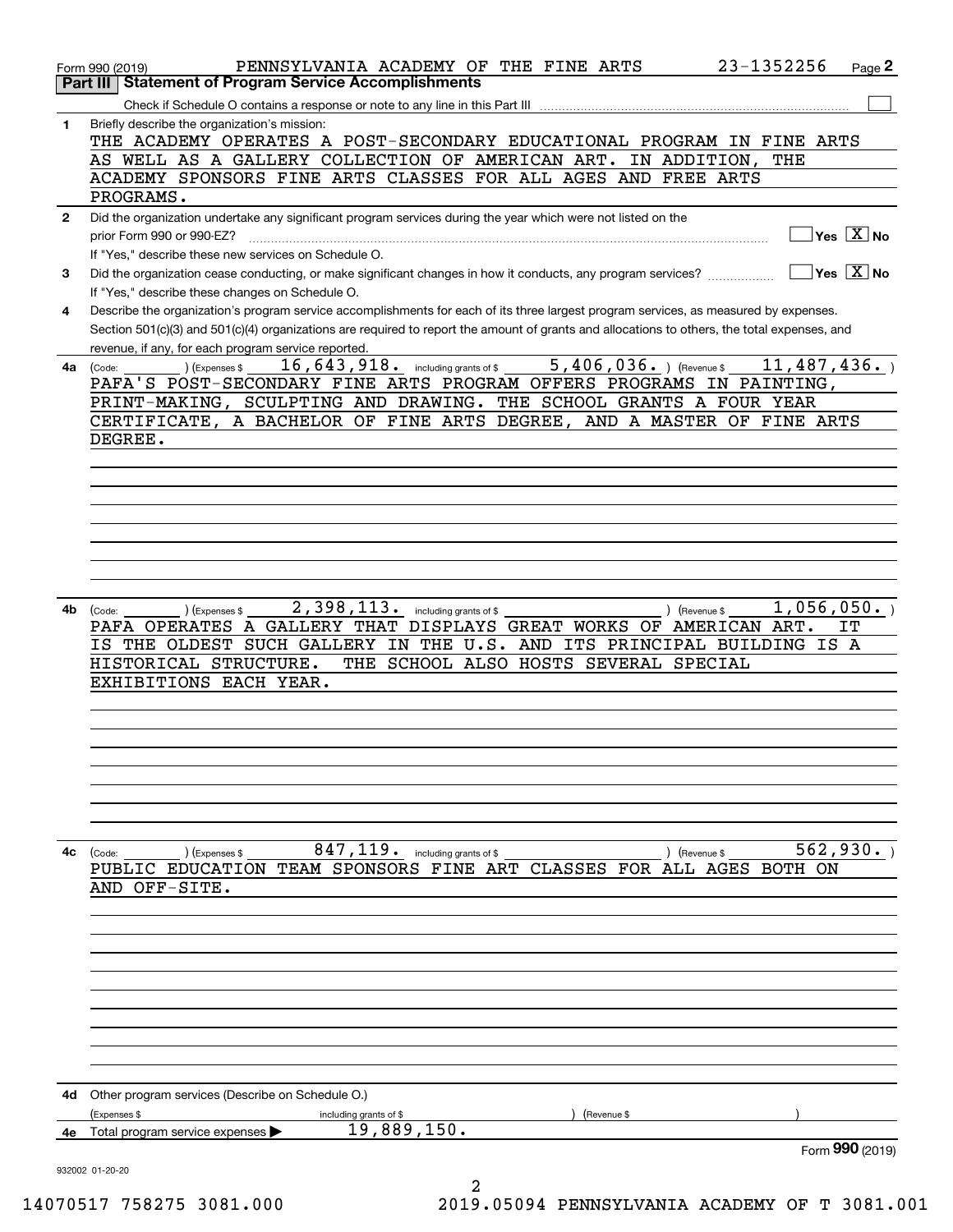|  | Form 990 (2019) |
|--|-----------------|
|  |                 |

|     |                                                                                                                                                    |                 | Yes                     | No                |
|-----|----------------------------------------------------------------------------------------------------------------------------------------------------|-----------------|-------------------------|-------------------|
| 1   | Is the organization described in section $501(c)(3)$ or $4947(a)(1)$ (other than a private foundation)?                                            |                 |                         |                   |
|     |                                                                                                                                                    | 1.              | х                       |                   |
| 2   |                                                                                                                                                    | $\mathbf{2}$    | $\overline{\mathbf{x}}$ |                   |
| 3   | Did the organization engage in direct or indirect political campaign activities on behalf of or in opposition to candidates for                    |                 |                         |                   |
|     |                                                                                                                                                    | 3               |                         | x                 |
| 4   | Section 501(c)(3) organizations. Did the organization engage in lobbying activities, or have a section 501(h) election in effect                   |                 |                         |                   |
|     |                                                                                                                                                    | 4               | х                       |                   |
| 5   | Is the organization a section 501(c)(4), 501(c)(5), or 501(c)(6) organization that receives membership dues, assessments, or                       |                 |                         |                   |
|     |                                                                                                                                                    | 5               |                         | x                 |
| 6   | Did the organization maintain any donor advised funds or any similar funds or accounts for which donors have the right to                          |                 |                         |                   |
|     | provide advice on the distribution or investment of amounts in such funds or accounts? If "Yes," complete Schedule D, Part I                       | 6               |                         | x                 |
| 7   | Did the organization receive or hold a conservation easement, including easements to preserve open space,                                          |                 |                         |                   |
|     |                                                                                                                                                    | $\overline{7}$  |                         | x                 |
| 8   | Did the organization maintain collections of works of art, historical treasures, or other similar assets? If "Yes," complete                       |                 |                         |                   |
|     |                                                                                                                                                    | 8               | х                       |                   |
| 9   | Did the organization report an amount in Part X, line 21, for escrow or custodial account liability, serve as a custodian for                      |                 |                         |                   |
|     | amounts not listed in Part X; or provide credit counseling, debt management, credit repair, or debt negotiation services?                          |                 |                         | x                 |
|     |                                                                                                                                                    | 9               |                         |                   |
| 10  | Did the organization, directly or through a related organization, hold assets in donor-restricted endowments                                       |                 | х                       |                   |
|     |                                                                                                                                                    | 10              |                         |                   |
| 11  | If the organization's answer to any of the following questions is "Yes," then complete Schedule D, Parts VI, VII, VIII, IX, or X<br>as applicable. |                 |                         |                   |
|     |                                                                                                                                                    |                 |                         |                   |
|     | Did the organization report an amount for land, buildings, and equipment in Part X, line 10? If "Yes," complete Schedule D.                        | 11a             | х                       |                   |
| b   | Did the organization report an amount for investments - other securities in Part X, line 12, that is 5% or more of its total                       |                 |                         |                   |
|     |                                                                                                                                                    | 11 <sub>b</sub> | X                       |                   |
| с   | Did the organization report an amount for investments - program related in Part X, line 13, that is 5% or more of its total                        |                 |                         |                   |
|     |                                                                                                                                                    | 11c             |                         | x                 |
|     | d Did the organization report an amount for other assets in Part X, line 15, that is 5% or more of its total assets reported in                    |                 |                         |                   |
|     |                                                                                                                                                    | 11d             |                         | x                 |
|     |                                                                                                                                                    | 11e             | X                       |                   |
| f   | Did the organization's separate or consolidated financial statements for the tax year include a footnote that addresses                            |                 |                         |                   |
|     | the organization's liability for uncertain tax positions under FIN 48 (ASC 740)? If "Yes," complete Schedule D, Part X                             | 11f             | X                       |                   |
|     | 12a Did the organization obtain separate, independent audited financial statements for the tax year? If "Yes," complete                            |                 |                         |                   |
|     |                                                                                                                                                    | 12a             | X                       |                   |
|     | <b>b</b> Was the organization included in consolidated, independent audited financial statements for the tax year?                                 |                 |                         |                   |
|     | If "Yes," and if the organization answered "No" to line 12a, then completing Schedule D, Parts XI and XII is optional                              | 12 <sub>b</sub> |                         | 41                |
| 13  | Is the organization a school described in section 170(b)(1)(A)(ii)? If "Yes," complete Schedule E                                                  | 13              | X                       |                   |
| 14a | Did the organization maintain an office, employees, or agents outside of the United States?                                                        | 14a             |                         | x                 |
| b   | Did the organization have aggregate revenues or expenses of more than \$10,000 from grantmaking, fundraising, business,                            |                 |                         |                   |
|     | investment, and program service activities outside the United States, or aggregate foreign investments valued at \$100,000                         |                 |                         |                   |
|     |                                                                                                                                                    | 14b             |                         | X                 |
| 15  | Did the organization report on Part IX, column (A), line 3, more than \$5,000 of grants or other assistance to or for any                          |                 |                         |                   |
|     |                                                                                                                                                    | 15              |                         | X                 |
| 16  | Did the organization report on Part IX, column (A), line 3, more than \$5,000 of aggregate grants or other assistance to                           |                 |                         |                   |
|     |                                                                                                                                                    | 16              |                         | X                 |
| 17  | Did the organization report a total of more than \$15,000 of expenses for professional fundraising services on Part IX,                            |                 |                         |                   |
|     |                                                                                                                                                    | 17              |                         | X                 |
| 18  | Did the organization report more than \$15,000 total of fundraising event gross income and contributions on Part VIII, lines                       |                 |                         |                   |
|     |                                                                                                                                                    | 18              | x                       |                   |
| 19  | Did the organization report more than \$15,000 of gross income from gaming activities on Part VIII, line 9a? If "Yes."                             |                 |                         |                   |
|     |                                                                                                                                                    | 19              |                         | x                 |
| 20a |                                                                                                                                                    | 20a             |                         | $\mathbf{X}$      |
|     | b If "Yes" to line 20a, did the organization attach a copy of its audited financial statements to this return?                                     | 20 <sub>b</sub> |                         |                   |
| 21  | Did the organization report more than \$5,000 of grants or other assistance to any domestic organization or                                        |                 |                         |                   |
|     |                                                                                                                                                    | 21              |                         | x                 |
|     | 932003 01-20-20                                                                                                                                    |                 |                         | Form $990$ (2019) |

3

932003 01-20-20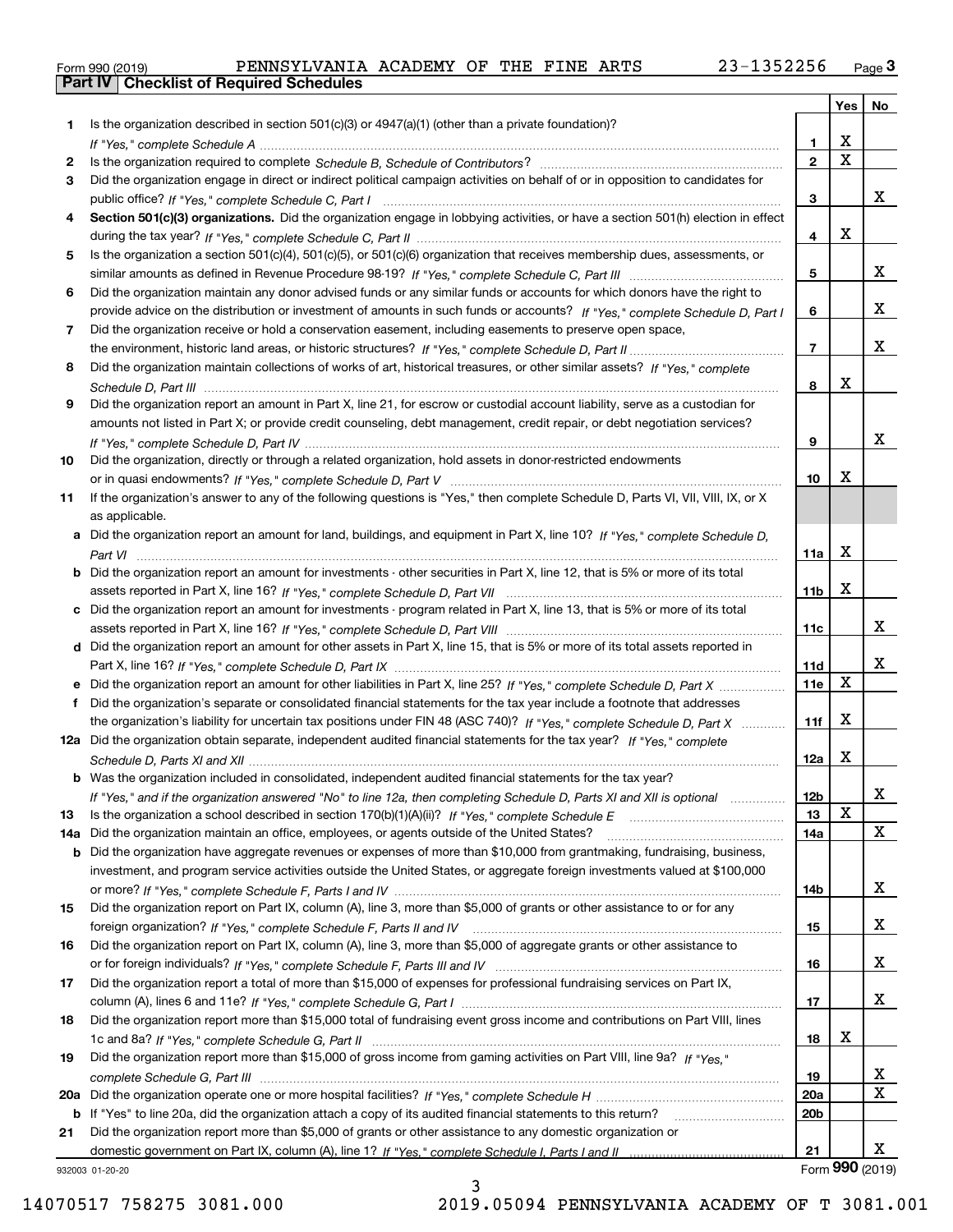|  | Form 990 (2019) |
|--|-----------------|
|  |                 |

*(continued)*

| Did the organization report more than \$5,000 of grants or other assistance to or for domestic individuals on<br>22<br>X<br>22<br>Did the organization answer "Yes" to Part VII, Section A, line 3, 4, or 5 about compensation of the organization's current<br>23<br>and former officers, directors, trustees, key employees, and highest compensated employees? If "Yes," complete<br>X<br>23<br>24a Did the organization have a tax-exempt bond issue with an outstanding principal amount of more than \$100,000 as of the<br>last day of the year, that was issued after December 31, 2002? If "Yes," answer lines 24b through 24d and complete<br>x<br>24a<br>X<br><b>b</b> Did the organization invest any proceeds of tax-exempt bonds beyond a temporary period exception?<br>24b<br>c Did the organization maintain an escrow account other than a refunding escrow at any time during the year to defease<br>х<br>24c<br>$\overline{\mathbf{x}}$<br>24d<br>25a Section 501(c)(3), 501(c)(4), and 501(c)(29) organizations. Did the organization engage in an excess benefit<br>x<br>25a<br>b Is the organization aware that it engaged in an excess benefit transaction with a disqualified person in a prior year, and<br>that the transaction has not been reported on any of the organization's prior Forms 990 or 990-EZ? If "Yes." complete<br>x<br>25 <sub>b</sub><br>Schedule L, Part I<br>Did the organization report any amount on Part X, line 5 or 22, for receivables from or payables to any current<br>26<br>or former officer, director, trustee, key employee, creator or founder, substantial contributor, or 35%<br>X<br>26<br>Did the organization provide a grant or other assistance to any current or former officer, director, trustee, key employee,<br>27<br>creator or founder, substantial contributor or employee thereof, a grant selection committee member, or to a 35% controlled<br>x<br>entity (including an employee thereof) or family member of any of these persons? If "Yes," complete Schedule L, Part III<br>27<br>Was the organization a party to a business transaction with one of the following parties (see Schedule L, Part IV<br>28<br>instructions, for applicable filing thresholds, conditions, and exceptions):<br>a A current or former officer, director, trustee, key employee, creator or founder, or substantial contributor? If<br>x<br>28a<br>$\overline{\mathbf{X}}$<br>28 <sub>b</sub><br>c A 35% controlled entity of one or more individuals and/or organizations described in lines 28a or 28b? If<br>x<br>28c<br>X<br>29<br>29<br>Did the organization receive contributions of art, historical treasures, or other similar assets, or qualified conservation<br>30<br>х<br>30<br>$\overline{\mathbf{x}}$<br>31<br>Did the organization liquidate, terminate, or dissolve and cease operations? If "Yes," complete Schedule N, Part I<br>31<br>Did the organization sell, exchange, dispose of, or transfer more than 25% of its net assets? If "Yes," complete<br>32<br>х<br>32<br>Schedule N, Part II<br>Did the organization own 100% of an entity disregarded as separate from the organization under Regulations<br>33<br>х<br>33<br>Was the organization related to any tax-exempt or taxable entity? If "Yes," complete Schedule R, Part II, III, or IV, and<br>34<br>x<br>34<br>X<br>35a Did the organization have a controlled entity within the meaning of section 512(b)(13)?<br><b>35a</b><br><b>b</b> If "Yes" to line 35a, did the organization receive any payment from or engage in any transaction with a controlled entity<br>35b<br>Section 501(c)(3) organizations. Did the organization make any transfers to an exempt non-charitable related organization?<br>36<br>x<br>36<br>Did the organization conduct more than 5% of its activities through an entity that is not a related organization<br>37<br>X<br>37<br>and that is treated as a partnership for federal income tax purposes? If "Yes," complete Schedule R, Part VI<br>Did the organization complete Schedule O and provide explanations in Schedule O for Part VI, lines 11b and 19?<br>38<br>х<br>Note: All Form 990 filers are required to complete Schedule O<br>38<br><b>Statements Regarding Other IRS Filings and Tax Compliance</b><br><b>Part V</b><br>Check if Schedule O contains a response or note to any line in this Part V<br>Yes<br>No<br>192<br>1a<br>0<br><b>b</b> Enter the number of Forms W-2G included in line 1a. Enter -0- if not applicable <i>manumeraness</i><br>1b<br>c Did the organization comply with backup withholding rules for reportable payments to vendors and reportable gaming<br>х<br>(gambling) winnings to prize winners?<br>1c<br>Form 990 (2019)<br>932004 01-20-20<br>4 |  | Yes | No |
|----------------------------------------------------------------------------------------------------------------------------------------------------------------------------------------------------------------------------------------------------------------------------------------------------------------------------------------------------------------------------------------------------------------------------------------------------------------------------------------------------------------------------------------------------------------------------------------------------------------------------------------------------------------------------------------------------------------------------------------------------------------------------------------------------------------------------------------------------------------------------------------------------------------------------------------------------------------------------------------------------------------------------------------------------------------------------------------------------------------------------------------------------------------------------------------------------------------------------------------------------------------------------------------------------------------------------------------------------------------------------------------------------------------------------------------------------------------------------------------------------------------------------------------------------------------------------------------------------------------------------------------------------------------------------------------------------------------------------------------------------------------------------------------------------------------------------------------------------------------------------------------------------------------------------------------------------------------------------------------------------------------------------------------------------------------------------------------------------------------------------------------------------------------------------------------------------------------------------------------------------------------------------------------------------------------------------------------------------------------------------------------------------------------------------------------------------------------------------------------------------------------------------------------------------------------------------------------------------------------------------------------------------------------------------------------------------------------------------------------------------------------------------------------------------------------------------------------------------------------------------------------------------------------------------------------------------------------------------------------------------------------------------------------------------------------------------------------------------------------------------------------------------------------------------------------------------------------------------------------------------------------------------------------------------------------------------------------------------------------------------------------------------------------------------------------------------------------------------------------------------------------------------------------------------------------------------------------------------------------------------------------------------------------------------------------------------------------------------------------------------------------------------------------------------------------------------------------------------------------------------------------------------------------------------------------------------------------------------------------------------------------------------------------------------------------------------------------------------------------------------------------------------------------------------------------------------------------------------------------------------------------------------------------------------------------------------------------------------------------------------------------------------------------------------------------------------------------------------------------------------------------------------------------------------------------------------------------------------------------------------------------------------------------------------------------------------------------------------------------------------------------------------------------|--|-----|----|
|                                                                                                                                                                                                                                                                                                                                                                                                                                                                                                                                                                                                                                                                                                                                                                                                                                                                                                                                                                                                                                                                                                                                                                                                                                                                                                                                                                                                                                                                                                                                                                                                                                                                                                                                                                                                                                                                                                                                                                                                                                                                                                                                                                                                                                                                                                                                                                                                                                                                                                                                                                                                                                                                                                                                                                                                                                                                                                                                                                                                                                                                                                                                                                                                                                                                                                                                                                                                                                                                                                                                                                                                                                                                                                                                                                                                                                                                                                                                                                                                                                                                                                                                                                                                                                                                                                                                                                                                                                                                                                                                                                                                                                                                                                                                                                                        |  |     |    |
|                                                                                                                                                                                                                                                                                                                                                                                                                                                                                                                                                                                                                                                                                                                                                                                                                                                                                                                                                                                                                                                                                                                                                                                                                                                                                                                                                                                                                                                                                                                                                                                                                                                                                                                                                                                                                                                                                                                                                                                                                                                                                                                                                                                                                                                                                                                                                                                                                                                                                                                                                                                                                                                                                                                                                                                                                                                                                                                                                                                                                                                                                                                                                                                                                                                                                                                                                                                                                                                                                                                                                                                                                                                                                                                                                                                                                                                                                                                                                                                                                                                                                                                                                                                                                                                                                                                                                                                                                                                                                                                                                                                                                                                                                                                                                                                        |  |     |    |
|                                                                                                                                                                                                                                                                                                                                                                                                                                                                                                                                                                                                                                                                                                                                                                                                                                                                                                                                                                                                                                                                                                                                                                                                                                                                                                                                                                                                                                                                                                                                                                                                                                                                                                                                                                                                                                                                                                                                                                                                                                                                                                                                                                                                                                                                                                                                                                                                                                                                                                                                                                                                                                                                                                                                                                                                                                                                                                                                                                                                                                                                                                                                                                                                                                                                                                                                                                                                                                                                                                                                                                                                                                                                                                                                                                                                                                                                                                                                                                                                                                                                                                                                                                                                                                                                                                                                                                                                                                                                                                                                                                                                                                                                                                                                                                                        |  |     |    |
|                                                                                                                                                                                                                                                                                                                                                                                                                                                                                                                                                                                                                                                                                                                                                                                                                                                                                                                                                                                                                                                                                                                                                                                                                                                                                                                                                                                                                                                                                                                                                                                                                                                                                                                                                                                                                                                                                                                                                                                                                                                                                                                                                                                                                                                                                                                                                                                                                                                                                                                                                                                                                                                                                                                                                                                                                                                                                                                                                                                                                                                                                                                                                                                                                                                                                                                                                                                                                                                                                                                                                                                                                                                                                                                                                                                                                                                                                                                                                                                                                                                                                                                                                                                                                                                                                                                                                                                                                                                                                                                                                                                                                                                                                                                                                                                        |  |     |    |
|                                                                                                                                                                                                                                                                                                                                                                                                                                                                                                                                                                                                                                                                                                                                                                                                                                                                                                                                                                                                                                                                                                                                                                                                                                                                                                                                                                                                                                                                                                                                                                                                                                                                                                                                                                                                                                                                                                                                                                                                                                                                                                                                                                                                                                                                                                                                                                                                                                                                                                                                                                                                                                                                                                                                                                                                                                                                                                                                                                                                                                                                                                                                                                                                                                                                                                                                                                                                                                                                                                                                                                                                                                                                                                                                                                                                                                                                                                                                                                                                                                                                                                                                                                                                                                                                                                                                                                                                                                                                                                                                                                                                                                                                                                                                                                                        |  |     |    |
|                                                                                                                                                                                                                                                                                                                                                                                                                                                                                                                                                                                                                                                                                                                                                                                                                                                                                                                                                                                                                                                                                                                                                                                                                                                                                                                                                                                                                                                                                                                                                                                                                                                                                                                                                                                                                                                                                                                                                                                                                                                                                                                                                                                                                                                                                                                                                                                                                                                                                                                                                                                                                                                                                                                                                                                                                                                                                                                                                                                                                                                                                                                                                                                                                                                                                                                                                                                                                                                                                                                                                                                                                                                                                                                                                                                                                                                                                                                                                                                                                                                                                                                                                                                                                                                                                                                                                                                                                                                                                                                                                                                                                                                                                                                                                                                        |  |     |    |
|                                                                                                                                                                                                                                                                                                                                                                                                                                                                                                                                                                                                                                                                                                                                                                                                                                                                                                                                                                                                                                                                                                                                                                                                                                                                                                                                                                                                                                                                                                                                                                                                                                                                                                                                                                                                                                                                                                                                                                                                                                                                                                                                                                                                                                                                                                                                                                                                                                                                                                                                                                                                                                                                                                                                                                                                                                                                                                                                                                                                                                                                                                                                                                                                                                                                                                                                                                                                                                                                                                                                                                                                                                                                                                                                                                                                                                                                                                                                                                                                                                                                                                                                                                                                                                                                                                                                                                                                                                                                                                                                                                                                                                                                                                                                                                                        |  |     |    |
|                                                                                                                                                                                                                                                                                                                                                                                                                                                                                                                                                                                                                                                                                                                                                                                                                                                                                                                                                                                                                                                                                                                                                                                                                                                                                                                                                                                                                                                                                                                                                                                                                                                                                                                                                                                                                                                                                                                                                                                                                                                                                                                                                                                                                                                                                                                                                                                                                                                                                                                                                                                                                                                                                                                                                                                                                                                                                                                                                                                                                                                                                                                                                                                                                                                                                                                                                                                                                                                                                                                                                                                                                                                                                                                                                                                                                                                                                                                                                                                                                                                                                                                                                                                                                                                                                                                                                                                                                                                                                                                                                                                                                                                                                                                                                                                        |  |     |    |
|                                                                                                                                                                                                                                                                                                                                                                                                                                                                                                                                                                                                                                                                                                                                                                                                                                                                                                                                                                                                                                                                                                                                                                                                                                                                                                                                                                                                                                                                                                                                                                                                                                                                                                                                                                                                                                                                                                                                                                                                                                                                                                                                                                                                                                                                                                                                                                                                                                                                                                                                                                                                                                                                                                                                                                                                                                                                                                                                                                                                                                                                                                                                                                                                                                                                                                                                                                                                                                                                                                                                                                                                                                                                                                                                                                                                                                                                                                                                                                                                                                                                                                                                                                                                                                                                                                                                                                                                                                                                                                                                                                                                                                                                                                                                                                                        |  |     |    |
|                                                                                                                                                                                                                                                                                                                                                                                                                                                                                                                                                                                                                                                                                                                                                                                                                                                                                                                                                                                                                                                                                                                                                                                                                                                                                                                                                                                                                                                                                                                                                                                                                                                                                                                                                                                                                                                                                                                                                                                                                                                                                                                                                                                                                                                                                                                                                                                                                                                                                                                                                                                                                                                                                                                                                                                                                                                                                                                                                                                                                                                                                                                                                                                                                                                                                                                                                                                                                                                                                                                                                                                                                                                                                                                                                                                                                                                                                                                                                                                                                                                                                                                                                                                                                                                                                                                                                                                                                                                                                                                                                                                                                                                                                                                                                                                        |  |     |    |
|                                                                                                                                                                                                                                                                                                                                                                                                                                                                                                                                                                                                                                                                                                                                                                                                                                                                                                                                                                                                                                                                                                                                                                                                                                                                                                                                                                                                                                                                                                                                                                                                                                                                                                                                                                                                                                                                                                                                                                                                                                                                                                                                                                                                                                                                                                                                                                                                                                                                                                                                                                                                                                                                                                                                                                                                                                                                                                                                                                                                                                                                                                                                                                                                                                                                                                                                                                                                                                                                                                                                                                                                                                                                                                                                                                                                                                                                                                                                                                                                                                                                                                                                                                                                                                                                                                                                                                                                                                                                                                                                                                                                                                                                                                                                                                                        |  |     |    |
|                                                                                                                                                                                                                                                                                                                                                                                                                                                                                                                                                                                                                                                                                                                                                                                                                                                                                                                                                                                                                                                                                                                                                                                                                                                                                                                                                                                                                                                                                                                                                                                                                                                                                                                                                                                                                                                                                                                                                                                                                                                                                                                                                                                                                                                                                                                                                                                                                                                                                                                                                                                                                                                                                                                                                                                                                                                                                                                                                                                                                                                                                                                                                                                                                                                                                                                                                                                                                                                                                                                                                                                                                                                                                                                                                                                                                                                                                                                                                                                                                                                                                                                                                                                                                                                                                                                                                                                                                                                                                                                                                                                                                                                                                                                                                                                        |  |     |    |
|                                                                                                                                                                                                                                                                                                                                                                                                                                                                                                                                                                                                                                                                                                                                                                                                                                                                                                                                                                                                                                                                                                                                                                                                                                                                                                                                                                                                                                                                                                                                                                                                                                                                                                                                                                                                                                                                                                                                                                                                                                                                                                                                                                                                                                                                                                                                                                                                                                                                                                                                                                                                                                                                                                                                                                                                                                                                                                                                                                                                                                                                                                                                                                                                                                                                                                                                                                                                                                                                                                                                                                                                                                                                                                                                                                                                                                                                                                                                                                                                                                                                                                                                                                                                                                                                                                                                                                                                                                                                                                                                                                                                                                                                                                                                                                                        |  |     |    |
|                                                                                                                                                                                                                                                                                                                                                                                                                                                                                                                                                                                                                                                                                                                                                                                                                                                                                                                                                                                                                                                                                                                                                                                                                                                                                                                                                                                                                                                                                                                                                                                                                                                                                                                                                                                                                                                                                                                                                                                                                                                                                                                                                                                                                                                                                                                                                                                                                                                                                                                                                                                                                                                                                                                                                                                                                                                                                                                                                                                                                                                                                                                                                                                                                                                                                                                                                                                                                                                                                                                                                                                                                                                                                                                                                                                                                                                                                                                                                                                                                                                                                                                                                                                                                                                                                                                                                                                                                                                                                                                                                                                                                                                                                                                                                                                        |  |     |    |
|                                                                                                                                                                                                                                                                                                                                                                                                                                                                                                                                                                                                                                                                                                                                                                                                                                                                                                                                                                                                                                                                                                                                                                                                                                                                                                                                                                                                                                                                                                                                                                                                                                                                                                                                                                                                                                                                                                                                                                                                                                                                                                                                                                                                                                                                                                                                                                                                                                                                                                                                                                                                                                                                                                                                                                                                                                                                                                                                                                                                                                                                                                                                                                                                                                                                                                                                                                                                                                                                                                                                                                                                                                                                                                                                                                                                                                                                                                                                                                                                                                                                                                                                                                                                                                                                                                                                                                                                                                                                                                                                                                                                                                                                                                                                                                                        |  |     |    |
|                                                                                                                                                                                                                                                                                                                                                                                                                                                                                                                                                                                                                                                                                                                                                                                                                                                                                                                                                                                                                                                                                                                                                                                                                                                                                                                                                                                                                                                                                                                                                                                                                                                                                                                                                                                                                                                                                                                                                                                                                                                                                                                                                                                                                                                                                                                                                                                                                                                                                                                                                                                                                                                                                                                                                                                                                                                                                                                                                                                                                                                                                                                                                                                                                                                                                                                                                                                                                                                                                                                                                                                                                                                                                                                                                                                                                                                                                                                                                                                                                                                                                                                                                                                                                                                                                                                                                                                                                                                                                                                                                                                                                                                                                                                                                                                        |  |     |    |
|                                                                                                                                                                                                                                                                                                                                                                                                                                                                                                                                                                                                                                                                                                                                                                                                                                                                                                                                                                                                                                                                                                                                                                                                                                                                                                                                                                                                                                                                                                                                                                                                                                                                                                                                                                                                                                                                                                                                                                                                                                                                                                                                                                                                                                                                                                                                                                                                                                                                                                                                                                                                                                                                                                                                                                                                                                                                                                                                                                                                                                                                                                                                                                                                                                                                                                                                                                                                                                                                                                                                                                                                                                                                                                                                                                                                                                                                                                                                                                                                                                                                                                                                                                                                                                                                                                                                                                                                                                                                                                                                                                                                                                                                                                                                                                                        |  |     |    |
|                                                                                                                                                                                                                                                                                                                                                                                                                                                                                                                                                                                                                                                                                                                                                                                                                                                                                                                                                                                                                                                                                                                                                                                                                                                                                                                                                                                                                                                                                                                                                                                                                                                                                                                                                                                                                                                                                                                                                                                                                                                                                                                                                                                                                                                                                                                                                                                                                                                                                                                                                                                                                                                                                                                                                                                                                                                                                                                                                                                                                                                                                                                                                                                                                                                                                                                                                                                                                                                                                                                                                                                                                                                                                                                                                                                                                                                                                                                                                                                                                                                                                                                                                                                                                                                                                                                                                                                                                                                                                                                                                                                                                                                                                                                                                                                        |  |     |    |
|                                                                                                                                                                                                                                                                                                                                                                                                                                                                                                                                                                                                                                                                                                                                                                                                                                                                                                                                                                                                                                                                                                                                                                                                                                                                                                                                                                                                                                                                                                                                                                                                                                                                                                                                                                                                                                                                                                                                                                                                                                                                                                                                                                                                                                                                                                                                                                                                                                                                                                                                                                                                                                                                                                                                                                                                                                                                                                                                                                                                                                                                                                                                                                                                                                                                                                                                                                                                                                                                                                                                                                                                                                                                                                                                                                                                                                                                                                                                                                                                                                                                                                                                                                                                                                                                                                                                                                                                                                                                                                                                                                                                                                                                                                                                                                                        |  |     |    |
|                                                                                                                                                                                                                                                                                                                                                                                                                                                                                                                                                                                                                                                                                                                                                                                                                                                                                                                                                                                                                                                                                                                                                                                                                                                                                                                                                                                                                                                                                                                                                                                                                                                                                                                                                                                                                                                                                                                                                                                                                                                                                                                                                                                                                                                                                                                                                                                                                                                                                                                                                                                                                                                                                                                                                                                                                                                                                                                                                                                                                                                                                                                                                                                                                                                                                                                                                                                                                                                                                                                                                                                                                                                                                                                                                                                                                                                                                                                                                                                                                                                                                                                                                                                                                                                                                                                                                                                                                                                                                                                                                                                                                                                                                                                                                                                        |  |     |    |
|                                                                                                                                                                                                                                                                                                                                                                                                                                                                                                                                                                                                                                                                                                                                                                                                                                                                                                                                                                                                                                                                                                                                                                                                                                                                                                                                                                                                                                                                                                                                                                                                                                                                                                                                                                                                                                                                                                                                                                                                                                                                                                                                                                                                                                                                                                                                                                                                                                                                                                                                                                                                                                                                                                                                                                                                                                                                                                                                                                                                                                                                                                                                                                                                                                                                                                                                                                                                                                                                                                                                                                                                                                                                                                                                                                                                                                                                                                                                                                                                                                                                                                                                                                                                                                                                                                                                                                                                                                                                                                                                                                                                                                                                                                                                                                                        |  |     |    |
|                                                                                                                                                                                                                                                                                                                                                                                                                                                                                                                                                                                                                                                                                                                                                                                                                                                                                                                                                                                                                                                                                                                                                                                                                                                                                                                                                                                                                                                                                                                                                                                                                                                                                                                                                                                                                                                                                                                                                                                                                                                                                                                                                                                                                                                                                                                                                                                                                                                                                                                                                                                                                                                                                                                                                                                                                                                                                                                                                                                                                                                                                                                                                                                                                                                                                                                                                                                                                                                                                                                                                                                                                                                                                                                                                                                                                                                                                                                                                                                                                                                                                                                                                                                                                                                                                                                                                                                                                                                                                                                                                                                                                                                                                                                                                                                        |  |     |    |
|                                                                                                                                                                                                                                                                                                                                                                                                                                                                                                                                                                                                                                                                                                                                                                                                                                                                                                                                                                                                                                                                                                                                                                                                                                                                                                                                                                                                                                                                                                                                                                                                                                                                                                                                                                                                                                                                                                                                                                                                                                                                                                                                                                                                                                                                                                                                                                                                                                                                                                                                                                                                                                                                                                                                                                                                                                                                                                                                                                                                                                                                                                                                                                                                                                                                                                                                                                                                                                                                                                                                                                                                                                                                                                                                                                                                                                                                                                                                                                                                                                                                                                                                                                                                                                                                                                                                                                                                                                                                                                                                                                                                                                                                                                                                                                                        |  |     |    |
|                                                                                                                                                                                                                                                                                                                                                                                                                                                                                                                                                                                                                                                                                                                                                                                                                                                                                                                                                                                                                                                                                                                                                                                                                                                                                                                                                                                                                                                                                                                                                                                                                                                                                                                                                                                                                                                                                                                                                                                                                                                                                                                                                                                                                                                                                                                                                                                                                                                                                                                                                                                                                                                                                                                                                                                                                                                                                                                                                                                                                                                                                                                                                                                                                                                                                                                                                                                                                                                                                                                                                                                                                                                                                                                                                                                                                                                                                                                                                                                                                                                                                                                                                                                                                                                                                                                                                                                                                                                                                                                                                                                                                                                                                                                                                                                        |  |     |    |
|                                                                                                                                                                                                                                                                                                                                                                                                                                                                                                                                                                                                                                                                                                                                                                                                                                                                                                                                                                                                                                                                                                                                                                                                                                                                                                                                                                                                                                                                                                                                                                                                                                                                                                                                                                                                                                                                                                                                                                                                                                                                                                                                                                                                                                                                                                                                                                                                                                                                                                                                                                                                                                                                                                                                                                                                                                                                                                                                                                                                                                                                                                                                                                                                                                                                                                                                                                                                                                                                                                                                                                                                                                                                                                                                                                                                                                                                                                                                                                                                                                                                                                                                                                                                                                                                                                                                                                                                                                                                                                                                                                                                                                                                                                                                                                                        |  |     |    |
|                                                                                                                                                                                                                                                                                                                                                                                                                                                                                                                                                                                                                                                                                                                                                                                                                                                                                                                                                                                                                                                                                                                                                                                                                                                                                                                                                                                                                                                                                                                                                                                                                                                                                                                                                                                                                                                                                                                                                                                                                                                                                                                                                                                                                                                                                                                                                                                                                                                                                                                                                                                                                                                                                                                                                                                                                                                                                                                                                                                                                                                                                                                                                                                                                                                                                                                                                                                                                                                                                                                                                                                                                                                                                                                                                                                                                                                                                                                                                                                                                                                                                                                                                                                                                                                                                                                                                                                                                                                                                                                                                                                                                                                                                                                                                                                        |  |     |    |
|                                                                                                                                                                                                                                                                                                                                                                                                                                                                                                                                                                                                                                                                                                                                                                                                                                                                                                                                                                                                                                                                                                                                                                                                                                                                                                                                                                                                                                                                                                                                                                                                                                                                                                                                                                                                                                                                                                                                                                                                                                                                                                                                                                                                                                                                                                                                                                                                                                                                                                                                                                                                                                                                                                                                                                                                                                                                                                                                                                                                                                                                                                                                                                                                                                                                                                                                                                                                                                                                                                                                                                                                                                                                                                                                                                                                                                                                                                                                                                                                                                                                                                                                                                                                                                                                                                                                                                                                                                                                                                                                                                                                                                                                                                                                                                                        |  |     |    |
|                                                                                                                                                                                                                                                                                                                                                                                                                                                                                                                                                                                                                                                                                                                                                                                                                                                                                                                                                                                                                                                                                                                                                                                                                                                                                                                                                                                                                                                                                                                                                                                                                                                                                                                                                                                                                                                                                                                                                                                                                                                                                                                                                                                                                                                                                                                                                                                                                                                                                                                                                                                                                                                                                                                                                                                                                                                                                                                                                                                                                                                                                                                                                                                                                                                                                                                                                                                                                                                                                                                                                                                                                                                                                                                                                                                                                                                                                                                                                                                                                                                                                                                                                                                                                                                                                                                                                                                                                                                                                                                                                                                                                                                                                                                                                                                        |  |     |    |
|                                                                                                                                                                                                                                                                                                                                                                                                                                                                                                                                                                                                                                                                                                                                                                                                                                                                                                                                                                                                                                                                                                                                                                                                                                                                                                                                                                                                                                                                                                                                                                                                                                                                                                                                                                                                                                                                                                                                                                                                                                                                                                                                                                                                                                                                                                                                                                                                                                                                                                                                                                                                                                                                                                                                                                                                                                                                                                                                                                                                                                                                                                                                                                                                                                                                                                                                                                                                                                                                                                                                                                                                                                                                                                                                                                                                                                                                                                                                                                                                                                                                                                                                                                                                                                                                                                                                                                                                                                                                                                                                                                                                                                                                                                                                                                                        |  |     |    |
|                                                                                                                                                                                                                                                                                                                                                                                                                                                                                                                                                                                                                                                                                                                                                                                                                                                                                                                                                                                                                                                                                                                                                                                                                                                                                                                                                                                                                                                                                                                                                                                                                                                                                                                                                                                                                                                                                                                                                                                                                                                                                                                                                                                                                                                                                                                                                                                                                                                                                                                                                                                                                                                                                                                                                                                                                                                                                                                                                                                                                                                                                                                                                                                                                                                                                                                                                                                                                                                                                                                                                                                                                                                                                                                                                                                                                                                                                                                                                                                                                                                                                                                                                                                                                                                                                                                                                                                                                                                                                                                                                                                                                                                                                                                                                                                        |  |     |    |
|                                                                                                                                                                                                                                                                                                                                                                                                                                                                                                                                                                                                                                                                                                                                                                                                                                                                                                                                                                                                                                                                                                                                                                                                                                                                                                                                                                                                                                                                                                                                                                                                                                                                                                                                                                                                                                                                                                                                                                                                                                                                                                                                                                                                                                                                                                                                                                                                                                                                                                                                                                                                                                                                                                                                                                                                                                                                                                                                                                                                                                                                                                                                                                                                                                                                                                                                                                                                                                                                                                                                                                                                                                                                                                                                                                                                                                                                                                                                                                                                                                                                                                                                                                                                                                                                                                                                                                                                                                                                                                                                                                                                                                                                                                                                                                                        |  |     |    |
|                                                                                                                                                                                                                                                                                                                                                                                                                                                                                                                                                                                                                                                                                                                                                                                                                                                                                                                                                                                                                                                                                                                                                                                                                                                                                                                                                                                                                                                                                                                                                                                                                                                                                                                                                                                                                                                                                                                                                                                                                                                                                                                                                                                                                                                                                                                                                                                                                                                                                                                                                                                                                                                                                                                                                                                                                                                                                                                                                                                                                                                                                                                                                                                                                                                                                                                                                                                                                                                                                                                                                                                                                                                                                                                                                                                                                                                                                                                                                                                                                                                                                                                                                                                                                                                                                                                                                                                                                                                                                                                                                                                                                                                                                                                                                                                        |  |     |    |
|                                                                                                                                                                                                                                                                                                                                                                                                                                                                                                                                                                                                                                                                                                                                                                                                                                                                                                                                                                                                                                                                                                                                                                                                                                                                                                                                                                                                                                                                                                                                                                                                                                                                                                                                                                                                                                                                                                                                                                                                                                                                                                                                                                                                                                                                                                                                                                                                                                                                                                                                                                                                                                                                                                                                                                                                                                                                                                                                                                                                                                                                                                                                                                                                                                                                                                                                                                                                                                                                                                                                                                                                                                                                                                                                                                                                                                                                                                                                                                                                                                                                                                                                                                                                                                                                                                                                                                                                                                                                                                                                                                                                                                                                                                                                                                                        |  |     |    |
|                                                                                                                                                                                                                                                                                                                                                                                                                                                                                                                                                                                                                                                                                                                                                                                                                                                                                                                                                                                                                                                                                                                                                                                                                                                                                                                                                                                                                                                                                                                                                                                                                                                                                                                                                                                                                                                                                                                                                                                                                                                                                                                                                                                                                                                                                                                                                                                                                                                                                                                                                                                                                                                                                                                                                                                                                                                                                                                                                                                                                                                                                                                                                                                                                                                                                                                                                                                                                                                                                                                                                                                                                                                                                                                                                                                                                                                                                                                                                                                                                                                                                                                                                                                                                                                                                                                                                                                                                                                                                                                                                                                                                                                                                                                                                                                        |  |     |    |
|                                                                                                                                                                                                                                                                                                                                                                                                                                                                                                                                                                                                                                                                                                                                                                                                                                                                                                                                                                                                                                                                                                                                                                                                                                                                                                                                                                                                                                                                                                                                                                                                                                                                                                                                                                                                                                                                                                                                                                                                                                                                                                                                                                                                                                                                                                                                                                                                                                                                                                                                                                                                                                                                                                                                                                                                                                                                                                                                                                                                                                                                                                                                                                                                                                                                                                                                                                                                                                                                                                                                                                                                                                                                                                                                                                                                                                                                                                                                                                                                                                                                                                                                                                                                                                                                                                                                                                                                                                                                                                                                                                                                                                                                                                                                                                                        |  |     |    |
|                                                                                                                                                                                                                                                                                                                                                                                                                                                                                                                                                                                                                                                                                                                                                                                                                                                                                                                                                                                                                                                                                                                                                                                                                                                                                                                                                                                                                                                                                                                                                                                                                                                                                                                                                                                                                                                                                                                                                                                                                                                                                                                                                                                                                                                                                                                                                                                                                                                                                                                                                                                                                                                                                                                                                                                                                                                                                                                                                                                                                                                                                                                                                                                                                                                                                                                                                                                                                                                                                                                                                                                                                                                                                                                                                                                                                                                                                                                                                                                                                                                                                                                                                                                                                                                                                                                                                                                                                                                                                                                                                                                                                                                                                                                                                                                        |  |     |    |
|                                                                                                                                                                                                                                                                                                                                                                                                                                                                                                                                                                                                                                                                                                                                                                                                                                                                                                                                                                                                                                                                                                                                                                                                                                                                                                                                                                                                                                                                                                                                                                                                                                                                                                                                                                                                                                                                                                                                                                                                                                                                                                                                                                                                                                                                                                                                                                                                                                                                                                                                                                                                                                                                                                                                                                                                                                                                                                                                                                                                                                                                                                                                                                                                                                                                                                                                                                                                                                                                                                                                                                                                                                                                                                                                                                                                                                                                                                                                                                                                                                                                                                                                                                                                                                                                                                                                                                                                                                                                                                                                                                                                                                                                                                                                                                                        |  |     |    |
|                                                                                                                                                                                                                                                                                                                                                                                                                                                                                                                                                                                                                                                                                                                                                                                                                                                                                                                                                                                                                                                                                                                                                                                                                                                                                                                                                                                                                                                                                                                                                                                                                                                                                                                                                                                                                                                                                                                                                                                                                                                                                                                                                                                                                                                                                                                                                                                                                                                                                                                                                                                                                                                                                                                                                                                                                                                                                                                                                                                                                                                                                                                                                                                                                                                                                                                                                                                                                                                                                                                                                                                                                                                                                                                                                                                                                                                                                                                                                                                                                                                                                                                                                                                                                                                                                                                                                                                                                                                                                                                                                                                                                                                                                                                                                                                        |  |     |    |
|                                                                                                                                                                                                                                                                                                                                                                                                                                                                                                                                                                                                                                                                                                                                                                                                                                                                                                                                                                                                                                                                                                                                                                                                                                                                                                                                                                                                                                                                                                                                                                                                                                                                                                                                                                                                                                                                                                                                                                                                                                                                                                                                                                                                                                                                                                                                                                                                                                                                                                                                                                                                                                                                                                                                                                                                                                                                                                                                                                                                                                                                                                                                                                                                                                                                                                                                                                                                                                                                                                                                                                                                                                                                                                                                                                                                                                                                                                                                                                                                                                                                                                                                                                                                                                                                                                                                                                                                                                                                                                                                                                                                                                                                                                                                                                                        |  |     |    |
|                                                                                                                                                                                                                                                                                                                                                                                                                                                                                                                                                                                                                                                                                                                                                                                                                                                                                                                                                                                                                                                                                                                                                                                                                                                                                                                                                                                                                                                                                                                                                                                                                                                                                                                                                                                                                                                                                                                                                                                                                                                                                                                                                                                                                                                                                                                                                                                                                                                                                                                                                                                                                                                                                                                                                                                                                                                                                                                                                                                                                                                                                                                                                                                                                                                                                                                                                                                                                                                                                                                                                                                                                                                                                                                                                                                                                                                                                                                                                                                                                                                                                                                                                                                                                                                                                                                                                                                                                                                                                                                                                                                                                                                                                                                                                                                        |  |     |    |
|                                                                                                                                                                                                                                                                                                                                                                                                                                                                                                                                                                                                                                                                                                                                                                                                                                                                                                                                                                                                                                                                                                                                                                                                                                                                                                                                                                                                                                                                                                                                                                                                                                                                                                                                                                                                                                                                                                                                                                                                                                                                                                                                                                                                                                                                                                                                                                                                                                                                                                                                                                                                                                                                                                                                                                                                                                                                                                                                                                                                                                                                                                                                                                                                                                                                                                                                                                                                                                                                                                                                                                                                                                                                                                                                                                                                                                                                                                                                                                                                                                                                                                                                                                                                                                                                                                                                                                                                                                                                                                                                                                                                                                                                                                                                                                                        |  |     |    |
|                                                                                                                                                                                                                                                                                                                                                                                                                                                                                                                                                                                                                                                                                                                                                                                                                                                                                                                                                                                                                                                                                                                                                                                                                                                                                                                                                                                                                                                                                                                                                                                                                                                                                                                                                                                                                                                                                                                                                                                                                                                                                                                                                                                                                                                                                                                                                                                                                                                                                                                                                                                                                                                                                                                                                                                                                                                                                                                                                                                                                                                                                                                                                                                                                                                                                                                                                                                                                                                                                                                                                                                                                                                                                                                                                                                                                                                                                                                                                                                                                                                                                                                                                                                                                                                                                                                                                                                                                                                                                                                                                                                                                                                                                                                                                                                        |  |     |    |
|                                                                                                                                                                                                                                                                                                                                                                                                                                                                                                                                                                                                                                                                                                                                                                                                                                                                                                                                                                                                                                                                                                                                                                                                                                                                                                                                                                                                                                                                                                                                                                                                                                                                                                                                                                                                                                                                                                                                                                                                                                                                                                                                                                                                                                                                                                                                                                                                                                                                                                                                                                                                                                                                                                                                                                                                                                                                                                                                                                                                                                                                                                                                                                                                                                                                                                                                                                                                                                                                                                                                                                                                                                                                                                                                                                                                                                                                                                                                                                                                                                                                                                                                                                                                                                                                                                                                                                                                                                                                                                                                                                                                                                                                                                                                                                                        |  |     |    |
|                                                                                                                                                                                                                                                                                                                                                                                                                                                                                                                                                                                                                                                                                                                                                                                                                                                                                                                                                                                                                                                                                                                                                                                                                                                                                                                                                                                                                                                                                                                                                                                                                                                                                                                                                                                                                                                                                                                                                                                                                                                                                                                                                                                                                                                                                                                                                                                                                                                                                                                                                                                                                                                                                                                                                                                                                                                                                                                                                                                                                                                                                                                                                                                                                                                                                                                                                                                                                                                                                                                                                                                                                                                                                                                                                                                                                                                                                                                                                                                                                                                                                                                                                                                                                                                                                                                                                                                                                                                                                                                                                                                                                                                                                                                                                                                        |  |     |    |
|                                                                                                                                                                                                                                                                                                                                                                                                                                                                                                                                                                                                                                                                                                                                                                                                                                                                                                                                                                                                                                                                                                                                                                                                                                                                                                                                                                                                                                                                                                                                                                                                                                                                                                                                                                                                                                                                                                                                                                                                                                                                                                                                                                                                                                                                                                                                                                                                                                                                                                                                                                                                                                                                                                                                                                                                                                                                                                                                                                                                                                                                                                                                                                                                                                                                                                                                                                                                                                                                                                                                                                                                                                                                                                                                                                                                                                                                                                                                                                                                                                                                                                                                                                                                                                                                                                                                                                                                                                                                                                                                                                                                                                                                                                                                                                                        |  |     |    |
|                                                                                                                                                                                                                                                                                                                                                                                                                                                                                                                                                                                                                                                                                                                                                                                                                                                                                                                                                                                                                                                                                                                                                                                                                                                                                                                                                                                                                                                                                                                                                                                                                                                                                                                                                                                                                                                                                                                                                                                                                                                                                                                                                                                                                                                                                                                                                                                                                                                                                                                                                                                                                                                                                                                                                                                                                                                                                                                                                                                                                                                                                                                                                                                                                                                                                                                                                                                                                                                                                                                                                                                                                                                                                                                                                                                                                                                                                                                                                                                                                                                                                                                                                                                                                                                                                                                                                                                                                                                                                                                                                                                                                                                                                                                                                                                        |  |     |    |
|                                                                                                                                                                                                                                                                                                                                                                                                                                                                                                                                                                                                                                                                                                                                                                                                                                                                                                                                                                                                                                                                                                                                                                                                                                                                                                                                                                                                                                                                                                                                                                                                                                                                                                                                                                                                                                                                                                                                                                                                                                                                                                                                                                                                                                                                                                                                                                                                                                                                                                                                                                                                                                                                                                                                                                                                                                                                                                                                                                                                                                                                                                                                                                                                                                                                                                                                                                                                                                                                                                                                                                                                                                                                                                                                                                                                                                                                                                                                                                                                                                                                                                                                                                                                                                                                                                                                                                                                                                                                                                                                                                                                                                                                                                                                                                                        |  |     |    |
|                                                                                                                                                                                                                                                                                                                                                                                                                                                                                                                                                                                                                                                                                                                                                                                                                                                                                                                                                                                                                                                                                                                                                                                                                                                                                                                                                                                                                                                                                                                                                                                                                                                                                                                                                                                                                                                                                                                                                                                                                                                                                                                                                                                                                                                                                                                                                                                                                                                                                                                                                                                                                                                                                                                                                                                                                                                                                                                                                                                                                                                                                                                                                                                                                                                                                                                                                                                                                                                                                                                                                                                                                                                                                                                                                                                                                                                                                                                                                                                                                                                                                                                                                                                                                                                                                                                                                                                                                                                                                                                                                                                                                                                                                                                                                                                        |  |     |    |
|                                                                                                                                                                                                                                                                                                                                                                                                                                                                                                                                                                                                                                                                                                                                                                                                                                                                                                                                                                                                                                                                                                                                                                                                                                                                                                                                                                                                                                                                                                                                                                                                                                                                                                                                                                                                                                                                                                                                                                                                                                                                                                                                                                                                                                                                                                                                                                                                                                                                                                                                                                                                                                                                                                                                                                                                                                                                                                                                                                                                                                                                                                                                                                                                                                                                                                                                                                                                                                                                                                                                                                                                                                                                                                                                                                                                                                                                                                                                                                                                                                                                                                                                                                                                                                                                                                                                                                                                                                                                                                                                                                                                                                                                                                                                                                                        |  |     |    |
|                                                                                                                                                                                                                                                                                                                                                                                                                                                                                                                                                                                                                                                                                                                                                                                                                                                                                                                                                                                                                                                                                                                                                                                                                                                                                                                                                                                                                                                                                                                                                                                                                                                                                                                                                                                                                                                                                                                                                                                                                                                                                                                                                                                                                                                                                                                                                                                                                                                                                                                                                                                                                                                                                                                                                                                                                                                                                                                                                                                                                                                                                                                                                                                                                                                                                                                                                                                                                                                                                                                                                                                                                                                                                                                                                                                                                                                                                                                                                                                                                                                                                                                                                                                                                                                                                                                                                                                                                                                                                                                                                                                                                                                                                                                                                                                        |  |     |    |
|                                                                                                                                                                                                                                                                                                                                                                                                                                                                                                                                                                                                                                                                                                                                                                                                                                                                                                                                                                                                                                                                                                                                                                                                                                                                                                                                                                                                                                                                                                                                                                                                                                                                                                                                                                                                                                                                                                                                                                                                                                                                                                                                                                                                                                                                                                                                                                                                                                                                                                                                                                                                                                                                                                                                                                                                                                                                                                                                                                                                                                                                                                                                                                                                                                                                                                                                                                                                                                                                                                                                                                                                                                                                                                                                                                                                                                                                                                                                                                                                                                                                                                                                                                                                                                                                                                                                                                                                                                                                                                                                                                                                                                                                                                                                                                                        |  |     |    |
|                                                                                                                                                                                                                                                                                                                                                                                                                                                                                                                                                                                                                                                                                                                                                                                                                                                                                                                                                                                                                                                                                                                                                                                                                                                                                                                                                                                                                                                                                                                                                                                                                                                                                                                                                                                                                                                                                                                                                                                                                                                                                                                                                                                                                                                                                                                                                                                                                                                                                                                                                                                                                                                                                                                                                                                                                                                                                                                                                                                                                                                                                                                                                                                                                                                                                                                                                                                                                                                                                                                                                                                                                                                                                                                                                                                                                                                                                                                                                                                                                                                                                                                                                                                                                                                                                                                                                                                                                                                                                                                                                                                                                                                                                                                                                                                        |  |     |    |
|                                                                                                                                                                                                                                                                                                                                                                                                                                                                                                                                                                                                                                                                                                                                                                                                                                                                                                                                                                                                                                                                                                                                                                                                                                                                                                                                                                                                                                                                                                                                                                                                                                                                                                                                                                                                                                                                                                                                                                                                                                                                                                                                                                                                                                                                                                                                                                                                                                                                                                                                                                                                                                                                                                                                                                                                                                                                                                                                                                                                                                                                                                                                                                                                                                                                                                                                                                                                                                                                                                                                                                                                                                                                                                                                                                                                                                                                                                                                                                                                                                                                                                                                                                                                                                                                                                                                                                                                                                                                                                                                                                                                                                                                                                                                                                                        |  |     |    |
|                                                                                                                                                                                                                                                                                                                                                                                                                                                                                                                                                                                                                                                                                                                                                                                                                                                                                                                                                                                                                                                                                                                                                                                                                                                                                                                                                                                                                                                                                                                                                                                                                                                                                                                                                                                                                                                                                                                                                                                                                                                                                                                                                                                                                                                                                                                                                                                                                                                                                                                                                                                                                                                                                                                                                                                                                                                                                                                                                                                                                                                                                                                                                                                                                                                                                                                                                                                                                                                                                                                                                                                                                                                                                                                                                                                                                                                                                                                                                                                                                                                                                                                                                                                                                                                                                                                                                                                                                                                                                                                                                                                                                                                                                                                                                                                        |  |     |    |
|                                                                                                                                                                                                                                                                                                                                                                                                                                                                                                                                                                                                                                                                                                                                                                                                                                                                                                                                                                                                                                                                                                                                                                                                                                                                                                                                                                                                                                                                                                                                                                                                                                                                                                                                                                                                                                                                                                                                                                                                                                                                                                                                                                                                                                                                                                                                                                                                                                                                                                                                                                                                                                                                                                                                                                                                                                                                                                                                                                                                                                                                                                                                                                                                                                                                                                                                                                                                                                                                                                                                                                                                                                                                                                                                                                                                                                                                                                                                                                                                                                                                                                                                                                                                                                                                                                                                                                                                                                                                                                                                                                                                                                                                                                                                                                                        |  |     |    |
|                                                                                                                                                                                                                                                                                                                                                                                                                                                                                                                                                                                                                                                                                                                                                                                                                                                                                                                                                                                                                                                                                                                                                                                                                                                                                                                                                                                                                                                                                                                                                                                                                                                                                                                                                                                                                                                                                                                                                                                                                                                                                                                                                                                                                                                                                                                                                                                                                                                                                                                                                                                                                                                                                                                                                                                                                                                                                                                                                                                                                                                                                                                                                                                                                                                                                                                                                                                                                                                                                                                                                                                                                                                                                                                                                                                                                                                                                                                                                                                                                                                                                                                                                                                                                                                                                                                                                                                                                                                                                                                                                                                                                                                                                                                                                                                        |  |     |    |
|                                                                                                                                                                                                                                                                                                                                                                                                                                                                                                                                                                                                                                                                                                                                                                                                                                                                                                                                                                                                                                                                                                                                                                                                                                                                                                                                                                                                                                                                                                                                                                                                                                                                                                                                                                                                                                                                                                                                                                                                                                                                                                                                                                                                                                                                                                                                                                                                                                                                                                                                                                                                                                                                                                                                                                                                                                                                                                                                                                                                                                                                                                                                                                                                                                                                                                                                                                                                                                                                                                                                                                                                                                                                                                                                                                                                                                                                                                                                                                                                                                                                                                                                                                                                                                                                                                                                                                                                                                                                                                                                                                                                                                                                                                                                                                                        |  |     |    |
|                                                                                                                                                                                                                                                                                                                                                                                                                                                                                                                                                                                                                                                                                                                                                                                                                                                                                                                                                                                                                                                                                                                                                                                                                                                                                                                                                                                                                                                                                                                                                                                                                                                                                                                                                                                                                                                                                                                                                                                                                                                                                                                                                                                                                                                                                                                                                                                                                                                                                                                                                                                                                                                                                                                                                                                                                                                                                                                                                                                                                                                                                                                                                                                                                                                                                                                                                                                                                                                                                                                                                                                                                                                                                                                                                                                                                                                                                                                                                                                                                                                                                                                                                                                                                                                                                                                                                                                                                                                                                                                                                                                                                                                                                                                                                                                        |  |     |    |

14070517 758275 3081.000 2019.05094 PENNSYLVANIA ACADEMY OF T 3081.001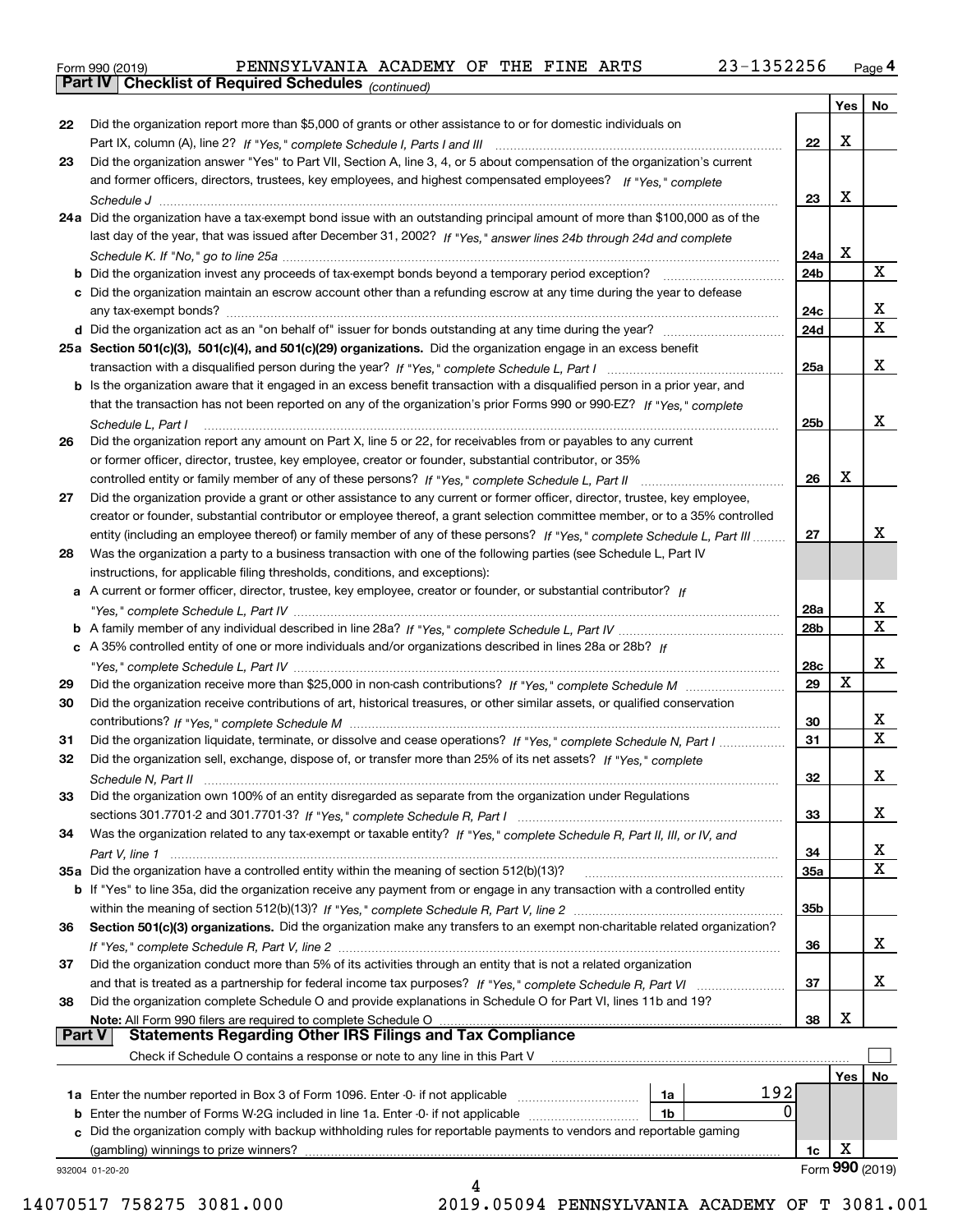| Form 990 (2019) | PENNSYLVANIA ACADEMY OF THE FINE ARTS                                                          |  |  | $23 - 1352256$ | Page 5 |
|-----------------|------------------------------------------------------------------------------------------------|--|--|----------------|--------|
|                 | <b>Part V</b> Statements Regarding Other IRS Filings and Tax Compliance <sub>(continued)</sub> |  |  |                |        |

|     |                                                                                                                                                                                                                                                                                                                                                                                                                                                                                                                                                                                                                                                                                                                                                                                                                                                                                                                                                                                                                                                                                                                                                                                                                                                                                                                                                                                                                                                                                                                                                                                                                                                                                                                                                                                                                                                                                                                                                                                                                                                                                                                                                                                                                                                                                                                                                                                                                                                                                                                                                                                                                                                                                                                                                                                                                                                                                                                                                                                                                                                                                                                                                                                                                                                                                                                                                                                                                                                                                                                                                                                                                             |  |     |                | Yes | No |
|-----|-----------------------------------------------------------------------------------------------------------------------------------------------------------------------------------------------------------------------------------------------------------------------------------------------------------------------------------------------------------------------------------------------------------------------------------------------------------------------------------------------------------------------------------------------------------------------------------------------------------------------------------------------------------------------------------------------------------------------------------------------------------------------------------------------------------------------------------------------------------------------------------------------------------------------------------------------------------------------------------------------------------------------------------------------------------------------------------------------------------------------------------------------------------------------------------------------------------------------------------------------------------------------------------------------------------------------------------------------------------------------------------------------------------------------------------------------------------------------------------------------------------------------------------------------------------------------------------------------------------------------------------------------------------------------------------------------------------------------------------------------------------------------------------------------------------------------------------------------------------------------------------------------------------------------------------------------------------------------------------------------------------------------------------------------------------------------------------------------------------------------------------------------------------------------------------------------------------------------------------------------------------------------------------------------------------------------------------------------------------------------------------------------------------------------------------------------------------------------------------------------------------------------------------------------------------------------------------------------------------------------------------------------------------------------------------------------------------------------------------------------------------------------------------------------------------------------------------------------------------------------------------------------------------------------------------------------------------------------------------------------------------------------------------------------------------------------------------------------------------------------------------------------------------------------------------------------------------------------------------------------------------------------------------------------------------------------------------------------------------------------------------------------------------------------------------------------------------------------------------------------------------------------------------------------------------------------------------------------------------------------------|--|-----|----------------|-----|----|
|     | 2a Enter the number of employees reported on Form W-3, Transmittal of Wage and Tax Statements,                                                                                                                                                                                                                                                                                                                                                                                                                                                                                                                                                                                                                                                                                                                                                                                                                                                                                                                                                                                                                                                                                                                                                                                                                                                                                                                                                                                                                                                                                                                                                                                                                                                                                                                                                                                                                                                                                                                                                                                                                                                                                                                                                                                                                                                                                                                                                                                                                                                                                                                                                                                                                                                                                                                                                                                                                                                                                                                                                                                                                                                                                                                                                                                                                                                                                                                                                                                                                                                                                                                              |  |     |                |     |    |
|     | filed for the calendar year ending with or within the year covered by this return                                                                                                                                                                                                                                                                                                                                                                                                                                                                                                                                                                                                                                                                                                                                                                                                                                                                                                                                                                                                                                                                                                                                                                                                                                                                                                                                                                                                                                                                                                                                                                                                                                                                                                                                                                                                                                                                                                                                                                                                                                                                                                                                                                                                                                                                                                                                                                                                                                                                                                                                                                                                                                                                                                                                                                                                                                                                                                                                                                                                                                                                                                                                                                                                                                                                                                                                                                                                                                                                                                                                           |  | 406 |                |     |    |
| b   |                                                                                                                                                                                                                                                                                                                                                                                                                                                                                                                                                                                                                                                                                                                                                                                                                                                                                                                                                                                                                                                                                                                                                                                                                                                                                                                                                                                                                                                                                                                                                                                                                                                                                                                                                                                                                                                                                                                                                                                                                                                                                                                                                                                                                                                                                                                                                                                                                                                                                                                                                                                                                                                                                                                                                                                                                                                                                                                                                                                                                                                                                                                                                                                                                                                                                                                                                                                                                                                                                                                                                                                                                             |  |     | 2 <sub>b</sub> | X   |    |
|     |                                                                                                                                                                                                                                                                                                                                                                                                                                                                                                                                                                                                                                                                                                                                                                                                                                                                                                                                                                                                                                                                                                                                                                                                                                                                                                                                                                                                                                                                                                                                                                                                                                                                                                                                                                                                                                                                                                                                                                                                                                                                                                                                                                                                                                                                                                                                                                                                                                                                                                                                                                                                                                                                                                                                                                                                                                                                                                                                                                                                                                                                                                                                                                                                                                                                                                                                                                                                                                                                                                                                                                                                                             |  |     |                |     |    |
| За  |                                                                                                                                                                                                                                                                                                                                                                                                                                                                                                                                                                                                                                                                                                                                                                                                                                                                                                                                                                                                                                                                                                                                                                                                                                                                                                                                                                                                                                                                                                                                                                                                                                                                                                                                                                                                                                                                                                                                                                                                                                                                                                                                                                                                                                                                                                                                                                                                                                                                                                                                                                                                                                                                                                                                                                                                                                                                                                                                                                                                                                                                                                                                                                                                                                                                                                                                                                                                                                                                                                                                                                                                                             |  |     | За             | х   |    |
| b   |                                                                                                                                                                                                                                                                                                                                                                                                                                                                                                                                                                                                                                                                                                                                                                                                                                                                                                                                                                                                                                                                                                                                                                                                                                                                                                                                                                                                                                                                                                                                                                                                                                                                                                                                                                                                                                                                                                                                                                                                                                                                                                                                                                                                                                                                                                                                                                                                                                                                                                                                                                                                                                                                                                                                                                                                                                                                                                                                                                                                                                                                                                                                                                                                                                                                                                                                                                                                                                                                                                                                                                                                                             |  |     | 3b             | X   |    |
|     |                                                                                                                                                                                                                                                                                                                                                                                                                                                                                                                                                                                                                                                                                                                                                                                                                                                                                                                                                                                                                                                                                                                                                                                                                                                                                                                                                                                                                                                                                                                                                                                                                                                                                                                                                                                                                                                                                                                                                                                                                                                                                                                                                                                                                                                                                                                                                                                                                                                                                                                                                                                                                                                                                                                                                                                                                                                                                                                                                                                                                                                                                                                                                                                                                                                                                                                                                                                                                                                                                                                                                                                                                             |  |     |                |     |    |
|     |                                                                                                                                                                                                                                                                                                                                                                                                                                                                                                                                                                                                                                                                                                                                                                                                                                                                                                                                                                                                                                                                                                                                                                                                                                                                                                                                                                                                                                                                                                                                                                                                                                                                                                                                                                                                                                                                                                                                                                                                                                                                                                                                                                                                                                                                                                                                                                                                                                                                                                                                                                                                                                                                                                                                                                                                                                                                                                                                                                                                                                                                                                                                                                                                                                                                                                                                                                                                                                                                                                                                                                                                                             |  |     | 4a             |     | x  |
|     |                                                                                                                                                                                                                                                                                                                                                                                                                                                                                                                                                                                                                                                                                                                                                                                                                                                                                                                                                                                                                                                                                                                                                                                                                                                                                                                                                                                                                                                                                                                                                                                                                                                                                                                                                                                                                                                                                                                                                                                                                                                                                                                                                                                                                                                                                                                                                                                                                                                                                                                                                                                                                                                                                                                                                                                                                                                                                                                                                                                                                                                                                                                                                                                                                                                                                                                                                                                                                                                                                                                                                                                                                             |  |     |                |     |    |
|     |                                                                                                                                                                                                                                                                                                                                                                                                                                                                                                                                                                                                                                                                                                                                                                                                                                                                                                                                                                                                                                                                                                                                                                                                                                                                                                                                                                                                                                                                                                                                                                                                                                                                                                                                                                                                                                                                                                                                                                                                                                                                                                                                                                                                                                                                                                                                                                                                                                                                                                                                                                                                                                                                                                                                                                                                                                                                                                                                                                                                                                                                                                                                                                                                                                                                                                                                                                                                                                                                                                                                                                                                                             |  |     |                |     |    |
| 5а  |                                                                                                                                                                                                                                                                                                                                                                                                                                                                                                                                                                                                                                                                                                                                                                                                                                                                                                                                                                                                                                                                                                                                                                                                                                                                                                                                                                                                                                                                                                                                                                                                                                                                                                                                                                                                                                                                                                                                                                                                                                                                                                                                                                                                                                                                                                                                                                                                                                                                                                                                                                                                                                                                                                                                                                                                                                                                                                                                                                                                                                                                                                                                                                                                                                                                                                                                                                                                                                                                                                                                                                                                                             |  |     | 5a             |     | x  |
| b   |                                                                                                                                                                                                                                                                                                                                                                                                                                                                                                                                                                                                                                                                                                                                                                                                                                                                                                                                                                                                                                                                                                                                                                                                                                                                                                                                                                                                                                                                                                                                                                                                                                                                                                                                                                                                                                                                                                                                                                                                                                                                                                                                                                                                                                                                                                                                                                                                                                                                                                                                                                                                                                                                                                                                                                                                                                                                                                                                                                                                                                                                                                                                                                                                                                                                                                                                                                                                                                                                                                                                                                                                                             |  |     | 5b             |     | X  |
| с   |                                                                                                                                                                                                                                                                                                                                                                                                                                                                                                                                                                                                                                                                                                                                                                                                                                                                                                                                                                                                                                                                                                                                                                                                                                                                                                                                                                                                                                                                                                                                                                                                                                                                                                                                                                                                                                                                                                                                                                                                                                                                                                                                                                                                                                                                                                                                                                                                                                                                                                                                                                                                                                                                                                                                                                                                                                                                                                                                                                                                                                                                                                                                                                                                                                                                                                                                                                                                                                                                                                                                                                                                                             |  |     | 5c             |     |    |
| 6a  |                                                                                                                                                                                                                                                                                                                                                                                                                                                                                                                                                                                                                                                                                                                                                                                                                                                                                                                                                                                                                                                                                                                                                                                                                                                                                                                                                                                                                                                                                                                                                                                                                                                                                                                                                                                                                                                                                                                                                                                                                                                                                                                                                                                                                                                                                                                                                                                                                                                                                                                                                                                                                                                                                                                                                                                                                                                                                                                                                                                                                                                                                                                                                                                                                                                                                                                                                                                                                                                                                                                                                                                                                             |  |     |                |     |    |
|     |                                                                                                                                                                                                                                                                                                                                                                                                                                                                                                                                                                                                                                                                                                                                                                                                                                                                                                                                                                                                                                                                                                                                                                                                                                                                                                                                                                                                                                                                                                                                                                                                                                                                                                                                                                                                                                                                                                                                                                                                                                                                                                                                                                                                                                                                                                                                                                                                                                                                                                                                                                                                                                                                                                                                                                                                                                                                                                                                                                                                                                                                                                                                                                                                                                                                                                                                                                                                                                                                                                                                                                                                                             |  |     | 6a             |     | х  |
|     |                                                                                                                                                                                                                                                                                                                                                                                                                                                                                                                                                                                                                                                                                                                                                                                                                                                                                                                                                                                                                                                                                                                                                                                                                                                                                                                                                                                                                                                                                                                                                                                                                                                                                                                                                                                                                                                                                                                                                                                                                                                                                                                                                                                                                                                                                                                                                                                                                                                                                                                                                                                                                                                                                                                                                                                                                                                                                                                                                                                                                                                                                                                                                                                                                                                                                                                                                                                                                                                                                                                                                                                                                             |  |     |                |     |    |
|     |                                                                                                                                                                                                                                                                                                                                                                                                                                                                                                                                                                                                                                                                                                                                                                                                                                                                                                                                                                                                                                                                                                                                                                                                                                                                                                                                                                                                                                                                                                                                                                                                                                                                                                                                                                                                                                                                                                                                                                                                                                                                                                                                                                                                                                                                                                                                                                                                                                                                                                                                                                                                                                                                                                                                                                                                                                                                                                                                                                                                                                                                                                                                                                                                                                                                                                                                                                                                                                                                                                                                                                                                                             |  |     | 6b             |     |    |
| 7   |                                                                                                                                                                                                                                                                                                                                                                                                                                                                                                                                                                                                                                                                                                                                                                                                                                                                                                                                                                                                                                                                                                                                                                                                                                                                                                                                                                                                                                                                                                                                                                                                                                                                                                                                                                                                                                                                                                                                                                                                                                                                                                                                                                                                                                                                                                                                                                                                                                                                                                                                                                                                                                                                                                                                                                                                                                                                                                                                                                                                                                                                                                                                                                                                                                                                                                                                                                                                                                                                                                                                                                                                                             |  |     |                | х   |    |
|     |                                                                                                                                                                                                                                                                                                                                                                                                                                                                                                                                                                                                                                                                                                                                                                                                                                                                                                                                                                                                                                                                                                                                                                                                                                                                                                                                                                                                                                                                                                                                                                                                                                                                                                                                                                                                                                                                                                                                                                                                                                                                                                                                                                                                                                                                                                                                                                                                                                                                                                                                                                                                                                                                                                                                                                                                                                                                                                                                                                                                                                                                                                                                                                                                                                                                                                                                                                                                                                                                                                                                                                                                                             |  |     | 7a<br>7b       | X   |    |
|     |                                                                                                                                                                                                                                                                                                                                                                                                                                                                                                                                                                                                                                                                                                                                                                                                                                                                                                                                                                                                                                                                                                                                                                                                                                                                                                                                                                                                                                                                                                                                                                                                                                                                                                                                                                                                                                                                                                                                                                                                                                                                                                                                                                                                                                                                                                                                                                                                                                                                                                                                                                                                                                                                                                                                                                                                                                                                                                                                                                                                                                                                                                                                                                                                                                                                                                                                                                                                                                                                                                                                                                                                                             |  |     |                |     |    |
|     |                                                                                                                                                                                                                                                                                                                                                                                                                                                                                                                                                                                                                                                                                                                                                                                                                                                                                                                                                                                                                                                                                                                                                                                                                                                                                                                                                                                                                                                                                                                                                                                                                                                                                                                                                                                                                                                                                                                                                                                                                                                                                                                                                                                                                                                                                                                                                                                                                                                                                                                                                                                                                                                                                                                                                                                                                                                                                                                                                                                                                                                                                                                                                                                                                                                                                                                                                                                                                                                                                                                                                                                                                             |  |     | 7c             |     | x  |
|     |                                                                                                                                                                                                                                                                                                                                                                                                                                                                                                                                                                                                                                                                                                                                                                                                                                                                                                                                                                                                                                                                                                                                                                                                                                                                                                                                                                                                                                                                                                                                                                                                                                                                                                                                                                                                                                                                                                                                                                                                                                                                                                                                                                                                                                                                                                                                                                                                                                                                                                                                                                                                                                                                                                                                                                                                                                                                                                                                                                                                                                                                                                                                                                                                                                                                                                                                                                                                                                                                                                                                                                                                                             |  |     |                |     |    |
|     |                                                                                                                                                                                                                                                                                                                                                                                                                                                                                                                                                                                                                                                                                                                                                                                                                                                                                                                                                                                                                                                                                                                                                                                                                                                                                                                                                                                                                                                                                                                                                                                                                                                                                                                                                                                                                                                                                                                                                                                                                                                                                                                                                                                                                                                                                                                                                                                                                                                                                                                                                                                                                                                                                                                                                                                                                                                                                                                                                                                                                                                                                                                                                                                                                                                                                                                                                                                                                                                                                                                                                                                                                             |  |     | 7e             |     | х  |
|     |                                                                                                                                                                                                                                                                                                                                                                                                                                                                                                                                                                                                                                                                                                                                                                                                                                                                                                                                                                                                                                                                                                                                                                                                                                                                                                                                                                                                                                                                                                                                                                                                                                                                                                                                                                                                                                                                                                                                                                                                                                                                                                                                                                                                                                                                                                                                                                                                                                                                                                                                                                                                                                                                                                                                                                                                                                                                                                                                                                                                                                                                                                                                                                                                                                                                                                                                                                                                                                                                                                                                                                                                                             |  |     | 7f             |     | X  |
|     |                                                                                                                                                                                                                                                                                                                                                                                                                                                                                                                                                                                                                                                                                                                                                                                                                                                                                                                                                                                                                                                                                                                                                                                                                                                                                                                                                                                                                                                                                                                                                                                                                                                                                                                                                                                                                                                                                                                                                                                                                                                                                                                                                                                                                                                                                                                                                                                                                                                                                                                                                                                                                                                                                                                                                                                                                                                                                                                                                                                                                                                                                                                                                                                                                                                                                                                                                                                                                                                                                                                                                                                                                             |  |     | 7g             |     |    |
| h   |                                                                                                                                                                                                                                                                                                                                                                                                                                                                                                                                                                                                                                                                                                                                                                                                                                                                                                                                                                                                                                                                                                                                                                                                                                                                                                                                                                                                                                                                                                                                                                                                                                                                                                                                                                                                                                                                                                                                                                                                                                                                                                                                                                                                                                                                                                                                                                                                                                                                                                                                                                                                                                                                                                                                                                                                                                                                                                                                                                                                                                                                                                                                                                                                                                                                                                                                                                                                                                                                                                                                                                                                                             |  |     | 7h             |     |    |
| 8   |                                                                                                                                                                                                                                                                                                                                                                                                                                                                                                                                                                                                                                                                                                                                                                                                                                                                                                                                                                                                                                                                                                                                                                                                                                                                                                                                                                                                                                                                                                                                                                                                                                                                                                                                                                                                                                                                                                                                                                                                                                                                                                                                                                                                                                                                                                                                                                                                                                                                                                                                                                                                                                                                                                                                                                                                                                                                                                                                                                                                                                                                                                                                                                                                                                                                                                                                                                                                                                                                                                                                                                                                                             |  |     |                |     |    |
|     |                                                                                                                                                                                                                                                                                                                                                                                                                                                                                                                                                                                                                                                                                                                                                                                                                                                                                                                                                                                                                                                                                                                                                                                                                                                                                                                                                                                                                                                                                                                                                                                                                                                                                                                                                                                                                                                                                                                                                                                                                                                                                                                                                                                                                                                                                                                                                                                                                                                                                                                                                                                                                                                                                                                                                                                                                                                                                                                                                                                                                                                                                                                                                                                                                                                                                                                                                                                                                                                                                                                                                                                                                             |  |     | 8              |     |    |
| 9   | Sponsoring organizations maintaining donor advised funds.                                                                                                                                                                                                                                                                                                                                                                                                                                                                                                                                                                                                                                                                                                                                                                                                                                                                                                                                                                                                                                                                                                                                                                                                                                                                                                                                                                                                                                                                                                                                                                                                                                                                                                                                                                                                                                                                                                                                                                                                                                                                                                                                                                                                                                                                                                                                                                                                                                                                                                                                                                                                                                                                                                                                                                                                                                                                                                                                                                                                                                                                                                                                                                                                                                                                                                                                                                                                                                                                                                                                                                   |  |     |                |     |    |
| а   | Did the sponsoring organization make any taxable distributions under section 4966?                                                                                                                                                                                                                                                                                                                                                                                                                                                                                                                                                                                                                                                                                                                                                                                                                                                                                                                                                                                                                                                                                                                                                                                                                                                                                                                                                                                                                                                                                                                                                                                                                                                                                                                                                                                                                                                                                                                                                                                                                                                                                                                                                                                                                                                                                                                                                                                                                                                                                                                                                                                                                                                                                                                                                                                                                                                                                                                                                                                                                                                                                                                                                                                                                                                                                                                                                                                                                                                                                                                                          |  |     | 9а             |     |    |
| b   | Did the sponsoring organization make a distribution to a donor, donor advisor, or related person?                                                                                                                                                                                                                                                                                                                                                                                                                                                                                                                                                                                                                                                                                                                                                                                                                                                                                                                                                                                                                                                                                                                                                                                                                                                                                                                                                                                                                                                                                                                                                                                                                                                                                                                                                                                                                                                                                                                                                                                                                                                                                                                                                                                                                                                                                                                                                                                                                                                                                                                                                                                                                                                                                                                                                                                                                                                                                                                                                                                                                                                                                                                                                                                                                                                                                                                                                                                                                                                                                                                           |  |     | 9b             |     |    |
| 10  | Section 501(c)(7) organizations. Enter:                                                                                                                                                                                                                                                                                                                                                                                                                                                                                                                                                                                                                                                                                                                                                                                                                                                                                                                                                                                                                                                                                                                                                                                                                                                                                                                                                                                                                                                                                                                                                                                                                                                                                                                                                                                                                                                                                                                                                                                                                                                                                                                                                                                                                                                                                                                                                                                                                                                                                                                                                                                                                                                                                                                                                                                                                                                                                                                                                                                                                                                                                                                                                                                                                                                                                                                                                                                                                                                                                                                                                                                     |  |     |                |     |    |
| а   |                                                                                                                                                                                                                                                                                                                                                                                                                                                                                                                                                                                                                                                                                                                                                                                                                                                                                                                                                                                                                                                                                                                                                                                                                                                                                                                                                                                                                                                                                                                                                                                                                                                                                                                                                                                                                                                                                                                                                                                                                                                                                                                                                                                                                                                                                                                                                                                                                                                                                                                                                                                                                                                                                                                                                                                                                                                                                                                                                                                                                                                                                                                                                                                                                                                                                                                                                                                                                                                                                                                                                                                                                             |  |     |                |     |    |
| b   | Gross receipts, included on Form 990, Part VIII, line 12, for public use of club facilities                                                                                                                                                                                                                                                                                                                                                                                                                                                                                                                                                                                                                                                                                                                                                                                                                                                                                                                                                                                                                                                                                                                                                                                                                                                                                                                                                                                                                                                                                                                                                                                                                                                                                                                                                                                                                                                                                                                                                                                                                                                                                                                                                                                                                                                                                                                                                                                                                                                                                                                                                                                                                                                                                                                                                                                                                                                                                                                                                                                                                                                                                                                                                                                                                                                                                                                                                                                                                                                                                                                                 |  |     |                |     |    |
| 11  | Section 501(c)(12) organizations. Enter:                                                                                                                                                                                                                                                                                                                                                                                                                                                                                                                                                                                                                                                                                                                                                                                                                                                                                                                                                                                                                                                                                                                                                                                                                                                                                                                                                                                                                                                                                                                                                                                                                                                                                                                                                                                                                                                                                                                                                                                                                                                                                                                                                                                                                                                                                                                                                                                                                                                                                                                                                                                                                                                                                                                                                                                                                                                                                                                                                                                                                                                                                                                                                                                                                                                                                                                                                                                                                                                                                                                                                                                    |  |     |                |     |    |
|     |                                                                                                                                                                                                                                                                                                                                                                                                                                                                                                                                                                                                                                                                                                                                                                                                                                                                                                                                                                                                                                                                                                                                                                                                                                                                                                                                                                                                                                                                                                                                                                                                                                                                                                                                                                                                                                                                                                                                                                                                                                                                                                                                                                                                                                                                                                                                                                                                                                                                                                                                                                                                                                                                                                                                                                                                                                                                                                                                                                                                                                                                                                                                                                                                                                                                                                                                                                                                                                                                                                                                                                                                                             |  |     |                |     |    |
| b   |                                                                                                                                                                                                                                                                                                                                                                                                                                                                                                                                                                                                                                                                                                                                                                                                                                                                                                                                                                                                                                                                                                                                                                                                                                                                                                                                                                                                                                                                                                                                                                                                                                                                                                                                                                                                                                                                                                                                                                                                                                                                                                                                                                                                                                                                                                                                                                                                                                                                                                                                                                                                                                                                                                                                                                                                                                                                                                                                                                                                                                                                                                                                                                                                                                                                                                                                                                                                                                                                                                                                                                                                                             |  |     |                |     |    |
|     | amounts due or received from them.)                                                                                                                                                                                                                                                                                                                                                                                                                                                                                                                                                                                                                                                                                                                                                                                                                                                                                                                                                                                                                                                                                                                                                                                                                                                                                                                                                                                                                                                                                                                                                                                                                                                                                                                                                                                                                                                                                                                                                                                                                                                                                                                                                                                                                                                                                                                                                                                                                                                                                                                                                                                                                                                                                                                                                                                                                                                                                                                                                                                                                                                                                                                                                                                                                                                                                                                                                                                                                                                                                                                                                                                         |  |     |                |     |    |
|     |                                                                                                                                                                                                                                                                                                                                                                                                                                                                                                                                                                                                                                                                                                                                                                                                                                                                                                                                                                                                                                                                                                                                                                                                                                                                                                                                                                                                                                                                                                                                                                                                                                                                                                                                                                                                                                                                                                                                                                                                                                                                                                                                                                                                                                                                                                                                                                                                                                                                                                                                                                                                                                                                                                                                                                                                                                                                                                                                                                                                                                                                                                                                                                                                                                                                                                                                                                                                                                                                                                                                                                                                                             |  |     | 12a            |     |    |
| b   |                                                                                                                                                                                                                                                                                                                                                                                                                                                                                                                                                                                                                                                                                                                                                                                                                                                                                                                                                                                                                                                                                                                                                                                                                                                                                                                                                                                                                                                                                                                                                                                                                                                                                                                                                                                                                                                                                                                                                                                                                                                                                                                                                                                                                                                                                                                                                                                                                                                                                                                                                                                                                                                                                                                                                                                                                                                                                                                                                                                                                                                                                                                                                                                                                                                                                                                                                                                                                                                                                                                                                                                                                             |  |     |                |     |    |
| 13  |                                                                                                                                                                                                                                                                                                                                                                                                                                                                                                                                                                                                                                                                                                                                                                                                                                                                                                                                                                                                                                                                                                                                                                                                                                                                                                                                                                                                                                                                                                                                                                                                                                                                                                                                                                                                                                                                                                                                                                                                                                                                                                                                                                                                                                                                                                                                                                                                                                                                                                                                                                                                                                                                                                                                                                                                                                                                                                                                                                                                                                                                                                                                                                                                                                                                                                                                                                                                                                                                                                                                                                                                                             |  |     |                |     |    |
| а   |                                                                                                                                                                                                                                                                                                                                                                                                                                                                                                                                                                                                                                                                                                                                                                                                                                                                                                                                                                                                                                                                                                                                                                                                                                                                                                                                                                                                                                                                                                                                                                                                                                                                                                                                                                                                                                                                                                                                                                                                                                                                                                                                                                                                                                                                                                                                                                                                                                                                                                                                                                                                                                                                                                                                                                                                                                                                                                                                                                                                                                                                                                                                                                                                                                                                                                                                                                                                                                                                                                                                                                                                                             |  |     | 13a            |     |    |
|     |                                                                                                                                                                                                                                                                                                                                                                                                                                                                                                                                                                                                                                                                                                                                                                                                                                                                                                                                                                                                                                                                                                                                                                                                                                                                                                                                                                                                                                                                                                                                                                                                                                                                                                                                                                                                                                                                                                                                                                                                                                                                                                                                                                                                                                                                                                                                                                                                                                                                                                                                                                                                                                                                                                                                                                                                                                                                                                                                                                                                                                                                                                                                                                                                                                                                                                                                                                                                                                                                                                                                                                                                                             |  |     |                |     |    |
| b   |                                                                                                                                                                                                                                                                                                                                                                                                                                                                                                                                                                                                                                                                                                                                                                                                                                                                                                                                                                                                                                                                                                                                                                                                                                                                                                                                                                                                                                                                                                                                                                                                                                                                                                                                                                                                                                                                                                                                                                                                                                                                                                                                                                                                                                                                                                                                                                                                                                                                                                                                                                                                                                                                                                                                                                                                                                                                                                                                                                                                                                                                                                                                                                                                                                                                                                                                                                                                                                                                                                                                                                                                                             |  |     |                |     |    |
|     |                                                                                                                                                                                                                                                                                                                                                                                                                                                                                                                                                                                                                                                                                                                                                                                                                                                                                                                                                                                                                                                                                                                                                                                                                                                                                                                                                                                                                                                                                                                                                                                                                                                                                                                                                                                                                                                                                                                                                                                                                                                                                                                                                                                                                                                                                                                                                                                                                                                                                                                                                                                                                                                                                                                                                                                                                                                                                                                                                                                                                                                                                                                                                                                                                                                                                                                                                                                                                                                                                                                                                                                                                             |  |     |                |     |    |
| с   |                                                                                                                                                                                                                                                                                                                                                                                                                                                                                                                                                                                                                                                                                                                                                                                                                                                                                                                                                                                                                                                                                                                                                                                                                                                                                                                                                                                                                                                                                                                                                                                                                                                                                                                                                                                                                                                                                                                                                                                                                                                                                                                                                                                                                                                                                                                                                                                                                                                                                                                                                                                                                                                                                                                                                                                                                                                                                                                                                                                                                                                                                                                                                                                                                                                                                                                                                                                                                                                                                                                                                                                                                             |  |     |                |     | x  |
| 14a |                                                                                                                                                                                                                                                                                                                                                                                                                                                                                                                                                                                                                                                                                                                                                                                                                                                                                                                                                                                                                                                                                                                                                                                                                                                                                                                                                                                                                                                                                                                                                                                                                                                                                                                                                                                                                                                                                                                                                                                                                                                                                                                                                                                                                                                                                                                                                                                                                                                                                                                                                                                                                                                                                                                                                                                                                                                                                                                                                                                                                                                                                                                                                                                                                                                                                                                                                                                                                                                                                                                                                                                                                             |  |     | 14a            |     |    |
|     |                                                                                                                                                                                                                                                                                                                                                                                                                                                                                                                                                                                                                                                                                                                                                                                                                                                                                                                                                                                                                                                                                                                                                                                                                                                                                                                                                                                                                                                                                                                                                                                                                                                                                                                                                                                                                                                                                                                                                                                                                                                                                                                                                                                                                                                                                                                                                                                                                                                                                                                                                                                                                                                                                                                                                                                                                                                                                                                                                                                                                                                                                                                                                                                                                                                                                                                                                                                                                                                                                                                                                                                                                             |  |     | 14b            |     |    |
| 15  | 2a<br><b>Note:</b> If the sum of lines 1a and 2a is greater than 250, you may be required to $e$ -file (see instructions)<br>Did the organization have unrelated business gross income of \$1,000 or more during the year?<br>4a At any time during the calendar year, did the organization have an interest in, or a signature or other authority over, a<br>financial account in a foreign country (such as a bank account, securities account, or other financial account)?<br><b>b</b> If "Yes," enter the name of the foreign country $\blacktriangleright$<br>See instructions for filing requirements for FinCEN Form 114, Report of Foreign Bank and Financial Accounts (FBAR).<br>Does the organization have annual gross receipts that are normally greater than \$100,000, and did the organization solicit<br>any contributions that were not tax deductible as charitable contributions?<br>If "Yes," did the organization include with every solicitation an express statement that such contributions or gifts<br>b<br>were not tax deductible?<br>Organizations that may receive deductible contributions under section 170(c).<br>Did the organization receive a payment in excess of \$75 made partly as a contribution and partly for goods and services provided to the payor?<br>а<br>If "Yes," did the organization notify the donor of the value of the goods or services provided?<br>b<br>Did the organization sell, exchange, or otherwise dispose of tangible personal property for which it was required<br>с<br>7d<br>d<br>Did the organization receive any funds, directly or indirectly, to pay premiums on a personal benefit contract?<br>е<br>Did the organization, during the year, pay premiums, directly or indirectly, on a personal benefit contract?<br>If the organization received a contribution of qualified intellectual property, did the organization file Form 8899 as required?<br>g<br>If the organization received a contribution of cars, boats, airplanes, or other vehicles, did the organization file a Form 1098-C?<br>Sponsoring organizations maintaining donor advised funds. Did a donor advised fund maintained by the<br>sponsoring organization have excess business holdings at any time during the year?<br>10a<br>10 <sub>b</sub><br> 11a <br>Gross income from other sources (Do not net amounts due or paid to other sources against<br>11b<br>12a Section 4947(a)(1) non-exempt charitable trusts. Is the organization filing Form 990 in lieu of Form 1041?<br>12 <sub>b</sub><br>If "Yes," enter the amount of tax-exempt interest received or accrued during the year<br>Section 501(c)(29) qualified nonprofit health insurance issuers.<br>Is the organization licensed to issue qualified health plans in more than one state?<br>Note: See the instructions for additional information the organization must report on Schedule O.<br>Enter the amount of reserves the organization is required to maintain by the states in which the<br>13 <sub>b</sub><br>13 <sub>c</sub><br>Did the organization receive any payments for indoor tanning services during the tax year?<br><b>b</b> If "Yes," has it filed a Form 720 to report these payments? If "No," provide an explanation on Schedule O<br>Is the organization subject to the section 4960 tax on payment(s) of more than \$1,000,000 in remuneration or<br>If "Yes," see instructions and file Form 4720, Schedule N.<br>Is the organization an educational institution subject to the section 4968 excise tax on net investment income?<br>If "Yes," complete Form 4720, Schedule O. |  |     |                |     | х  |
|     |                                                                                                                                                                                                                                                                                                                                                                                                                                                                                                                                                                                                                                                                                                                                                                                                                                                                                                                                                                                                                                                                                                                                                                                                                                                                                                                                                                                                                                                                                                                                                                                                                                                                                                                                                                                                                                                                                                                                                                                                                                                                                                                                                                                                                                                                                                                                                                                                                                                                                                                                                                                                                                                                                                                                                                                                                                                                                                                                                                                                                                                                                                                                                                                                                                                                                                                                                                                                                                                                                                                                                                                                                             |  |     | 15             |     |    |
| 16  |                                                                                                                                                                                                                                                                                                                                                                                                                                                                                                                                                                                                                                                                                                                                                                                                                                                                                                                                                                                                                                                                                                                                                                                                                                                                                                                                                                                                                                                                                                                                                                                                                                                                                                                                                                                                                                                                                                                                                                                                                                                                                                                                                                                                                                                                                                                                                                                                                                                                                                                                                                                                                                                                                                                                                                                                                                                                                                                                                                                                                                                                                                                                                                                                                                                                                                                                                                                                                                                                                                                                                                                                                             |  |     | 16             |     | x  |
|     |                                                                                                                                                                                                                                                                                                                                                                                                                                                                                                                                                                                                                                                                                                                                                                                                                                                                                                                                                                                                                                                                                                                                                                                                                                                                                                                                                                                                                                                                                                                                                                                                                                                                                                                                                                                                                                                                                                                                                                                                                                                                                                                                                                                                                                                                                                                                                                                                                                                                                                                                                                                                                                                                                                                                                                                                                                                                                                                                                                                                                                                                                                                                                                                                                                                                                                                                                                                                                                                                                                                                                                                                                             |  |     |                |     |    |
|     |                                                                                                                                                                                                                                                                                                                                                                                                                                                                                                                                                                                                                                                                                                                                                                                                                                                                                                                                                                                                                                                                                                                                                                                                                                                                                                                                                                                                                                                                                                                                                                                                                                                                                                                                                                                                                                                                                                                                                                                                                                                                                                                                                                                                                                                                                                                                                                                                                                                                                                                                                                                                                                                                                                                                                                                                                                                                                                                                                                                                                                                                                                                                                                                                                                                                                                                                                                                                                                                                                                                                                                                                                             |  |     |                |     |    |

Form (2019) **990**

932005 01-20-20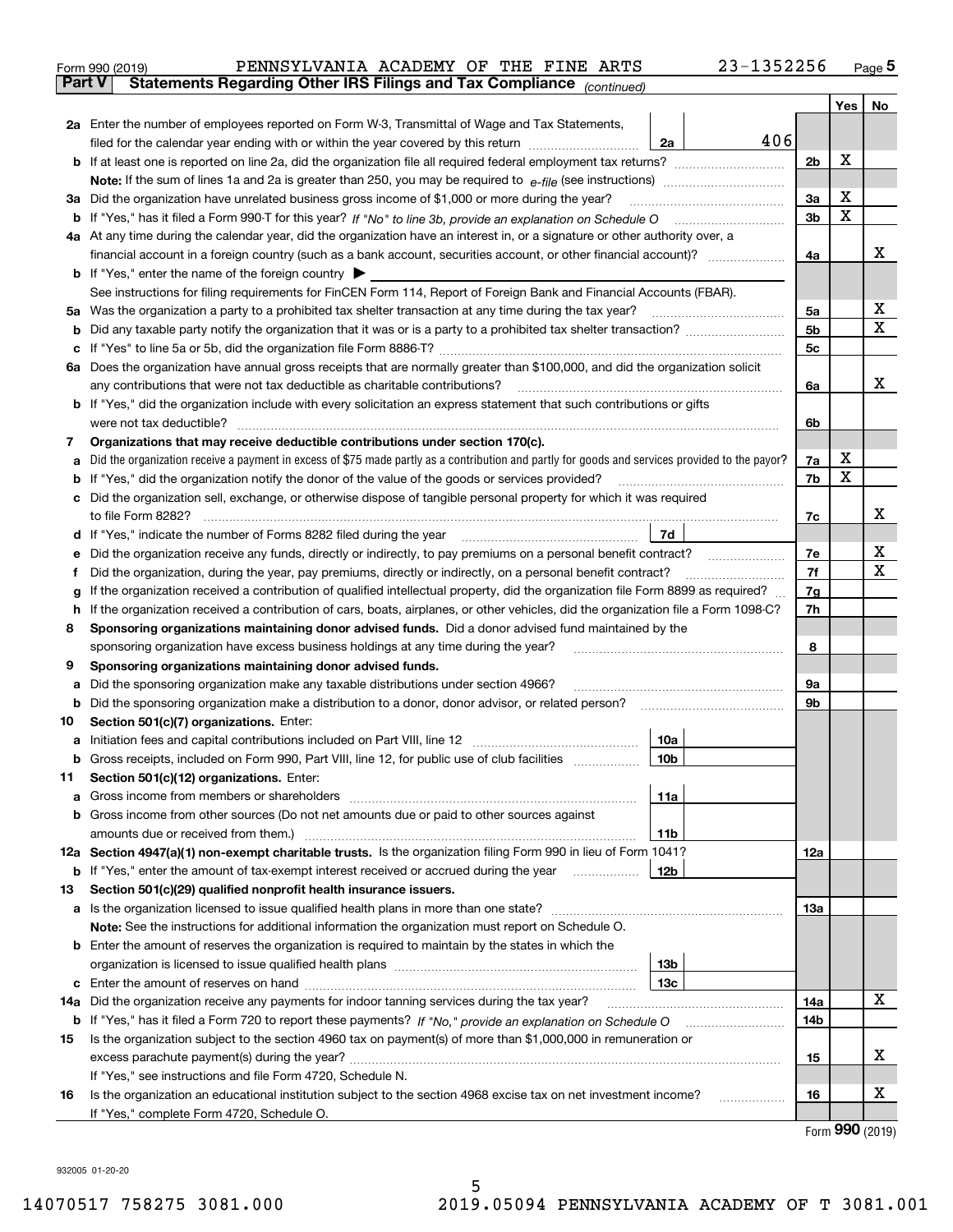| Form 990 (2019) |
|-----------------|
|-----------------|

| Form 990 (2019) |                                                                                                                  | PENNSYLVANIA ACADEMY OF THE FINE ARTS |  |  | 23-1352256                                                                                                                  | $P_{\text{aqe}}$ 6 |
|-----------------|------------------------------------------------------------------------------------------------------------------|---------------------------------------|--|--|-----------------------------------------------------------------------------------------------------------------------------|--------------------|
|                 |                                                                                                                  |                                       |  |  | Part VI Governance, Management, and Disclosure For each "Yes" response to lines 2 through 7b below, and for a "No" response |                    |
|                 | to line 8a, 8b, or 10b below, describe the circumstances, processes, or changes on Schedule O. See instructions. |                                       |  |  |                                                                                                                             |                    |

|              |                                                                                                                                                                            |    |  |    |                 | Yes   No    |                             |  |
|--------------|----------------------------------------------------------------------------------------------------------------------------------------------------------------------------|----|--|----|-----------------|-------------|-----------------------------|--|
|              | <b>1a</b> Enter the number of voting members of the governing body at the end of the tax year <i>manumum</i>                                                               | 1a |  | 44 |                 |             |                             |  |
|              | If there are material differences in voting rights among members of the governing body, or if the governing                                                                |    |  |    |                 |             |                             |  |
|              | body delegated broad authority to an executive committee or similar committee, explain on Schedule O.                                                                      |    |  |    |                 |             |                             |  |
|              |                                                                                                                                                                            | 1b |  | 44 |                 |             |                             |  |
| $\mathbf{2}$ | Did any officer, director, trustee, or key employee have a family relationship or a business relationship with any other                                                   |    |  |    |                 |             |                             |  |
|              | officer, director, trustee, or key employee?                                                                                                                               |    |  |    | $\mathbf{2}$    | X           |                             |  |
| 3            | Did the organization delegate control over management duties customarily performed by or under the direct supervision                                                      |    |  |    |                 |             |                             |  |
|              |                                                                                                                                                                            |    |  |    | 3               |             | X                           |  |
| 4            | Did the organization make any significant changes to its governing documents since the prior Form 990 was filed?                                                           |    |  |    | 4               |             | $\overline{\textbf{x}}$     |  |
| 5            |                                                                                                                                                                            |    |  |    | 5               |             | $\mathbf X$<br>$\mathbf{x}$ |  |
| 6            | Did the organization have members or stockholders?                                                                                                                         |    |  |    |                 |             |                             |  |
|              | 7a Did the organization have members, stockholders, or other persons who had the power to elect or appoint one or                                                          |    |  |    |                 |             |                             |  |
|              |                                                                                                                                                                            |    |  |    | 7a              |             | X                           |  |
|              | <b>b</b> Are any governance decisions of the organization reserved to (or subject to approval by) members, stockholders, or                                                |    |  |    |                 |             |                             |  |
|              | persons other than the governing body?                                                                                                                                     |    |  |    | 7b              |             | Х                           |  |
| 8            | Did the organization contemporaneously document the meetings held or written actions undertaken during the year by the following:                                          |    |  |    |                 |             |                             |  |
| a            |                                                                                                                                                                            |    |  |    | 8a              | X           |                             |  |
|              |                                                                                                                                                                            |    |  |    | 8b              | $\mathbf X$ |                             |  |
| 9            | Is there any officer, director, trustee, or key employee listed in Part VII, Section A, who cannot be reached at the                                                       |    |  |    |                 |             |                             |  |
|              |                                                                                                                                                                            |    |  |    | 9               |             | X                           |  |
|              | Section B. Policies <sub>(This</sub> Section B requests information about policies not required by the Internal Revenue Code.)                                             |    |  |    |                 |             |                             |  |
|              |                                                                                                                                                                            |    |  |    |                 | Yes         | <b>No</b>                   |  |
|              |                                                                                                                                                                            |    |  |    | 10a             |             | X                           |  |
|              | <b>b</b> If "Yes," did the organization have written policies and procedures governing the activities of such chapters, affiliates,                                        |    |  |    |                 |             |                             |  |
|              |                                                                                                                                                                            |    |  |    | 10 <sub>b</sub> |             |                             |  |
|              | 11a Has the organization provided a complete copy of this Form 990 to all members of its governing body before filing the form?                                            |    |  |    | 11a             |             | X                           |  |
|              | <b>b</b> Describe in Schedule O the process, if any, used by the organization to review this Form 990.                                                                     |    |  |    |                 |             |                             |  |
|              |                                                                                                                                                                            |    |  |    | 12a             | X           |                             |  |
| b            |                                                                                                                                                                            |    |  |    | 12 <sub>b</sub> | X           |                             |  |
|              | c Did the organization regularly and consistently monitor and enforce compliance with the policy? If "Yes," describe                                                       |    |  |    |                 |             |                             |  |
|              | in Schedule O how this was done www.communication.com/www.communications.com/www.communications.com/                                                                       |    |  |    | 12c             | X           |                             |  |
| 13           |                                                                                                                                                                            |    |  |    | 13              | $\mathbf X$ |                             |  |
| 14           | Did the organization have a written document retention and destruction policy? manufactured and the organization have a written document retention and destruction policy? |    |  |    | 14              | $\mathbf X$ |                             |  |
| 15           | Did the process for determining compensation of the following persons include a review and approval by independent                                                         |    |  |    |                 |             |                             |  |
|              | persons, comparability data, and contemporaneous substantiation of the deliberation and decision?                                                                          |    |  |    |                 |             |                             |  |
|              |                                                                                                                                                                            |    |  |    | 15a             | X           |                             |  |
|              | <b>b</b> Other officers or key employees of the organization                                                                                                               |    |  |    | 15b             | X           |                             |  |
|              | If "Yes" to line 15a or 15b, describe the process in Schedule O (see instructions).                                                                                        |    |  |    |                 |             |                             |  |
|              | 16a Did the organization invest in, contribute assets to, or participate in a joint venture or similar arrangement with a                                                  |    |  |    |                 |             |                             |  |
|              | taxable entity during the year?                                                                                                                                            |    |  |    | 16a             |             | х                           |  |
|              | <b>b</b> If "Yes," did the organization follow a written policy or procedure requiring the organization to evaluate its participation                                      |    |  |    |                 |             |                             |  |
|              | in joint venture arrangements under applicable federal tax law, and take steps to safeguard the organization's                                                             |    |  |    |                 |             |                             |  |
|              | exempt status with respect to such arrangements?                                                                                                                           |    |  |    | <b>16b</b>      |             |                             |  |
|              | <b>Section C. Disclosure</b>                                                                                                                                               |    |  |    |                 |             |                             |  |
| 17           | List the states with which a copy of this Form 990 is required to be filed $\blacktriangleright$ PA                                                                        |    |  |    |                 |             |                             |  |
| 18           | Section 6104 requires an organization to make its Forms 1023 (1024 or 1024-A, if applicable), 990, and 990-T (Section 501(c)(3)s only) available                           |    |  |    |                 |             |                             |  |
|              | for public inspection. Indicate how you made these available. Check all that apply.                                                                                        |    |  |    |                 |             |                             |  |
|              | $X$ Upon request<br>Another's website<br>Own website<br>Other (explain on Schedule O)                                                                                      |    |  |    |                 |             |                             |  |
| 19           | Describe on Schedule O whether (and if so, how) the organization made its governing documents, conflict of interest policy, and financial                                  |    |  |    |                 |             |                             |  |
|              | statements available to the public during the tax year.                                                                                                                    |    |  |    |                 |             |                             |  |
| 20           | State the name, address, and telephone number of the person who possesses the organization's books and records                                                             |    |  |    |                 |             |                             |  |
|              | MARYANNE MURPHY - 215-972-2097                                                                                                                                             |    |  |    |                 |             |                             |  |
|              | 19102<br>128 N BROAD STREET, PHILADELPHIA, PA                                                                                                                              |    |  |    |                 |             |                             |  |
|              |                                                                                                                                                                            |    |  |    |                 |             |                             |  |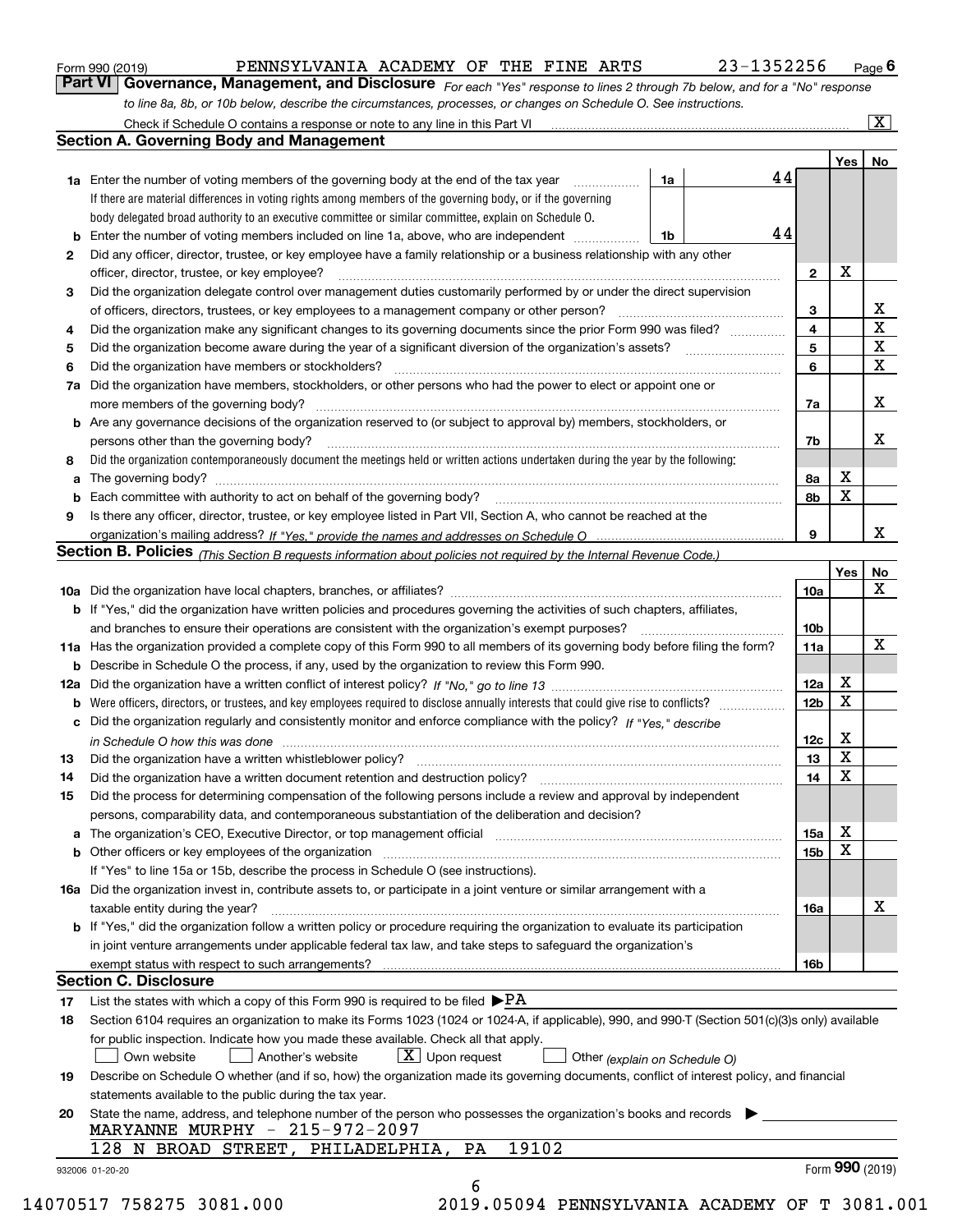$\mathcal{L}^{\text{max}}$ 

| Form 990 (2019) |                                               |  | PENNSYLVANIA ACADEMY OF THE FINE ARTS |  |  | 23-1352256                                                                                 | Page 7 |
|-----------------|-----------------------------------------------|--|---------------------------------------|--|--|--------------------------------------------------------------------------------------------|--------|
|                 |                                               |  |                                       |  |  | Part VII Compensation of Officers, Directors, Trustees, Key Employees, Highest Compensated |        |
|                 | <b>Employees, and Independent Contractors</b> |  |                                       |  |  |                                                                                            |        |

Check if Schedule O contains a response or note to any line in this Part VII

**Section A. Officers, Directors, Trustees, Key Employees, and Highest Compensated Employees**

**1a**  Complete this table for all persons required to be listed. Report compensation for the calendar year ending with or within the organization's tax year. **•** List all of the organization's current officers, directors, trustees (whether individuals or organizations), regardless of amount of compensation.

Enter -0- in columns (D), (E), and (F) if no compensation was paid.

 $\bullet$  List all of the organization's  $\,$ current key employees, if any. See instructions for definition of "key employee."

**•** List the organization's five current highest compensated employees (other than an officer, director, trustee, or key employee) who received reportable compensation (Box 5 of Form W-2 and/or Box 7 of Form 1099-MISC) of more than \$100,000 from the organization and any related organizations.

**•** List all of the organization's former officers, key employees, and highest compensated employees who received more than \$100,000 of reportable compensation from the organization and any related organizations.

**former directors or trustees**  ¥ List all of the organization's that received, in the capacity as a former director or trustee of the organization, more than \$10,000 of reportable compensation from the organization and any related organizations.

See instructions for the order in which to list the persons above.

Check this box if neither the organization nor any related organization compensated any current officer, director, or trustee.  $\mathcal{L}^{\text{max}}$ 

| (A)                               | (B)                    | (C)                           |                                                                  |             |              |                                  |        | (D)                 | (E)                              | (F)                      |  |  |
|-----------------------------------|------------------------|-------------------------------|------------------------------------------------------------------|-------------|--------------|----------------------------------|--------|---------------------|----------------------------------|--------------------------|--|--|
| Name and title                    | Average                |                               | (do not check more than one                                      |             | Position     |                                  |        | Reportable          | Reportable                       | Estimated                |  |  |
|                                   | hours per              |                               | box, unless person is both an<br>officer and a director/trustee) |             |              |                                  |        | compensation        | compensation                     | amount of                |  |  |
|                                   | week                   |                               |                                                                  |             |              |                                  |        | from                | from related                     | other                    |  |  |
|                                   | (list any<br>hours for |                               |                                                                  |             |              |                                  |        | the<br>organization | organizations<br>(W-2/1099-MISC) | compensation<br>from the |  |  |
|                                   | related                |                               |                                                                  |             |              |                                  |        | (W-2/1099-MISC)     |                                  | organization             |  |  |
|                                   | organizations          |                               |                                                                  |             |              |                                  |        |                     |                                  | and related              |  |  |
|                                   | below                  | ndividual trustee or director | nstitutional trustee                                             |             | Key employee |                                  |        |                     |                                  | organizations            |  |  |
|                                   | line)                  |                               |                                                                  | Officer     |              | Highest compensated<br> employee | Former |                     |                                  |                          |  |  |
| KEVIN F. DONOHOE<br>(1)           | 5.00                   |                               |                                                                  |             |              |                                  |        |                     |                                  |                          |  |  |
| CHAIRMAN                          |                        | $\rm X$                       |                                                                  | $\mathbf X$ |              |                                  |        | 0.                  | 0.                               | $0_{.}$                  |  |  |
| (2)<br>JOSEPH D. CULLEY           | 5.00                   |                               |                                                                  |             |              |                                  |        |                     |                                  |                          |  |  |
| TREASURER                         |                        | $\overline{\mathbf{X}}$       |                                                                  | $\mathbf X$ |              |                                  |        | 0.                  | $\mathbf 0$ .                    | $\mathbf 0$ .            |  |  |
| ANNE E. MCCOLLUM<br>(3)           | 5.00                   |                               |                                                                  |             |              |                                  |        |                     |                                  |                          |  |  |
| VICE CHAIR                        |                        | $\rm X$                       |                                                                  | $\rm X$     |              |                                  |        | 0.                  | 0.                               | $\mathbf 0$ .            |  |  |
| THOMAS N. PAPPAS<br>(4)           | 5.00                   |                               |                                                                  |             |              |                                  |        |                     |                                  |                          |  |  |
| VICE CHAIR                        |                        | $\overline{\mathbf{X}}$       |                                                                  | $\rm X$     |              |                                  |        | 0.                  | $\mathbf 0$ .                    | $\mathbf 0$ .            |  |  |
| (5)<br>SUSAN M. HENDRICKSON       | 5.00                   |                               |                                                                  |             |              |                                  |        |                     |                                  |                          |  |  |
| <b>SECRETARY</b>                  |                        | $\rm X$                       |                                                                  | $\mathbf X$ |              |                                  |        | $\mathbf 0$ .       | $\mathbf 0$ .                    | $0_{.}$                  |  |  |
| (6)<br>JAMES C. BIDDLE            | 5.00                   |                               |                                                                  |             |              |                                  |        |                     |                                  |                          |  |  |
| <b>TRUSTEE</b>                    |                        | $\mathbf X$                   |                                                                  |             |              |                                  |        | 0.                  | 0.                               | $0_{.}$                  |  |  |
| (7)<br>DONALD R. CALDWELL         | 5.00                   |                               |                                                                  |             |              |                                  |        |                     |                                  |                          |  |  |
| <b>TRUSTEE</b>                    |                        | $\rm X$                       |                                                                  |             |              |                                  |        | 0.                  | $\mathbf 0$ .                    | $\mathbf 0$ .            |  |  |
| (8)<br>CHARLES E. CHASE           | 5.00                   |                               |                                                                  |             |              |                                  |        |                     |                                  |                          |  |  |
| TRUSTEE                           |                        | $\overline{\mathbf{X}}$       |                                                                  |             |              |                                  |        | 0.                  | $\mathbf 0$ .                    | $\mathbf 0$ .            |  |  |
| JONATHAN L. COHEN<br>(9)          | 5.00                   |                               |                                                                  |             |              |                                  |        |                     |                                  |                          |  |  |
| TRUSTEE                           |                        | $\overline{\textbf{X}}$       |                                                                  |             |              |                                  |        | 0.                  | 0.                               | $\mathbf 0$ .            |  |  |
| (10) ROBERT I. FRIEDMAN, ESQ.     | 5.00                   |                               |                                                                  |             |              |                                  |        |                     |                                  |                          |  |  |
| TRUSTEE                           |                        | $\overline{\text{X}}$         |                                                                  |             |              |                                  |        | 0.                  | $\mathbf 0$ .                    | $\mathbf 0$ .            |  |  |
| (11) WILLIAM P. HANKOWSKY         | 5.00                   |                               |                                                                  |             |              |                                  |        |                     |                                  |                          |  |  |
| <b>TRUSTEE</b>                    |                        | $\overline{\mathbf{X}}$       |                                                                  |             |              |                                  |        | 0.                  | 0.                               | $\mathbf 0$ .            |  |  |
| $(12)$ RO KING                    | 5.00                   |                               |                                                                  |             |              |                                  |        |                     |                                  |                          |  |  |
| <b>TRUSTEE</b>                    |                        | $\overline{\textbf{X}}$       |                                                                  |             |              |                                  |        | 0.                  | $\mathbf 0$ .                    | $\mathbf 0$ .            |  |  |
| (13) MARGUERITE LENFEST           | 5.00                   |                               |                                                                  |             |              |                                  |        |                     |                                  |                          |  |  |
| TRUSTEE                           |                        | $\mathbf X$                   |                                                                  |             |              |                                  |        | 0.                  | $\mathbf 0$ .                    | 0.                       |  |  |
| (14) WINSTON I. LOWE              | 5.00                   |                               |                                                                  |             |              |                                  |        |                     |                                  |                          |  |  |
| <b>TRUSTEE</b>                    |                        | $\rm X$                       |                                                                  |             |              |                                  |        | 0.                  | 0.                               | $\mathbf 0$ .            |  |  |
| (15) JAMES E. O'NEILL, ESQ.       | 5.00                   |                               |                                                                  |             |              |                                  |        |                     |                                  |                          |  |  |
| TRUSTEE                           |                        | X                             |                                                                  |             |              |                                  |        | 0.                  | $\mathbf 0$ .                    | $\mathbf 0$ .            |  |  |
| (16) THEODORE O. ROGERS, JR, ESQ. | 5.00                   |                               |                                                                  |             |              |                                  |        |                     |                                  |                          |  |  |
| TRUSTEE                           |                        | $\rm X$                       |                                                                  |             |              |                                  |        | 0.                  | $\mathbf 0$ .                    | 0.                       |  |  |
| (17) RICHARD W. SNOWDEN           | 5.00                   |                               |                                                                  |             |              |                                  |        |                     |                                  |                          |  |  |
| TRUSTEE                           |                        | $\overline{\mathbf{X}}$       |                                                                  |             |              |                                  |        | 0.                  | $\mathbf 0$ .                    | 0.                       |  |  |
|                                   |                        |                               |                                                                  |             |              |                                  |        |                     |                                  | <b>non</b>               |  |  |

7

932007 01-20-20

Form (2019) **990**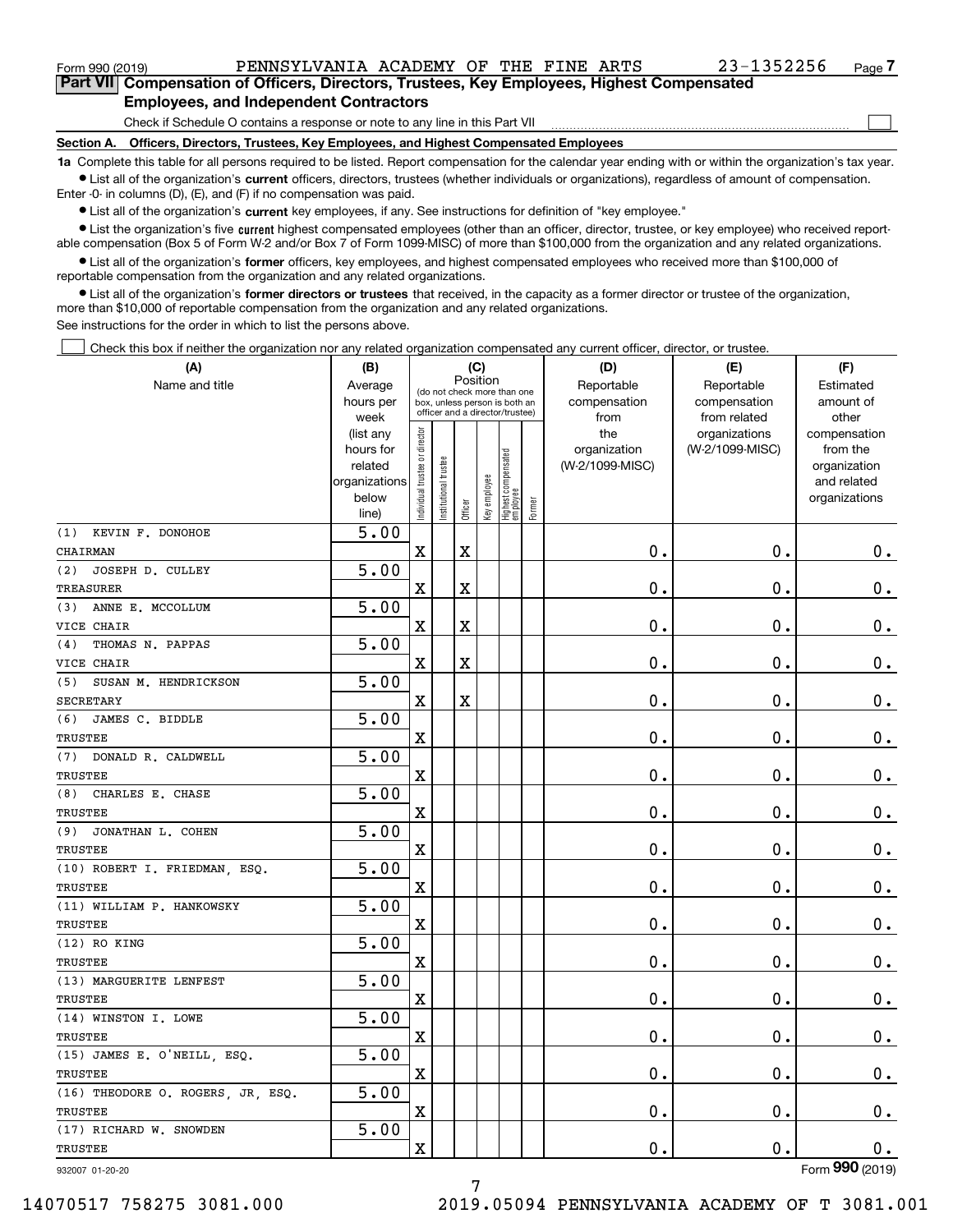| Form 990 (2019)                                                                                                                              |                        |                                |                       |                                                              |   |                                                 |        | PENNSYLVANIA ACADEMY OF THE FINE ARTS | 23-1352256      |                  |                     |               | Page 8    |
|----------------------------------------------------------------------------------------------------------------------------------------------|------------------------|--------------------------------|-----------------------|--------------------------------------------------------------|---|-------------------------------------------------|--------|---------------------------------------|-----------------|------------------|---------------------|---------------|-----------|
| <b>Part VII</b><br>Section A. Officers, Directors, Trustees, Key Employees, and Highest Compensated Employees (continued)                    |                        |                                |                       |                                                              |   |                                                 |        |                                       |                 |                  |                     |               |           |
| (A)                                                                                                                                          | (B)                    |                                |                       | (C)                                                          |   |                                                 |        | (D)                                   | (E)             |                  |                     | (F)           |           |
| Name and title                                                                                                                               | Average                |                                |                       | Position                                                     |   |                                                 |        | Reportable                            | Reportable      |                  |                     | Estimated     |           |
|                                                                                                                                              | hours per              |                                |                       | (do not check more than one<br>box, unless person is both an |   |                                                 |        | compensation                          | compensation    |                  |                     | amount of     |           |
|                                                                                                                                              | week                   |                                |                       | officer and a director/trustee)                              |   |                                                 |        | from                                  | from related    |                  |                     | other         |           |
|                                                                                                                                              | (list any              |                                |                       |                                                              |   |                                                 |        | the                                   | organizations   |                  |                     | compensation  |           |
|                                                                                                                                              | hours for              |                                |                       |                                                              |   |                                                 |        | organization                          | (W-2/1099-MISC) |                  |                     | from the      |           |
|                                                                                                                                              | related                |                                |                       |                                                              |   |                                                 |        | (W-2/1099-MISC)                       |                 |                  |                     | organization  |           |
|                                                                                                                                              | organizations<br>below |                                |                       |                                                              |   |                                                 |        |                                       |                 |                  |                     | and related   |           |
|                                                                                                                                              | line)                  | Individual trustee or director | Institutional trustee | Officer                                                      |   | Key employee<br>Highest compensated<br>employee | Former |                                       |                 |                  |                     | organizations |           |
| (18) REGINALD M. BROWNE                                                                                                                      | $\overline{5.00}$      |                                |                       |                                                              |   |                                                 |        |                                       |                 |                  |                     |               |           |
| TRUSTEE                                                                                                                                      |                        | $\mathbf X$                    |                       |                                                              |   |                                                 |        | $\mathbf 0$ .                         |                 | 0.               |                     |               | $0$ .     |
| (19) PIA HALLORAN                                                                                                                            | $\overline{5.00}$      |                                |                       |                                                              |   |                                                 |        |                                       |                 |                  |                     |               |           |
| TRUSTEE                                                                                                                                      |                        | X                              |                       |                                                              |   |                                                 |        | $\mathbf 0$ .                         |                 | 0.               |                     |               | 0.        |
| (20) J. BRIEN MURPHY, M.D.                                                                                                                   | $\overline{5.00}$      |                                |                       |                                                              |   |                                                 |        |                                       |                 |                  |                     |               |           |
| <b>TRUSTEE</b>                                                                                                                               |                        | X                              |                       |                                                              |   |                                                 |        | $\mathbf 0$ .                         |                 | 0.               |                     |               | 0.        |
| (21) ARLEN SHENKMAN                                                                                                                          | $\overline{5.00}$      |                                |                       |                                                              |   |                                                 |        |                                       |                 |                  |                     |               |           |
| TRUSTEE                                                                                                                                      |                        | X                              |                       |                                                              |   |                                                 |        | $\mathbf 0$ .                         |                 | 0.               |                     |               | 0.        |
| (22) KENNETH R. WOODCOCK                                                                                                                     | $\overline{5.00}$      |                                |                       |                                                              |   |                                                 |        |                                       |                 |                  |                     |               |           |
| TRUSTEE                                                                                                                                      |                        | X                              |                       |                                                              |   |                                                 |        | $\mathbf 0$ .                         |                 | 0.               |                     |               | 0.        |
| (23) MARK A. DOUGLAS                                                                                                                         | $\overline{5.00}$      |                                |                       |                                                              |   |                                                 |        |                                       |                 |                  |                     |               |           |
| TRUSTEE                                                                                                                                      |                        | X                              |                       |                                                              |   |                                                 |        | $\mathbf 0$ .                         |                 | 0.               |                     |               | 0.        |
| (24) CHARLES H. HARPER                                                                                                                       | $\overline{5.00}$      |                                |                       |                                                              |   |                                                 |        |                                       |                 |                  |                     |               |           |
| <b>TRUSTEE</b>                                                                                                                               |                        | X                              |                       |                                                              |   |                                                 |        | $\mathbf 0$ .                         |                 | 0.               |                     |               | 0.        |
| (25) ROBERT E. KOHLER, PH. D.                                                                                                                | $\overline{5.00}$      |                                |                       |                                                              |   |                                                 |        |                                       |                 |                  |                     |               |           |
| <b>TRUSTEE</b>                                                                                                                               |                        | X                              |                       |                                                              |   |                                                 |        | $\mathbf 0$ .                         |                 | 0.               |                     |               | 0.        |
| (26) JANNIE K. LAU                                                                                                                           | 5.00                   |                                |                       |                                                              |   |                                                 |        |                                       |                 |                  |                     |               |           |
| <b>TRUSTEE</b>                                                                                                                               |                        | $\mathbf x$                    |                       |                                                              |   |                                                 |        | $\mathbf 0$ .                         |                 | 0.               |                     |               | 0.        |
|                                                                                                                                              |                        |                                |                       |                                                              |   |                                                 |        | $\overline{0}$ .                      |                 | $\overline{0}$ . |                     |               | 0.        |
|                                                                                                                                              |                        |                                |                       |                                                              |   |                                                 |        | 1, 209, 613.                          |                 | $\overline{0}$ . | 103, 301.           |               |           |
| c Total from continuation sheets to Part VII, Section A                                                                                      |                        |                                |                       |                                                              |   |                                                 |        | 1,209,613.                            |                 | $\overline{0}$ . |                     | 103, 301.     |           |
|                                                                                                                                              |                        |                                |                       |                                                              |   |                                                 |        |                                       |                 |                  |                     |               |           |
| Total number of individuals (including but not limited to those listed above) who received more than \$100,000 of reportable<br>$\mathbf{2}$ |                        |                                |                       |                                                              |   |                                                 |        |                                       |                 |                  |                     |               | 10        |
| compensation from the organization $\blacktriangleright$                                                                                     |                        |                                |                       |                                                              |   |                                                 |        |                                       |                 |                  |                     | Yes           | <b>No</b> |
|                                                                                                                                              |                        |                                |                       |                                                              |   |                                                 |        |                                       |                 |                  |                     |               |           |
| 3<br>Did the organization list any former officer, director, trustee, key employee, or highest compensated employee on                       |                        |                                |                       |                                                              |   |                                                 |        |                                       |                 |                  |                     |               | х         |
| line 1a? If "Yes," complete Schedule J for such individual manufactured contained and the Ves," complete Schedule J for such individual      |                        |                                |                       |                                                              |   |                                                 |        |                                       |                 |                  | 3                   |               |           |
| For any individual listed on line 1a, is the sum of reportable compensation and other compensation from the organization                     |                        |                                |                       |                                                              |   |                                                 |        |                                       |                 |                  |                     |               |           |
|                                                                                                                                              |                        |                                |                       |                                                              |   |                                                 |        |                                       |                 |                  | 4                   | X             |           |
| Did any person listed on line 1a receive or accrue compensation from any unrelated organization or individual for services<br>5              |                        |                                |                       |                                                              |   |                                                 |        |                                       |                 |                  |                     |               |           |
|                                                                                                                                              |                        |                                |                       |                                                              |   |                                                 |        |                                       |                 |                  | 5                   |               | X         |
| <b>Section B. Independent Contractors</b>                                                                                                    |                        |                                |                       |                                                              |   |                                                 |        |                                       |                 |                  |                     |               |           |
| Complete this table for your five highest compensated independent contractors that received more than \$100,000 of compensation from<br>1    |                        |                                |                       |                                                              |   |                                                 |        |                                       |                 |                  |                     |               |           |
| the organization. Report compensation for the calendar year ending with or within the organization's tax year.                               |                        |                                |                       |                                                              |   |                                                 |        |                                       |                 |                  |                     |               |           |
| (A)<br>Name and business address                                                                                                             |                        |                                |                       |                                                              |   |                                                 |        | (B)<br>Description of services        |                 |                  | (C)<br>Compensation |               |           |
| ALLIED UNIVERSAL                                                                                                                             |                        |                                |                       |                                                              |   |                                                 |        |                                       |                 |                  |                     |               |           |
| PO BOX 828854, PHILADELPHIA, PA 19182-8854                                                                                                   |                        |                                |                       |                                                              |   |                                                 |        | SECURITY SERVICES                     |                 |                  |                     | 537,632.      |           |
| CLEAN TECH SERVICES, 114 CHESTNUT STREET,                                                                                                    |                        |                                |                       |                                                              |   |                                                 |        |                                       |                 |                  |                     |               |           |
|                                                                                                                                              |                        |                                |                       |                                                              |   |                                                 |        |                                       |                 |                  |                     |               |           |
| 5TH FLOOR, PHILADELPHIA, PA 19106                                                                                                            |                        |                                |                       |                                                              |   |                                                 |        | CUSTODIAL SERVICES                    |                 |                  |                     | 263,689.      |           |
| CONSTELLATION CULINARY                                                                                                                       |                        |                                |                       |                                                              |   |                                                 |        |                                       |                 |                  |                     |               |           |
| 667 N. BROAD STREET, PHILADELPHIA, PA 19123                                                                                                  |                        |                                |                       |                                                              |   |                                                 |        | <b>CATERING</b>                       |                 |                  |                     | 204, 277.     |           |
| DLR GROUP                                                                                                                                    |                        |                                |                       |                                                              |   |                                                 |        |                                       |                 |                  |                     |               |           |
| 419 7TH STREET NW, WASHINGTON, DC 20004<br>YOUR PART-TIME CONTROLLER LLC                                                                     |                        |                                |                       |                                                              |   |                                                 |        | FACILTY MAINTENANCE                   |                 |                  |                     | 191,338.      |           |
|                                                                                                                                              |                        |                                |                       |                                                              |   |                                                 |        |                                       |                 |                  |                     |               |           |
| PO BOX 1209, MOUNT LAUREL, NJ 08054                                                                                                          |                        |                                |                       |                                                              |   |                                                 |        | CONSULTING                            |                 |                  |                     | 189,533.      |           |
| Total number of independent contractors (including but not limited to those listed above) who received more than<br>$\mathbf{2}$             |                        |                                |                       |                                                              | 6 |                                                 |        |                                       |                 |                  |                     |               |           |
| \$100,000 of compensation from the organization<br>SEE PART VII, SECTION A CONTINUATION SHEETS                                               |                        |                                |                       |                                                              |   |                                                 |        |                                       |                 |                  | Form 990 (2019)     |               |           |
|                                                                                                                                              |                        |                                |                       |                                                              |   |                                                 |        |                                       |                 |                  |                     |               |           |

932008 01-20-20

8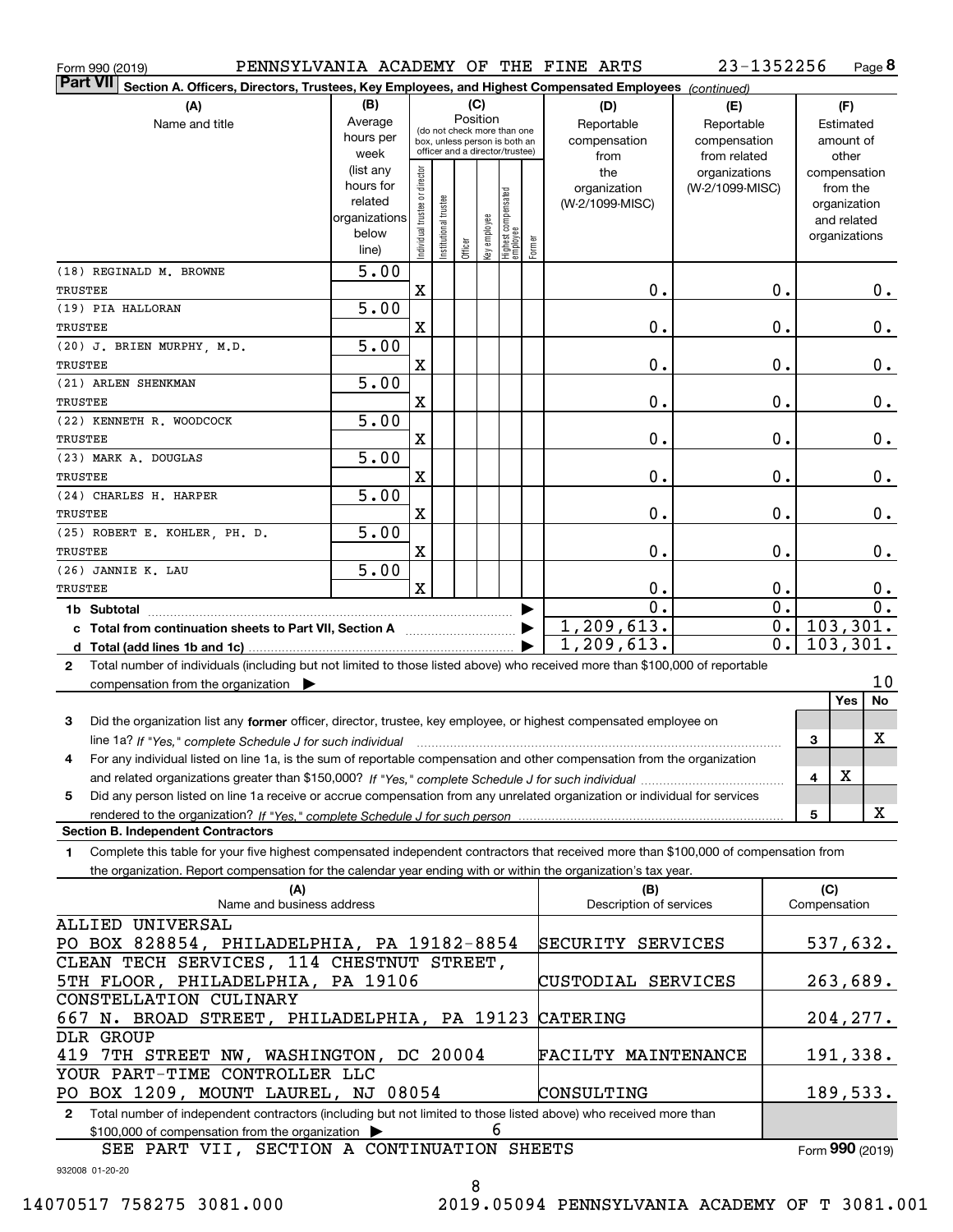| 23-1352256<br>PENNSYLVANIA ACADEMY OF THE FINE ARTS<br>Form 990                                                              |                   |                                |                       |         |                        |                              |        |                 |                               |                       |  |
|------------------------------------------------------------------------------------------------------------------------------|-------------------|--------------------------------|-----------------------|---------|------------------------|------------------------------|--------|-----------------|-------------------------------|-----------------------|--|
| <b>Part VII</b><br>Section A.<br>Officers, Directors, Trustees, Key Employees, and Highest Compensated Employees (continued) |                   |                                |                       |         |                        |                              |        |                 |                               |                       |  |
| (A)                                                                                                                          | (B)               |                                |                       |         | (C)                    |                              |        | (D)             | (E)                           | (F)                   |  |
| Name and title                                                                                                               | Average           |                                |                       |         | Position               |                              |        | Reportable      | Reportable                    | Estimated             |  |
|                                                                                                                              | hours             |                                |                       |         | (check all that apply) |                              |        | compensation    | compensation                  | amount of             |  |
|                                                                                                                              | per<br>week       |                                |                       |         |                        |                              |        | from<br>the     | from related<br>organizations | other<br>compensation |  |
|                                                                                                                              | (list any         |                                |                       |         |                        |                              |        | organization    | (W-2/1099-MISC)               | from the              |  |
|                                                                                                                              | hours for         |                                |                       |         |                        |                              |        | (W-2/1099-MISC) |                               | organization          |  |
|                                                                                                                              | related           |                                |                       |         |                        |                              |        |                 |                               | and related           |  |
|                                                                                                                              | organizations     |                                |                       |         |                        |                              |        |                 |                               | organizations         |  |
|                                                                                                                              | below<br>line)    | Individual trustee or director | Institutional trustee | Officer | Key employee           | Highest compensated employee | Former |                 |                               |                       |  |
| (27) ERIC W. NOLL                                                                                                            | $\overline{5.00}$ |                                |                       |         |                        |                              |        |                 |                               |                       |  |
| TRUSTEE                                                                                                                      |                   | $\mathbf X$                    |                       |         |                        |                              |        | $\mathbf 0$ .   | 0.                            | 0.                    |  |
| (28) JUNE MARSHALL SMITH                                                                                                     | 5.00              |                                |                       |         |                        |                              |        |                 |                               |                       |  |
| TRUSTEE                                                                                                                      |                   | $\mathbf X$                    |                       |         |                        |                              |        | $0$ .           | 0.                            | $\mathbf 0$ .         |  |
| (29) EMILY CAVANAUGH                                                                                                         | $\overline{5.00}$ |                                |                       |         |                        |                              |        |                 |                               |                       |  |
| TRUSTEE                                                                                                                      |                   | $\mathbf X$                    |                       |         |                        |                              |        | $0$ .           | 0.                            | $\mathbf 0$ .         |  |
| (30) GERARD P. CUDDY                                                                                                         | 5.00              |                                |                       |         |                        |                              |        |                 |                               |                       |  |
| TRUSTEE                                                                                                                      |                   | $\mathbf X$                    |                       |         |                        |                              |        | $0$ .           | 0.                            | $\mathbf 0$ .         |  |
| (31) MARIANNE DEAN                                                                                                           | 5.00              |                                |                       |         |                        |                              |        |                 |                               |                       |  |
| TRUSTEE                                                                                                                      |                   | $\mathbf X$                    |                       |         |                        |                              |        | $0$ .           | 0.                            | $\mathbf 0$ .         |  |
| (32) JONATHAN HIRSCH                                                                                                         | 5.00              |                                |                       |         |                        |                              |        |                 |                               |                       |  |
| TRUSTEE                                                                                                                      |                   | $\mathbf X$                    |                       |         |                        |                              |        | $0$ .           | 0.                            | $\mathbf 0$ .         |  |
| (33) MARTHA KENNEDY                                                                                                          | 5.00              |                                |                       |         |                        |                              |        |                 |                               |                       |  |
| TRUSTEE                                                                                                                      |                   | $\mathbf X$                    |                       |         |                        |                              |        | $0$ .           | 0.                            | $\mathbf 0$ .         |  |
| (34) ANDREW KRESS                                                                                                            | 5.00              |                                |                       |         |                        |                              |        |                 |                               |                       |  |
| TRUSTEE                                                                                                                      |                   | $\mathbf X$                    |                       |         |                        |                              |        | $0$ .           | 0.                            | $\mathbf 0$ .         |  |
| (35) DAVID S. OLIVER                                                                                                         | 5.00              |                                |                       |         |                        |                              |        |                 |                               |                       |  |
| TRUSTEE                                                                                                                      |                   | $\mathbf X$                    |                       |         |                        |                              |        | $0$ .           | 0.                            | $\mathbf 0$ .         |  |
| (36) ANTHONY ROTH                                                                                                            | 5.00              |                                |                       |         |                        |                              |        |                 |                               |                       |  |
| TRUSTEE                                                                                                                      |                   | $\mathbf X$                    |                       |         |                        |                              |        | $0$ .           | 0.                            | $0_{.}$               |  |
| (37) JOHN TOATES                                                                                                             | 5.00              |                                |                       |         |                        |                              |        |                 |                               |                       |  |
| TRUSTEE                                                                                                                      |                   | $\mathbf X$                    |                       |         |                        |                              |        | $0$ .           | 0.                            | 0.                    |  |
| (38) JILL HOLLER DUROVSIK<br>TRUSTEE                                                                                         | 5.00              | $\mathbf X$                    |                       |         |                        |                              |        | 0.              | 0.                            | 0.                    |  |
| (39) COY GU                                                                                                                  | 5.00              |                                |                       |         |                        |                              |        |                 |                               |                       |  |
| TRUSTEE                                                                                                                      |                   | X                              |                       |         |                        |                              |        | $\mathbf 0$ .   | $0$ .                         | $\mathbf 0$ .         |  |
| (40) SUSAN KLINE KLEHR                                                                                                       | 5.00              |                                |                       |         |                        |                              |        |                 |                               |                       |  |
| TRUSTEE                                                                                                                      |                   | X                              |                       |         |                        |                              |        | $\mathbf 0$ .   | 0.                            | $0\cdot$              |  |
| (41) JOEL M. KOPPELMAN                                                                                                       | 5.00              |                                |                       |         |                        |                              |        |                 |                               |                       |  |
| TRUSTEE                                                                                                                      |                   | X                              |                       |         |                        |                              |        | $\mathbf 0$ .   | $\mathbf 0$ .                 | 0.                    |  |
| (42) VALENTINE JAMES LINK                                                                                                    | 5.00              |                                |                       |         |                        |                              |        |                 |                               |                       |  |
| TRUSTEE                                                                                                                      |                   | X                              |                       |         |                        |                              |        | $\mathbf 0$ .   | $\mathbf 0$ .                 | 0.                    |  |
| (43) KENNETH MITCHELL                                                                                                        | 5.00              |                                |                       |         |                        |                              |        |                 |                               |                       |  |
| TRUSTEE                                                                                                                      |                   | X                              |                       |         |                        |                              |        | $\mathbf 0$ .   | $\mathbf 0$ .                 | $0_{.}$               |  |
| (44) SANDRA NORCROSS                                                                                                         | 5.00              |                                |                       |         |                        |                              |        |                 |                               |                       |  |
| TRUSTEE                                                                                                                      |                   | X                              |                       |         |                        |                              |        | $\mathbf 0$ .   | $\mathbf 0$ .                 | $0_{.}$               |  |
| (45) DAVID R. BRIGHAM                                                                                                        | 40.00             |                                |                       |         |                        |                              |        |                 |                               |                       |  |
| PRESIDENT                                                                                                                    |                   |                                |                       | X       |                        |                              |        | 355,000.        | 0.                            | <u>30,317.</u>        |  |
| (46) CLINT JUKKALA                                                                                                           | 40.00             |                                |                       |         |                        |                              |        |                 |                               |                       |  |
| DEAN OF SCHOOL OF FINE ART                                                                                                   |                   |                                |                       |         |                        | $\mathbf X$                  |        | 175,000.        | $\mathbf 0$ .                 | 14,945.               |  |
| Total to Part VII, Section A, line 1c                                                                                        |                   |                                |                       |         |                        |                              |        |                 |                               |                       |  |
|                                                                                                                              |                   |                                |                       |         |                        |                              |        |                 |                               |                       |  |

932201 04-01-19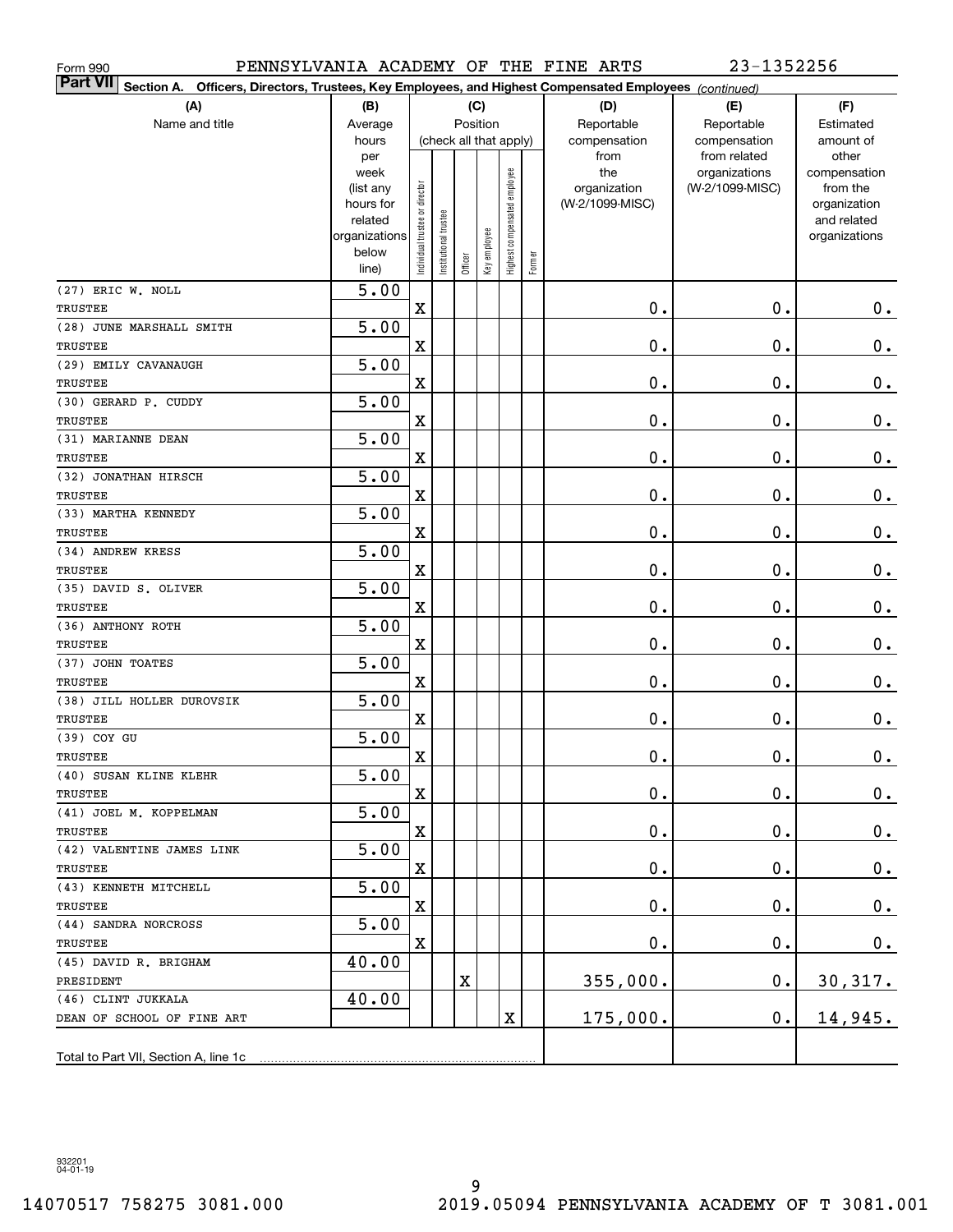| Form 990                                                                                                                     |                        |                                |                       |         |                        |                              |        | PENNSYLVANIA ACADEMY OF THE FINE ARTS | 23-1352256      |                          |
|------------------------------------------------------------------------------------------------------------------------------|------------------------|--------------------------------|-----------------------|---------|------------------------|------------------------------|--------|---------------------------------------|-----------------|--------------------------|
| <b>Part VII</b><br>Section A.<br>Officers, Directors, Trustees, Key Employees, and Highest Compensated Employees (continued) |                        |                                |                       |         |                        |                              |        |                                       |                 |                          |
| (A)                                                                                                                          | (B)                    | (C)                            |                       |         |                        |                              |        | (D)                                   | (E)             | (F)                      |
| Name and title                                                                                                               | Average                |                                |                       |         | Position               |                              |        | Reportable                            | Reportable      | Estimated                |
|                                                                                                                              | hours                  |                                |                       |         | (check all that apply) |                              |        | compensation                          | compensation    | amount of                |
|                                                                                                                              | per                    |                                |                       |         |                        |                              |        | from                                  | from related    | other                    |
|                                                                                                                              | week                   |                                |                       |         |                        |                              |        | the                                   | organizations   | compensation             |
|                                                                                                                              | (list any<br>hours for |                                |                       |         |                        |                              |        | organization<br>(W-2/1099-MISC)       | (W-2/1099-MISC) | from the<br>organization |
|                                                                                                                              | related                |                                |                       |         |                        |                              |        |                                       |                 | and related              |
|                                                                                                                              | organizations          | Individual trustee or director | Institutional trustee |         | Key employee           | Highest compensated employee |        |                                       |                 | organizations            |
|                                                                                                                              | below                  |                                |                       | Officer |                        |                              | Former |                                       |                 |                          |
|                                                                                                                              | line)                  |                                |                       |         |                        |                              |        |                                       |                 |                          |
| (47) BROOKE D. ANDERSON                                                                                                      | 40.00                  |                                |                       |         |                        |                              |        |                                       |                 |                          |
| DIRECTOR OF THE MUSEUM                                                                                                       |                        |                                |                       |         |                        | $\mathbf X$                  |        | 200,000.                              | $\mathbf 0$ .   | 17,080.                  |
| (48) MALINI DODDAMANI                                                                                                        | 40.00                  |                                |                       |         |                        |                              |        |                                       |                 |                          |
| CHIEF MARKETING OFFICER                                                                                                      |                        |                                |                       |         |                        | $\mathbf X$                  |        | 185,000.                              | $\mathbf 0$ .   | 15,799.                  |
| (49) ASHLEY REBECCA LOMERY                                                                                                   | 40.00                  |                                |                       |         |                        |                              |        |                                       |                 |                          |
| CHIEF DEVELOPMENT OFFICER                                                                                                    |                        |                                |                       |         |                        | $\mathbf X$                  |        | <u>154,613.</u>                       | $\mathbf 0$ .   | 13,204.                  |
| (50) MEGAN K MCCARTHY, PHD                                                                                                   | 40.00                  |                                |                       |         |                        |                              |        |                                       |                 |                          |
| VP MAJOR GIFTS                                                                                                               |                        |                                |                       |         |                        | $\mathbf X$                  |        | 140,000.                              | $\mathbf 0$ .   | 11,956.                  |
|                                                                                                                              |                        |                                |                       |         |                        |                              |        |                                       |                 |                          |
|                                                                                                                              |                        |                                |                       |         |                        |                              |        |                                       |                 |                          |
|                                                                                                                              |                        |                                |                       |         |                        |                              |        |                                       |                 |                          |
|                                                                                                                              |                        |                                |                       |         |                        |                              |        |                                       |                 |                          |
|                                                                                                                              |                        |                                |                       |         |                        |                              |        |                                       |                 |                          |
|                                                                                                                              |                        |                                |                       |         |                        |                              |        |                                       |                 |                          |
|                                                                                                                              |                        |                                |                       |         |                        |                              |        |                                       |                 |                          |
|                                                                                                                              |                        |                                |                       |         |                        |                              |        |                                       |                 |                          |
|                                                                                                                              |                        |                                |                       |         |                        |                              |        |                                       |                 |                          |
|                                                                                                                              |                        |                                |                       |         |                        |                              |        |                                       |                 |                          |
|                                                                                                                              |                        |                                |                       |         |                        |                              |        |                                       |                 |                          |
|                                                                                                                              |                        |                                |                       |         |                        |                              |        |                                       |                 |                          |
|                                                                                                                              |                        |                                |                       |         |                        |                              |        |                                       |                 |                          |
|                                                                                                                              |                        |                                |                       |         |                        |                              |        |                                       |                 |                          |
|                                                                                                                              |                        |                                |                       |         |                        |                              |        |                                       |                 |                          |
|                                                                                                                              |                        |                                |                       |         |                        |                              |        |                                       |                 |                          |
|                                                                                                                              |                        |                                |                       |         |                        |                              |        |                                       |                 |                          |
|                                                                                                                              |                        |                                |                       |         |                        |                              |        |                                       |                 |                          |
|                                                                                                                              |                        |                                |                       |         |                        |                              |        |                                       |                 |                          |
|                                                                                                                              |                        |                                |                       |         |                        |                              |        |                                       |                 |                          |
|                                                                                                                              |                        |                                |                       |         |                        |                              |        |                                       |                 |                          |
|                                                                                                                              |                        |                                |                       |         |                        |                              |        |                                       |                 |                          |
|                                                                                                                              |                        |                                |                       |         |                        |                              |        |                                       |                 |                          |
|                                                                                                                              |                        |                                |                       |         |                        |                              |        |                                       |                 |                          |
|                                                                                                                              |                        |                                |                       |         |                        |                              |        |                                       |                 |                          |
|                                                                                                                              |                        |                                |                       |         |                        |                              |        |                                       |                 |                          |
|                                                                                                                              |                        |                                |                       |         |                        |                              |        |                                       |                 |                          |
|                                                                                                                              |                        |                                |                       |         |                        |                              |        |                                       |                 |                          |
|                                                                                                                              |                        |                                |                       |         |                        |                              |        |                                       |                 |                          |
|                                                                                                                              |                        |                                |                       |         |                        |                              |        |                                       |                 |                          |
|                                                                                                                              |                        |                                |                       |         |                        |                              |        |                                       |                 |                          |
|                                                                                                                              |                        |                                |                       |         |                        |                              |        |                                       |                 |                          |
|                                                                                                                              |                        |                                |                       |         |                        |                              |        | 1,209,613.                            |                 | 103,301.                 |

932201 04-01-19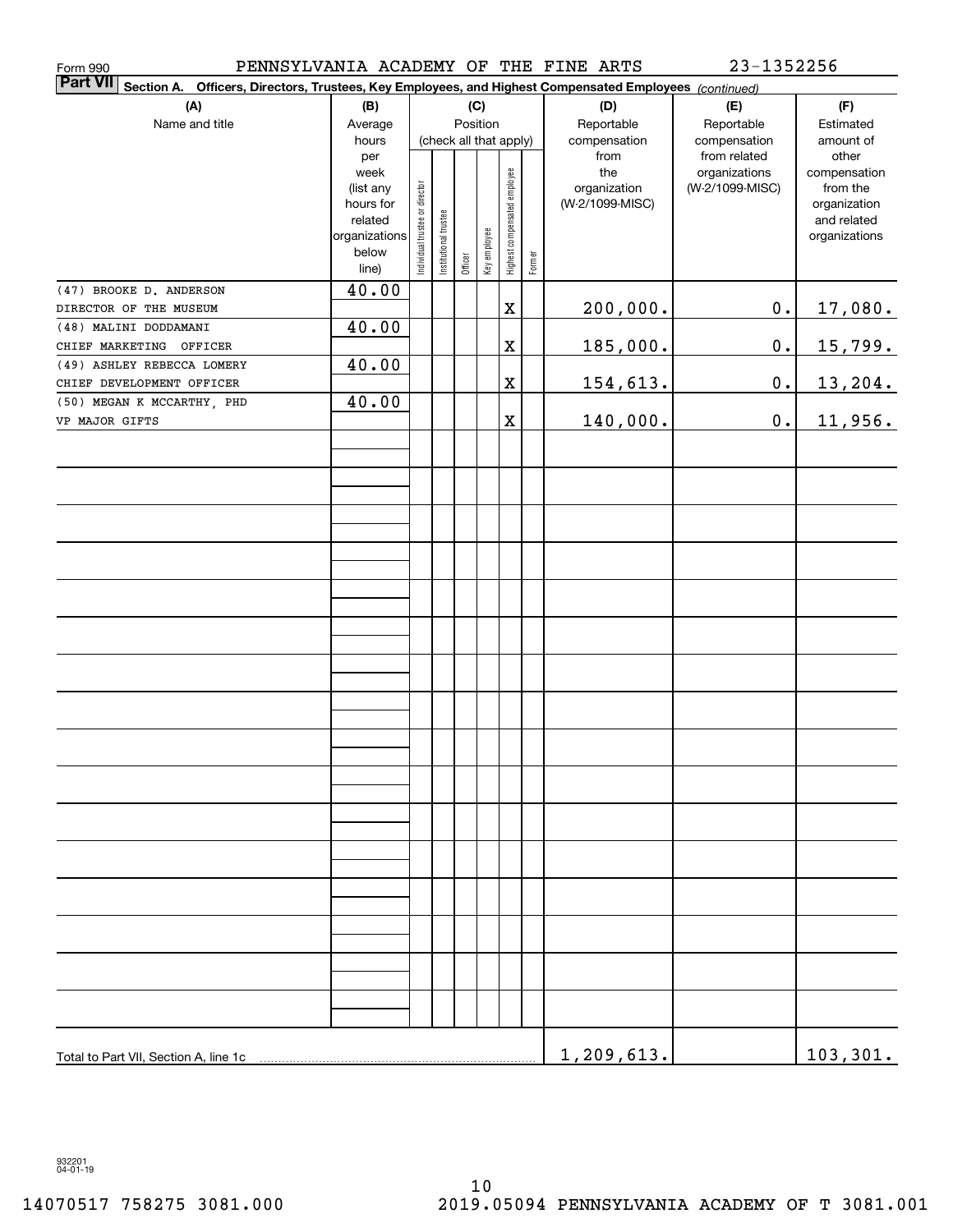|                                                           |                 | PENNSYLVANIA ACADEMY OF THE FINE ARTS<br>Form 990 (2019)                      |                      |                      |                                              | 23-1352256                                      | Page 9                                                          |
|-----------------------------------------------------------|-----------------|-------------------------------------------------------------------------------|----------------------|----------------------|----------------------------------------------|-------------------------------------------------|-----------------------------------------------------------------|
| <b>Part VIII</b>                                          |                 | <b>Statement of Revenue</b>                                                   |                      |                      |                                              |                                                 |                                                                 |
|                                                           |                 | Check if Schedule O contains a response or note to any line in this Part VIII |                      |                      |                                              |                                                 |                                                                 |
|                                                           |                 |                                                                               |                      | (A)<br>Total revenue | (B)<br>Related or exempt<br>function revenue | $\overline{C}$<br>Unrelated<br>business revenue | (D)<br>Revenue excluded<br>from tax under<br>sections 512 - 514 |
|                                                           |                 | 1 a Federated campaigns<br>1a                                                 |                      |                      |                                              |                                                 |                                                                 |
|                                                           |                 | 1 <sub>b</sub><br>Membership dues<br>b                                        |                      |                      |                                              |                                                 |                                                                 |
|                                                           |                 | 1 <sub>c</sub><br>Fundraising events<br>с                                     | 435,928.             |                      |                                              |                                                 |                                                                 |
|                                                           |                 | 1 <sub>d</sub><br>d Related organizations                                     |                      |                      |                                              |                                                 |                                                                 |
|                                                           |                 | Government grants (contributions)<br>1e<br>е                                  | 89,389.              |                      |                                              |                                                 |                                                                 |
|                                                           |                 | f All other contributions, gifts, grants, and                                 |                      |                      |                                              |                                                 |                                                                 |
| Contributions, Gifts, Grants<br>and Other Similar Amounts |                 | 1f<br>similar amounts not included above                                      | 6,623,528.           |                      |                                              |                                                 |                                                                 |
|                                                           |                 | $1g$ \$<br>Noncash contributions included in lines 1a-1f<br>g                 | 253,470.             |                      |                                              |                                                 |                                                                 |
|                                                           |                 |                                                                               |                      | 7,148,845.           |                                              |                                                 |                                                                 |
|                                                           |                 |                                                                               | <b>Business Code</b> |                      |                                              |                                                 |                                                                 |
|                                                           | 2a              | TUITION AND FEES                                                              | 900099               | 11, 310, 699.        | 11,310,699.                                  |                                                 |                                                                 |
| Program Service<br>Revenue                                | b               | CONTINUING EDUCATION                                                          | 900099               | 562,930.             | 562,930.                                     |                                                 |                                                                 |
|                                                           | C               | RENTALS FOR EXEMPT ACT.                                                       | 900099               | 491,684.             | 491,684.                                     |                                                 |                                                                 |
|                                                           |                 | WOMENS BOARD REVENUE<br>d                                                     | 900099               | 310,802.             | 310,802.                                     |                                                 |                                                                 |
|                                                           |                 | MUSEUM ADMISS/COLLECT                                                         | 900099               | 233,340.             | 71,988.                                      | 161.352.                                        |                                                                 |
|                                                           |                 | f All other program service revenue <i>mimimini</i>                           |                      |                      |                                              |                                                 |                                                                 |
|                                                           |                 | g                                                                             |                      | 12,909,455.          |                                              |                                                 |                                                                 |
|                                                           | 3               | Investment income (including dividends, interest, and                         |                      |                      |                                              |                                                 |                                                                 |
|                                                           |                 |                                                                               |                      | 1,505,808.           |                                              |                                                 | 1,505,808.                                                      |
|                                                           | 4               | Income from investment of tax-exempt bond proceeds                            |                      |                      |                                              |                                                 |                                                                 |
|                                                           | 5               |                                                                               |                      |                      |                                              |                                                 |                                                                 |
|                                                           |                 | (i) Real                                                                      | (ii) Personal        |                      |                                              |                                                 |                                                                 |
|                                                           |                 | 6a<br>6 a Gross rents                                                         |                      |                      |                                              |                                                 |                                                                 |
|                                                           |                 | 6b<br>Less: rental expenses<br>b                                              |                      |                      |                                              |                                                 |                                                                 |
|                                                           |                 | Rental income or (loss)<br>6с<br>с                                            |                      |                      |                                              |                                                 |                                                                 |
|                                                           |                 | Net rental income or (loss)<br>d                                              |                      |                      |                                              |                                                 |                                                                 |
|                                                           |                 | (i) Securities<br>7 a Gross amount from sales of                              | (ii) Other           |                      |                                              |                                                 |                                                                 |
|                                                           |                 | $7a$ 10, 804, 487.<br>assets other than inventory                             |                      |                      |                                              |                                                 |                                                                 |
|                                                           |                 | <b>b</b> Less: cost or other basis                                            |                      |                      |                                              |                                                 |                                                                 |
|                                                           |                 | $ 7b $ 10, 386, 548.<br>and sales expenses <i></i>                            |                      |                      |                                              |                                                 |                                                                 |
| evenue                                                    |                 | 417,939.<br>7c<br>c Gain or (loss)                                            |                      |                      |                                              |                                                 |                                                                 |
|                                                           |                 |                                                                               |                      | 417,939.             |                                              |                                                 | 417,939.                                                        |
| Other R                                                   |                 | 8 a Gross income from fundraising events (not                                 |                      |                      |                                              |                                                 |                                                                 |
|                                                           |                 | including $$$ 435, 928. of                                                    |                      |                      |                                              |                                                 |                                                                 |
|                                                           |                 | contributions reported on line 1c). See                                       |                      |                      |                                              |                                                 |                                                                 |
|                                                           |                 | 8a                                                                            | 157, 171.            |                      |                                              |                                                 |                                                                 |
|                                                           |                 | 8b                                                                            | 237,994.             |                      |                                              |                                                 |                                                                 |
|                                                           |                 | c Net income or (loss) from fundraising events                                | ▶<br>.               | $-80,823.$           |                                              |                                                 | $-80,823.$                                                      |
|                                                           |                 | 9 a Gross income from gaming activities. See                                  |                      |                      |                                              |                                                 |                                                                 |
|                                                           |                 | 9a                                                                            |                      |                      |                                              |                                                 |                                                                 |
|                                                           |                 | 9b                                                                            |                      |                      |                                              |                                                 |                                                                 |
|                                                           |                 | c Net income or (loss) from gaming activities                                 | .                    |                      |                                              |                                                 |                                                                 |
|                                                           |                 | 10 a Gross sales of inventory, less returns                                   |                      |                      |                                              |                                                 |                                                                 |
|                                                           |                 | 10a                                                                           | 428,406.             |                      |                                              |                                                 |                                                                 |
|                                                           |                 | 10b<br><b>b</b> Less: cost of goods sold                                      | 187,640.             |                      |                                              |                                                 |                                                                 |
|                                                           |                 | c Net income or (loss) from sales of inventory                                |                      | 240,766.             | 240,766.                                     |                                                 |                                                                 |
|                                                           |                 |                                                                               | <b>Business Code</b> |                      |                                              |                                                 |                                                                 |
|                                                           |                 | 11 a MISCELLANEOUS                                                            | 900099               | 176,737.             | 176,737.                                     |                                                 |                                                                 |
|                                                           |                 | b                                                                             |                      |                      |                                              |                                                 |                                                                 |
|                                                           |                 | с                                                                             |                      |                      |                                              |                                                 |                                                                 |
| Miscellaneous<br>Revenue                                  |                 |                                                                               |                      |                      |                                              |                                                 |                                                                 |
|                                                           |                 |                                                                               |                      | 176,737.             |                                              |                                                 |                                                                 |
|                                                           | 12 <sup>2</sup> |                                                                               |                      | 22, 318, 727.        | 13, 165, 606.                                | 161,352.                                        | 1,842,924.                                                      |
|                                                           |                 | 932009 01-20-20                                                               |                      |                      |                                              |                                                 | Form 990 (2019)                                                 |

11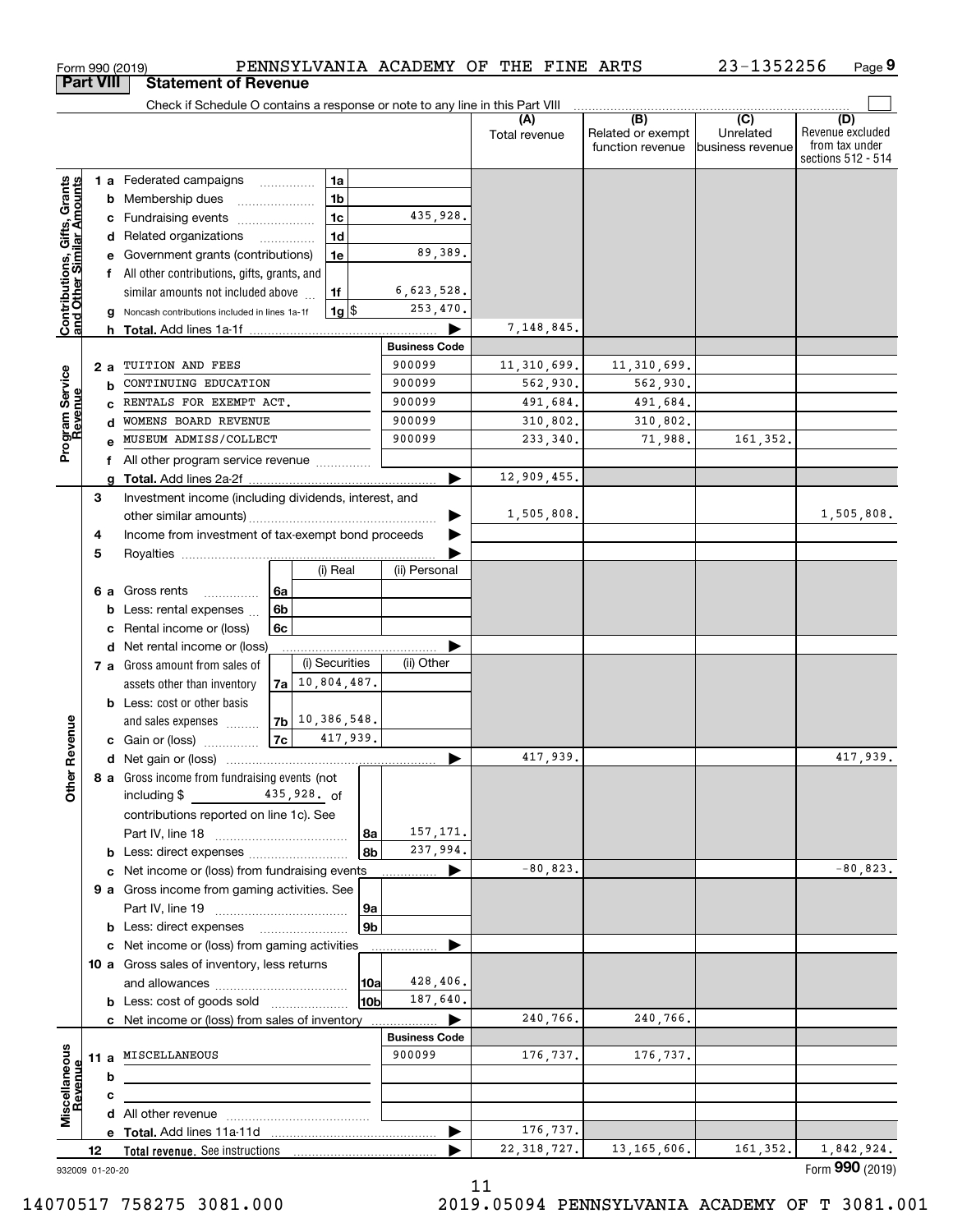**Part IX Statement of Functional Expenses**

*Section 501(c)(3) and 501(c)(4) organizations must complete all columns. All other organizations must complete column (A).*

|              | Do not include amounts reported on lines 6b,<br>7b, 8b, 9b, and 10b of Part VIII.                                                                          | (A)<br>Total expenses | (B)<br>Program service<br>expenses | (C)<br>Management and<br>general expenses | (D)<br>Fundraising<br>expenses |
|--------------|------------------------------------------------------------------------------------------------------------------------------------------------------------|-----------------------|------------------------------------|-------------------------------------------|--------------------------------|
| 1.           | Grants and other assistance to domestic organizations                                                                                                      |                       |                                    |                                           |                                |
|              | and domestic governments. See Part IV, line 21                                                                                                             |                       |                                    |                                           |                                |
| $\mathbf{2}$ | Grants and other assistance to domestic                                                                                                                    |                       |                                    |                                           |                                |
|              | individuals. See Part IV, line 22                                                                                                                          | 5,406,036.            | 5,406,036.                         |                                           |                                |
| 3            | Grants and other assistance to foreign                                                                                                                     |                       |                                    |                                           |                                |
|              | organizations, foreign governments, and foreign                                                                                                            |                       |                                    |                                           |                                |
|              | individuals. See Part IV, lines 15 and 16                                                                                                                  |                       |                                    |                                           |                                |
| 4            | Benefits paid to or for members                                                                                                                            |                       |                                    |                                           |                                |
| 5            | Compensation of current officers, directors,                                                                                                               |                       |                                    |                                           |                                |
|              | trustees, and key employees                                                                                                                                | 493,282.              |                                    | 493,282.                                  |                                |
| 6            | Compensation not included above to disqualified                                                                                                            |                       |                                    |                                           |                                |
|              | persons (as defined under section 4958(f)(1)) and                                                                                                          |                       |                                    |                                           |                                |
|              | persons described in section 4958(c)(3)(B)                                                                                                                 |                       |                                    |                                           |                                |
| 7            | Other salaries and wages                                                                                                                                   | 7,405,728.            | 5,922,127.                         | 760,932.                                  | 722,669.                       |
| 8            | Pension plan accruals and contributions (include                                                                                                           |                       |                                    |                                           |                                |
|              | section 401(k) and 403(b) employer contributions)                                                                                                          | 172,809.              | 140,106.                           | 15,596.                                   | 17,107.                        |
| 9            |                                                                                                                                                            | 744,824.              | 580, 404.                          | 93,552.                                   | 70,868.                        |
| 10           |                                                                                                                                                            | 546, 433.             | 411,639.                           | 84,532.                                   | 50, 262.                       |
| 11           | Fees for services (nonemployees):                                                                                                                          |                       |                                    |                                           |                                |
| a            |                                                                                                                                                            |                       |                                    |                                           |                                |
| b            |                                                                                                                                                            | 39,857.               | 9,361.                             | 30,496.                                   |                                |
| c            |                                                                                                                                                            | 229,937.              |                                    | 229,937.                                  |                                |
| d            |                                                                                                                                                            |                       |                                    |                                           |                                |
| e            | Professional fundraising services. See Part IV, line 17                                                                                                    |                       |                                    |                                           |                                |
| f            | Investment management fees                                                                                                                                 | 256, 708.             | 256,708.                           |                                           |                                |
| g            | Other. (If line 11g amount exceeds 10% of line 25,                                                                                                         |                       |                                    |                                           |                                |
|              | column (A) amount, list line 11g expenses on Sch O.)                                                                                                       | 277, 130.             | 115,371.                           | 136,658.                                  | 25,101.                        |
| 12           |                                                                                                                                                            | 208,926.              | 71,203.                            | 137,723.                                  |                                |
| 13           |                                                                                                                                                            | 697,093.              | 545, 516.                          | 83,833.                                   | 67,744.                        |
| 14           |                                                                                                                                                            | 139,532.              |                                    | 139,532.                                  |                                |
| 15           |                                                                                                                                                            |                       |                                    |                                           |                                |
| 16           |                                                                                                                                                            | 1,508,530.            | 1,508,530.                         |                                           |                                |
| 17           | Travel                                                                                                                                                     | 123,030.              | 117,598.                           | 3,568.                                    | 1,864.                         |
| 18           | Payments of travel or entertainment expenses                                                                                                               |                       |                                    |                                           |                                |
|              | for any federal, state, or local public officials                                                                                                          |                       |                                    |                                           |                                |
| 19           | Conferences, conventions, and meetings                                                                                                                     | 9,136.<br>791, 254.   | 6,532.                             | 2,519.                                    | 85.                            |
| 20           | Interest                                                                                                                                                   |                       | 664,560.                           | 126,694.                                  |                                |
| 21           |                                                                                                                                                            | 2,172,594.            | 2, 172, 594.                       |                                           |                                |
| 22           | Depreciation, depletion, and amortization                                                                                                                  | 330,821.              | 330,821.                           |                                           |                                |
| 23           | Insurance<br>Other expenses. Itemize expenses not covered                                                                                                  |                       |                                    |                                           |                                |
| 24           | above (List miscellaneous expenses on line 24e. If<br>line 24e amount exceeds 10% of line 25, column (A)<br>amount, list line 24e expenses on Schedule O.) |                       |                                    |                                           |                                |
|              | a RENTAL EXPENSES - STUDE                                                                                                                                  | 586,427.              | 586,427.                           |                                           |                                |
| b            | MEMBERSHIP DUES AND SUB                                                                                                                                    | 362,421.              | 117,518.                           | 239,366.                                  | 5,537.                         |
| c            | <b>BAD DEBT</b>                                                                                                                                            | 280,674.              | 100,000.                           |                                           | 180,674.                       |
| d            | MISCELLANEOUS                                                                                                                                              | 240,770.              | 210,841.                           | 23,100.                                   | 6,829.                         |
|              | e All other expenses                                                                                                                                       | 694,869.              | 615, 258.                          | 38,056.                                   | 41,555.                        |
| 25           | Total functional expenses. Add lines 1 through 24e                                                                                                         | 23,718,821.           | 19,889,150.                        | 2,639,376.                                | 1,190,295.                     |
| 26           | Joint costs. Complete this line only if the organization                                                                                                   |                       |                                    |                                           |                                |
|              | reported in column (B) joint costs from a combined                                                                                                         |                       |                                    |                                           |                                |
|              | educational campaign and fundraising solicitation.                                                                                                         |                       |                                    |                                           |                                |
|              | Check here $\blacktriangleright$<br>if following SOP 98-2 (ASC 958-720)                                                                                    |                       |                                    |                                           |                                |

12

932010 01-20-20

14070517 758275 3081.000 2019.05094 PENNSYLVANIA ACADEMY OF T 3081.001

Form (2019) **990**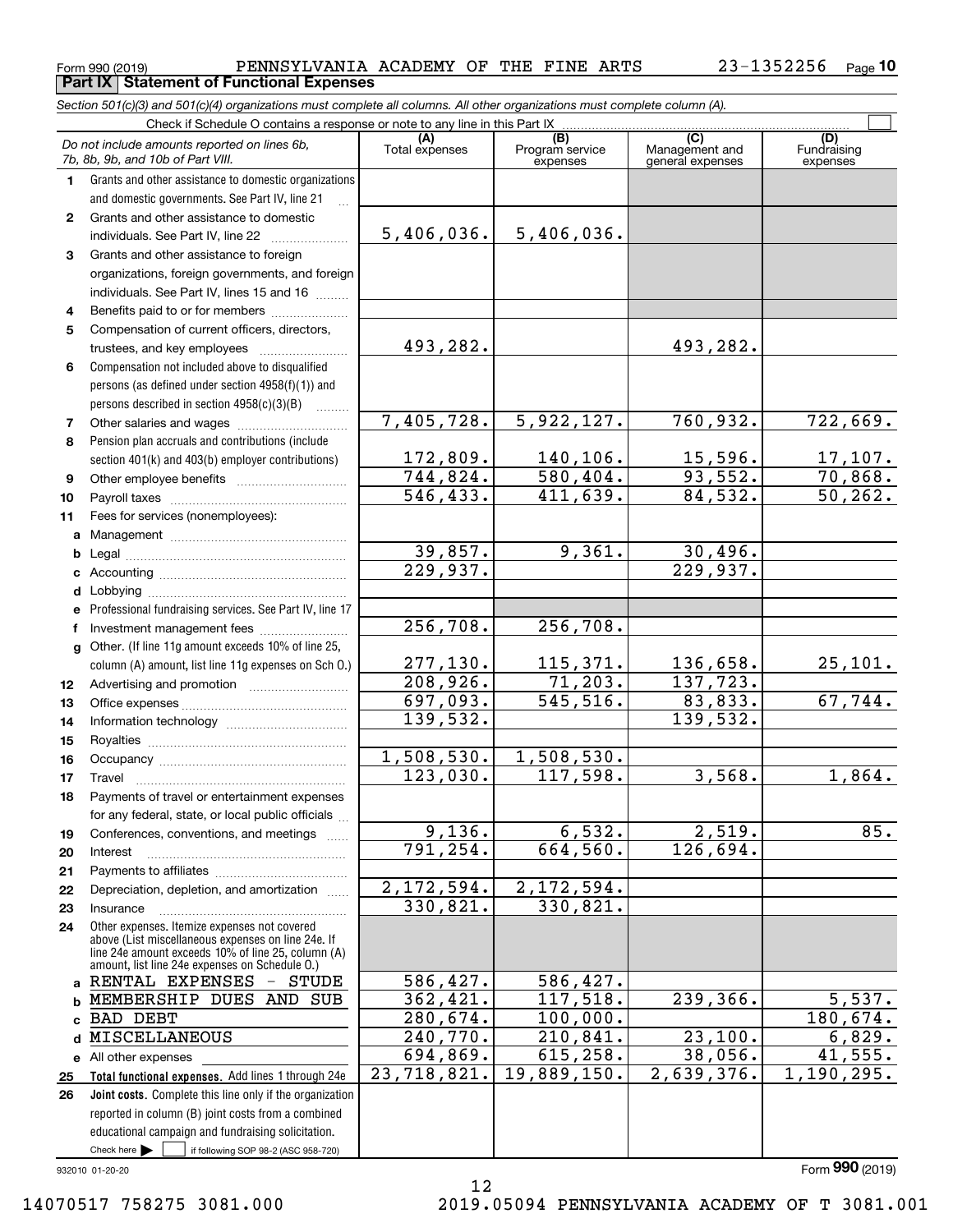ğ

**12**

**4**

94,307,501. 32 89,871,611. 126,480,948. 121,329,646.

Form (2019) **990**

**5**Loans and other receivables from any current or former officer, director, trustee, key employee, creator or founder, substantial contributor, or 35% controlled entity or family member of any of these persons ............................ **5**Loans and other receivables from other disqualified persons (as defined **6**under section  $4958(f)(1)$ , and persons described in section  $4958(c)(3)(B)$ **6** $85,937. | 7 | 66,425.$ **77**Notes and loans receivable, net ~~~~~~~~~~~~~~~~~~~~~~~**Assets**  $165, 243. | 8 | 189, 050.$ **88**Inventories for sale or use ~~~~~~~~~~~~~~~~~~~~~~~~~~ 407,477. 280,340. **99**Prepaid expenses and deferred charges ~~~~~~~~~~~~~~~~~~ **10a**Land, buildings, and equipment: cost or other 82,061,458. basis. Complete Part VI of Schedule D will aller  $29,600,138.$  53,966,520. 10c 52,461,320. **10cb** Less: accumulated depreciation  $\ldots$  **10b**  $40,758,869.$  11 39,523,250. **1111**Investments - publicly traded securities ~~~~~~~~~~~~~~~~~~~ 23,056,480. | 12 | 23,578,925. **1212**Investments - other securities. See Part IV, line 11 ~~~~~~~~~~~~~~ **1313**Investments - program-related. See Part IV, line 11 ~~~~~~~~~~~~~**1414**Intangible assets ~~~~~~~~~~~~~~~~~~~~~~~~~~~~~~ Other assets. See Part IV, line 11 ~~~~~~~~~~~~~~~~~~~~~~ **1515**126,480,948. 121,329,646. **1616Total assets.**  Add lines 1 through 15 (must equal line 33)  $1,312,904.$   $|17|$   $1,446,231.$ **1717**Accounts payable and accrued expenses ~~~~~~~~~~~~~~~~~~**1818**Grants payable ~~~~~~~~~~~~~~~~~~~~~~~~~~~~~~~  $1,157,453.$   $\boxed{19}$   $2,847,882.$ **1919**Deferred revenue ~~~~~~~~~~~~~~~~~~~~~~~~~~~~~~20,271,363. 24,692,460. **2020**Tax-exempt bond liabilities …………………………………………………………… Escrow or custodial account liability. Complete Part IV of Schedule D **212122**Loans and other payables to any current or former officer, director, iabilities **Liabilities** trustee, key employee, creator or founder, substantial contributor, or 35% controlled entity or family member of any of these persons ~~~~~~~~~**22** $9,200,000.$   $|23|$  1,700,000. **2323**Secured mortgages and notes payable to unrelated third parties Unsecured notes and loans payable to unrelated third parties **242425**Other liabilities (including federal income tax, payables to related third parties, and other liabilities not included on lines 17-24). Complete Part X of Schedule D ~~~~~~~~~~~~~~~~~~~~~~~~~~~~~~~ 231,727. 25 771,462. **25**32,173,447. 31,458,035. **2626Total liabilities.**  Add lines 17 through 25 **Organizations that follow FASB ASC 958, check here** | X Assets or Fund Balances **Net Assets or Fund Balances and complete lines 27, 28, 32, and 33.**  $53,627,129.$   $27$  |  $51,312,898.$ **2727**Net assets without donor restrictions <sub>…………………………………………………</sub>……  $40,680,372.$   $|$  28  $|$  38,558,713. **2828**Net assets with donor restrictions ~~~~~~~~~~~~~~~~~~~~~~

<code>Form</code> 990 (2019) PENNSYLVANIA ACADEMY OF THE FINE ARTS 23-1352256  $\,$  Page **Part X** Balance Sheet

23-1352256 <sub>Page</sub> 11

 $\mathcal{L}^{\text{max}}$ 

**(B)**

 $126, 101. | 4 | 229, 691.$  $5,800,584.$  3,693,504.

 $2, 113, 737. | 2 | 1, 307, 141.$ 

Beginning of year  $\begin{vmatrix} 1 & 1 \\ 1 & 1 \end{vmatrix}$  End of year

**(A)**

**3** Pledges and grants receivable, net  $\ldots$  **multimes contained and grants receivable**, net **multimes contained and grants receivable**, net **multimes contained and grants receivable** 

Cash - non-interest-bearing ~~~~~~~~~~~~~~~~~~~~~~~~~ Savings and temporary cash investments ~~~~~~~~~~~~~~~~~~

Accounts receivable, net ~~~~~~~~~~~~~~~~~~~~~~~~~~

Check if Schedule O contains a response or note to any line in this Part X

**Organizations that do not follow FASB ASC 958, check here** |

Capital stock or trust principal, or current funds ~~~~~~~~~~~~~~~ Paid-in or capital surplus, or land, building, or equipment fund www.commun.com Retained earnings, endowment, accumulated income, or other funds Total net assets or fund balances ~~~~~~~~~~~~~~~~~~~~~~

**and complete lines 29 through 33.**

Total liabilities and net assets/fund balances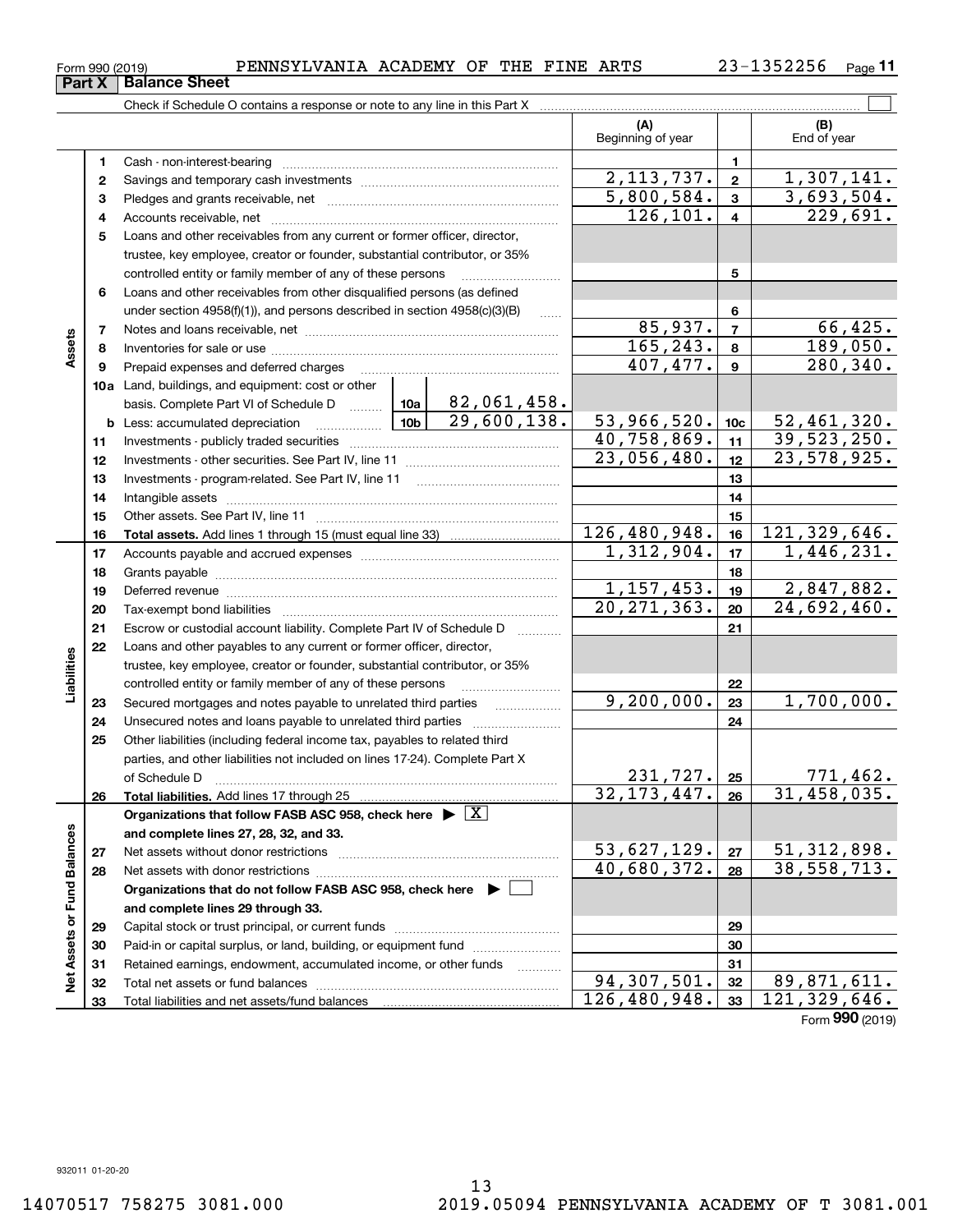|    | PENNSYLVANIA ACADEMY OF THE FINE ARTS<br>Form 990 (2019)                                                                                                                                                                       |                | 23-1352256     |             | Page 12                 |
|----|--------------------------------------------------------------------------------------------------------------------------------------------------------------------------------------------------------------------------------|----------------|----------------|-------------|-------------------------|
|    | <b>Reconciliation of Net Assets</b><br>Part XI                                                                                                                                                                                 |                |                |             |                         |
|    |                                                                                                                                                                                                                                |                |                |             | $ \mathbf{X} $          |
|    |                                                                                                                                                                                                                                |                |                |             |                         |
| 1  | Total revenue (must equal Part VIII, column (A), line 12)                                                                                                                                                                      | $\mathbf{1}$   | 22, 318, 727.  |             |                         |
| 2  | Total expenses (must equal Part IX, column (A), line 25)                                                                                                                                                                       | $\mathbf{2}$   | 23, 718, 821.  |             |                         |
| 3  | Revenue less expenses. Subtract line 2 from line 1                                                                                                                                                                             | 3              | $-1,400,094.$  |             |                         |
| 4  |                                                                                                                                                                                                                                | 4              | 94, 307, 501.  |             |                         |
| 5  |                                                                                                                                                                                                                                | 5              | $-415,399.$    |             |                         |
| 6  | Donated services and use of facilities [111] Donated and the service of facilities [11] Donated services and use of facilities [11] Donated and the service of the service of the service of the service of the service of the | 6              |                |             |                         |
| 7  | Investment expenses www.communication.com/www.communication.com/www.communication.com/www.communication.com                                                                                                                    | $\overline{7}$ |                |             |                         |
| 8  | Prior period adjustments                                                                                                                                                                                                       | 8              |                |             |                         |
| 9  | Other changes in net assets or fund balances (explain on Schedule O)                                                                                                                                                           | 9              | $-2,620,397.$  |             |                         |
| 10 | Net assets or fund balances at end of year. Combine lines 3 through 9 (must equal Part X, line 32,                                                                                                                             |                |                |             |                         |
|    |                                                                                                                                                                                                                                | 10             | 89,871,611.    |             |                         |
|    | Part XII Financial Statements and Reporting                                                                                                                                                                                    |                |                |             |                         |
|    |                                                                                                                                                                                                                                |                |                |             | $\overline{\mathbf{x}}$ |
|    |                                                                                                                                                                                                                                |                |                | Yes         | No                      |
| 1  | $\boxed{\mathbf{X}}$ Accrual<br>Accounting method used to prepare the Form 990: <u>June</u> Cash<br>Other                                                                                                                      |                |                |             |                         |
|    | If the organization changed its method of accounting from a prior year or checked "Other," explain in Schedule O.                                                                                                              |                |                |             |                         |
|    | 2a Were the organization's financial statements compiled or reviewed by an independent accountant?                                                                                                                             |                | 2a             |             | х                       |
|    | If "Yes," check a box below to indicate whether the financial statements for the year were compiled or reviewed on a                                                                                                           |                |                |             |                         |
|    | separate basis, consolidated basis, or both:                                                                                                                                                                                   |                |                |             |                         |
|    | Separate basis<br>Consolidated basis<br>Both consolidated and separate basis                                                                                                                                                   |                |                |             |                         |
|    | <b>b</b> Were the organization's financial statements audited by an independent accountant?                                                                                                                                    |                | 2 <sub>b</sub> | х           |                         |
|    | If "Yes," check a box below to indicate whether the financial statements for the year were audited on a separate basis,                                                                                                        |                |                |             |                         |
|    | consolidated basis, or both:                                                                                                                                                                                                   |                |                |             |                         |
|    | $\vert X \vert$ Separate basis<br>Consolidated basis<br>Both consolidated and separate basis                                                                                                                                   |                |                |             |                         |
|    | c If "Yes" to line 2a or 2b, does the organization have a committee that assumes responsibility for oversight of the audit,                                                                                                    |                |                |             |                         |
|    |                                                                                                                                                                                                                                |                | 2c             | х           |                         |
|    | If the organization changed either its oversight process or selection process during the tax year, explain on Schedule O.                                                                                                      |                |                |             |                         |
|    | 3a As a result of a federal award, was the organization required to undergo an audit or audits as set forth in the Single Audit                                                                                                |                |                |             |                         |
|    |                                                                                                                                                                                                                                |                | 3a             | х           |                         |
|    | b If "Yes," did the organization undergo the required audit or audits? If the organization did not undergo the required audit                                                                                                  |                |                |             |                         |
|    | or audits, explain why on Schedule O and describe any steps taken to undergo such audits                                                                                                                                       |                | 3b             | x<br>$\sim$ |                         |

Form (2019) **990**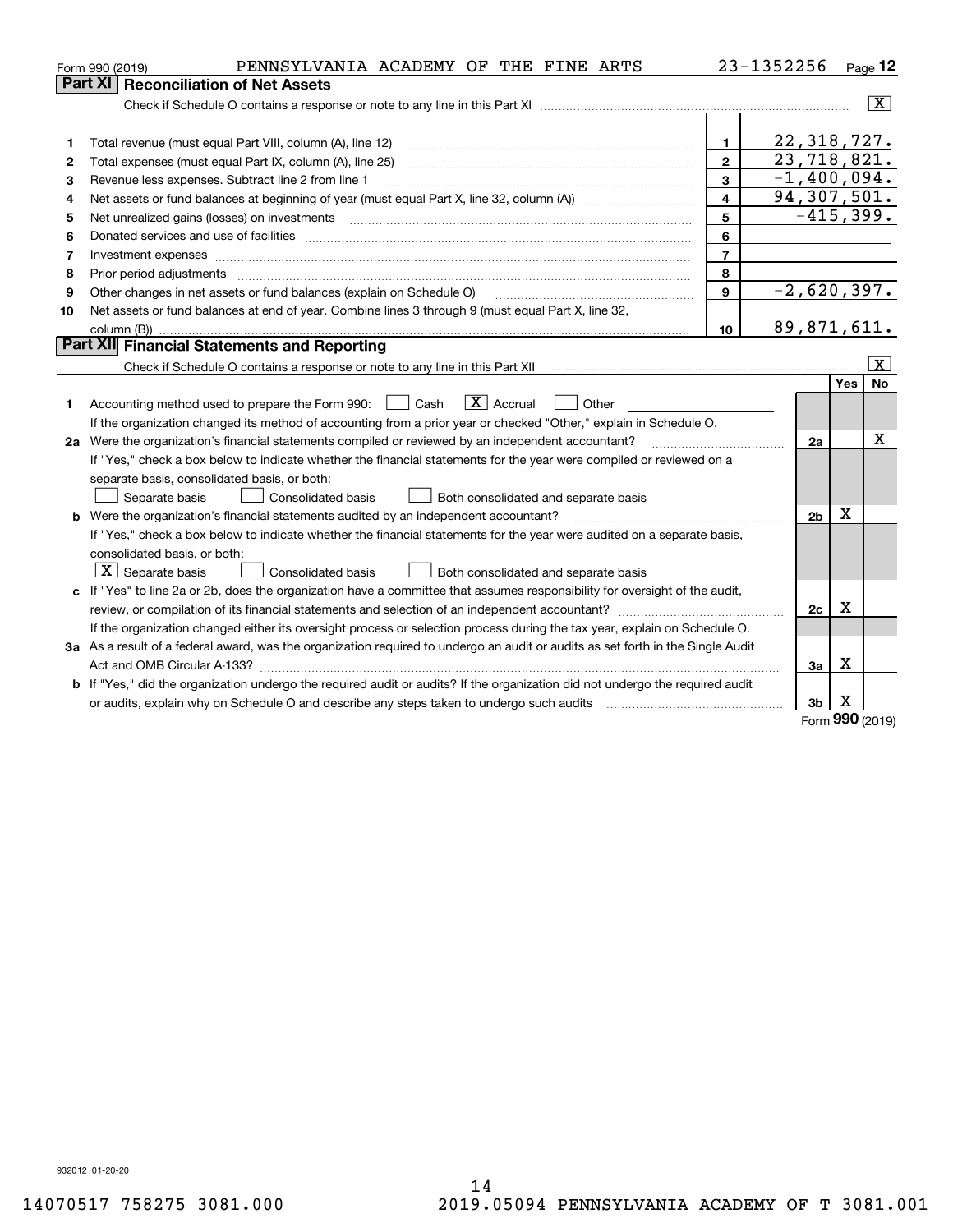| <b>SCHEDULE A</b> |
|-------------------|
|-------------------|

Department of the Treasury

**(Form 990 or 990-EZ)**

## **Public Charity Status and Public Support**

**Complete if the organization is a section 501(c)(3) organization or a section 4947(a)(1) nonexempt charitable trust. | Attach to Form 990 or Form 990-EZ.** 

| OMB No 1545-0047                    |
|-------------------------------------|
| 11 C<br>I)                          |
| <b>Open to Public</b><br>Inspection |

|        |              | Internal Revenue Service                                                                                                  |                                               |                                                                          | Go to www.irs.gov/Form990 for instructions and the latest information.                                                                        |     | Inspection                                                     |                            |  |                                       |  |
|--------|--------------|---------------------------------------------------------------------------------------------------------------------------|-----------------------------------------------|--------------------------------------------------------------------------|-----------------------------------------------------------------------------------------------------------------------------------------------|-----|----------------------------------------------------------------|----------------------------|--|---------------------------------------|--|
|        |              | Name of the organization                                                                                                  |                                               |                                                                          |                                                                                                                                               |     |                                                                |                            |  | <b>Employer identification number</b> |  |
|        |              |                                                                                                                           |                                               |                                                                          | PENNSYLVANIA ACADEMY OF THE FINE ARTS                                                                                                         |     |                                                                |                            |  | 23-1352256                            |  |
| Part I |              |                                                                                                                           |                                               |                                                                          | Reason for Public Charity Status (All organizations must complete this part.) See instructions.                                               |     |                                                                |                            |  |                                       |  |
|        |              |                                                                                                                           |                                               |                                                                          | The organization is not a private foundation because it is: (For lines 1 through 12, check only one box.)                                     |     |                                                                |                            |  |                                       |  |
| 1      |              |                                                                                                                           |                                               |                                                                          | A church, convention of churches, or association of churches described in section 170(b)(1)(A)(i).                                            |     |                                                                |                            |  |                                       |  |
| 2      | $\mathbf{X}$ |                                                                                                                           |                                               |                                                                          | A school described in section 170(b)(1)(A)(ii). (Attach Schedule E (Form 990 or 990-EZ).)                                                     |     |                                                                |                            |  |                                       |  |
| 3      |              |                                                                                                                           |                                               |                                                                          | A hospital or a cooperative hospital service organization described in section 170(b)(1)(A)(iii).                                             |     |                                                                |                            |  |                                       |  |
| 4      |              |                                                                                                                           |                                               |                                                                          | A medical research organization operated in conjunction with a hospital described in section 170(b)(1)(A)(iii). Enter the hospital's name,    |     |                                                                |                            |  |                                       |  |
|        |              | city, and state:                                                                                                          |                                               |                                                                          |                                                                                                                                               |     |                                                                |                            |  |                                       |  |
| 5      |              | An organization operated for the benefit of a college or university owned or operated by a governmental unit described in |                                               |                                                                          |                                                                                                                                               |     |                                                                |                            |  |                                       |  |
|        |              |                                                                                                                           |                                               | section 170(b)(1)(A)(iv). (Complete Part II.)                            |                                                                                                                                               |     |                                                                |                            |  |                                       |  |
| 6      |              |                                                                                                                           |                                               |                                                                          | A federal, state, or local government or governmental unit described in section 170(b)(1)(A)(v).                                              |     |                                                                |                            |  |                                       |  |
| 7      |              |                                                                                                                           |                                               |                                                                          | An organization that normally receives a substantial part of its support from a governmental unit or from the general public described in     |     |                                                                |                            |  |                                       |  |
|        |              |                                                                                                                           |                                               | section 170(b)(1)(A)(vi). (Complete Part II.)                            |                                                                                                                                               |     |                                                                |                            |  |                                       |  |
| 8      |              |                                                                                                                           |                                               |                                                                          | A community trust described in section 170(b)(1)(A)(vi). (Complete Part II.)                                                                  |     |                                                                |                            |  |                                       |  |
| 9      |              |                                                                                                                           |                                               |                                                                          | An agricultural research organization described in section 170(b)(1)(A)(ix) operated in conjunction with a land-grant college                 |     |                                                                |                            |  |                                       |  |
|        |              |                                                                                                                           |                                               |                                                                          | or university or a non-land-grant college of agriculture (see instructions). Enter the name, city, and state of the college or                |     |                                                                |                            |  |                                       |  |
|        |              | university:                                                                                                               |                                               |                                                                          |                                                                                                                                               |     |                                                                |                            |  |                                       |  |
| 10     |              |                                                                                                                           |                                               |                                                                          | An organization that normally receives: (1) more than 33 1/3% of its support from contributions, membership fees, and gross receipts from     |     |                                                                |                            |  |                                       |  |
|        |              |                                                                                                                           |                                               |                                                                          | activities related to its exempt functions - subject to certain exceptions, and (2) no more than 33 1/3% of its support from gross investment |     |                                                                |                            |  |                                       |  |
|        |              |                                                                                                                           |                                               |                                                                          | income and unrelated business taxable income (less section 511 tax) from businesses acquired by the organization after June 30, 1975.         |     |                                                                |                            |  |                                       |  |
|        |              |                                                                                                                           |                                               | See section 509(a)(2). (Complete Part III.)                              |                                                                                                                                               |     |                                                                |                            |  |                                       |  |
| 11     |              |                                                                                                                           |                                               |                                                                          | An organization organized and operated exclusively to test for public safety. See section 509(a)(4).                                          |     |                                                                |                            |  |                                       |  |
| 12     |              |                                                                                                                           |                                               |                                                                          | An organization organized and operated exclusively for the benefit of, to perform the functions of, or to carry out the purposes of one or    |     |                                                                |                            |  |                                       |  |
|        |              |                                                                                                                           |                                               |                                                                          | more publicly supported organizations described in section 509(a)(1) or section 509(a)(2). See section 509(a)(3). Check the box in            |     |                                                                |                            |  |                                       |  |
|        |              |                                                                                                                           |                                               |                                                                          | lines 12a through 12d that describes the type of supporting organization and complete lines 12e, 12f, and 12g.                                |     |                                                                |                            |  |                                       |  |
| а      |              |                                                                                                                           |                                               |                                                                          | Type I. A supporting organization operated, supervised, or controlled by its supported organization(s), typically by giving                   |     |                                                                |                            |  |                                       |  |
|        |              |                                                                                                                           |                                               |                                                                          | the supported organization(s) the power to regularly appoint or elect a majority of the directors or trustees of the supporting               |     |                                                                |                            |  |                                       |  |
|        |              |                                                                                                                           |                                               | organization. You must complete Part IV, Sections A and B.               |                                                                                                                                               |     |                                                                |                            |  |                                       |  |
| b      |              |                                                                                                                           |                                               |                                                                          | Type II. A supporting organization supervised or controlled in connection with its supported organization(s), by having                       |     |                                                                |                            |  |                                       |  |
|        |              |                                                                                                                           |                                               |                                                                          | control or management of the supporting organization vested in the same persons that control or manage the supported                          |     |                                                                |                            |  |                                       |  |
|        |              |                                                                                                                           |                                               | organization(s). You must complete Part IV, Sections A and C.            |                                                                                                                                               |     |                                                                |                            |  |                                       |  |
| c      |              |                                                                                                                           |                                               |                                                                          | Type III functionally integrated. A supporting organization operated in connection with, and functionally integrated with,                    |     |                                                                |                            |  |                                       |  |
|        |              |                                                                                                                           |                                               |                                                                          | its supported organization(s) (see instructions). You must complete Part IV, Sections A, D, and E.                                            |     |                                                                |                            |  |                                       |  |
| d      |              |                                                                                                                           |                                               |                                                                          | Type III non-functionally integrated. A supporting organization operated in connection with its supported organization(s)                     |     |                                                                |                            |  |                                       |  |
|        |              |                                                                                                                           |                                               |                                                                          | that is not functionally integrated. The organization generally must satisfy a distribution requirement and an attentiveness                  |     |                                                                |                            |  |                                       |  |
|        |              |                                                                                                                           |                                               |                                                                          | requirement (see instructions). You must complete Part IV, Sections A and D, and Part V.                                                      |     |                                                                |                            |  |                                       |  |
| е      |              |                                                                                                                           |                                               |                                                                          | Check this box if the organization received a written determination from the IRS that it is a Type I, Type II, Type III                       |     |                                                                |                            |  |                                       |  |
|        |              |                                                                                                                           |                                               |                                                                          | functionally integrated, or Type III non-functionally integrated supporting organization.                                                     |     |                                                                |                            |  |                                       |  |
|        |              |                                                                                                                           | f Enter the number of supported organizations |                                                                          |                                                                                                                                               |     |                                                                |                            |  |                                       |  |
|        |              |                                                                                                                           |                                               | g Provide the following information about the supported organization(s). |                                                                                                                                               |     |                                                                |                            |  |                                       |  |
|        |              | (i) Name of supported                                                                                                     |                                               | (ii) EIN                                                                 | (iii) Type of organization<br>(described on lines 1-10                                                                                        |     | (iv) Is the organization listed<br>in your governing document? | (v) Amount of monetary     |  | (vi) Amount of other                  |  |
|        |              | organization                                                                                                              |                                               |                                                                          | above (see instructions))                                                                                                                     | Yes | No                                                             | support (see instructions) |  | support (see instructions)            |  |
|        |              |                                                                                                                           |                                               |                                                                          |                                                                                                                                               |     |                                                                |                            |  |                                       |  |
|        |              |                                                                                                                           |                                               |                                                                          |                                                                                                                                               |     |                                                                |                            |  |                                       |  |
|        |              |                                                                                                                           |                                               |                                                                          |                                                                                                                                               |     |                                                                |                            |  |                                       |  |
|        |              |                                                                                                                           |                                               |                                                                          |                                                                                                                                               |     |                                                                |                            |  |                                       |  |
|        |              |                                                                                                                           |                                               |                                                                          |                                                                                                                                               |     |                                                                |                            |  |                                       |  |
|        |              |                                                                                                                           |                                               |                                                                          |                                                                                                                                               |     |                                                                |                            |  |                                       |  |
|        |              |                                                                                                                           |                                               |                                                                          |                                                                                                                                               |     |                                                                |                            |  |                                       |  |
|        |              |                                                                                                                           |                                               |                                                                          |                                                                                                                                               |     |                                                                |                            |  |                                       |  |
|        |              |                                                                                                                           |                                               |                                                                          |                                                                                                                                               |     |                                                                |                            |  |                                       |  |

**Total**

LHA For Paperwork Reduction Act Notice, see the Instructions for Form 990 or 990-EZ. 932021 09-25-19 Schedule A (Form 990 or 990-EZ) 2019 15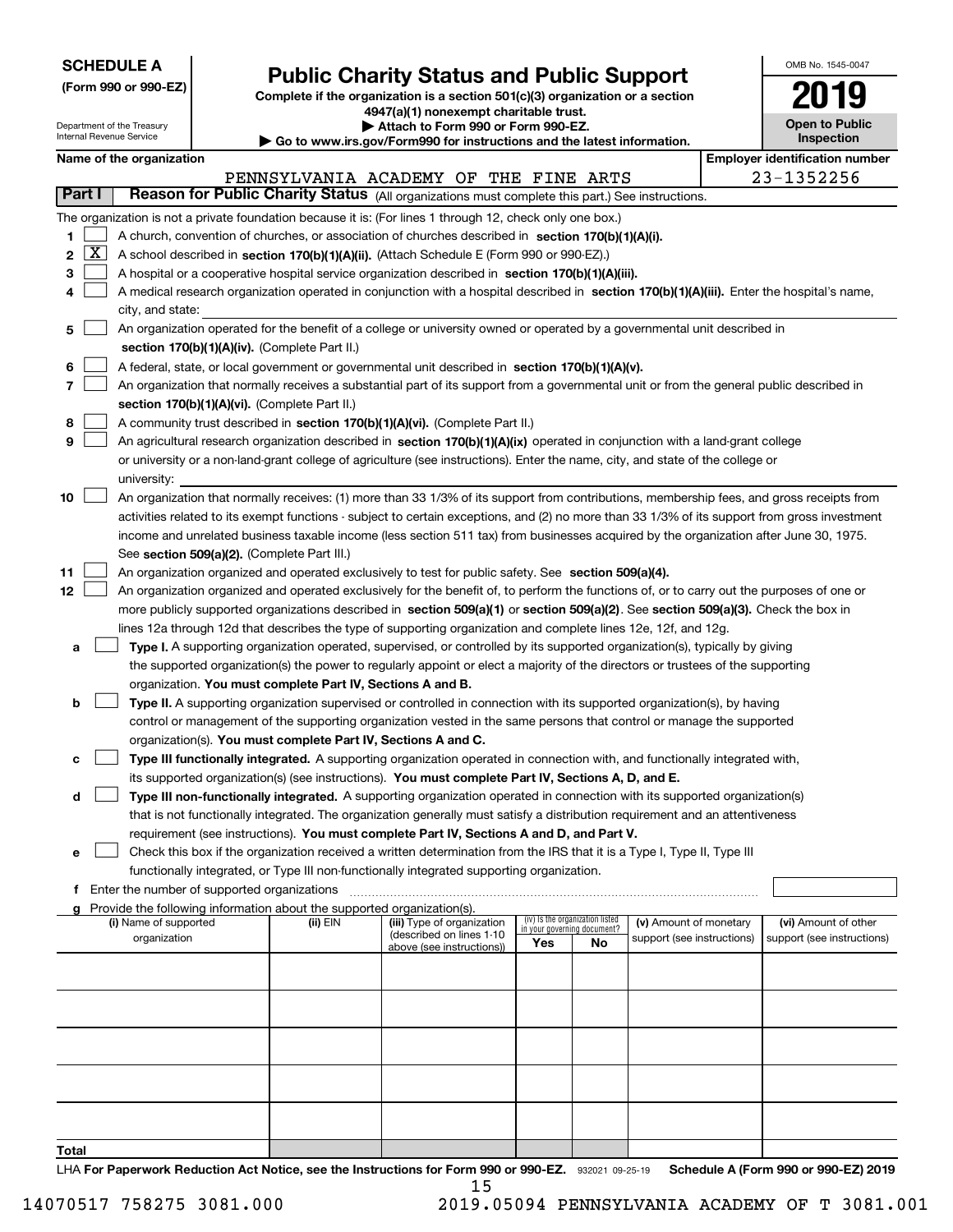### 23-1352256 Page 2 Schedule A (Form 990 or 990-EZ) 2019 PENNSYLVANIA ACADEMY OF THE FINE ARTS  $\qquad \ \ \, 23-1352256$  Page **Part II Support Schedule for Organizations Described in Sections 170(b)(1)(A)(iv) and 170(b)(1)(A)(vi)**

(Complete only if you checked the box on line 5, 7, or 8 of Part I or if the organization failed to qualify under Part III. If the organization fails to qualify under the tests listed below, please complete Part III.)

|    | <b>Section A. Public Support</b>                                                                                                               |          |            |            |            |                                      |           |
|----|------------------------------------------------------------------------------------------------------------------------------------------------|----------|------------|------------|------------|--------------------------------------|-----------|
|    | Calendar year (or fiscal year beginning in) $\blacktriangleright$                                                                              | (a) 2015 | $(b)$ 2016 | $(c)$ 2017 | $(d)$ 2018 | (e) 2019                             | (f) Total |
|    | <b>1</b> Gifts, grants, contributions, and                                                                                                     |          |            |            |            |                                      |           |
|    | membership fees received. (Do not                                                                                                              |          |            |            |            |                                      |           |
|    | include any "unusual grants.")                                                                                                                 |          |            |            |            |                                      |           |
|    | <b>2</b> Tax revenues levied for the organ-                                                                                                    |          |            |            |            |                                      |           |
|    | ization's benefit and either paid to                                                                                                           |          |            |            |            |                                      |           |
|    | or expended on its behalf                                                                                                                      |          |            |            |            |                                      |           |
|    | 3 The value of services or facilities                                                                                                          |          |            |            |            |                                      |           |
|    | furnished by a governmental unit to                                                                                                            |          |            |            |            |                                      |           |
|    | the organization without charge                                                                                                                |          |            |            |            |                                      |           |
|    | 4 Total. Add lines 1 through 3                                                                                                                 |          |            |            |            |                                      |           |
| 5. | The portion of total contributions                                                                                                             |          |            |            |            |                                      |           |
|    | by each person (other than a                                                                                                                   |          |            |            |            |                                      |           |
|    | governmental unit or publicly                                                                                                                  |          |            |            |            |                                      |           |
|    | supported organization) included                                                                                                               |          |            |            |            |                                      |           |
|    | on line 1 that exceeds 2% of the                                                                                                               |          |            |            |            |                                      |           |
|    | amount shown on line 11,                                                                                                                       |          |            |            |            |                                      |           |
|    | column (f)                                                                                                                                     |          |            |            |            |                                      |           |
|    | 6 Public support. Subtract line 5 from line 4.                                                                                                 |          |            |            |            |                                      |           |
|    | <b>Section B. Total Support</b>                                                                                                                |          |            |            |            |                                      |           |
|    | Calendar year (or fiscal year beginning in)                                                                                                    | (a) 2015 | $(b)$ 2016 | $(c)$ 2017 | $(d)$ 2018 | (e) 2019                             | (f) Total |
|    | 7 Amounts from line 4                                                                                                                          |          |            |            |            |                                      |           |
|    | 8 Gross income from interest,                                                                                                                  |          |            |            |            |                                      |           |
|    | dividends, payments received on                                                                                                                |          |            |            |            |                                      |           |
|    | securities loans, rents, royalties,                                                                                                            |          |            |            |            |                                      |           |
|    | and income from similar sources                                                                                                                |          |            |            |            |                                      |           |
| 9. | Net income from unrelated business                                                                                                             |          |            |            |            |                                      |           |
|    | activities, whether or not the                                                                                                                 |          |            |            |            |                                      |           |
|    | business is regularly carried on                                                                                                               |          |            |            |            |                                      |           |
|    | <b>10</b> Other income. Do not include gain                                                                                                    |          |            |            |            |                                      |           |
|    | or loss from the sale of capital                                                                                                               |          |            |            |            |                                      |           |
|    | assets (Explain in Part VI.)                                                                                                                   |          |            |            |            |                                      |           |
|    | <b>11 Total support.</b> Add lines 7 through 10                                                                                                |          |            |            |            |                                      |           |
|    | <b>12</b> Gross receipts from related activities, etc. (see instructions)                                                                      |          |            |            |            | 12                                   |           |
|    | 13 First five years. If the Form 990 is for the organization's first, second, third, fourth, or fifth tax year as a section 501(c)(3)          |          |            |            |            |                                      |           |
|    | organization, check this box and stop here                                                                                                     |          |            |            |            |                                      |           |
|    | <b>Section C. Computation of Public Support Percentage</b>                                                                                     |          |            |            |            |                                      |           |
|    | 14 Public support percentage for 2019 (line 6, column (f) divided by line 11, column (f) <i>manumanomeron</i>                                  |          |            |            |            | 14                                   | %         |
|    |                                                                                                                                                |          |            |            |            | 15                                   | %         |
|    | 16a 33 1/3% support test - 2019. If the organization did not check the box on line 13, and line 14 is 33 1/3% or more, check this box and      |          |            |            |            |                                      |           |
|    | stop here. The organization qualifies as a publicly supported organization                                                                     |          |            |            |            |                                      |           |
|    | b 33 1/3% support test - 2018. If the organization did not check a box on line 13 or 16a, and line 15 is 33 1/3% or more, check this box       |          |            |            |            |                                      |           |
|    | and stop here. The organization qualifies as a publicly supported organization                                                                 |          |            |            |            |                                      |           |
|    | 17a 10% -facts-and-circumstances test - 2019. If the organization did not check a box on line 13, 16a, or 16b, and line 14 is 10% or more,     |          |            |            |            |                                      |           |
|    | and if the organization meets the "facts-and-circumstances" test, check this box and stop here. Explain in Part VI how the organization        |          |            |            |            |                                      |           |
|    | meets the "facts-and-circumstances" test. The organization qualifies as a publicly supported organization                                      |          |            |            |            |                                      |           |
|    | <b>b 10% -facts-and-circumstances test - 2018.</b> If the organization did not check a box on line 13, 16a, 16b, or 17a, and line 15 is 10% or |          |            |            |            |                                      |           |
|    | more, and if the organization meets the "facts-and-circumstances" test, check this box and stop here. Explain in Part VI how the               |          |            |            |            |                                      |           |
|    | organization meets the "facts-and-circumstances" test. The organization qualifies as a publicly supported organization                         |          |            |            |            |                                      |           |
|    | 18 Private foundation. If the organization did not check a box on line 13, 16a, 16b, 17a, or 17b, check this box and see instructions          |          |            |            |            | Schodule A (Form 000 or 000 F7) 2010 |           |

**Schedule A (Form 990 or 990-EZ) 2019**

932022 09-25-19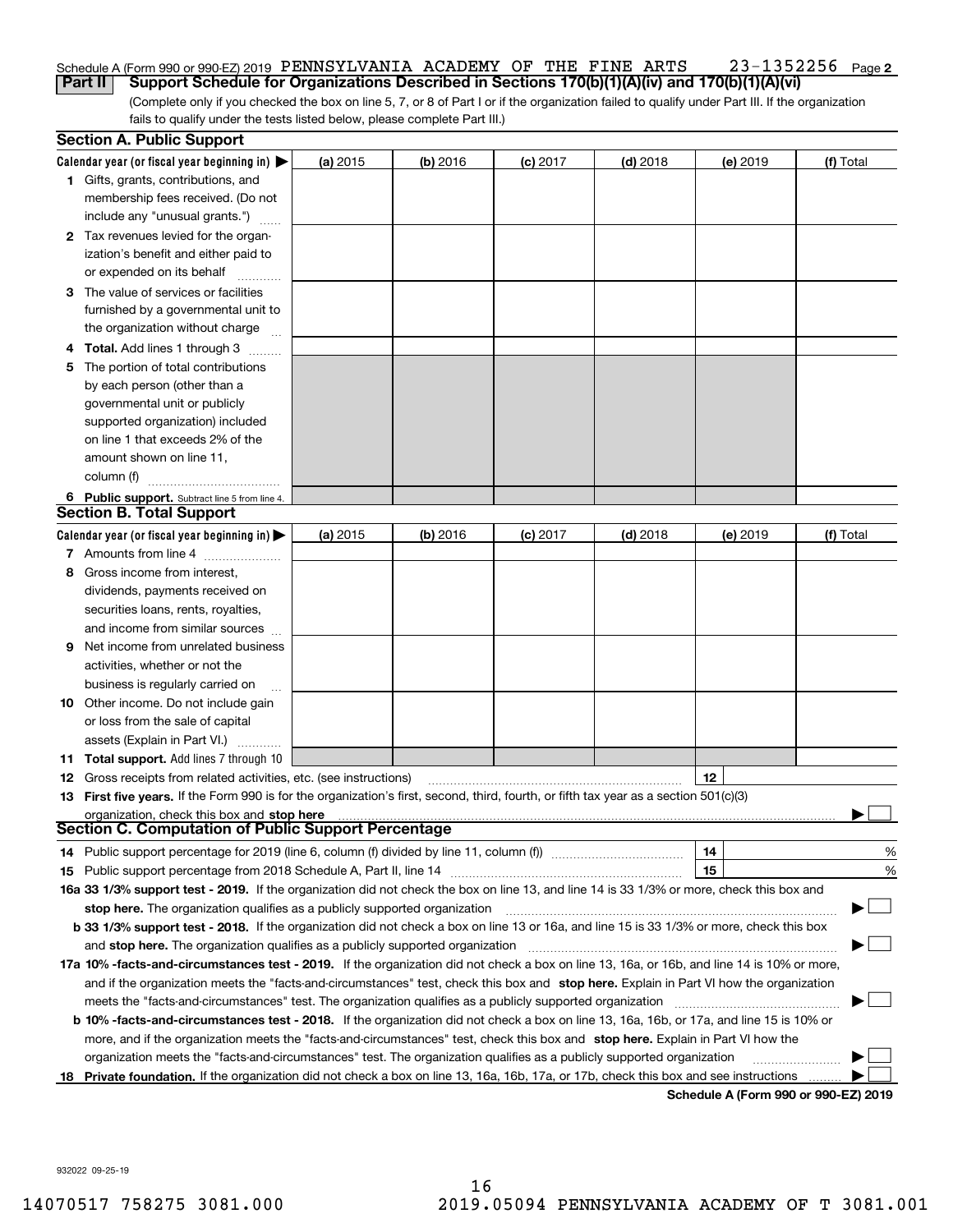#### **3** Schedule A (Form 990 or 990-EZ) 2019 PENNSYLVANIA ACADEMY OF THE FINE ARTS  $\qquad \ \ \, 23-1352256$  Page **Part III Support Schedule for Organizations Described in Section 509(a)(2)**

(Complete only if you checked the box on line 10 of Part I or if the organization failed to qualify under Part II. If the organization fails to qualify under the tests listed below, please complete Part II.)

|    | <b>Section A. Public Support</b>                                                                                                                                                                                               |          |            |            |            |          |                                      |
|----|--------------------------------------------------------------------------------------------------------------------------------------------------------------------------------------------------------------------------------|----------|------------|------------|------------|----------|--------------------------------------|
|    | Calendar year (or fiscal year beginning in) $\blacktriangleright$                                                                                                                                                              | (a) 2015 | $(b)$ 2016 | $(c)$ 2017 | $(d)$ 2018 | (e) 2019 | (f) Total                            |
|    | 1 Gifts, grants, contributions, and                                                                                                                                                                                            |          |            |            |            |          |                                      |
|    | membership fees received. (Do not                                                                                                                                                                                              |          |            |            |            |          |                                      |
|    | include any "unusual grants.")                                                                                                                                                                                                 |          |            |            |            |          |                                      |
|    | 2 Gross receipts from admissions,<br>merchandise sold or services per-<br>formed, or facilities furnished in<br>any activity that is related to the<br>organization's tax-exempt purpose                                       |          |            |            |            |          |                                      |
|    | 3 Gross receipts from activities that<br>are not an unrelated trade or bus-<br>iness under section 513                                                                                                                         |          |            |            |            |          |                                      |
|    | 4 Tax revenues levied for the organ-                                                                                                                                                                                           |          |            |            |            |          |                                      |
|    | ization's benefit and either paid to                                                                                                                                                                                           |          |            |            |            |          |                                      |
|    | or expended on its behalf<br>.                                                                                                                                                                                                 |          |            |            |            |          |                                      |
|    | 5 The value of services or facilities<br>furnished by a governmental unit to<br>the organization without charge                                                                                                                |          |            |            |            |          |                                      |
|    | <b>6 Total.</b> Add lines 1 through 5                                                                                                                                                                                          |          |            |            |            |          |                                      |
|    | 7a Amounts included on lines 1, 2, and<br>3 received from disqualified persons                                                                                                                                                 |          |            |            |            |          |                                      |
|    | <b>b</b> Amounts included on lines 2 and 3 received<br>from other than disqualified persons that<br>exceed the greater of \$5,000 or 1% of the                                                                                 |          |            |            |            |          |                                      |
|    | amount on line 13 for the year                                                                                                                                                                                                 |          |            |            |            |          |                                      |
|    | c Add lines 7a and 7b                                                                                                                                                                                                          |          |            |            |            |          |                                      |
|    | 8 Public support. (Subtract line 7c from line 6.)<br><b>Section B. Total Support</b>                                                                                                                                           |          |            |            |            |          |                                      |
|    | Calendar year (or fiscal year beginning in) $\blacktriangleright$                                                                                                                                                              | (a) 2015 | (b) 2016   | $(c)$ 2017 | $(d)$ 2018 | (e) 2019 | (f) Total                            |
|    | 9 Amounts from line 6                                                                                                                                                                                                          |          |            |            |            |          |                                      |
|    | 10a Gross income from interest,<br>dividends, payments received on<br>securities loans, rents, royalties,<br>and income from similar sources                                                                                   |          |            |            |            |          |                                      |
|    | <b>b</b> Unrelated business taxable income                                                                                                                                                                                     |          |            |            |            |          |                                      |
|    | (less section 511 taxes) from businesses                                                                                                                                                                                       |          |            |            |            |          |                                      |
|    | acquired after June 30, 1975                                                                                                                                                                                                   |          |            |            |            |          |                                      |
|    | c Add lines 10a and 10b<br>11 Net income from unrelated business<br>activities not included in line 10b,<br>whether or not the business is                                                                                     |          |            |            |            |          |                                      |
|    | regularly carried on<br><b>12</b> Other income. Do not include gain                                                                                                                                                            |          |            |            |            |          |                                      |
|    | or loss from the sale of capital<br>assets (Explain in Part VI.)                                                                                                                                                               |          |            |            |            |          |                                      |
|    | 13 Total support. (Add lines 9, 10c, 11, and 12.)                                                                                                                                                                              |          |            |            |            |          |                                      |
|    | 14 First five years. If the Form 990 is for the organization's first, second, third, fourth, or fifth tax year as a section 501(c)(3) organization,                                                                            |          |            |            |            |          |                                      |
|    | check this box and stop here with the continuum control to the change of the state of the state of the change of the state of the change of the change of the state of the change of the change of the change of the change of |          |            |            |            |          |                                      |
|    | <b>Section C. Computation of Public Support Percentage</b>                                                                                                                                                                     |          |            |            |            |          |                                      |
|    | 15 Public support percentage for 2019 (line 8, column (f), divided by line 13, column (f))                                                                                                                                     |          |            |            |            | 15       | %                                    |
|    | 16 Public support percentage from 2018 Schedule A, Part III, line 15<br><b>Section D. Computation of Investment Income Percentage</b>                                                                                          |          |            |            |            | 16       | %                                    |
|    |                                                                                                                                                                                                                                |          |            |            |            |          |                                      |
|    | 17 Investment income percentage for 2019 (line 10c, column (f), divided by line 13, column (f))                                                                                                                                |          |            |            |            | 17<br>18 | %                                    |
|    | <b>18</b> Investment income percentage from <b>2018</b> Schedule A, Part III, line 17                                                                                                                                          |          |            |            |            |          | %                                    |
|    | 19a 33 1/3% support tests - 2019. If the organization did not check the box on line 14, and line 15 is more than 33 1/3%, and line 17 is not                                                                                   |          |            |            |            |          |                                      |
|    | more than 33 1/3%, check this box and stop here. The organization qualifies as a publicly supported organization                                                                                                               |          |            |            |            |          | ▶                                    |
|    | b 33 1/3% support tests - 2018. If the organization did not check a box on line 14 or line 19a, and line 16 is more than 33 1/3%, and                                                                                          |          |            |            |            |          |                                      |
|    | line 18 is not more than 33 1/3%, check this box and stop here. The organization qualifies as a publicly supported organization                                                                                                |          |            |            |            |          |                                      |
| 20 | Private foundation. If the organization did not check a box on line 14, 19a, or 19b, check this box and see instructions                                                                                                       |          |            |            |            |          | Schedule A (Form 990 or 990-EZ) 2019 |
|    | 932023 09-25-19                                                                                                                                                                                                                |          |            |            |            |          |                                      |

17

14070517 758275 3081.000 2019.05094 PENNSYLVANIA ACADEMY OF T 3081.001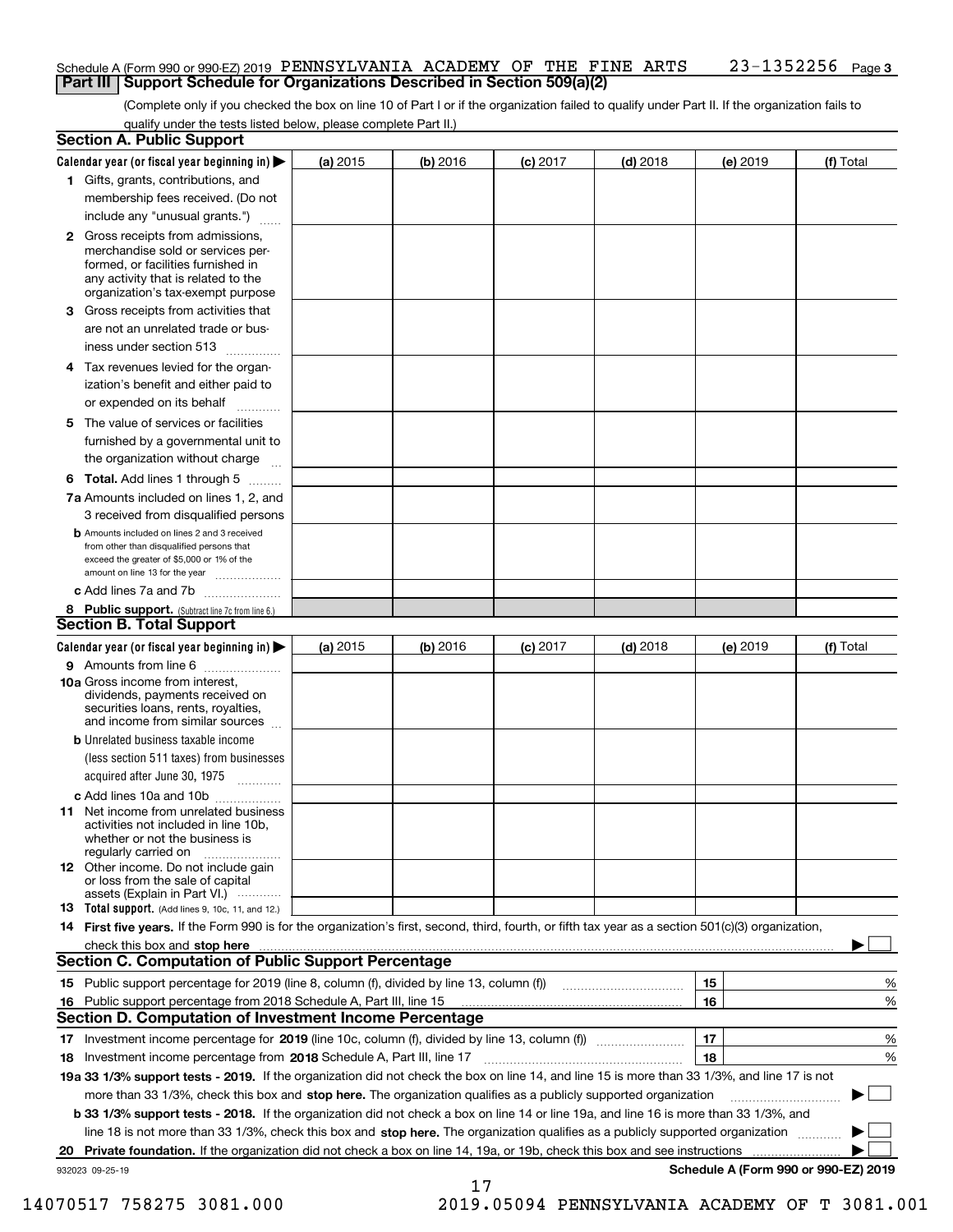#### 23-1352256 Page 4 Schedule A (Form 990 or 990-EZ) 2019 PENNSYLVANIA ACADEMY OF THE FINE ARTS  $\qquad \ \ \, 23-1352256$  Page

## **Part IV Supporting Organizations**

(Complete only if you checked a box in line 12 on Part I. If you checked 12a of Part I, complete Sections A and B. If you checked 12b of Part I, complete Sections A and C. If you checked 12c of Part I, complete Sections A, D, and E. If you checked 12d of Part I, complete Sections A and D, and complete Part V.)

## **Section A. All Supporting Organizations**

- **1** Are all of the organization's supported organizations listed by name in the organization's governing documents? If "No," describe in **Part VI** how the supported organizations are designated. If designated by *class or purpose, describe the designation. If historic and continuing relationship, explain.*
- **2** Did the organization have any supported organization that does not have an IRS determination of status under section 509(a)(1) or (2)? If "Yes," explain in Part VI how the organization determined that the supported *organization was described in section 509(a)(1) or (2).*
- **3a** Did the organization have a supported organization described in section 501(c)(4), (5), or (6)? If "Yes," answer *(b) and (c) below.*
- **b** Did the organization confirm that each supported organization qualified under section 501(c)(4), (5), or (6) and satisfied the public support tests under section 509(a)(2)? If "Yes," describe in **Part VI** when and how the *organization made the determination.*
- **c**Did the organization ensure that all support to such organizations was used exclusively for section 170(c)(2)(B) purposes? If "Yes," explain in **Part VI** what controls the organization put in place to ensure such use.
- **4a***If* Was any supported organization not organized in the United States ("foreign supported organization")? *"Yes," and if you checked 12a or 12b in Part I, answer (b) and (c) below.*
- **b** Did the organization have ultimate control and discretion in deciding whether to make grants to the foreign supported organization? If "Yes," describe in **Part VI** how the organization had such control and discretion *despite being controlled or supervised by or in connection with its supported organizations.*
- **c** Did the organization support any foreign supported organization that does not have an IRS determination under sections 501(c)(3) and 509(a)(1) or (2)? If "Yes," explain in **Part VI** what controls the organization used *to ensure that all support to the foreign supported organization was used exclusively for section 170(c)(2)(B) purposes.*
- **5a** Did the organization add, substitute, or remove any supported organizations during the tax year? If "Yes," answer (b) and (c) below (if applicable). Also, provide detail in **Part VI,** including (i) the names and EIN *numbers of the supported organizations added, substituted, or removed; (ii) the reasons for each such action; (iii) the authority under the organization's organizing document authorizing such action; and (iv) how the action was accomplished (such as by amendment to the organizing document).*
- **b** Type I or Type II only. Was any added or substituted supported organization part of a class already designated in the organization's organizing document?
- **cSubstitutions only.**  Was the substitution the result of an event beyond the organization's control?
- **6** Did the organization provide support (whether in the form of grants or the provision of services or facilities) to **Part VI.** *If "Yes," provide detail in* support or benefit one or more of the filing organization's supported organizations? anyone other than (i) its supported organizations, (ii) individuals that are part of the charitable class benefited by one or more of its supported organizations, or (iii) other supporting organizations that also
- **7**Did the organization provide a grant, loan, compensation, or other similar payment to a substantial contributor *If "Yes," complete Part I of Schedule L (Form 990 or 990-EZ).* regard to a substantial contributor? (as defined in section 4958(c)(3)(C)), a family member of a substantial contributor, or a 35% controlled entity with
- **8** Did the organization make a loan to a disqualified person (as defined in section 4958) not described in line 7? *If "Yes," complete Part I of Schedule L (Form 990 or 990-EZ).*
- **9a** Was the organization controlled directly or indirectly at any time during the tax year by one or more in section 509(a)(1) or (2))? If "Yes," *provide detail in* <code>Part VI.</code> disqualified persons as defined in section 4946 (other than foundation managers and organizations described
- **b** Did one or more disqualified persons (as defined in line 9a) hold a controlling interest in any entity in which the supporting organization had an interest? If "Yes," provide detail in P**art VI**.
- **c**Did a disqualified person (as defined in line 9a) have an ownership interest in, or derive any personal benefit from, assets in which the supporting organization also had an interest? If "Yes," provide detail in P**art VI.**
- **10a** Was the organization subject to the excess business holdings rules of section 4943 because of section supporting organizations)? If "Yes," answer 10b below. 4943(f) (regarding certain Type II supporting organizations, and all Type III non-functionally integrated
- **b** Did the organization have any excess business holdings in the tax year? (Use Schedule C, Form 4720, to *determine whether the organization had excess business holdings.)*

18

932024 09-25-19

**Schedule A (Form 990 or 990-EZ) 2019**

**YesNo**

**1**

**2**

**3a**

**3b**

**3c**

**4a**

**4b**

**4c**

**5a**

**5b5c**

**6**

**7**

**8**

**9a**

**9b**

**9c**

**10a**

**10b**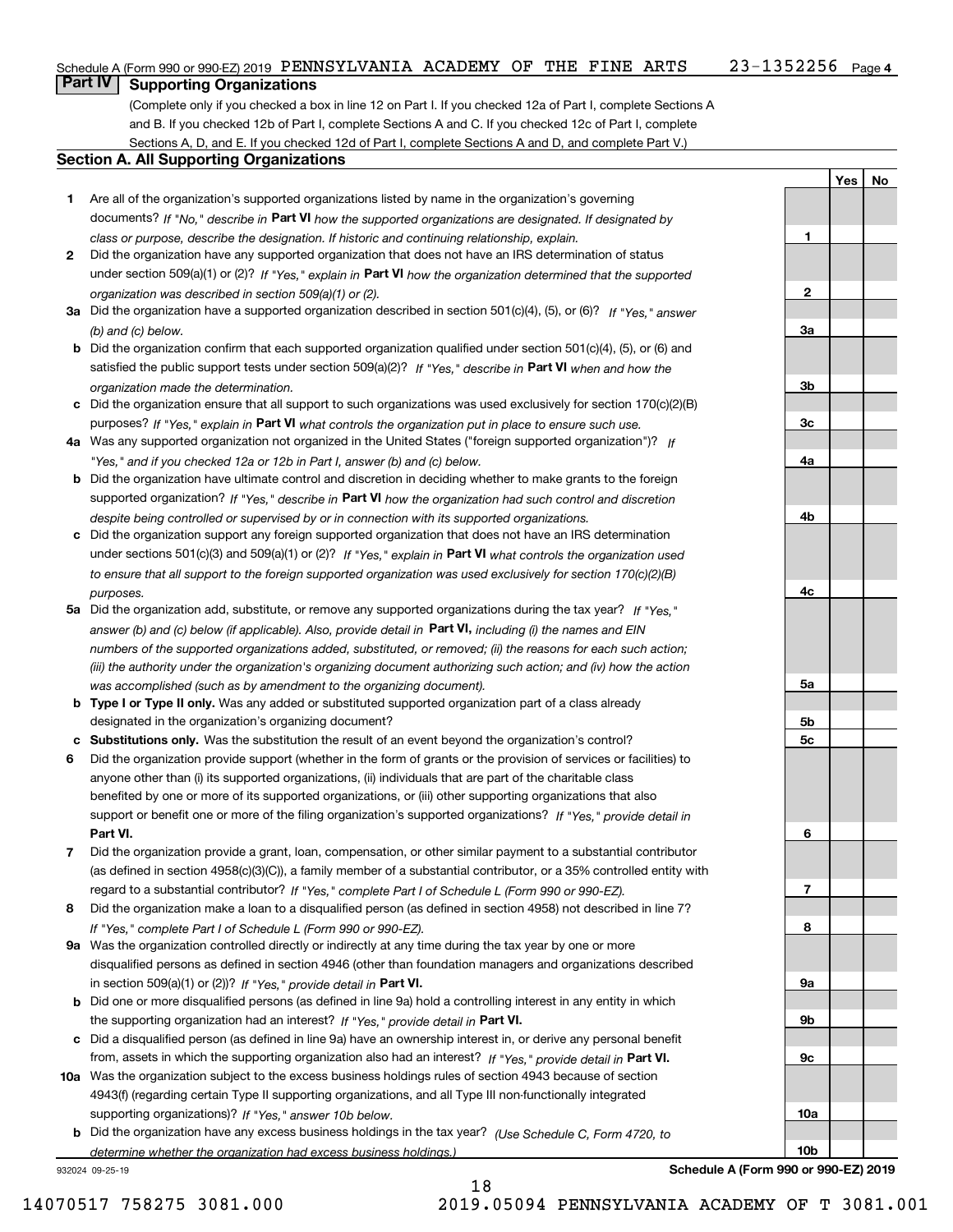## Schedule A (Form 990 or 990-EZ) 2019 PENNSYLVANIA ACADEMY OF THE FINE ARTS 23-1352256 <sub>Page 5</sub> **Part IV Supporting Organizations** *(continued)*

|    |                                                                                                                                   |                 | Yes | No  |
|----|-----------------------------------------------------------------------------------------------------------------------------------|-----------------|-----|-----|
| 11 | Has the organization accepted a gift or contribution from any of the following persons?                                           |                 |     |     |
|    | a A person who directly or indirectly controls, either alone or together with persons described in (b) and (c)                    |                 |     |     |
|    | below, the governing body of a supported organization?                                                                            | 11a             |     |     |
|    | <b>b</b> A family member of a person described in (a) above?                                                                      | 11 <sub>b</sub> |     |     |
|    | c A 35% controlled entity of a person described in (a) or (b) above? If "Yes" to a, b, or c, provide detail in Part VI.           | 11c             |     |     |
|    | <b>Section B. Type I Supporting Organizations</b>                                                                                 |                 |     |     |
|    |                                                                                                                                   |                 | Yes | No  |
|    | Did the directors, trustees, or membership of one or more supported organizations have the power to                               |                 |     |     |
| 1  |                                                                                                                                   |                 |     |     |
|    | regularly appoint or elect at least a majority of the organization's directors or trustees at all times during the                |                 |     |     |
|    | tax year? If "No," describe in Part VI how the supported organization(s) effectively operated, supervised, or                     |                 |     |     |
|    | controlled the organization's activities. If the organization had more than one supported organization,                           |                 |     |     |
|    | describe how the powers to appoint and/or remove directors or trustees were allocated among the supported                         |                 |     |     |
|    | organizations and what conditions or restrictions, if any, applied to such powers during the tax year.                            | 1               |     |     |
| 2  | Did the organization operate for the benefit of any supported organization other than the supported                               |                 |     |     |
|    | organization(s) that operated, supervised, or controlled the supporting organization? If "Yes," explain in                        |                 |     |     |
|    | Part VI how providing such benefit carried out the purposes of the supported organization(s) that operated,                       |                 |     |     |
|    | supervised, or controlled the supporting organization.                                                                            | 2               |     |     |
|    | <b>Section C. Type II Supporting Organizations</b>                                                                                |                 |     |     |
|    |                                                                                                                                   |                 | Yes | No  |
| 1  | Were a majority of the organization's directors or trustees during the tax year also a majority of the directors                  |                 |     |     |
|    | or trustees of each of the organization's supported organization(s)? If "No," describe in Part VI how control                     |                 |     |     |
|    | or management of the supporting organization was vested in the same persons that controlled or managed                            |                 |     |     |
|    | the supported organization(s).                                                                                                    | 1               |     |     |
|    | <b>Section D. All Type III Supporting Organizations</b>                                                                           |                 |     |     |
|    |                                                                                                                                   |                 | Yes | No  |
| 1  | Did the organization provide to each of its supported organizations, by the last day of the fifth month of the                    |                 |     |     |
|    | organization's tax year, (i) a written notice describing the type and amount of support provided during the prior tax             |                 |     |     |
|    | year, (ii) a copy of the Form 990 that was most recently filed as of the date of notification, and (iii) copies of the            |                 |     |     |
|    | organization's governing documents in effect on the date of notification, to the extent not previously provided?                  | 1               |     |     |
| 2  | Were any of the organization's officers, directors, or trustees either (i) appointed or elected by the supported                  |                 |     |     |
|    | organization(s) or (ii) serving on the governing body of a supported organization? If "No," explain in Part VI how                |                 |     |     |
|    | the organization maintained a close and continuous working relationship with the supported organization(s).                       | 2               |     |     |
| 3  | By reason of the relationship described in (2), did the organization's supported organizations have a                             |                 |     |     |
|    | significant voice in the organization's investment policies and in directing the use of the organization's                        |                 |     |     |
|    | income or assets at all times during the tax year? If "Yes," describe in Part VI the role the organization's                      |                 |     |     |
|    | supported organizations played in this regard.                                                                                    | 3               |     |     |
|    | Section E. Type III Functionally Integrated Supporting Organizations                                                              |                 |     |     |
| 1. | Check the box next to the method that the organization used to satisfy the Integral Part Test during the year (see instructions). |                 |     |     |
| a  | The organization satisfied the Activities Test. Complete line 2 below.                                                            |                 |     |     |
| b  | The organization is the parent of each of its supported organizations. Complete line 3 below.                                     |                 |     |     |
| c  | The organization supported a governmental entity. Describe in Part VI how you supported a government entity (see instructions),   |                 |     |     |
| 2  | Activities Test. Answer (a) and (b) below.                                                                                        |                 | Yes | No. |
| a  | Did substantially all of the organization's activities during the tax year directly further the exempt purposes of                |                 |     |     |
|    | the supported organization(s) to which the organization was responsive? If "Yes," then in Part VI identify                        |                 |     |     |
|    | those supported organizations and explain how these activities directly furthered their exempt purposes,                          |                 |     |     |
|    | how the organization was responsive to those supported organizations, and how the organization determined                         |                 |     |     |
|    | that these activities constituted substantially all of its activities.                                                            | 2a              |     |     |
|    | <b>b</b> Did the activities described in (a) constitute activities that, but for the organization's involvement, one or more      |                 |     |     |
|    | of the organization's supported organization(s) would have been engaged in? If "Yes," explain in Part VI the                      |                 |     |     |
|    | reasons for the organization's position that its supported organization(s) would have engaged in these                            |                 |     |     |
|    | activities but for the organization's involvement.                                                                                | 2b              |     |     |
| 3  | Parent of Supported Organizations. Answer (a) and (b) below.                                                                      |                 |     |     |
|    | a Did the organization have the power to regularly appoint or elect a majority of the officers, directors, or                     |                 |     |     |
|    | trustees of each of the supported organizations? Provide details in Part VI.                                                      | За              |     |     |
|    | <b>b</b> Did the organization exercise a substantial degree of direction over the policies, programs, and activities of each      |                 |     |     |
|    | of its supported organizations? If "Yes," describe in Part VI the role played by the organization in this regard.                 | 3b              |     |     |
|    | Schedule A (Form 990 or 990-EZ) 2019<br>932025 09-25-19                                                                           |                 |     |     |
|    |                                                                                                                                   |                 |     |     |

19

14070517 758275 3081.000 2019.05094 PENNSYLVANIA ACADEMY OF T 3081.001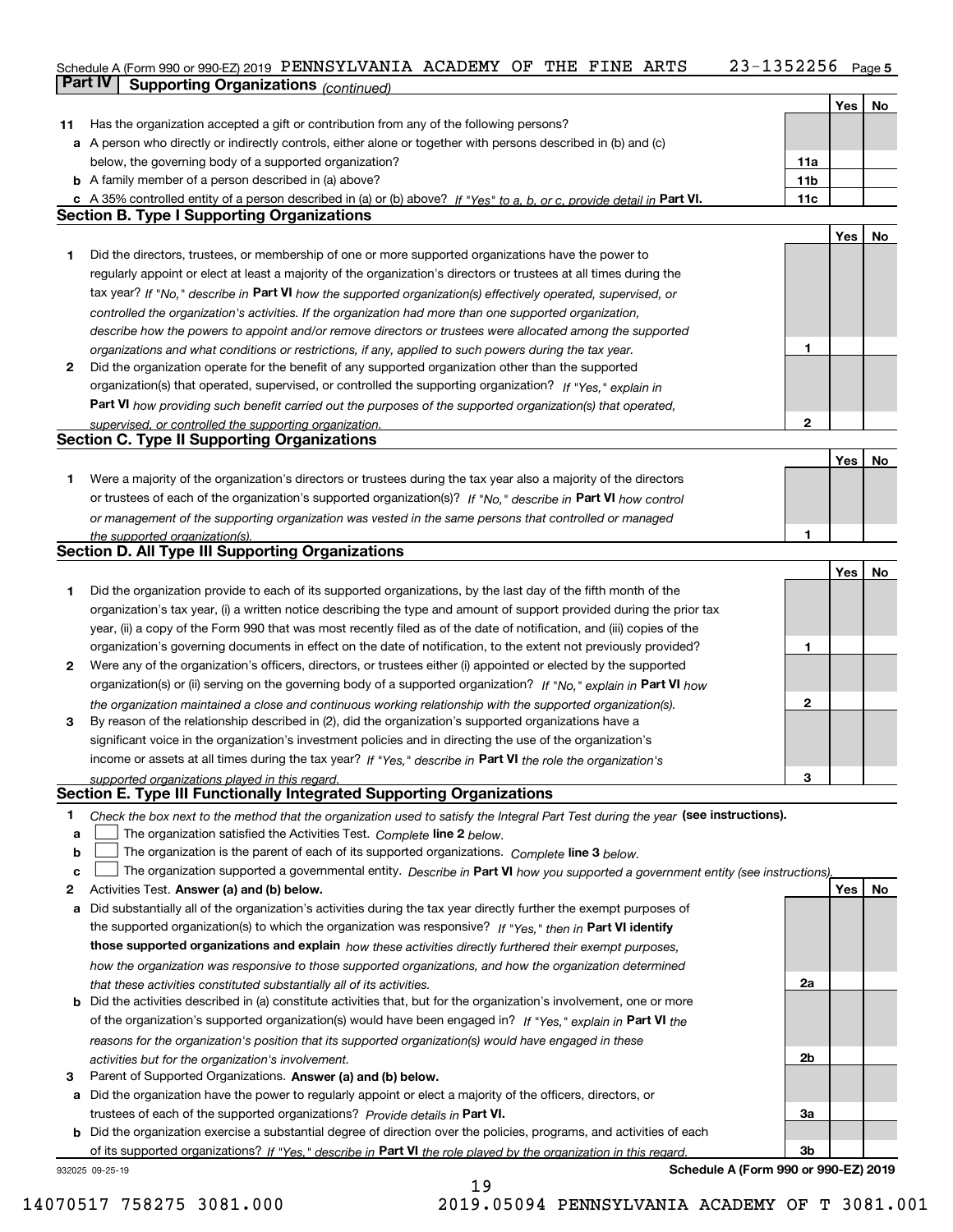| <b>Part V</b>  | Schedule A (Form 990 or 990-EZ) 2019 PENNSYLVANIA ACADEMY OF THE FINE ARTS<br>Type III Non-Functionally Integrated 509(a)(3) Supporting Organizations |              |                | $23 - 1352256$ Page 6          |
|----------------|-------------------------------------------------------------------------------------------------------------------------------------------------------|--------------|----------------|--------------------------------|
| 1              | Check here if the organization satisfied the Integral Part Test as a qualifying trust on Nov. 20, 1970 (explain in Part VI). See instructions. All    |              |                |                                |
|                | other Type III non-functionally integrated supporting organizations must complete Sections A through E.                                               |              |                |                                |
|                | Section A - Adjusted Net Income                                                                                                                       |              | (A) Prior Year | (B) Current Year<br>(optional) |
| 1              | Net short-term capital gain                                                                                                                           | 1            |                |                                |
| 2              | Recoveries of prior-year distributions                                                                                                                | $\mathbf 2$  |                |                                |
| 3              | Other gross income (see instructions)                                                                                                                 | 3            |                |                                |
| 4              | Add lines 1 through 3.                                                                                                                                | 4            |                |                                |
| 5              | Depreciation and depletion                                                                                                                            | 5            |                |                                |
| 6              | Portion of operating expenses paid or incurred for production or                                                                                      |              |                |                                |
|                | collection of gross income or for management, conservation, or                                                                                        |              |                |                                |
|                | maintenance of property held for production of income (see instructions)                                                                              | 6            |                |                                |
| 7              | Other expenses (see instructions)                                                                                                                     | 7            |                |                                |
| 8              | <b>Adjusted Net Income</b> (subtract lines 5, 6, and 7 from line 4)                                                                                   | 8            |                |                                |
|                | <b>Section B - Minimum Asset Amount</b>                                                                                                               |              | (A) Prior Year | (B) Current Year<br>(optional) |
| 1              | Aggregate fair market value of all non-exempt-use assets (see                                                                                         |              |                |                                |
|                | instructions for short tax year or assets held for part of year):                                                                                     |              |                |                                |
|                | <b>a</b> Average monthly value of securities                                                                                                          | 1a           |                |                                |
|                | <b>b</b> Average monthly cash balances                                                                                                                | 1b           |                |                                |
|                | c Fair market value of other non-exempt-use assets                                                                                                    | 1c           |                |                                |
|                | d Total (add lines 1a, 1b, and 1c)                                                                                                                    | 1d           |                |                                |
|                | <b>e</b> Discount claimed for blockage or other                                                                                                       |              |                |                                |
|                | factors (explain in detail in Part VI):                                                                                                               |              |                |                                |
| 2              | Acquisition indebtedness applicable to non-exempt-use assets                                                                                          | $\mathbf{2}$ |                |                                |
| 3              | Subtract line 2 from line 1d.                                                                                                                         | 3            |                |                                |
| 4              | Cash deemed held for exempt use. Enter 1-1/2% of line 3 (for greater amount,                                                                          |              |                |                                |
|                | see instructions).                                                                                                                                    | 4            |                |                                |
| 5              | Net value of non-exempt-use assets (subtract line 4 from line 3)                                                                                      | 5            |                |                                |
| 6              | Multiply line 5 by .035.                                                                                                                              | 6            |                |                                |
| 7              | Recoveries of prior-year distributions                                                                                                                | 7            |                |                                |
| 8              | Minimum Asset Amount (add line 7 to line 6)                                                                                                           | 8            |                |                                |
|                | <b>Section C - Distributable Amount</b>                                                                                                               |              |                | <b>Current Year</b>            |
| 1.             | Adjusted net income for prior year (from Section A, line 8, Column A)                                                                                 | 1            |                |                                |
| 2              | Enter 85% of line 1.                                                                                                                                  | 2            |                |                                |
| 3              | Minimum asset amount for prior year (from Section B, line 8, Column A)                                                                                | 3            |                |                                |
| 4              | Enter greater of line 2 or line 3.                                                                                                                    | 4            |                |                                |
| 5              | Income tax imposed in prior year                                                                                                                      | 5            |                |                                |
| 6              | Distributable Amount. Subtract line 5 from line 4, unless subject to                                                                                  |              |                |                                |
|                | emergency temporary reduction (see instructions).                                                                                                     | 6            |                |                                |
| $\overline{7}$ | Check here if the current year is the organization's first as a non-functionally integrated Type III supporting organization (see                     |              |                |                                |

instructions).

**Schedule A (Form 990 or 990-EZ) 2019**

932026 09-25-19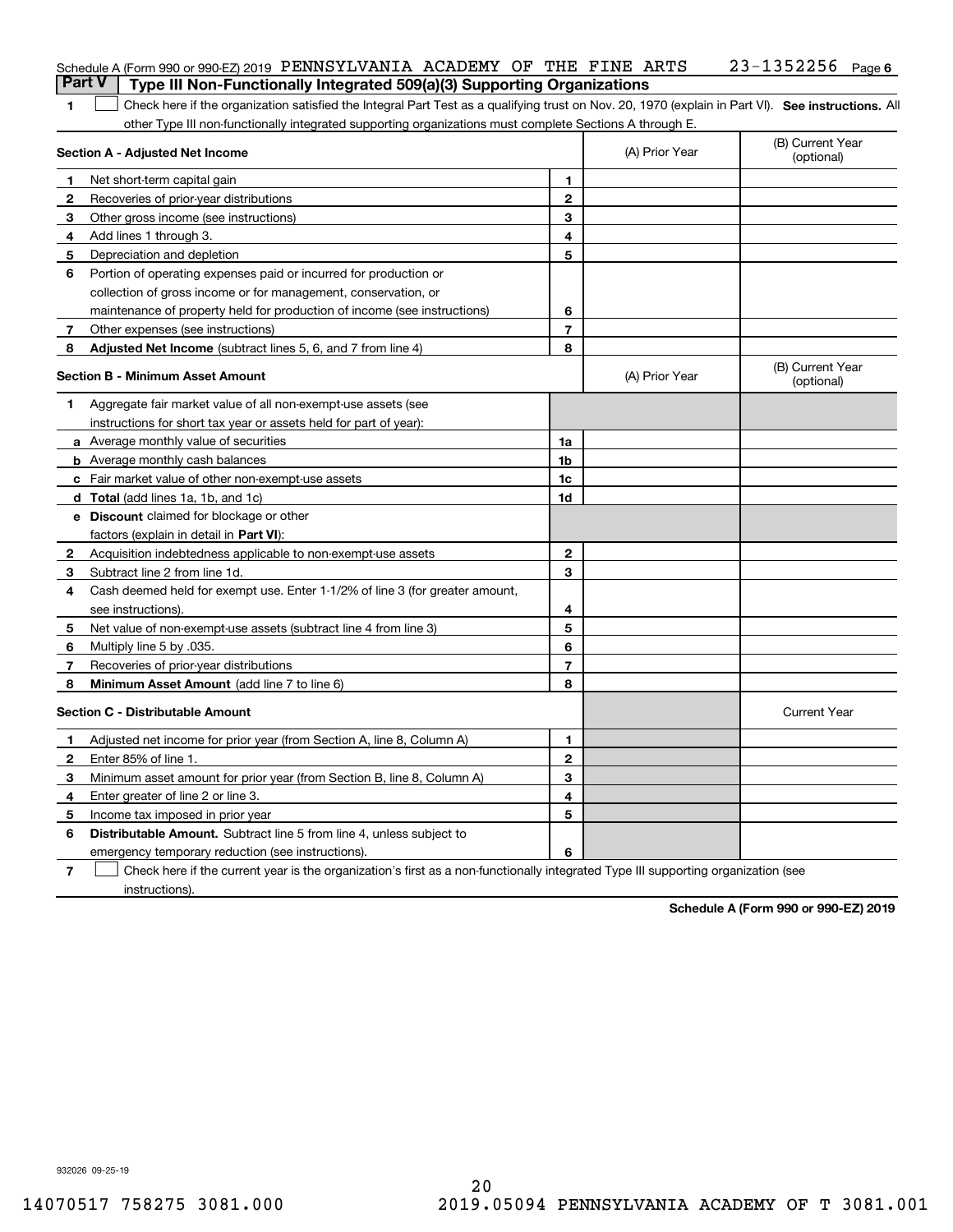#### **7** Schedule A (Form 990 or 990-EZ) 2019 PENNSYLVANIA ACADEMY OF THE FINE ARTS  $\qquad \ \ \, 23-1352256$  Page

| <b>Part V</b> | Type III Non-Functionally Integrated 509(a)(3) Supporting Organizations                    |                                    | (continued)                                   |                                                         |
|---------------|--------------------------------------------------------------------------------------------|------------------------------------|-----------------------------------------------|---------------------------------------------------------|
|               | <b>Section D - Distributions</b>                                                           |                                    |                                               | <b>Current Year</b>                                     |
| 1             | Amounts paid to supported organizations to accomplish exempt purposes                      |                                    |                                               |                                                         |
| 2             | Amounts paid to perform activity that directly furthers exempt purposes of supported       |                                    |                                               |                                                         |
|               | organizations, in excess of income from activity                                           |                                    |                                               |                                                         |
| 3             | Administrative expenses paid to accomplish exempt purposes of supported organizations      |                                    |                                               |                                                         |
| 4             | Amounts paid to acquire exempt-use assets                                                  |                                    |                                               |                                                         |
| 5             | Qualified set-aside amounts (prior IRS approval required)                                  |                                    |                                               |                                                         |
| 6             | Other distributions (describe in Part VI). See instructions.                               |                                    |                                               |                                                         |
| 7             | <b>Total annual distributions.</b> Add lines 1 through 6.                                  |                                    |                                               |                                                         |
| 8             | Distributions to attentive supported organizations to which the organization is responsive |                                    |                                               |                                                         |
|               | (provide details in Part VI). See instructions.                                            |                                    |                                               |                                                         |
| 9             | Distributable amount for 2019 from Section C, line 6                                       |                                    |                                               |                                                         |
| 10            | Line 8 amount divided by line 9 amount                                                     |                                    |                                               |                                                         |
|               | <b>Section E - Distribution Allocations</b> (see instructions)                             | (i)<br><b>Excess Distributions</b> | (ii)<br><b>Underdistributions</b><br>Pre-2019 | (iii)<br><b>Distributable</b><br><b>Amount for 2019</b> |
| 1             | Distributable amount for 2019 from Section C, line 6                                       |                                    |                                               |                                                         |
| 2             | Underdistributions, if any, for years prior to 2019 (reason-                               |                                    |                                               |                                                         |
|               | able cause required- explain in Part VI). See instructions.                                |                                    |                                               |                                                         |
| З             | Excess distributions carryover, if any, to 2019                                            |                                    |                                               |                                                         |
|               | <b>a</b> From 2014                                                                         |                                    |                                               |                                                         |
|               | <b>b</b> From $2015$                                                                       |                                    |                                               |                                                         |
|               | $c$ From 2016                                                                              |                                    |                                               |                                                         |
|               | d From 2017                                                                                |                                    |                                               |                                                         |
|               | e From 2018                                                                                |                                    |                                               |                                                         |
|               | Total of lines 3a through e                                                                |                                    |                                               |                                                         |
| g             | Applied to underdistributions of prior years                                               |                                    |                                               |                                                         |
|               | h Applied to 2019 distributable amount                                                     |                                    |                                               |                                                         |
|               | Carryover from 2014 not applied (see instructions)                                         |                                    |                                               |                                                         |
|               | Remainder. Subtract lines 3g, 3h, and 3i from 3f.                                          |                                    |                                               |                                                         |
| 4             | Distributions for 2019 from Section D,                                                     |                                    |                                               |                                                         |
|               | line $7:$                                                                                  |                                    |                                               |                                                         |
|               | <b>a</b> Applied to underdistributions of prior years                                      |                                    |                                               |                                                         |
|               | <b>b</b> Applied to 2019 distributable amount                                              |                                    |                                               |                                                         |
|               | c Remainder. Subtract lines 4a and 4b from 4.                                              |                                    |                                               |                                                         |
| 5             | Remaining underdistributions for years prior to 2019, if                                   |                                    |                                               |                                                         |
|               | any. Subtract lines 3g and 4a from line 2. For result greater                              |                                    |                                               |                                                         |
|               | than zero, explain in Part VI. See instructions.                                           |                                    |                                               |                                                         |
| 6             | Remaining underdistributions for 2019. Subtract lines 3h                                   |                                    |                                               |                                                         |
|               | and 4b from line 1. For result greater than zero, explain in                               |                                    |                                               |                                                         |
|               | Part VI. See instructions.                                                                 |                                    |                                               |                                                         |
| 7             | Excess distributions carryover to 2020. Add lines 3j                                       |                                    |                                               |                                                         |
|               | and 4c.                                                                                    |                                    |                                               |                                                         |
| 8             | Breakdown of line 7:                                                                       |                                    |                                               |                                                         |
|               | a Excess from 2015                                                                         |                                    |                                               |                                                         |
|               | <b>b</b> Excess from 2016                                                                  |                                    |                                               |                                                         |
|               | c Excess from 2017                                                                         |                                    |                                               |                                                         |
|               | d Excess from 2018                                                                         |                                    |                                               |                                                         |
|               | e Excess from 2019                                                                         |                                    |                                               |                                                         |

**Schedule A (Form 990 or 990-EZ) 2019**

932027 09-25-19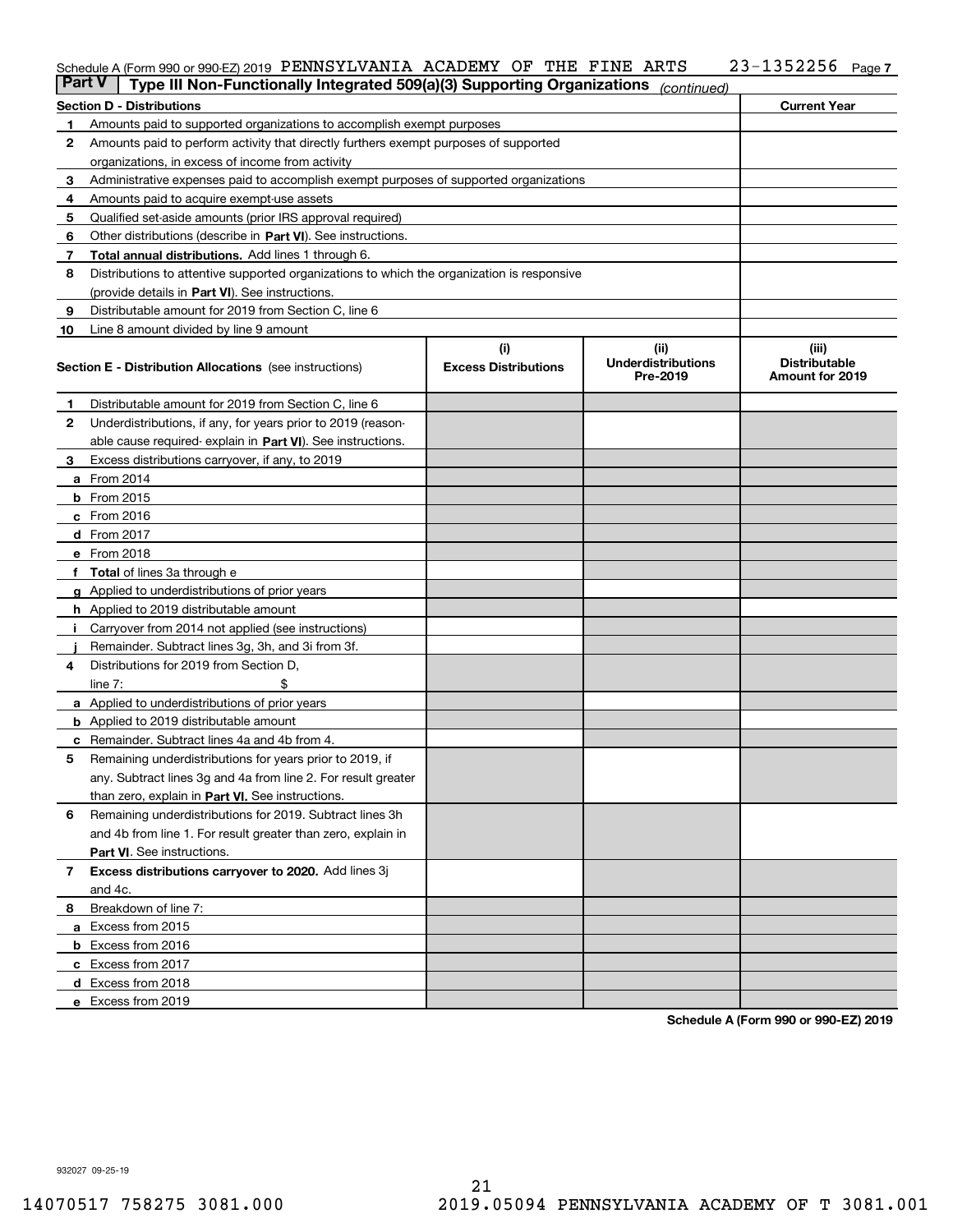|                 |                     | Schedule A (Form 990 or 990-EZ) 2019 PENNSYLVANIA ACADEMY OF THE FINE ARTS                                                                                                                                                                                                                       |   |  | $23 - 1352256$ Page 8                |  |
|-----------------|---------------------|--------------------------------------------------------------------------------------------------------------------------------------------------------------------------------------------------------------------------------------------------------------------------------------------------|---|--|--------------------------------------|--|
| <b>Part VI</b>  |                     | Supplemental Information. Provide the explanations required by Part II, line 10; Part II, line 17a or 17b; Part III, line 12;                                                                                                                                                                    |   |  |                                      |  |
|                 |                     | Part IV, Section A, lines 1, 2, 3b, 3c, 4b, 4c, 5a, 6, 9a, 9b, 9c, 11a, 11b, and 11c; Part IV, Section B, lines 1 and 2; Part IV, Section C,<br>line 1; Part IV, Section D, lines 2 and 3; Part IV, Section E, lines 1c, 2a, 2b, 3a, and 3b; Part V, line 1; Part V, Section B, line 1e; Part V, |   |  |                                      |  |
|                 | (See instructions.) | Section D, lines 5, 6, and 8; and Part V, Section E, lines 2, 5, and 6. Also complete this part for any additional information.                                                                                                                                                                  |   |  |                                      |  |
|                 |                     |                                                                                                                                                                                                                                                                                                  |   |  |                                      |  |
|                 |                     |                                                                                                                                                                                                                                                                                                  |   |  |                                      |  |
|                 |                     |                                                                                                                                                                                                                                                                                                  |   |  |                                      |  |
|                 |                     |                                                                                                                                                                                                                                                                                                  |   |  |                                      |  |
|                 |                     |                                                                                                                                                                                                                                                                                                  |   |  |                                      |  |
|                 |                     |                                                                                                                                                                                                                                                                                                  |   |  |                                      |  |
|                 |                     |                                                                                                                                                                                                                                                                                                  |   |  |                                      |  |
|                 |                     |                                                                                                                                                                                                                                                                                                  |   |  |                                      |  |
|                 |                     |                                                                                                                                                                                                                                                                                                  |   |  |                                      |  |
|                 |                     |                                                                                                                                                                                                                                                                                                  |   |  |                                      |  |
|                 |                     |                                                                                                                                                                                                                                                                                                  |   |  |                                      |  |
|                 |                     |                                                                                                                                                                                                                                                                                                  |   |  |                                      |  |
|                 |                     |                                                                                                                                                                                                                                                                                                  |   |  |                                      |  |
|                 |                     |                                                                                                                                                                                                                                                                                                  |   |  |                                      |  |
|                 |                     |                                                                                                                                                                                                                                                                                                  |   |  |                                      |  |
|                 |                     |                                                                                                                                                                                                                                                                                                  |   |  |                                      |  |
|                 |                     |                                                                                                                                                                                                                                                                                                  |   |  |                                      |  |
|                 |                     |                                                                                                                                                                                                                                                                                                  |   |  |                                      |  |
|                 |                     |                                                                                                                                                                                                                                                                                                  |   |  |                                      |  |
|                 |                     |                                                                                                                                                                                                                                                                                                  |   |  |                                      |  |
|                 |                     |                                                                                                                                                                                                                                                                                                  |   |  |                                      |  |
|                 |                     |                                                                                                                                                                                                                                                                                                  |   |  |                                      |  |
|                 |                     |                                                                                                                                                                                                                                                                                                  |   |  |                                      |  |
|                 |                     |                                                                                                                                                                                                                                                                                                  |   |  |                                      |  |
|                 |                     |                                                                                                                                                                                                                                                                                                  |   |  |                                      |  |
|                 |                     |                                                                                                                                                                                                                                                                                                  |   |  |                                      |  |
|                 |                     |                                                                                                                                                                                                                                                                                                  |   |  |                                      |  |
|                 |                     |                                                                                                                                                                                                                                                                                                  |   |  |                                      |  |
|                 |                     |                                                                                                                                                                                                                                                                                                  |   |  |                                      |  |
|                 |                     |                                                                                                                                                                                                                                                                                                  |   |  |                                      |  |
|                 |                     |                                                                                                                                                                                                                                                                                                  |   |  |                                      |  |
|                 |                     |                                                                                                                                                                                                                                                                                                  |   |  |                                      |  |
|                 |                     |                                                                                                                                                                                                                                                                                                  |   |  |                                      |  |
|                 |                     |                                                                                                                                                                                                                                                                                                  |   |  |                                      |  |
|                 |                     |                                                                                                                                                                                                                                                                                                  |   |  |                                      |  |
|                 |                     |                                                                                                                                                                                                                                                                                                  |   |  |                                      |  |
|                 |                     |                                                                                                                                                                                                                                                                                                  |   |  |                                      |  |
|                 |                     |                                                                                                                                                                                                                                                                                                  |   |  |                                      |  |
|                 |                     |                                                                                                                                                                                                                                                                                                  |   |  |                                      |  |
|                 |                     |                                                                                                                                                                                                                                                                                                  |   |  |                                      |  |
|                 |                     |                                                                                                                                                                                                                                                                                                  |   |  |                                      |  |
|                 |                     |                                                                                                                                                                                                                                                                                                  |   |  |                                      |  |
|                 |                     |                                                                                                                                                                                                                                                                                                  |   |  |                                      |  |
|                 |                     |                                                                                                                                                                                                                                                                                                  |   |  |                                      |  |
| 932028 09-25-19 |                     |                                                                                                                                                                                                                                                                                                  | ົ |  | Schedule A (Form 990 or 990-EZ) 2019 |  |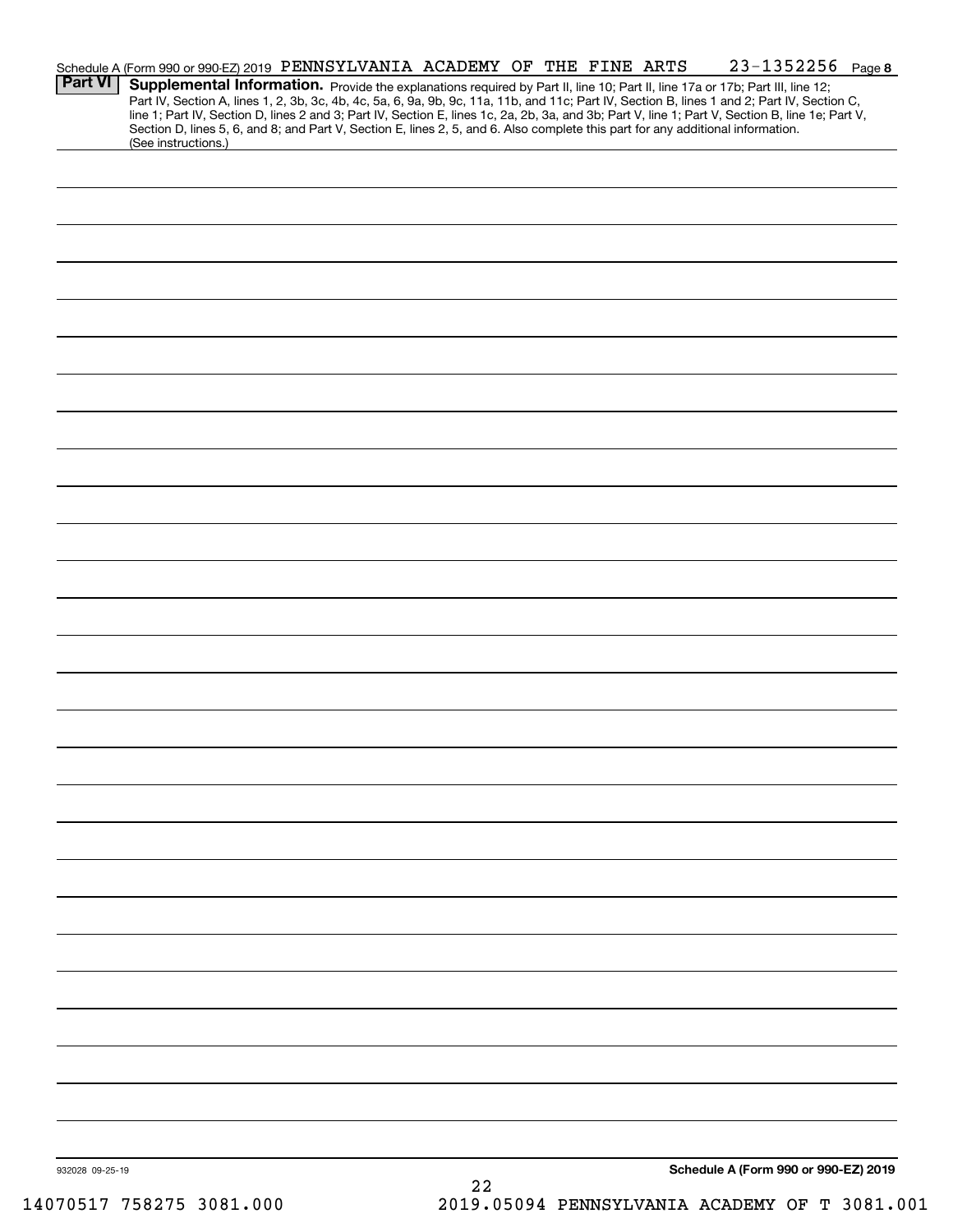| <b>SCHEDULE C</b>                                                                                     | <b>Political Campaign and Lobbying Activities</b> |                                                                                                                                                  |           |                                                                                                                                                                                                                                                                                                                                                                             | OMB No. 1545-0047        |                                                  |
|-------------------------------------------------------------------------------------------------------|---------------------------------------------------|--------------------------------------------------------------------------------------------------------------------------------------------------|-----------|-----------------------------------------------------------------------------------------------------------------------------------------------------------------------------------------------------------------------------------------------------------------------------------------------------------------------------------------------------------------------------|--------------------------|--------------------------------------------------|
| (Form 990 or 990-EZ)<br>For Organizations Exempt From Income Tax Under section 501(c) and section 527 |                                                   |                                                                                                                                                  |           |                                                                                                                                                                                                                                                                                                                                                                             |                          |                                                  |
|                                                                                                       |                                                   | ► Complete if the organization is described below. ► Attach to Form 990 or Form 990-EZ.                                                          |           |                                                                                                                                                                                                                                                                                                                                                                             |                          | <b>Open to Public</b>                            |
| Department of the Treasury<br>Internal Revenue Service                                                |                                                   | Go to www.irs.gov/Form990 for instructions and the latest information.                                                                           |           |                                                                                                                                                                                                                                                                                                                                                                             |                          | Inspection                                       |
|                                                                                                       |                                                   | If the organization answered "Yes," on Form 990, Part IV, line 3, or Form 990-EZ, Part V, line 46 (Political Campaign Activities), then          |           |                                                                                                                                                                                                                                                                                                                                                                             |                          |                                                  |
|                                                                                                       |                                                   | • Section 501(c)(3) organizations: Complete Parts I-A and B. Do not complete Part I-C.                                                           |           |                                                                                                                                                                                                                                                                                                                                                                             |                          |                                                  |
|                                                                                                       |                                                   | • Section 501(c) (other than section 501(c)(3)) organizations: Complete Parts I-A and C below. Do not complete Part I-B.                         |           |                                                                                                                                                                                                                                                                                                                                                                             |                          |                                                  |
| • Section 527 organizations: Complete Part I-A only.                                                  |                                                   |                                                                                                                                                  |           |                                                                                                                                                                                                                                                                                                                                                                             |                          |                                                  |
|                                                                                                       |                                                   | If the organization answered "Yes," on Form 990, Part IV, line 4, or Form 990-EZ, Part VI, line 47 (Lobbying Activities), then                   |           |                                                                                                                                                                                                                                                                                                                                                                             |                          |                                                  |
|                                                                                                       |                                                   | • Section 501(c)(3) organizations that have filed Form 5768 (election under section 501(h)): Complete Part II-A. Do not complete Part II-B.      |           |                                                                                                                                                                                                                                                                                                                                                                             |                          |                                                  |
|                                                                                                       |                                                   | • Section 501(c)(3) organizations that have NOT filed Form 5768 (election under section 501(h)): Complete Part II-B. Do not complete Part II-A.  |           |                                                                                                                                                                                                                                                                                                                                                                             |                          |                                                  |
|                                                                                                       |                                                   | If the organization answered "Yes," on Form 990, Part IV, line 5 (Proxy Tax) (see separate instructions) or Form 990-EZ, Part V, line 35c (Proxy |           |                                                                                                                                                                                                                                                                                                                                                                             |                          |                                                  |
| Tax) (see separate instructions), then                                                                |                                                   |                                                                                                                                                  |           |                                                                                                                                                                                                                                                                                                                                                                             |                          |                                                  |
| Name of organization                                                                                  |                                                   | • Section 501(c)(4), (5), or (6) organizations: Complete Part III.                                                                               |           |                                                                                                                                                                                                                                                                                                                                                                             |                          | <b>Employer identification number</b>            |
|                                                                                                       |                                                   | PENNSYLVANIA ACADEMY OF THE FINE ARTS                                                                                                            |           |                                                                                                                                                                                                                                                                                                                                                                             |                          | 23-1352256                                       |
| Part I-A                                                                                              |                                                   | Complete if the organization is exempt under section 501(c) or is a section 527 organization.                                                    |           |                                                                                                                                                                                                                                                                                                                                                                             |                          |                                                  |
|                                                                                                       |                                                   |                                                                                                                                                  |           |                                                                                                                                                                                                                                                                                                                                                                             |                          |                                                  |
|                                                                                                       |                                                   | 1 Provide a description of the organization's direct and indirect political campaign activities in Part IV.                                      |           |                                                                                                                                                                                                                                                                                                                                                                             |                          |                                                  |
| Political campaign activity expenditures<br>2                                                         |                                                   |                                                                                                                                                  |           |                                                                                                                                                                                                                                                                                                                                                                             | $\blacktriangleright$ \$ |                                                  |
| Volunteer hours for political campaign activities<br>З                                                |                                                   |                                                                                                                                                  |           |                                                                                                                                                                                                                                                                                                                                                                             |                          |                                                  |
|                                                                                                       |                                                   |                                                                                                                                                  |           |                                                                                                                                                                                                                                                                                                                                                                             |                          |                                                  |
| Part I-B                                                                                              |                                                   | Complete if the organization is exempt under section 501(c)(3).                                                                                  |           |                                                                                                                                                                                                                                                                                                                                                                             |                          |                                                  |
|                                                                                                       |                                                   | 1 Enter the amount of any excise tax incurred by the organization under section 4955                                                             |           | $\begin{picture}(20,10) \put(0,0){\vector(1,0){10}} \put(15,0){\vector(1,0){10}} \put(15,0){\vector(1,0){10}} \put(15,0){\vector(1,0){10}} \put(15,0){\vector(1,0){10}} \put(15,0){\vector(1,0){10}} \put(15,0){\vector(1,0){10}} \put(15,0){\vector(1,0){10}} \put(15,0){\vector(1,0){10}} \put(15,0){\vector(1,0){10}} \put(15,0){\vector(1,0){10}} \put(15,0){\vector(1$ |                          |                                                  |
| 2                                                                                                     |                                                   | Enter the amount of any excise tax incurred by organization managers under section 4955                                                          |           |                                                                                                                                                                                                                                                                                                                                                                             |                          |                                                  |
| з                                                                                                     |                                                   |                                                                                                                                                  |           |                                                                                                                                                                                                                                                                                                                                                                             |                          | Yes<br><b>No</b>                                 |
|                                                                                                       |                                                   |                                                                                                                                                  |           |                                                                                                                                                                                                                                                                                                                                                                             |                          | Yes<br>No                                        |
| <b>b</b> If "Yes," describe in Part IV.                                                               |                                                   |                                                                                                                                                  |           |                                                                                                                                                                                                                                                                                                                                                                             |                          |                                                  |
|                                                                                                       |                                                   | Part I-C   Complete if the organization is exempt under section 501(c), except section 501(c)(3).                                                |           |                                                                                                                                                                                                                                                                                                                                                                             |                          |                                                  |
|                                                                                                       |                                                   | 1 Enter the amount directly expended by the filing organization for section 527 exempt function activities                                       |           |                                                                                                                                                                                                                                                                                                                                                                             | $\blacktriangleright$ \$ |                                                  |
|                                                                                                       |                                                   | 2 Enter the amount of the filing organization's funds contributed to other organizations for section 527                                         |           |                                                                                                                                                                                                                                                                                                                                                                             |                          |                                                  |
| exempt function activities                                                                            |                                                   |                                                                                                                                                  |           |                                                                                                                                                                                                                                                                                                                                                                             | $\blacktriangleright$ \$ |                                                  |
|                                                                                                       |                                                   | 3 Total exempt function expenditures. Add lines 1 and 2. Enter here and on Form 1120-POL,                                                        |           |                                                                                                                                                                                                                                                                                                                                                                             |                          |                                                  |
|                                                                                                       |                                                   | Did the filing organization file Form 1120-POL for this year?                                                                                    |           |                                                                                                                                                                                                                                                                                                                                                                             | $\blacktriangleright$ \$ | Yes<br><b>No</b>                                 |
| 5.                                                                                                    |                                                   | Enter the names, addresses and employer identification number (EIN) of all section 527 political organizations to which the filing organization  |           |                                                                                                                                                                                                                                                                                                                                                                             |                          |                                                  |
|                                                                                                       |                                                   | made payments. For each organization listed, enter the amount paid from the filing organization's funds. Also enter the amount of political      |           |                                                                                                                                                                                                                                                                                                                                                                             |                          |                                                  |
|                                                                                                       |                                                   | contributions received that were promptly and directly delivered to a separate political organization, such as a separate segregated fund or a   |           |                                                                                                                                                                                                                                                                                                                                                                             |                          |                                                  |
|                                                                                                       |                                                   | political action committee (PAC). If additional space is needed, provide information in Part IV.                                                 |           |                                                                                                                                                                                                                                                                                                                                                                             |                          |                                                  |
| (a) Name                                                                                              |                                                   | (b) Address                                                                                                                                      | $(c)$ EIN | (d) Amount paid from                                                                                                                                                                                                                                                                                                                                                        |                          | (e) Amount of political                          |
|                                                                                                       |                                                   |                                                                                                                                                  |           | filing organization's                                                                                                                                                                                                                                                                                                                                                       |                          | contributions received and                       |
|                                                                                                       |                                                   |                                                                                                                                                  |           | funds. If none, enter -0-.                                                                                                                                                                                                                                                                                                                                                  |                          | promptly and directly<br>delivered to a separate |
|                                                                                                       |                                                   |                                                                                                                                                  |           |                                                                                                                                                                                                                                                                                                                                                                             |                          | political organization.                          |
|                                                                                                       |                                                   |                                                                                                                                                  |           |                                                                                                                                                                                                                                                                                                                                                                             |                          | If none, enter -0-.                              |
|                                                                                                       |                                                   |                                                                                                                                                  |           |                                                                                                                                                                                                                                                                                                                                                                             |                          |                                                  |
|                                                                                                       |                                                   |                                                                                                                                                  |           |                                                                                                                                                                                                                                                                                                                                                                             |                          |                                                  |
|                                                                                                       |                                                   |                                                                                                                                                  |           |                                                                                                                                                                                                                                                                                                                                                                             |                          |                                                  |
|                                                                                                       |                                                   |                                                                                                                                                  |           |                                                                                                                                                                                                                                                                                                                                                                             |                          |                                                  |
|                                                                                                       |                                                   |                                                                                                                                                  |           |                                                                                                                                                                                                                                                                                                                                                                             |                          |                                                  |
|                                                                                                       |                                                   |                                                                                                                                                  |           |                                                                                                                                                                                                                                                                                                                                                                             |                          |                                                  |
|                                                                                                       |                                                   |                                                                                                                                                  |           |                                                                                                                                                                                                                                                                                                                                                                             |                          |                                                  |
|                                                                                                       |                                                   |                                                                                                                                                  |           |                                                                                                                                                                                                                                                                                                                                                                             |                          |                                                  |
|                                                                                                       |                                                   |                                                                                                                                                  |           |                                                                                                                                                                                                                                                                                                                                                                             |                          |                                                  |
|                                                                                                       |                                                   |                                                                                                                                                  |           |                                                                                                                                                                                                                                                                                                                                                                             |                          |                                                  |
|                                                                                                       |                                                   |                                                                                                                                                  |           |                                                                                                                                                                                                                                                                                                                                                                             |                          |                                                  |

**For Paperwork Reduction Act Notice, see the Instructions for Form 990 or 990-EZ. Schedule C (Form 990 or 990-EZ) 2019** LHA

932041 11-26-19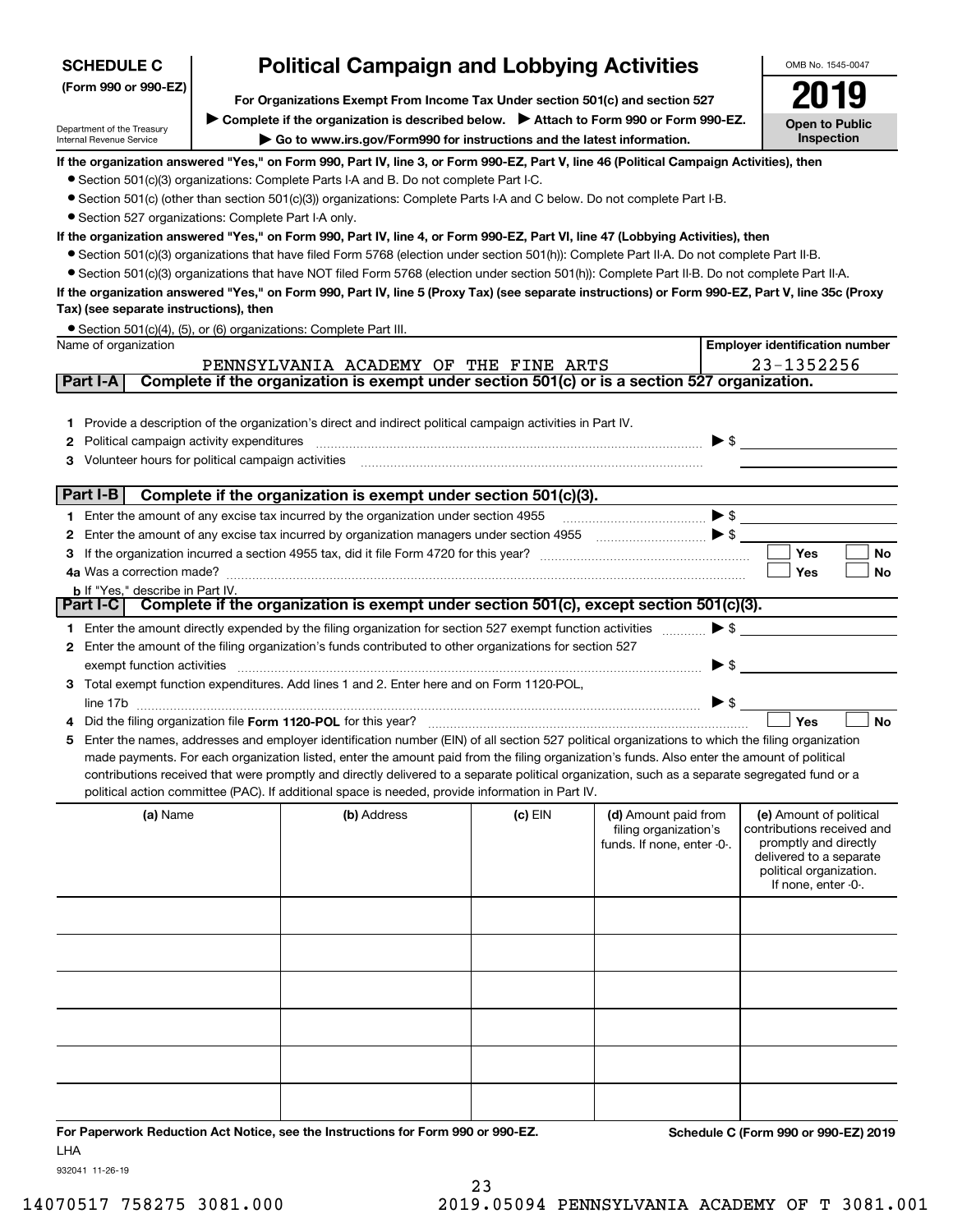| Schedule C (Form 990 or 990-EZ) 2019 PENNSYLVANIA ACADEMY OF THE FINE ARTS                                                          |                                        |                                                                                  |                                                                                                                                   |                                        | $23 - 1352256$ Page 2          |
|-------------------------------------------------------------------------------------------------------------------------------------|----------------------------------------|----------------------------------------------------------------------------------|-----------------------------------------------------------------------------------------------------------------------------------|----------------------------------------|--------------------------------|
| Complete if the organization is exempt under section 501(c)(3) and filed Form 5768 (election under<br>Part II-A<br>section 501(h)). |                                        |                                                                                  |                                                                                                                                   |                                        |                                |
| A Check $\blacktriangleright$                                                                                                       |                                        |                                                                                  | if the filing organization belongs to an affiliated group (and list in Part IV each affiliated group member's name, address, EIN, |                                        |                                |
| expenses, and share of excess lobbying expenditures).                                                                               |                                        |                                                                                  |                                                                                                                                   |                                        |                                |
| <b>B</b> Check $\blacktriangleright$                                                                                                |                                        | if the filing organization checked box A and "limited control" provisions apply. |                                                                                                                                   |                                        |                                |
|                                                                                                                                     | <b>Limits on Lobbying Expenditures</b> | (The term "expenditures" means amounts paid or incurred.)                        |                                                                                                                                   | (a) Filing<br>organization's<br>totals | (b) Affiliated group<br>totals |
| 1a Total lobbying expenditures to influence public opinion (grassroots lobbying)                                                    |                                        |                                                                                  |                                                                                                                                   |                                        |                                |
|                                                                                                                                     |                                        |                                                                                  |                                                                                                                                   |                                        |                                |
| <b>b</b> Total lobbying expenditures to influence a legislative body (direct lobbying)                                              |                                        |                                                                                  |                                                                                                                                   |                                        |                                |
| c                                                                                                                                   |                                        |                                                                                  |                                                                                                                                   |                                        |                                |
| <b>d</b> Other exempt purpose expenditures                                                                                          |                                        |                                                                                  |                                                                                                                                   |                                        |                                |
|                                                                                                                                     |                                        |                                                                                  |                                                                                                                                   |                                        |                                |
| f Lobbying nontaxable amount. Enter the amount from the following table in both columns.                                            |                                        |                                                                                  |                                                                                                                                   |                                        |                                |
| If the amount on line 1e, column $(a)$ or $(b)$ is:                                                                                 |                                        | The lobbying nontaxable amount is:                                               |                                                                                                                                   |                                        |                                |
| Not over \$500,000                                                                                                                  |                                        | 20% of the amount on line 1e.                                                    |                                                                                                                                   |                                        |                                |
| Over \$500,000 but not over \$1,000,000                                                                                             |                                        | \$100,000 plus 15% of the excess over \$500,000.                                 |                                                                                                                                   |                                        |                                |
| Over \$1,000,000 but not over \$1,500,000                                                                                           |                                        | \$175,000 plus 10% of the excess over \$1,000,000.                               |                                                                                                                                   |                                        |                                |
| Over \$1,500,000 but not over \$17,000,000                                                                                          |                                        | \$225,000 plus 5% of the excess over \$1,500,000.                                |                                                                                                                                   |                                        |                                |
| Over \$17,000,000                                                                                                                   | \$1,000,000.                           |                                                                                  |                                                                                                                                   |                                        |                                |
|                                                                                                                                     |                                        |                                                                                  |                                                                                                                                   |                                        |                                |
| g Grassroots nontaxable amount (enter 25% of line 1f)                                                                               |                                        |                                                                                  |                                                                                                                                   |                                        |                                |
| h Subtract line 1g from line 1a. If zero or less, enter -0-                                                                         |                                        |                                                                                  |                                                                                                                                   |                                        |                                |
| Subtract line 1f from line 1c. If zero or less, enter -0-                                                                           |                                        |                                                                                  |                                                                                                                                   |                                        |                                |
| If there is an amount other than zero on either line 1h or line 1i, did the organization file Form 4720                             |                                        |                                                                                  |                                                                                                                                   |                                        |                                |
| reporting section 4911 tax for this year?                                                                                           |                                        |                                                                                  |                                                                                                                                   |                                        | Yes<br>No                      |
|                                                                                                                                     |                                        | 4-Year Averaging Period Under Section 501(h)                                     |                                                                                                                                   |                                        |                                |
| (Some organizations that made a section 501(h) election do not have to complete all of the five columns below.                      |                                        | See the separate instructions for lines 2a through 2f.)                          |                                                                                                                                   |                                        |                                |
|                                                                                                                                     |                                        | Lobbying Expenditures During 4-Year Averaging Period                             |                                                                                                                                   |                                        |                                |
| Calendar year<br>(or fiscal year beginning in)                                                                                      | (a) 2016                               | (b) 2017                                                                         | $(c)$ 2018                                                                                                                        | $(d)$ 2019                             | (e) Total                      |
| <b>2a</b> Lobbying nontaxable amount                                                                                                |                                        |                                                                                  |                                                                                                                                   |                                        |                                |
| <b>b</b> Lobbying ceiling amount                                                                                                    |                                        |                                                                                  |                                                                                                                                   |                                        |                                |
| (150% of line 2a, column(e))                                                                                                        |                                        |                                                                                  |                                                                                                                                   |                                        |                                |
|                                                                                                                                     |                                        |                                                                                  |                                                                                                                                   |                                        |                                |
| c Total lobbying expenditures                                                                                                       |                                        |                                                                                  |                                                                                                                                   |                                        |                                |
|                                                                                                                                     |                                        |                                                                                  |                                                                                                                                   |                                        |                                |
| d Grassroots nontaxable amount                                                                                                      |                                        |                                                                                  |                                                                                                                                   |                                        |                                |
| e Grassroots ceiling amount                                                                                                         |                                        |                                                                                  |                                                                                                                                   |                                        |                                |
| (150% of line 2d, column (e))                                                                                                       |                                        |                                                                                  |                                                                                                                                   |                                        |                                |
|                                                                                                                                     |                                        |                                                                                  |                                                                                                                                   |                                        |                                |
| f Grassroots lobbying expenditures                                                                                                  |                                        |                                                                                  |                                                                                                                                   |                                        |                                |
|                                                                                                                                     |                                        |                                                                                  |                                                                                                                                   |                                        |                                |

**Schedule C (Form 990 or 990-EZ) 2019**

932042 11-26-19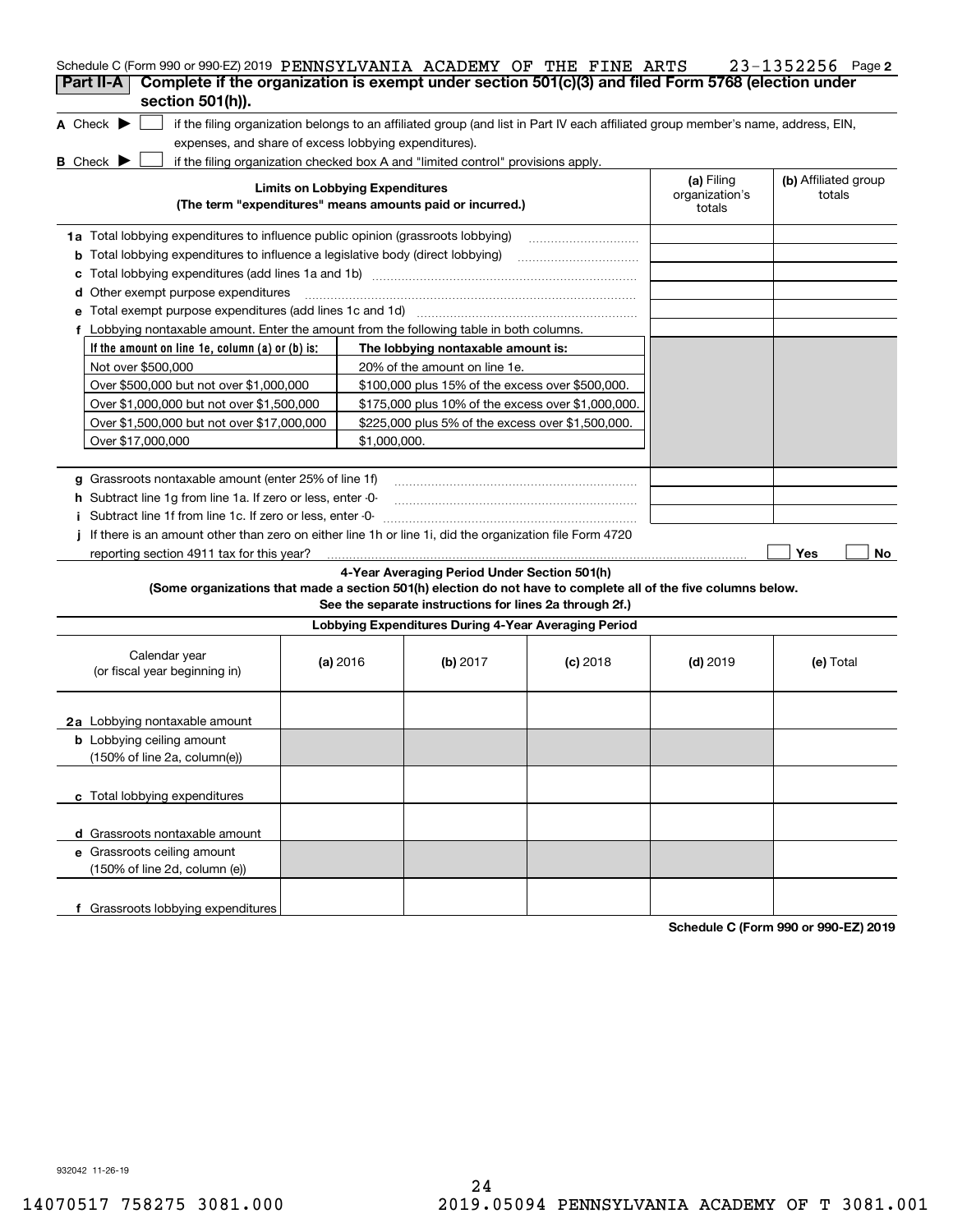#### **3** Schedule C (Form 990 or 990-EZ) 2019  $\, {\rm PENNSYLVANIA} \,$  ACADEMY  $\, {\rm OF} \,$  THE <code>FINE ARTS</code>  $\,$   $\,$  23–1352256  $\,$  Page **Part II-B Complete if the organization is exempt under section 501(c)(3) and has NOT filed Form 5768 (election under section 501(h)).** PENNSYLVANIA ACADEMY OF THE FINE ARTS 23-1352256

|    | For each "Yes" response on lines 1a through 1i below, provide in Part IV a detailed description                                                                                                                                     |             | (a)          |        | (b)                    |  |
|----|-------------------------------------------------------------------------------------------------------------------------------------------------------------------------------------------------------------------------------------|-------------|--------------|--------|------------------------|--|
|    | of the lobbying activity.                                                                                                                                                                                                           | Yes         | No           | Amount |                        |  |
| 1. | During the year, did the filing organization attempt to influence foreign, national, state, or<br>local legislation, including any attempt to influence public opinion on a legislative matter                                      |             |              |        |                        |  |
|    | or referendum, through the use of:                                                                                                                                                                                                  |             | х            |        |                        |  |
|    | <b>b</b> Paid staff or management (include compensation in expenses reported on lines 1c through 1i)?                                                                                                                               |             | X            |        |                        |  |
|    |                                                                                                                                                                                                                                     |             | X            |        |                        |  |
|    |                                                                                                                                                                                                                                     |             | X            |        |                        |  |
|    |                                                                                                                                                                                                                                     |             | X            |        |                        |  |
|    | e Publications, or published or broadcast statements?                                                                                                                                                                               |             | X            |        |                        |  |
|    | f Grants to other organizations for lobbying purposes?                                                                                                                                                                              |             | X            |        |                        |  |
|    | g Direct contact with legislators, their staffs, government officials, or a legislative body?                                                                                                                                       |             | X            |        |                        |  |
|    | h Rallies, demonstrations, seminars, conventions, speeches, lectures, or any similar means?                                                                                                                                         | $\mathbf X$ |              |        |                        |  |
|    | <i>i</i> Other activities?                                                                                                                                                                                                          |             |              |        | 0.<br>$\overline{0}$ . |  |
|    |                                                                                                                                                                                                                                     |             |              |        |                        |  |
|    | 2a Did the activities in line 1 cause the organization to be not described in section 501(c)(3)?                                                                                                                                    |             |              |        |                        |  |
|    |                                                                                                                                                                                                                                     |             |              |        |                        |  |
|    | c If "Yes," enter the amount of any tax incurred by organization managers under section 4912                                                                                                                                        |             |              |        |                        |  |
|    | d If the filing organization incurred a section 4912 tax, did it file Form 4720 for this year?                                                                                                                                      |             |              |        |                        |  |
|    | Complete if the organization is exempt under section $501(c)(4)$ , section $501(c)(5)$ , or section<br><b>Part III-AI</b><br>$501(c)(6)$ .                                                                                          |             |              |        |                        |  |
|    |                                                                                                                                                                                                                                     |             |              | Yes    | No                     |  |
| 1. |                                                                                                                                                                                                                                     |             | 1            |        |                        |  |
| 2  |                                                                                                                                                                                                                                     |             | $\mathbf{2}$ |        |                        |  |
| З  | Did the organization agree to carry over lobbying and political campaign activity expenditures from the prior year?                                                                                                                 |             | 3            |        |                        |  |
|    | Complete if the organization is exempt under section 501(c)(4), section 501(c)(5), or section<br>Part III-B I                                                                                                                       |             |              |        |                        |  |
|    | 501(c)(6) and if either (a) BOTH Part III-A, lines 1 and 2, are answered "No" OR (b) Part III-A, line 3, is<br>answered "Yes."                                                                                                      |             |              |        |                        |  |
| 1. |                                                                                                                                                                                                                                     |             | 1            |        |                        |  |
| 2  | Section 162(e) nondeductible lobbying and political expenditures (do not include amounts of political                                                                                                                               |             |              |        |                        |  |
|    | expenses for which the section 527(f) tax was paid).                                                                                                                                                                                |             |              |        |                        |  |
|    |                                                                                                                                                                                                                                     |             | 2a           |        |                        |  |
|    | <b>b</b> Carryover from last year manufactured and content to content the content of the content of the content of the content of the content of the content of the content of the content of the content of the content of the con |             | 2b           |        |                        |  |
| c  |                                                                                                                                                                                                                                     |             | 2c           |        |                        |  |
|    | Aggregate amount reported in section 6033(e)(1)(A) notices of nondeductible section 162(e) dues                                                                                                                                     |             | 3            |        |                        |  |
| 4  | If notices were sent and the amount on line 2c exceeds the amount on line 3, what portion of the excess                                                                                                                             |             |              |        |                        |  |
|    | does the organization agree to carryover to the reasonable estimate of nondeductible lobbying and political                                                                                                                         |             |              |        |                        |  |
|    | expenditure next year?                                                                                                                                                                                                              |             | 4            |        |                        |  |
|    | 5 Taxable amount of lobbying and political expenditures (see instructions)                                                                                                                                                          |             | 5            |        |                        |  |
|    | Part IV<br><b>Supplemental Information</b>                                                                                                                                                                                          |             |              |        |                        |  |
|    | Provide the descriptions required for Part I-A, line 1; Part I-B, line 4; Part I-C, line 5; Part II-A (affiliated group list); Part II-A, lines 1 and 2 (see                                                                        |             |              |        |                        |  |
|    | instructions); and Part II-B, line 1. Also, complete this part for any additional information.                                                                                                                                      |             |              |        |                        |  |
|    | PART II-B, LINE 1, LOBBYING ACTIVITIES:                                                                                                                                                                                             |             |              |        |                        |  |
|    |                                                                                                                                                                                                                                     |             |              |        |                        |  |
|    | IN FYE 2020, PAFA DID NOT PAY ANY LOBBYING COSTS BUT STAFF MEMBERS MAY                                                                                                                                                              |             |              |        |                        |  |
|    | HAVE PARTICIPATED IN EFFORTS TO INFLUENCE GENERAL LEGISLATION AT THE                                                                                                                                                                |             |              |        |                        |  |
|    | STATE OR FEDERAL LEVEL, NOT DEEMED LOBBYING BUT RATHER INCIDENTAL                                                                                                                                                                   |             |              |        |                        |  |
|    | EFFORTS IN SUPPORTING PAFA IN ITS OVERALL SUCCESS.                                                                                                                                                                                  |             |              |        |                        |  |

932043 11-26-19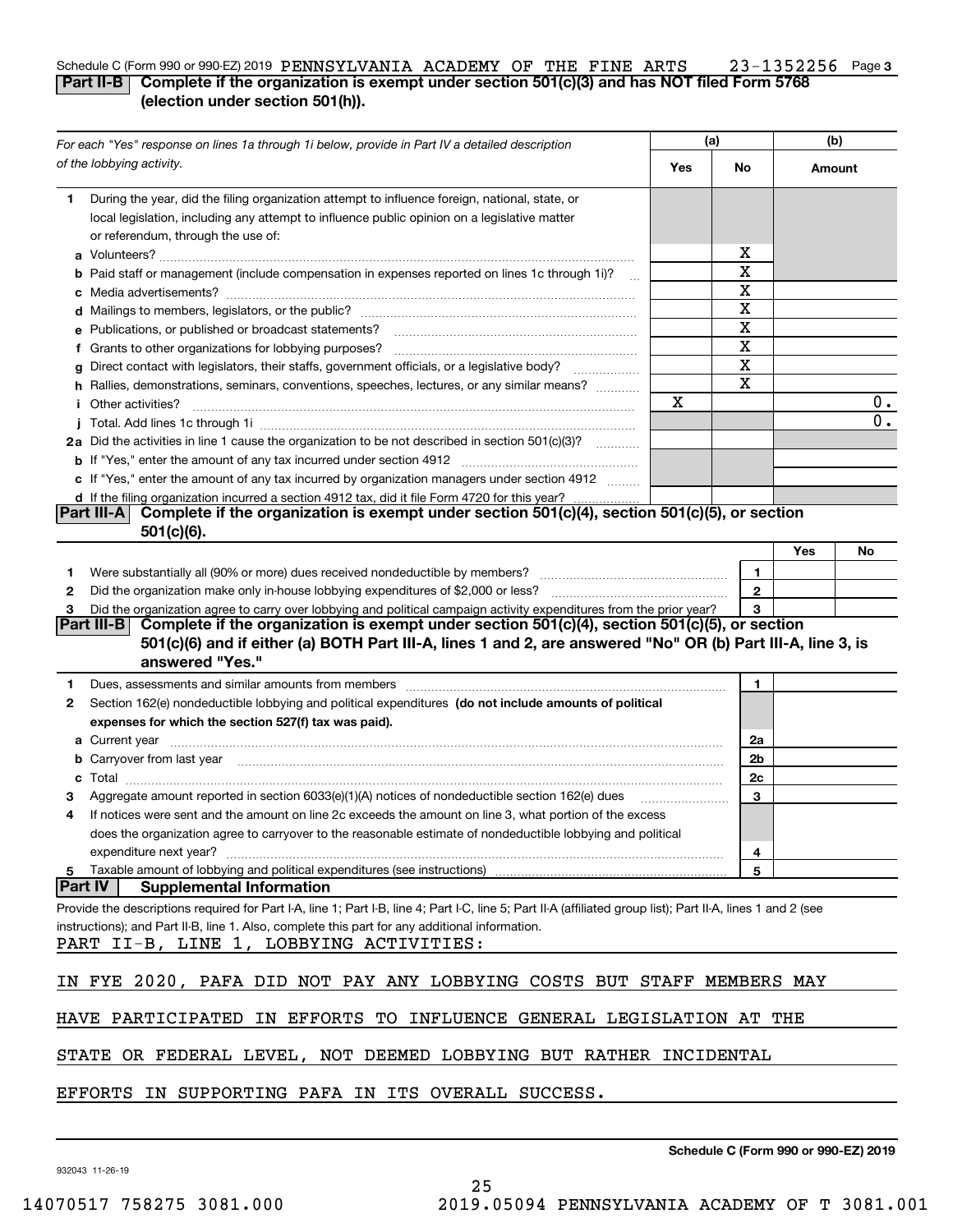| <b>SCHEDULE D</b> |  |  |
|-------------------|--|--|
|                   |  |  |

| (Form 990) |  |
|------------|--|
|------------|--|

## **Supplemental Financial Statements**

(Form 990)<br>
Pepartment of the Treasury<br>
Department of the Treasury<br>
Department of the Treasury<br>
Department of the Treasury<br> **Co to www.irs.gov/Form990 for instructions and the latest information.**<br> **Co to www.irs.gov/Form9** 



Department of the Treasury Internal Revenue Service

**Name of the organization Employer identification number** PENNSYLVANIA ACADEMY OF THE FINE ARTS 23-1352256

| Part I         | <b>Organizations Maintaining Donor Advised Funds or Other Similar Funds or Accounts.</b> Complete if the                                       |                         |                                                                                                                                                  |
|----------------|------------------------------------------------------------------------------------------------------------------------------------------------|-------------------------|--------------------------------------------------------------------------------------------------------------------------------------------------|
|                | organization answered "Yes" on Form 990, Part IV, line 6.                                                                                      |                         |                                                                                                                                                  |
|                |                                                                                                                                                | (a) Donor advised funds | (b) Funds and other accounts                                                                                                                     |
| 1.             |                                                                                                                                                |                         |                                                                                                                                                  |
| 2              | Aggregate value of contributions to (during year)                                                                                              |                         |                                                                                                                                                  |
| з              | Aggregate value of grants from (during year)                                                                                                   |                         |                                                                                                                                                  |
| 4              |                                                                                                                                                |                         |                                                                                                                                                  |
| 5              | Did the organization inform all donors and donor advisors in writing that the assets held in donor advised funds                               |                         |                                                                                                                                                  |
|                |                                                                                                                                                |                         | Yes<br>No                                                                                                                                        |
| 6              | Did the organization inform all grantees, donors, and donor advisors in writing that grant funds can be used only                              |                         |                                                                                                                                                  |
|                | for charitable purposes and not for the benefit of the donor or donor advisor, or for any other purpose conferring                             |                         |                                                                                                                                                  |
| <b>Part II</b> | impermissible private benefit?                                                                                                                 |                         | Yes<br>No                                                                                                                                        |
|                | Conservation Easements. Complete if the organization answered "Yes" on Form 990, Part IV, line 7.                                              |                         |                                                                                                                                                  |
| 1              | Purpose(s) of conservation easements held by the organization (check all that apply).                                                          |                         |                                                                                                                                                  |
|                | Preservation of land for public use (for example, recreation or education)                                                                     |                         | Preservation of a historically important land area                                                                                               |
|                | Protection of natural habitat                                                                                                                  |                         | Preservation of a certified historic structure                                                                                                   |
|                | Preservation of open space                                                                                                                     |                         |                                                                                                                                                  |
| 2              | Complete lines 2a through 2d if the organization held a qualified conservation contribution in the form of a conservation easement on the last |                         |                                                                                                                                                  |
|                | day of the tax year.                                                                                                                           |                         | Held at the End of the Tax Year                                                                                                                  |
| a              | Total number of conservation easements                                                                                                         |                         | 2a                                                                                                                                               |
| b              | Total acreage restricted by conservation easements                                                                                             |                         | 2 <sub>b</sub>                                                                                                                                   |
| c              | Number of conservation easements on a certified historic structure included in (a) manufacture included in (a)                                 |                         | 2c                                                                                                                                               |
| d              | Number of conservation easements included in (c) acquired after 7/25/06, and not on a historic structure                                       |                         | 2d                                                                                                                                               |
| 3              | Number of conservation easements modified, transferred, released, extinguished, or terminated by the organization during the tax               |                         |                                                                                                                                                  |
|                | year                                                                                                                                           |                         |                                                                                                                                                  |
| 4              | Number of states where property subject to conservation easement is located >                                                                  |                         |                                                                                                                                                  |
| 5              | Does the organization have a written policy regarding the periodic monitoring, inspection, handling of                                         |                         |                                                                                                                                                  |
|                | violations, and enforcement of the conservation easements it holds?                                                                            |                         | <b>Yes</b><br><b>No</b>                                                                                                                          |
| 6              | Staff and volunteer hours devoted to monitoring, inspecting, handling of violations, and enforcing conservation easements during the year      |                         |                                                                                                                                                  |
|                |                                                                                                                                                |                         |                                                                                                                                                  |
| 7              | Amount of expenses incurred in monitoring, inspecting, handling of violations, and enforcing conservation easements during the year            |                         |                                                                                                                                                  |
|                | $\blacktriangleright$ \$                                                                                                                       |                         |                                                                                                                                                  |
| 8              | Does each conservation easement reported on line 2(d) above satisfy the requirements of section 170(h)(4)(B)(i)                                |                         |                                                                                                                                                  |
|                |                                                                                                                                                |                         | Yes<br>No                                                                                                                                        |
| 9              | In Part XIII, describe how the organization reports conservation easements in its revenue and expense statement and                            |                         |                                                                                                                                                  |
|                | balance sheet, and include, if applicable, the text of the footnote to the organization's financial statements that describes the              |                         |                                                                                                                                                  |
|                | organization's accounting for conservation easements.                                                                                          |                         |                                                                                                                                                  |
|                | <b>Part III</b><br>Organizations Maintaining Collections of Art, Historical Treasures, or Other Similar Assets.                                |                         |                                                                                                                                                  |
|                | Complete if the organization answered "Yes" on Form 990, Part IV, line 8.                                                                      |                         |                                                                                                                                                  |
|                | 1a If the organization elected, as permitted under FASB ASC 958, not to report in its revenue statement and balance sheet works                |                         |                                                                                                                                                  |
|                | of art, historical treasures, or other similar assets held for public exhibition, education, or research in furtherance of public              |                         |                                                                                                                                                  |
|                | service, provide in Part XIII the text of the footnote to its financial statements that describes these items.                                 |                         |                                                                                                                                                  |
| b              | If the organization elected, as permitted under FASB ASC 958, to report in its revenue statement and balance sheet works of                    |                         |                                                                                                                                                  |
|                | art, historical treasures, or other similar assets held for public exhibition, education, or research in furtherance of public service,        |                         |                                                                                                                                                  |
|                | provide the following amounts relating to these items:                                                                                         |                         |                                                                                                                                                  |
|                |                                                                                                                                                |                         | $\frac{1}{2}$                                                                                                                                    |
|                | (ii) Assets included in Form 990, Part X                                                                                                       |                         | $\blacktriangleright$ \$<br><u> 1989 - Jan Barbara Barbara, prima popular popular popular popular popular popular popular popular popular po</u> |
| $\mathbf{2}$   | If the organization received or held works of art, historical treasures, or other similar assets for financial gain, provide                   |                         |                                                                                                                                                  |
|                | the following amounts required to be reported under FASB ASC 958 relating to these items:                                                      |                         |                                                                                                                                                  |
|                | a Revenue included on Form 990, Part VIII, line 1 [2000] [2000] [2000] [2000] [2000] [2000] [2000] [2000] [2000                                |                         | \$                                                                                                                                               |
|                | <b>b</b> Assets included in Form 990, Part X                                                                                                   |                         | $\blacktriangleright$ \$                                                                                                                         |
|                | LHA For Paperwork Reduction Act Notice, see the Instructions for Form 990.                                                                     |                         | Schedule D (Form 990) 2019                                                                                                                       |
|                | 932051 10-02-19                                                                                                                                |                         |                                                                                                                                                  |

| 26 |           |                   |
|----|-----------|-------------------|
| ⌒  | 0 F O O 4 | $\sim$ man $\sim$ |

14070517 758275 3081.000 2019.05094 PENNSYLVANIA ACADEMY OF T 3081.001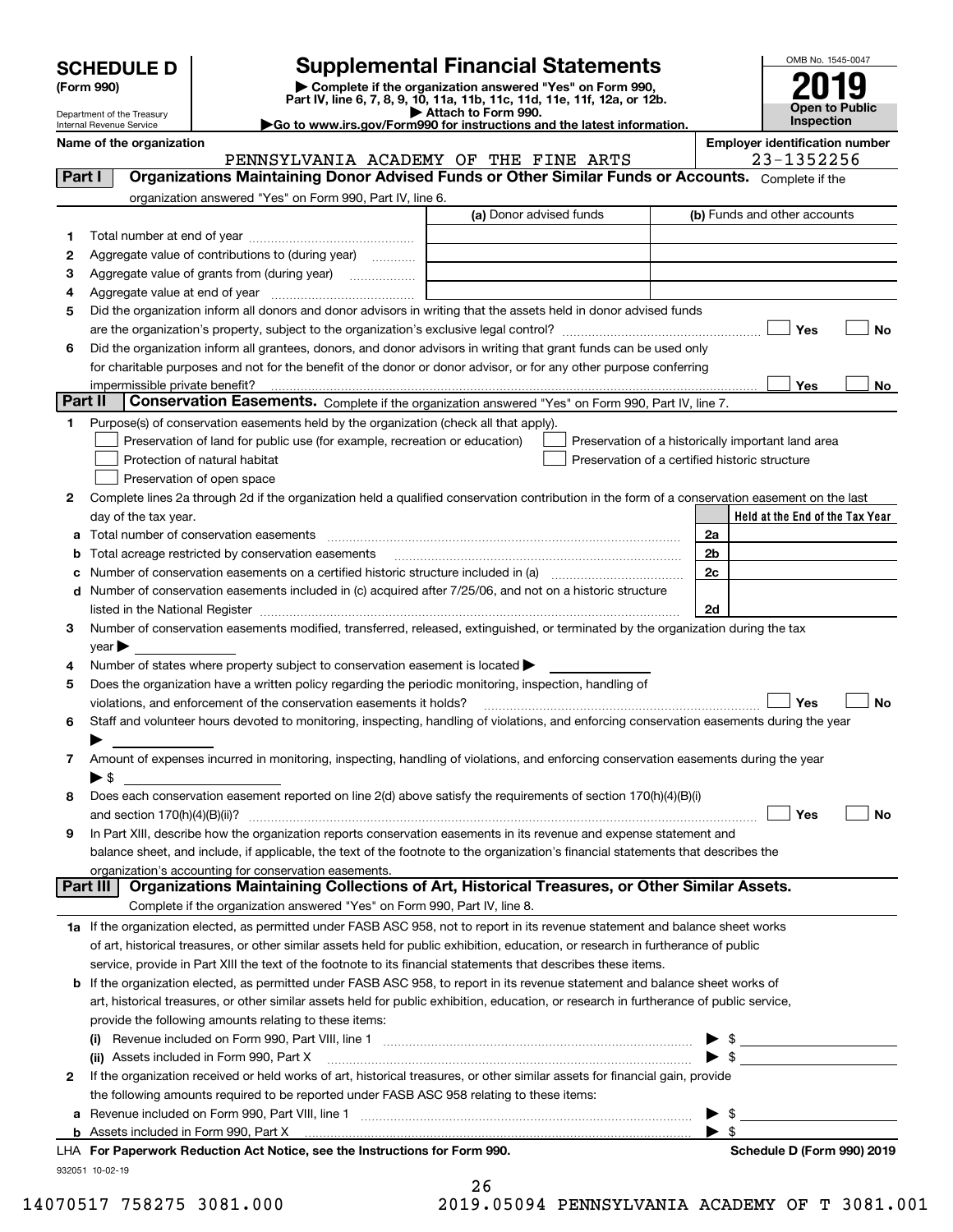|               | Schedule D (Form 990) 2019                                                                                                                                                                                                     | PENNSYLVANIA ACADEMY OF THE FINE ARTS |   |                |                                                                                                                                                                                                                               |               |                                 | 23-1352256                 |                     |     | Page 2                   |
|---------------|--------------------------------------------------------------------------------------------------------------------------------------------------------------------------------------------------------------------------------|---------------------------------------|---|----------------|-------------------------------------------------------------------------------------------------------------------------------------------------------------------------------------------------------------------------------|---------------|---------------------------------|----------------------------|---------------------|-----|--------------------------|
|               | Organizations Maintaining Collections of Art, Historical Treasures, or Other Similar Assets (continued)<br>Part III                                                                                                            |                                       |   |                |                                                                                                                                                                                                                               |               |                                 |                            |                     |     |                          |
| 3             | Using the organization's acquisition, accession, and other records, check any of the following that make significant use of its                                                                                                |                                       |   |                |                                                                                                                                                                                                                               |               |                                 |                            |                     |     |                          |
|               | collection items (check all that apply):                                                                                                                                                                                       |                                       |   |                |                                                                                                                                                                                                                               |               |                                 |                            |                     |     |                          |
| a             | $X$ Public exhibition                                                                                                                                                                                                          |                                       |   |                | $ \mathbf{X} $ Loan or exchange program                                                                                                                                                                                       |               |                                 |                            |                     |     |                          |
| b             | $\boxed{\text{X}}$ Scholarly research                                                                                                                                                                                          | e                                     |   |                | Other and the contract of the contract of the contract of the contract of the contract of the contract of the contract of the contract of the contract of the contract of the contract of the contract of the contract of the |               |                                 |                            |                     |     |                          |
| c             | $X$ Preservation for future generations                                                                                                                                                                                        |                                       |   |                |                                                                                                                                                                                                                               |               |                                 |                            |                     |     |                          |
| 4             | Provide a description of the organization's collections and explain how they further the organization's exempt purpose in Part XIII.                                                                                           |                                       |   |                |                                                                                                                                                                                                                               |               |                                 |                            |                     |     |                          |
| 5             | During the year, did the organization solicit or receive donations of art, historical treasures, or other similar assets                                                                                                       |                                       |   |                |                                                                                                                                                                                                                               |               |                                 |                            |                     |     |                          |
|               | to be sold to raise funds rather than to be maintained as part of the organization's collection?                                                                                                                               |                                       |   |                |                                                                                                                                                                                                                               |               |                                 |                            | Yes                 |     | $\overline{\text{X}}$ No |
|               | <b>Part IV</b><br>Escrow and Custodial Arrangements. Complete if the organization answered "Yes" on Form 990, Part IV, line 9, or                                                                                              |                                       |   |                |                                                                                                                                                                                                                               |               |                                 |                            |                     |     |                          |
|               | reported an amount on Form 990, Part X, line 21.                                                                                                                                                                               |                                       |   |                |                                                                                                                                                                                                                               |               |                                 |                            |                     |     |                          |
|               | 1a Is the organization an agent, trustee, custodian or other intermediary for contributions or other assets not included                                                                                                       |                                       |   |                |                                                                                                                                                                                                                               |               |                                 |                            |                     |     |                          |
|               | on Form 990, Part X? [11] matter and the contract of the contract of the contract of the contract of the contract of the contract of the contract of the contract of the contract of the contract of the contract of the contr |                                       |   |                |                                                                                                                                                                                                                               |               |                                 |                            | Yes                 |     | No                       |
|               | <b>b</b> If "Yes," explain the arrangement in Part XIII and complete the following table:                                                                                                                                      |                                       |   |                |                                                                                                                                                                                                                               |               |                                 |                            |                     |     |                          |
|               |                                                                                                                                                                                                                                |                                       |   |                |                                                                                                                                                                                                                               |               |                                 |                            | Amount              |     |                          |
|               | c Beginning balance measurements and the contract of the contract of the contract of the contract of the contract of the contract of the contract of the contract of the contract of the contract of the contract of the contr |                                       |   |                |                                                                                                                                                                                                                               |               | 1c                              |                            |                     |     |                          |
|               |                                                                                                                                                                                                                                |                                       |   |                |                                                                                                                                                                                                                               |               | 1d                              |                            |                     |     |                          |
|               | e Distributions during the year manufactured and an intervention of the control of the control of the control of the state of the control of the control of the control of the control of the control of the control of the co |                                       |   |                |                                                                                                                                                                                                                               |               | 1e<br>1f                        |                            |                     |     |                          |
|               | 2a Did the organization include an amount on Form 990, Part X, line 21, for escrow or custodial account liability?                                                                                                             |                                       |   |                |                                                                                                                                                                                                                               |               |                                 |                            | Yes                 |     | No                       |
|               | <b>b</b> If "Yes," explain the arrangement in Part XIII. Check here if the explanation has been provided on Part XIII                                                                                                          |                                       |   |                |                                                                                                                                                                                                                               |               |                                 |                            |                     |     |                          |
| <b>Part V</b> | Endowment Funds. Complete if the organization answered "Yes" on Form 990, Part IV, line 10.                                                                                                                                    |                                       |   |                |                                                                                                                                                                                                                               |               |                                 |                            |                     |     |                          |
|               |                                                                                                                                                                                                                                | (a) Current year                      |   | (b) Prior year | (c) Two years back                                                                                                                                                                                                            |               |                                 | (d) Three years back       | (e) Four years back |     |                          |
|               | 1a Beginning of year balance                                                                                                                                                                                                   | 37,873,755.                           |   | 29,763,671.    |                                                                                                                                                                                                                               | 26,098,921.   |                                 | 24, 221, 161.              |                     |     | 25,542,728.              |
|               |                                                                                                                                                                                                                                | 297, 151.                             |   | 8, 221, 923.   |                                                                                                                                                                                                                               | 3,159,086.    |                                 | 591, 113.                  |                     |     | 16,778.                  |
| c             | Net investment earnings, gains, and losses                                                                                                                                                                                     | 181,665.                              |   | 1,142,925.     |                                                                                                                                                                                                                               | 1,262,463.    |                                 | 2,047,888.                 |                     |     | $-541, 221.$             |
|               |                                                                                                                                                                                                                                |                                       |   |                |                                                                                                                                                                                                                               |               |                                 |                            |                     |     |                          |
|               | e Other expenditures for facilities                                                                                                                                                                                            |                                       |   |                |                                                                                                                                                                                                                               |               |                                 |                            |                     |     |                          |
|               | and programs                                                                                                                                                                                                                   | 1, 256, 209.                          |   | 1, 254, 764.   |                                                                                                                                                                                                                               | 756,799.      |                                 | 761,241.                   |                     |     | 797,124.                 |
|               | f Administrative expenses                                                                                                                                                                                                      |                                       |   |                |                                                                                                                                                                                                                               |               |                                 |                            |                     |     |                          |
| g             |                                                                                                                                                                                                                                | 37,096,362.                           |   | 37,873,755.    |                                                                                                                                                                                                                               | 29, 763, 671. |                                 | 26,098,921.                |                     |     | 24, 221, 161.            |
| 2             | Provide the estimated percentage of the current year end balance (line 1g, column (a)) held as:                                                                                                                                |                                       |   |                |                                                                                                                                                                                                                               |               |                                 |                            |                     |     |                          |
| а             | Board designated or quasi-endowment                                                                                                                                                                                            | 2.09                                  | % |                |                                                                                                                                                                                                                               |               |                                 |                            |                     |     |                          |
|               | <b>b</b> Permanent endowment $\triangleright$ 97.91                                                                                                                                                                            | %                                     |   |                |                                                                                                                                                                                                                               |               |                                 |                            |                     |     |                          |
|               | <b>c</b> Term endowment $\blacktriangleright$                                                                                                                                                                                  | %                                     |   |                |                                                                                                                                                                                                                               |               |                                 |                            |                     |     |                          |
|               | The percentages on lines 2a, 2b, and 2c should equal 100%.                                                                                                                                                                     |                                       |   |                |                                                                                                                                                                                                                               |               |                                 |                            |                     |     |                          |
|               | 3a Are there endowment funds not in the possession of the organization that are held and administered for the organization                                                                                                     |                                       |   |                |                                                                                                                                                                                                                               |               |                                 |                            |                     |     |                          |
|               | by:                                                                                                                                                                                                                            |                                       |   |                |                                                                                                                                                                                                                               |               |                                 |                            |                     | Yes | No                       |
|               | (i)                                                                                                                                                                                                                            |                                       |   |                |                                                                                                                                                                                                                               |               |                                 |                            | 3a(i)               |     | x                        |
|               |                                                                                                                                                                                                                                |                                       |   |                |                                                                                                                                                                                                                               |               |                                 |                            | 3a(ii)              |     | X                        |
|               |                                                                                                                                                                                                                                |                                       |   |                |                                                                                                                                                                                                                               |               |                                 |                            | 3b                  |     |                          |
| 4             | Describe in Part XIII the intended uses of the organization's endowment funds.                                                                                                                                                 |                                       |   |                |                                                                                                                                                                                                                               |               |                                 |                            |                     |     |                          |
|               | Land, Buildings, and Equipment.<br><b>Part VI</b>                                                                                                                                                                              |                                       |   |                |                                                                                                                                                                                                                               |               |                                 |                            |                     |     |                          |
|               | Complete if the organization answered "Yes" on Form 990, Part IV, line 11a. See Form 990, Part X, line 10.                                                                                                                     |                                       |   |                |                                                                                                                                                                                                                               |               |                                 |                            |                     |     |                          |
|               | Description of property                                                                                                                                                                                                        | (a) Cost or other                     |   |                | (b) Cost or other                                                                                                                                                                                                             |               | (c) Accumulated<br>depreciation |                            | (d) Book value      |     |                          |
|               |                                                                                                                                                                                                                                | basis (investment)                    |   |                | basis (other)<br>2,500,000.                                                                                                                                                                                                   |               |                                 |                            |                     |     |                          |
|               |                                                                                                                                                                                                                                |                                       |   |                |                                                                                                                                                                                                                               |               |                                 |                            |                     |     | 2,500,000.               |
| b             |                                                                                                                                                                                                                                |                                       |   |                | $\overline{73}$ , 525, 686.                                                                                                                                                                                                   | 25,380,093.   |                                 |                            | 48, 145, 593.       |     |                          |
|               |                                                                                                                                                                                                                                |                                       |   |                | 5,547,690.                                                                                                                                                                                                                    |               | 4,220,045.                      |                            | 1,327,645.          |     |                          |
|               |                                                                                                                                                                                                                                |                                       |   |                | 488,082.                                                                                                                                                                                                                      |               |                                 |                            |                     |     | 488,082.                 |
|               |                                                                                                                                                                                                                                |                                       |   |                |                                                                                                                                                                                                                               |               |                                 |                            | 52,461,320.         |     |                          |
|               |                                                                                                                                                                                                                                |                                       |   |                |                                                                                                                                                                                                                               |               |                                 | Schedule D (Form 990) 2019 |                     |     |                          |
|               |                                                                                                                                                                                                                                |                                       |   |                |                                                                                                                                                                                                                               |               |                                 |                            |                     |     |                          |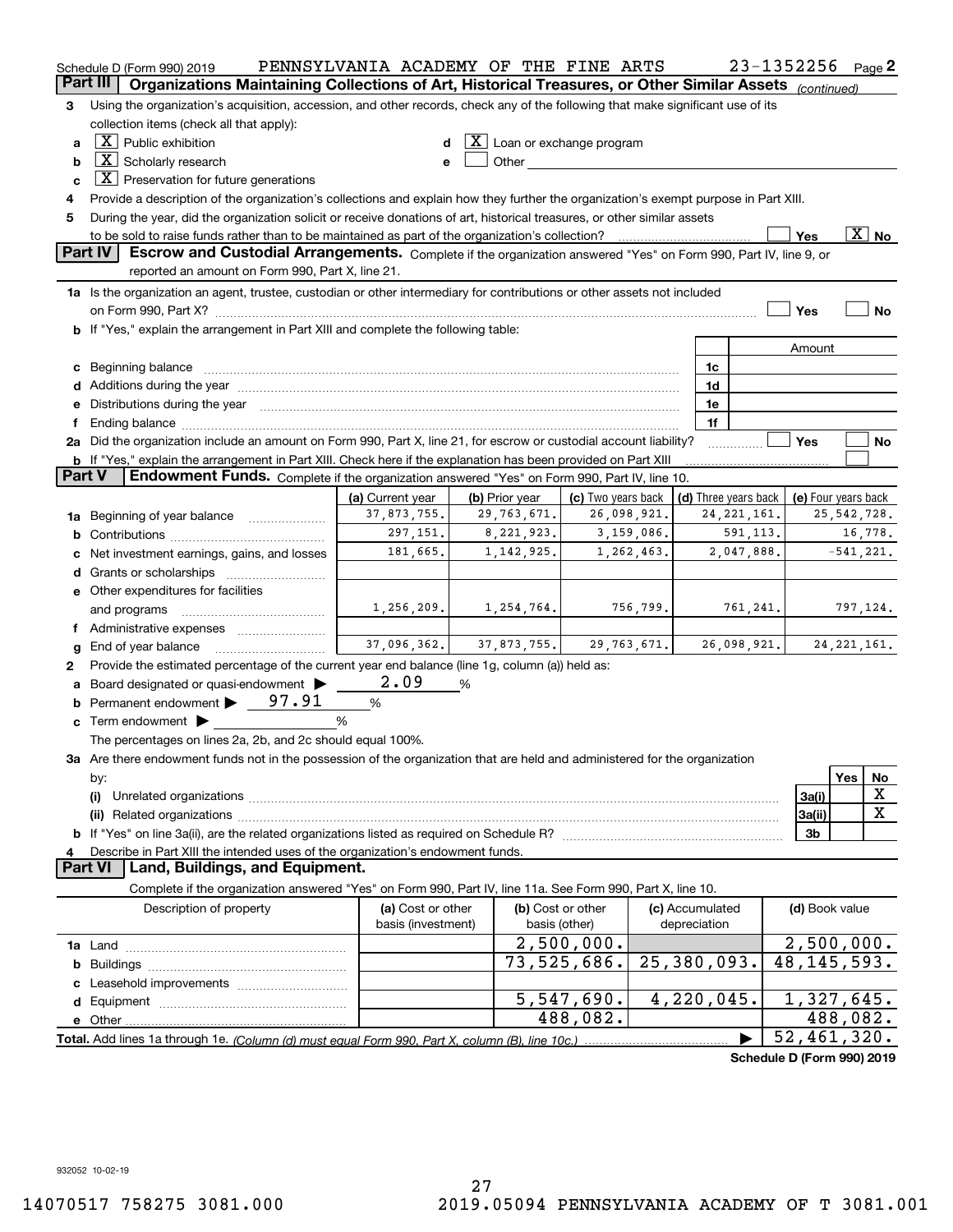| Schedule D (Form 990) 2019                                                                                                                              | PENNSYLVANIA ACADEMY OF THE FINE ARTS |                          | 23-1352256<br>Page $3$                                    |
|---------------------------------------------------------------------------------------------------------------------------------------------------------|---------------------------------------|--------------------------|-----------------------------------------------------------|
| Part VII Investments - Other Securities.                                                                                                                |                                       |                          |                                                           |
| Complete if the organization answered "Yes" on Form 990, Part IV, line 11b. See Form 990, Part X, line 12.                                              |                                       |                          |                                                           |
| (a) Description of security or category (including name of security)                                                                                    | (b) Book value                        |                          | (c) Method of valuation: Cost or end-of-year market value |
| (1) Financial derivatives                                                                                                                               |                                       |                          |                                                           |
| (2) Closely held equity interests                                                                                                                       |                                       |                          |                                                           |
| (3) Other                                                                                                                                               |                                       |                          |                                                           |
| BENEFICIAL INTERESTS<br>IN<br>(A)<br>PERPETUAL TRUSTS                                                                                                   | 10,557,249.                           | END-OF-YEAR MARKET VALUE |                                                           |
| (B)<br>POOLED INVESTMENT                                                                                                                                |                                       |                          |                                                           |
| (C)<br>FUND/HEDGE FUND                                                                                                                                  | 13,021,676.                           | END-OF-YEAR MARKET VALUE |                                                           |
| (D)                                                                                                                                                     |                                       |                          |                                                           |
| (E)<br>(F)                                                                                                                                              |                                       |                          |                                                           |
| (G)                                                                                                                                                     |                                       |                          |                                                           |
| (H)                                                                                                                                                     |                                       |                          |                                                           |
| Total. (Col. (b) must equal Form 990, Part X, col. (B) line 12.) $\blacktriangleright$                                                                  | 23,578,925.                           |                          |                                                           |
| Part VIII Investments - Program Related.                                                                                                                |                                       |                          |                                                           |
| Complete if the organization answered "Yes" on Form 990, Part IV, line 11c. See Form 990, Part X, line 13.                                              |                                       |                          |                                                           |
| (a) Description of investment                                                                                                                           | (b) Book value                        |                          | (c) Method of valuation: Cost or end-of-year market value |
| (1)                                                                                                                                                     |                                       |                          |                                                           |
| (2)                                                                                                                                                     |                                       |                          |                                                           |
| (3)                                                                                                                                                     |                                       |                          |                                                           |
| (4)                                                                                                                                                     |                                       |                          |                                                           |
| (5)                                                                                                                                                     |                                       |                          |                                                           |
| (6)                                                                                                                                                     |                                       |                          |                                                           |
| (7)                                                                                                                                                     |                                       |                          |                                                           |
| (8)                                                                                                                                                     |                                       |                          |                                                           |
| (9)                                                                                                                                                     |                                       |                          |                                                           |
| Total. (Col. (b) must equal Form 990, Part X, col. (B) line $13.$ )                                                                                     |                                       |                          |                                                           |
| <b>Other Assets.</b><br>Part IX                                                                                                                         |                                       |                          |                                                           |
| Complete if the organization answered "Yes" on Form 990, Part IV, line 11d. See Form 990, Part X, line 15.                                              |                                       |                          |                                                           |
|                                                                                                                                                         | (a) Description                       |                          | (b) Book value                                            |
| (1)                                                                                                                                                     |                                       |                          |                                                           |
| (2)                                                                                                                                                     |                                       |                          |                                                           |
| (3)                                                                                                                                                     |                                       |                          |                                                           |
| (4)                                                                                                                                                     |                                       |                          |                                                           |
| (5)<br>(6)                                                                                                                                              |                                       |                          |                                                           |
| (7)                                                                                                                                                     |                                       |                          |                                                           |
| (8)                                                                                                                                                     |                                       |                          |                                                           |
| (9)                                                                                                                                                     |                                       |                          |                                                           |
| Total. (Column (b) must equal Form 990. Part X, col. (B) line 15.)                                                                                      |                                       |                          |                                                           |
| <b>Other Liabilities.</b><br>Part X                                                                                                                     |                                       |                          |                                                           |
| Complete if the organization answered "Yes" on Form 990, Part IV, line 11e or 11f. See Form 990, Part X, line 25.                                       |                                       |                          |                                                           |
| (a) Description of liability<br>1.                                                                                                                      |                                       |                          | (b) Book value                                            |
| (1)<br>Federal income taxes                                                                                                                             |                                       |                          |                                                           |
| <b>SWAP</b><br>MARKET VALUATION<br>$\overline{\phantom{m}}$<br>(2)                                                                                      |                                       |                          | $\overline{771}$ , 462.                                   |
| (3)                                                                                                                                                     |                                       |                          |                                                           |
| (4)                                                                                                                                                     |                                       |                          |                                                           |
| (5)                                                                                                                                                     |                                       |                          |                                                           |
| (6)                                                                                                                                                     |                                       |                          |                                                           |
| (7)                                                                                                                                                     |                                       |                          |                                                           |
| (8)                                                                                                                                                     |                                       |                          |                                                           |
| (9)                                                                                                                                                     |                                       |                          |                                                           |
| Total. (Column (b) must equal Form 990. Part X, col. (B) line 25.)                                                                                      |                                       |                          | 771,462.                                                  |
| Liability for uncertain tax positions. In Part XIII, provide the text of the footnote to the organization's financial statements that reports the<br>2. |                                       |                          |                                                           |
| organization's liability for uncertain tax positions under FASB ASC 740. Check here if the text of the footnote has been provided in Part XIII          |                                       |                          | $\vert$ X $\vert$                                         |

**Schedule D (Form 990) 2019**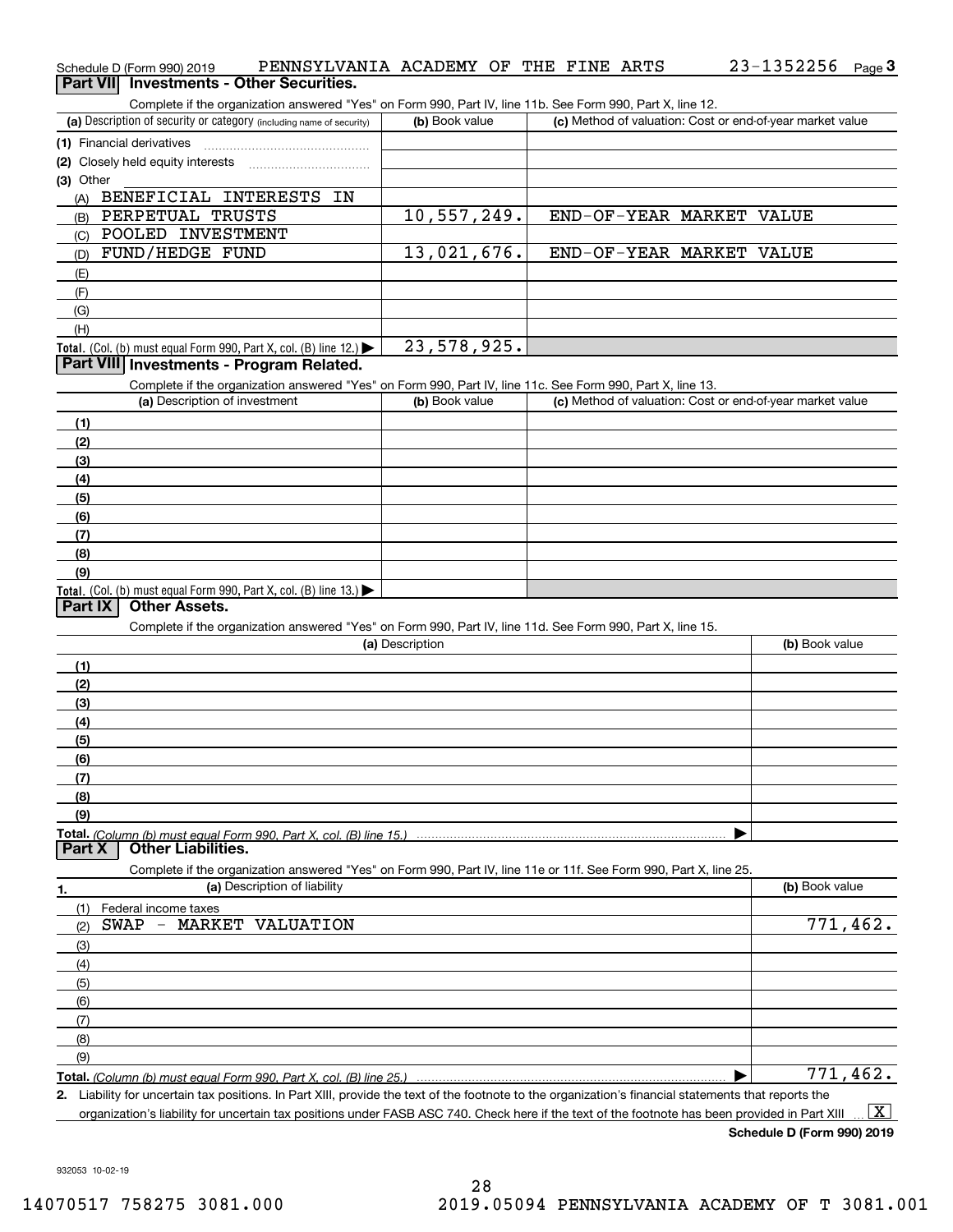|   | PENNSYLVANIA ACADEMY OF THE FINE ARTS<br>Schedule D (Form 990) 2019                                                    |                |                          |                | 23-1352256<br>Page $4$         |
|---|------------------------------------------------------------------------------------------------------------------------|----------------|--------------------------|----------------|--------------------------------|
|   | Reconciliation of Revenue per Audited Financial Statements With Revenue per Return.<br>Part XI                         |                |                          |                |                                |
|   | Complete if the organization answered "Yes" on Form 990, Part IV, line 12a.                                            |                |                          |                |                                |
| 1 | Total revenue, gains, and other support per audited financial statements                                               |                |                          | $\blacksquare$ | 15,892,151.                    |
| 2 | Amounts included on line 1 but not on Form 990, Part VIII, line 12:                                                    |                |                          |                |                                |
| a | Net unrealized gains (losses) on investments [11] matter contracts and the unrealized gains (losses) on investments    | 2a             | $-415,399.$              |                |                                |
| b |                                                                                                                        | 2 <sub>b</sub> |                          |                |                                |
|   |                                                                                                                        | 2c             |                          |                |                                |
| d | Other (Describe in Part XIII.)                                                                                         | 2d             | 237,994.                 |                |                                |
| е | Add lines 2a through 2d                                                                                                |                |                          | 2e             | $\frac{-177,405}{16,069,556}$  |
| 3 |                                                                                                                        |                |                          | $\overline{3}$ |                                |
| 4 | Amounts included on Form 990, Part VIII, line 12, but not on line 1:                                                   |                |                          |                |                                |
|   | Investment expenses not included on Form 990, Part VIII, line 7b [                                                     | 4a             | 256,708.                 |                |                                |
| b |                                                                                                                        | 4 <sub>b</sub> | $\overline{5,992,463}$ . |                |                                |
|   | c Add lines 4a and 4b                                                                                                  |                |                          | 4c             | $\frac{6,249,171}{22,318,727}$ |
|   |                                                                                                                        | 5              |                          |                |                                |
|   |                                                                                                                        |                |                          |                |                                |
|   | Part XII   Reconciliation of Expenses per Audited Financial Statements With Expenses per Return.                       |                |                          |                |                                |
|   | Complete if the organization answered "Yes" on Form 990, Part IV, line 12a.                                            |                |                          |                |                                |
| 1 | Total expenses and losses per audited financial statements                                                             |                |                          | $\blacksquare$ | $\overline{17,707,644}$ .      |
| 2 | Amounts included on line 1 but not on Form 990, Part IX, line 25:                                                      |                |                          |                |                                |
| a |                                                                                                                        | 2a             |                          |                |                                |
| b |                                                                                                                        | 2 <sub>b</sub> |                          |                |                                |
| c |                                                                                                                        | 2c             |                          |                |                                |
| d | Other (Describe in Part XIII.) (COLORGIAL CONSERVISTION) (CONSERVISTION)                                               | 2d             | $\overline{237,994}$ .   |                |                                |
| e | Add lines 2a through 2d <b>contained a contained a contained a contained a</b> contained a contained a contact the set |                |                          | 2e             | 237,994.                       |
| 3 |                                                                                                                        |                |                          | 3              | 17,469,650.                    |
| 4 | Amounts included on Form 990, Part IX, line 25, but not on line 1:                                                     |                |                          |                |                                |
| a |                                                                                                                        | – 4a ∣         | 256,708.                 |                |                                |
| b | Other (Describe in Part XIII.)                                                                                         | 4 <sub>b</sub> | 5,992,463.               |                |                                |
| c | Add lines 4a and 4b                                                                                                    |                |                          | 4 <sub>c</sub> | 6, 249, 171.                   |
|   | Part XIII Supplemental Information.                                                                                    |                |                          | 5              | 23,718,821.                    |

Provide the descriptions required for Part II, lines 3, 5, and 9; Part III, lines 1a and 4; Part IV, lines 1b and 2b; Part V, line 4; Part X, line 2; Part XI, lines 2d and 4b; and Part XII, lines 2d and 4b. Also complete this part to provide any additional information.

## PART X, LINE 2:

|  |  |  |  |  |  |  | PAFA HAS REVIEWED ITS TAX POSITIONS AND HAS CONCLUDED THAT NO LIABILITY   |  |
|--|--|--|--|--|--|--|---------------------------------------------------------------------------|--|
|  |  |  |  |  |  |  |                                                                           |  |
|  |  |  |  |  |  |  | FOR UNRECOGNIZED TAX BENEFITS SHOULD BE RECORDED RELATED TO UNCERTAIN TAX |  |
|  |  |  |  |  |  |  |                                                                           |  |
|  |  |  |  |  |  |  | POSITIONS TAKEN ON FEDERAL AND STATE TAX RETURNS FOR THE OPEN TAX YEARS   |  |
|  |  |  |  |  |  |  |                                                                           |  |
|  |  |  |  |  |  |  | (2016-2018) OR IS EXPECTED TO BE TAKEN IN THE CURRENT 2019 TAX YEAR.      |  |

|  |  |  |  |  |  | PART XI, LINE 2D - OTHER ADJUSTMENTS: |
|--|--|--|--|--|--|---------------------------------------|
|--|--|--|--|--|--|---------------------------------------|

## FUNDRAISING EXPENSES 237, 294.

## PART XI, LINE 4B - OTHER ADJUSTMENTS:

## RECLASSIFICATION OF SCHOLARSHIPS 5,406,036.

## STUDENT HOUSING EXPENSE NETTED WITH TUITION AND FEES ON

**Schedule D (Form 990) 2019**

| 14070517 758275 3081.00 |  |  |
|-------------------------|--|--|
|                         |  |  |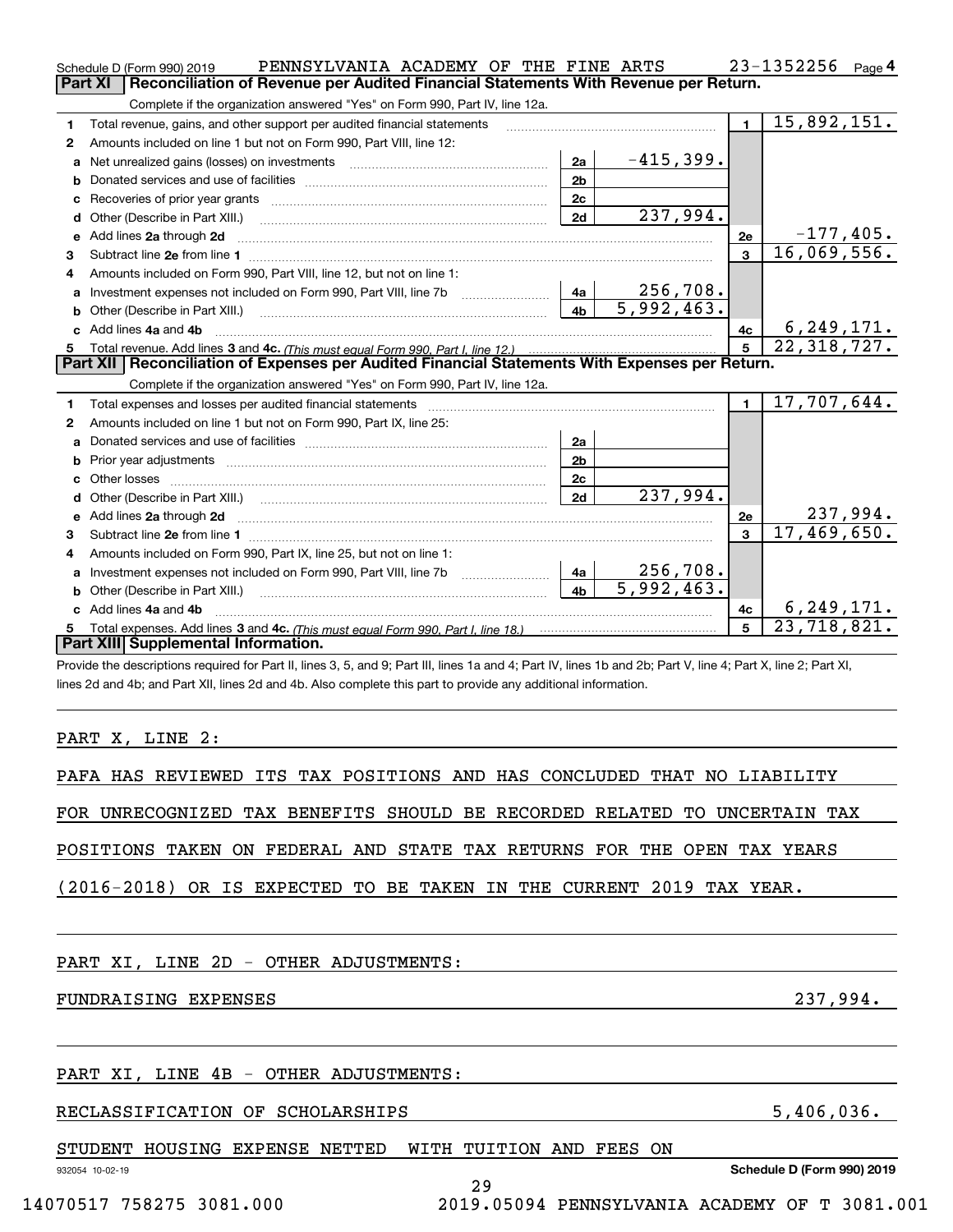| PENNSYLVANIA ACADEMY OF THE FINE ARTS<br>Schedule D (Form 990) 2019          | $23 - 1352256$ Page 5 |
|------------------------------------------------------------------------------|-----------------------|
| <b>Part XIII Supplemental Information</b> (continued)                        |                       |
| FINANCIAL STATEMENT                                                          | 586,427.              |
| TOTAL TO SCHEDULE D, PART XI, LINE 4B                                        | 5,992,463.            |
| PART XII, LINE 2D - OTHER ADJUSTMENTS:                                       |                       |
| FUNDRAISING EXPENSES                                                         | 237,994.              |
| PART XII, LINE 4B - OTHER ADJUSTMENTS:                                       |                       |
| RECLASSIFICATION OF SCHOLARSHIPS                                             | 5,406,036.            |
| STUDENT HOUSING EXPENSE NETTED<br>WITH TUITION AND FEES ON                   |                       |
| FINANCIAL STATEMENT                                                          | 586,427.              |
| TOTAL TO SCHEDULE D, PART XII, LINE 4B                                       | 5,992,463.            |
|                                                                              |                       |
| FORM 990, SCHEDULE D, PART III, LINE 1A                                      |                       |
| PART III - LINE 1A - WORKS OF ART - FOOTNOTE FROM FINANCIAL STATEMENT        |                       |
| PAFA MAINTAINS A COLLECTION OF RARE AMERICAN ART THAT IS HELD FOR PUBLIC     |                       |
| THE COLLECTION IS KEPT UNDER CURATORIAL CARE AND IS SUBJECT<br>EXHIBITION.   |                       |
| TO PAFA'S POLICY THAT REQUIRES THE PROCEEDS FROM THE SALES OF ACCESSIONED    |                       |
| COLLECTION ITEMS TO BE USED ONLY TO ACQUIRE OTHER ITEMS FOR COLLECTION.      |                       |
| PAFA DOES NOT RECOGNIZE THE CONTRIBUTIONS OF DONATED COLLECTION ITEMS, AS    |                       |
| ITS COLLECTIONS ARE NOT CAPITALIZED. DURING THE YEAR ENDED JUNE 30, 2019     |                       |
| AND 2018, PAFA HAD DONATED ACCESSIONS WITH APPROXIMATE APPRAISED VALUES      |                       |
| TOTALING \$1,956,100 AND \$451,100, RESPECTIVELY. COLLECTION ITEMS PURCHASED |                       |
| BUT NOT CAPITALIZED TOTALED \$1,379,849 AND \$6,074,018 DURING THE YEARS     |                       |
| ENDED JUNE 30, 2019 AND 2018, RESPECTIVELY.                                  |                       |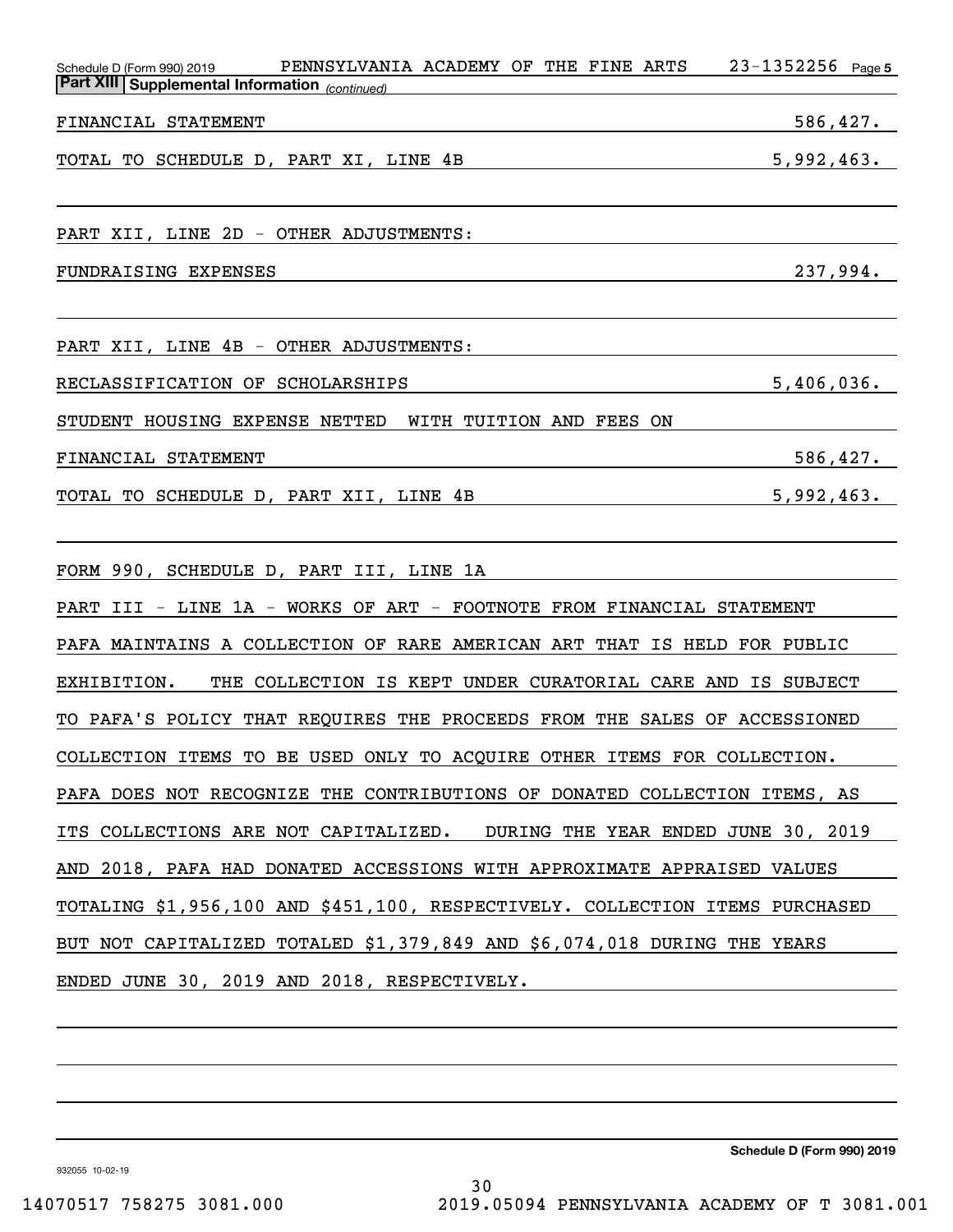|--|

## **Schools**

OMB No. 1545-0047 **2019**

**Open to Public**

|  |  | (LOLW AAN OL AAN-FT) |  |
|--|--|----------------------|--|
|  |  |                      |  |

Name of the organization

Department of the Treasury Internal Revenue Service

**(Form 990 or 990-EZ) | Complete if the organization answered "Yes" on Form 990, Part IV, line 13, or Form 990-EZ, Part VI, line 48. | Attach to Form 990 or Form 990-EZ.**

**| Go to www.irs.gov/Form990 for the latest information.**

**InspectionEmployer identification number**

**Part I**

PENNSYLVANIA ACADEMY OF THE FINE ARTS 23-1352256

|    |                                                                                                                                                                                                                                      |                | YES   NO |   |
|----|--------------------------------------------------------------------------------------------------------------------------------------------------------------------------------------------------------------------------------------|----------------|----------|---|
| 1. | Does the organization have a racially nondiscriminatory policy toward students by statement in its charter, bylaws,                                                                                                                  |                |          |   |
|    |                                                                                                                                                                                                                                      | 1              | x        |   |
| 2  | Does the organization include a statement of its racially nondiscriminatory policy toward students in all its brochures,                                                                                                             |                |          |   |
|    | catalogues, and other written communications with the public dealing with student admissions, programs, and scholarships?                                                                                                            | $\mathbf{2}$   | x        |   |
| 3  | Has the organization publicized its racially nondiscriminatory policy through newspaper or broadcast media during the                                                                                                                |                |          |   |
|    | period of solicitation for students, or during the registration period if it has no solicitation program, in a way that makes                                                                                                        |                |          |   |
|    | the policy known to all parts of the general community it serves? If "Yes," please describe. If "No," please explain.                                                                                                                |                |          |   |
|    | If you need more space, use Part II                                                                                                                                                                                                  | 3              | х        |   |
|    | PAFA INCLUDES STATEMENTS IN ITS ADVERTISING THAT THEIR POLICY                                                                                                                                                                        |                |          |   |
|    | IS TO NOT DISCRIMINATE AGAINST ANY MINORITY DUE TO                                                                                                                                                                                   |                |          |   |
|    | RACE, CREED, OR COLOR.                                                                                                                                                                                                               |                |          |   |
|    |                                                                                                                                                                                                                                      |                |          |   |
|    |                                                                                                                                                                                                                                      |                |          |   |
| 4  | Does the organization maintain the following?                                                                                                                                                                                        |                |          |   |
| a  | Records indicating the racial composition of the student body, faculty, and administrative staff?                                                                                                                                    | 4a             | х        |   |
| b  | Records documenting that scholarships and other financial assistance are awarded on a racially nondiscriminatory basis?                                                                                                              | 4b             | x        |   |
|    | c Copies of all catalogues, brochures, announcements, and other written communications to the public dealing with student                                                                                                            |                |          |   |
|    |                                                                                                                                                                                                                                      | 4c             | х        |   |
|    |                                                                                                                                                                                                                                      | 4d             | x        |   |
|    | If you answered "No" to any of the above, please explain. If you need more space, use Part II.                                                                                                                                       |                |          |   |
|    |                                                                                                                                                                                                                                      |                |          |   |
|    |                                                                                                                                                                                                                                      |                |          |   |
|    |                                                                                                                                                                                                                                      |                |          |   |
|    |                                                                                                                                                                                                                                      |                |          |   |
| 5  | Does the organization discriminate by race in any way with respect to:                                                                                                                                                               |                |          | х |
|    |                                                                                                                                                                                                                                      | 5a             |          | х |
| b  |                                                                                                                                                                                                                                      | 5b             |          | X |
| с  |                                                                                                                                                                                                                                      | 5c             |          | х |
|    |                                                                                                                                                                                                                                      | 5d             |          | х |
| е  |                                                                                                                                                                                                                                      | 5e             |          | х |
| f  | Use of facilities? <b>With the Constitution of the Constitution of the Constitution of the Constitution of the Constitution of the Constitution of the Constitution of the Constitution of the Constitution of the Constitution </b> | 5f             |          | х |
|    |                                                                                                                                                                                                                                      | 5 <sub>g</sub> |          | x |
|    |                                                                                                                                                                                                                                      | 5h             |          |   |
|    | If you answered "Yes" to any of the above, please explain. If you need more space, use Part II.                                                                                                                                      |                |          |   |
|    |                                                                                                                                                                                                                                      |                |          |   |
|    |                                                                                                                                                                                                                                      |                |          |   |
|    |                                                                                                                                                                                                                                      |                |          |   |
|    | 6a Does the organization receive any financial aid or assistance from a governmental agency?                                                                                                                                         | 6a             | x        |   |
|    |                                                                                                                                                                                                                                      | 6b             |          | х |
|    | If you answered "Yes" on either line 6a or line 6b, explain on Part II.                                                                                                                                                              |                |          |   |
| 7  | Does the organization certify that it has complied with the applicable requirements of sections 4.01 through 4.05 of                                                                                                                 |                |          |   |
|    | Rev. Proc. 75-50, 1975-2 C.B. 587, covering racial nondiscrimination? If "No," explain on Part II                                                                                                                                    | $\overline{7}$ | х        |   |
|    | Schedule E (Form 990 or 990-EZ) 2019<br>LHA For Paperwork Reduction Act Notice, see the Instructions for Form 990 or Form 990-EZ.                                                                                                    |                |          |   |
|    |                                                                                                                                                                                                                                      |                |          |   |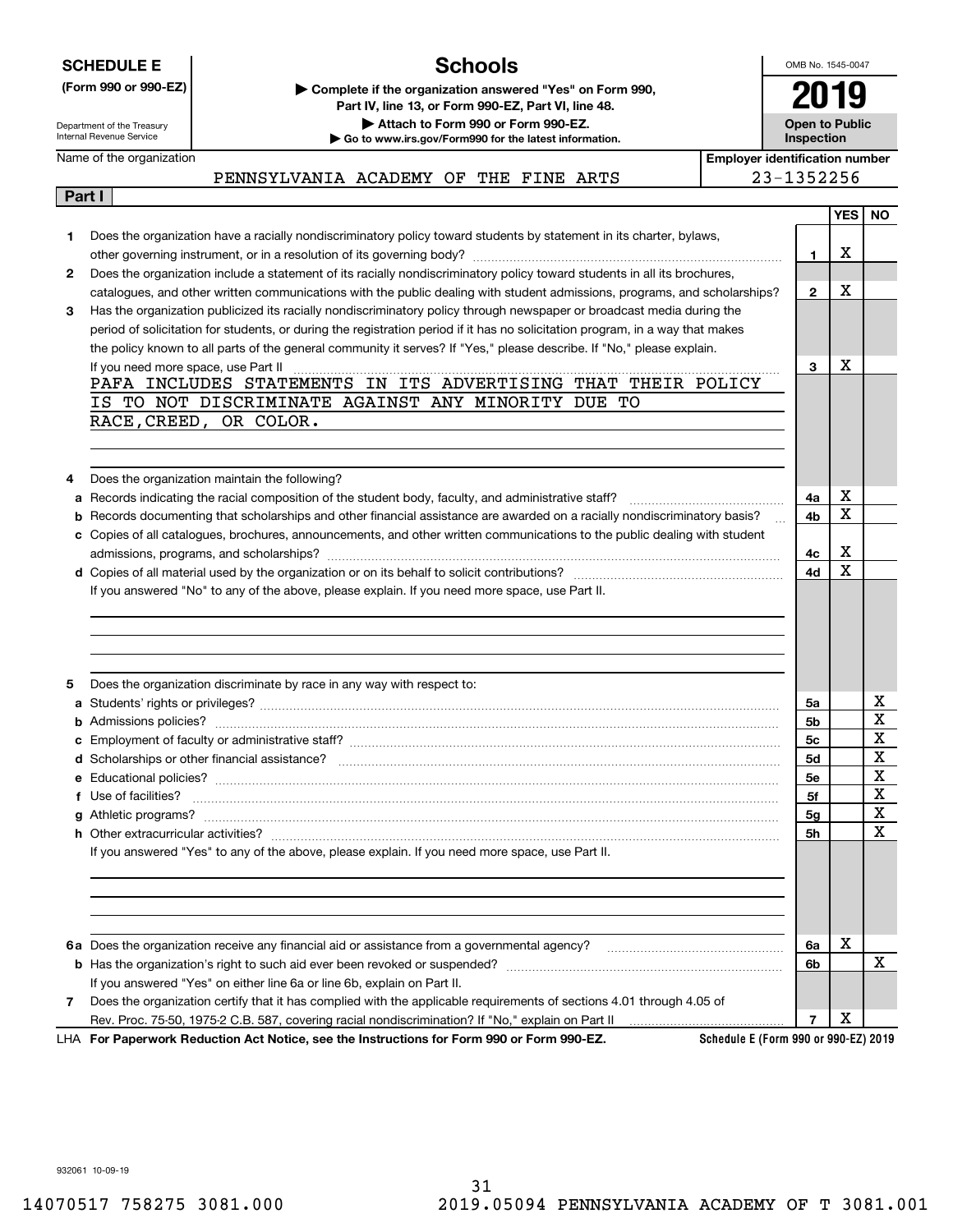Part II | Supplemental Information. Provide the explanations required by Part I, lines 3, 4d, 5h, 6b, and 7, as applicable. Also provide any other additional information.

## LINE 6 - EXPLANATION OF GOVERNMENT FINANCIAL AID:

## PAFA RECEIVES FROM TIME TO TIME FINANCIAL ASSISTANCE FROM GOVERNMENT

## PROGRAMS.

**Schedule E (Form 990 or 990-EZ) 2019**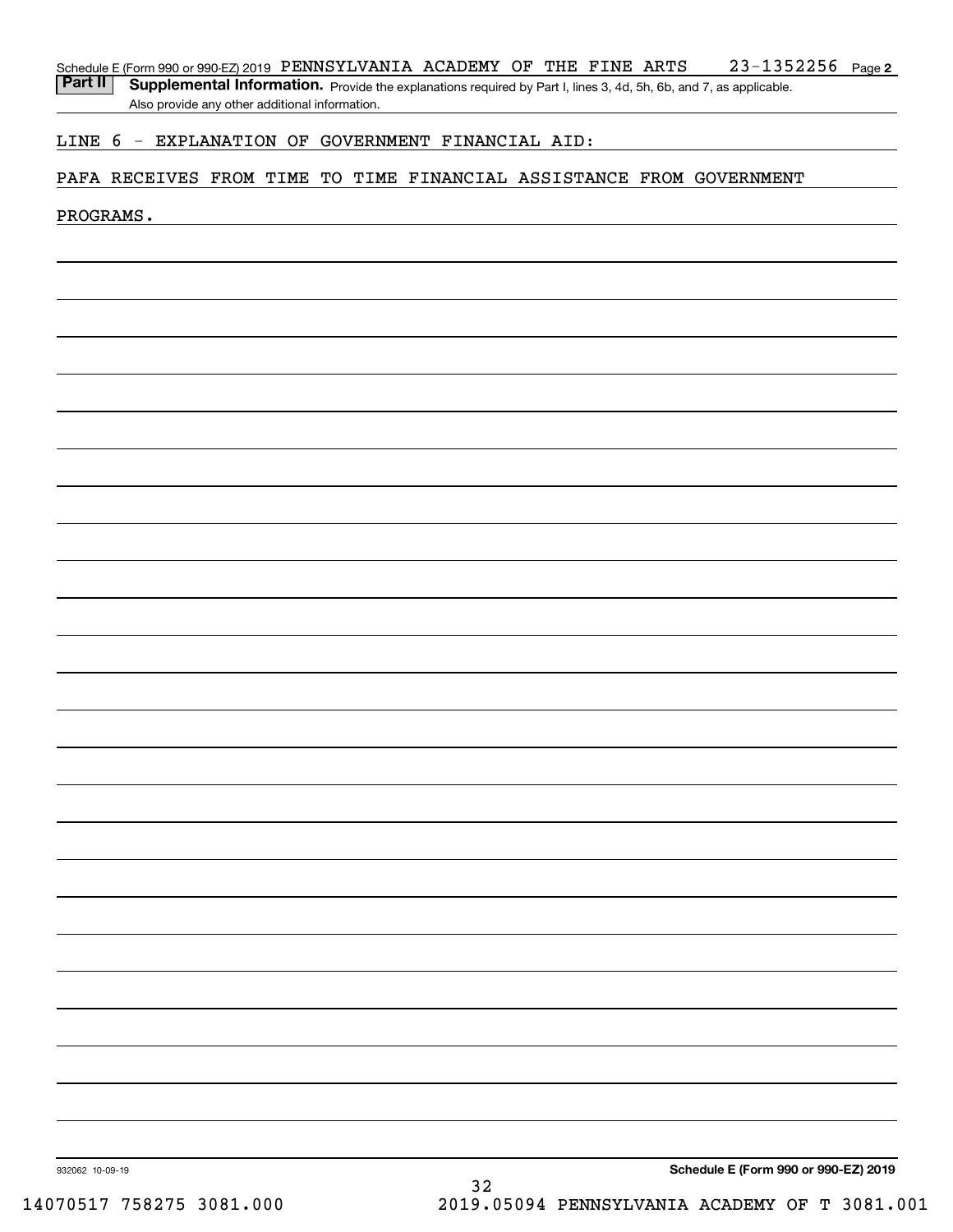| <b>Supplemental Information Regarding Fundraising or Gaming Activities</b><br><b>SCHEDULE G</b>                                                     |                                 |                                                                                                                                                                     |                                                                            |           |                                      |  |                                                         |                                                         |  |  |  |  |  |
|-----------------------------------------------------------------------------------------------------------------------------------------------------|---------------------------------|---------------------------------------------------------------------------------------------------------------------------------------------------------------------|----------------------------------------------------------------------------|-----------|--------------------------------------|--|---------------------------------------------------------|---------------------------------------------------------|--|--|--|--|--|
| (Form 990 or 990-EZ)                                                                                                                                |                                 | Complete if the organization answered "Yes" on Form 990, Part IV, line 17, 18, or 19, or if the<br>organization entered more than \$15,000 on Form 990-EZ, line 6a. |                                                                            |           |                                      |  |                                                         | 79                                                      |  |  |  |  |  |
| Department of the Treasury                                                                                                                          |                                 | Attach to Form 990 or Form 990-EZ.                                                                                                                                  |                                                                            |           |                                      |  |                                                         | <b>Open to Public</b>                                   |  |  |  |  |  |
| Internal Revenue Service                                                                                                                            |                                 | ► Go to www.irs.gov/Form990 for instructions and the latest information.                                                                                            |                                                                            |           |                                      |  |                                                         | Inspection                                              |  |  |  |  |  |
| Name of the organization                                                                                                                            |                                 | PENNSYLVANIA ACADEMY OF THE FINE ARTS                                                                                                                               |                                                                            |           |                                      |  | 23-1352256                                              | <b>Employer identification number</b>                   |  |  |  |  |  |
| Part I                                                                                                                                              | required to complete this part. | Fundraising Activities. Complete if the organization answered "Yes" on Form 990, Part IV, line 17. Form 990-EZ filers are not                                       |                                                                            |           |                                      |  |                                                         |                                                         |  |  |  |  |  |
|                                                                                                                                                     |                                 | 1 Indicate whether the organization raised funds through any of the following activities. Check all that apply.                                                     |                                                                            |           |                                      |  |                                                         |                                                         |  |  |  |  |  |
| Mail solicitations<br>Solicitation of non-government grants<br>e<br>a<br>Solicitation of government grants<br>Internet and email solicitations<br>f |                                 |                                                                                                                                                                     |                                                                            |           |                                      |  |                                                         |                                                         |  |  |  |  |  |
| b                                                                                                                                                   |                                 |                                                                                                                                                                     |                                                                            |           |                                      |  |                                                         |                                                         |  |  |  |  |  |
| Phone solicitations<br>с<br>d<br>In-person solicitations                                                                                            |                                 | Special fundraising events<br>g                                                                                                                                     |                                                                            |           |                                      |  |                                                         |                                                         |  |  |  |  |  |
|                                                                                                                                                     |                                 | 2 a Did the organization have a written or oral agreement with any individual (including officers, directors, trustees, or                                          |                                                                            |           |                                      |  |                                                         |                                                         |  |  |  |  |  |
|                                                                                                                                                     |                                 | key employees listed in Form 990, Part VII) or entity in connection with professional fundraising services?                                                         |                                                                            |           |                                      |  | Yes                                                     | No                                                      |  |  |  |  |  |
| compensated at least \$5,000 by the organization.                                                                                                   |                                 | <b>b</b> If "Yes," list the 10 highest paid individuals or entities (fundraisers) pursuant to agreements under which the fundraiser is to be                        |                                                                            |           |                                      |  |                                                         |                                                         |  |  |  |  |  |
|                                                                                                                                                     |                                 |                                                                                                                                                                     |                                                                            |           |                                      |  | (v) Amount paid                                         |                                                         |  |  |  |  |  |
| (i) Name and address of individual<br>or entity (fundraiser)                                                                                        |                                 | (ii) Activity                                                                                                                                                       | (iii) Did<br>fundraiser<br>have custody<br>or control of<br>contributions? |           | (iv) Gross receipts<br>from activity |  | to (or retained by)<br>fundraiser<br>listed in col. (i) | (vi) Amount paid<br>to (or retained by)<br>organization |  |  |  |  |  |
|                                                                                                                                                     |                                 |                                                                                                                                                                     | Yes                                                                        | <b>No</b> |                                      |  |                                                         |                                                         |  |  |  |  |  |
|                                                                                                                                                     |                                 |                                                                                                                                                                     |                                                                            |           |                                      |  |                                                         |                                                         |  |  |  |  |  |
|                                                                                                                                                     |                                 |                                                                                                                                                                     |                                                                            |           |                                      |  |                                                         |                                                         |  |  |  |  |  |
|                                                                                                                                                     |                                 |                                                                                                                                                                     |                                                                            |           |                                      |  |                                                         |                                                         |  |  |  |  |  |
|                                                                                                                                                     |                                 |                                                                                                                                                                     |                                                                            |           |                                      |  |                                                         |                                                         |  |  |  |  |  |
|                                                                                                                                                     |                                 |                                                                                                                                                                     |                                                                            |           |                                      |  |                                                         |                                                         |  |  |  |  |  |
|                                                                                                                                                     |                                 |                                                                                                                                                                     |                                                                            |           |                                      |  |                                                         |                                                         |  |  |  |  |  |
|                                                                                                                                                     |                                 |                                                                                                                                                                     |                                                                            |           |                                      |  |                                                         |                                                         |  |  |  |  |  |
|                                                                                                                                                     |                                 |                                                                                                                                                                     |                                                                            |           |                                      |  |                                                         |                                                         |  |  |  |  |  |
|                                                                                                                                                     |                                 |                                                                                                                                                                     |                                                                            |           |                                      |  |                                                         |                                                         |  |  |  |  |  |
|                                                                                                                                                     |                                 |                                                                                                                                                                     |                                                                            |           |                                      |  |                                                         |                                                         |  |  |  |  |  |
| Total                                                                                                                                               |                                 |                                                                                                                                                                     |                                                                            |           |                                      |  |                                                         |                                                         |  |  |  |  |  |
| or licensing.                                                                                                                                       |                                 | 3 List all states in which the organization is registered or licensed to solicit contributions or has been notified it is exempt from registration                  |                                                                            |           |                                      |  |                                                         |                                                         |  |  |  |  |  |
|                                                                                                                                                     |                                 |                                                                                                                                                                     |                                                                            |           |                                      |  |                                                         |                                                         |  |  |  |  |  |
|                                                                                                                                                     |                                 |                                                                                                                                                                     |                                                                            |           |                                      |  |                                                         |                                                         |  |  |  |  |  |
|                                                                                                                                                     |                                 |                                                                                                                                                                     |                                                                            |           |                                      |  |                                                         |                                                         |  |  |  |  |  |
|                                                                                                                                                     |                                 |                                                                                                                                                                     |                                                                            |           |                                      |  |                                                         |                                                         |  |  |  |  |  |
|                                                                                                                                                     |                                 |                                                                                                                                                                     |                                                                            |           |                                      |  |                                                         |                                                         |  |  |  |  |  |
|                                                                                                                                                     |                                 |                                                                                                                                                                     |                                                                            |           |                                      |  |                                                         |                                                         |  |  |  |  |  |
|                                                                                                                                                     |                                 | LHA For Paperwork Reduction Act Notice, see the Instructions for Form 990 or 990-EZ.                                                                                |                                                                            |           |                                      |  |                                                         | Schedule G (Form 990 or 990-EZ) 2019                    |  |  |  |  |  |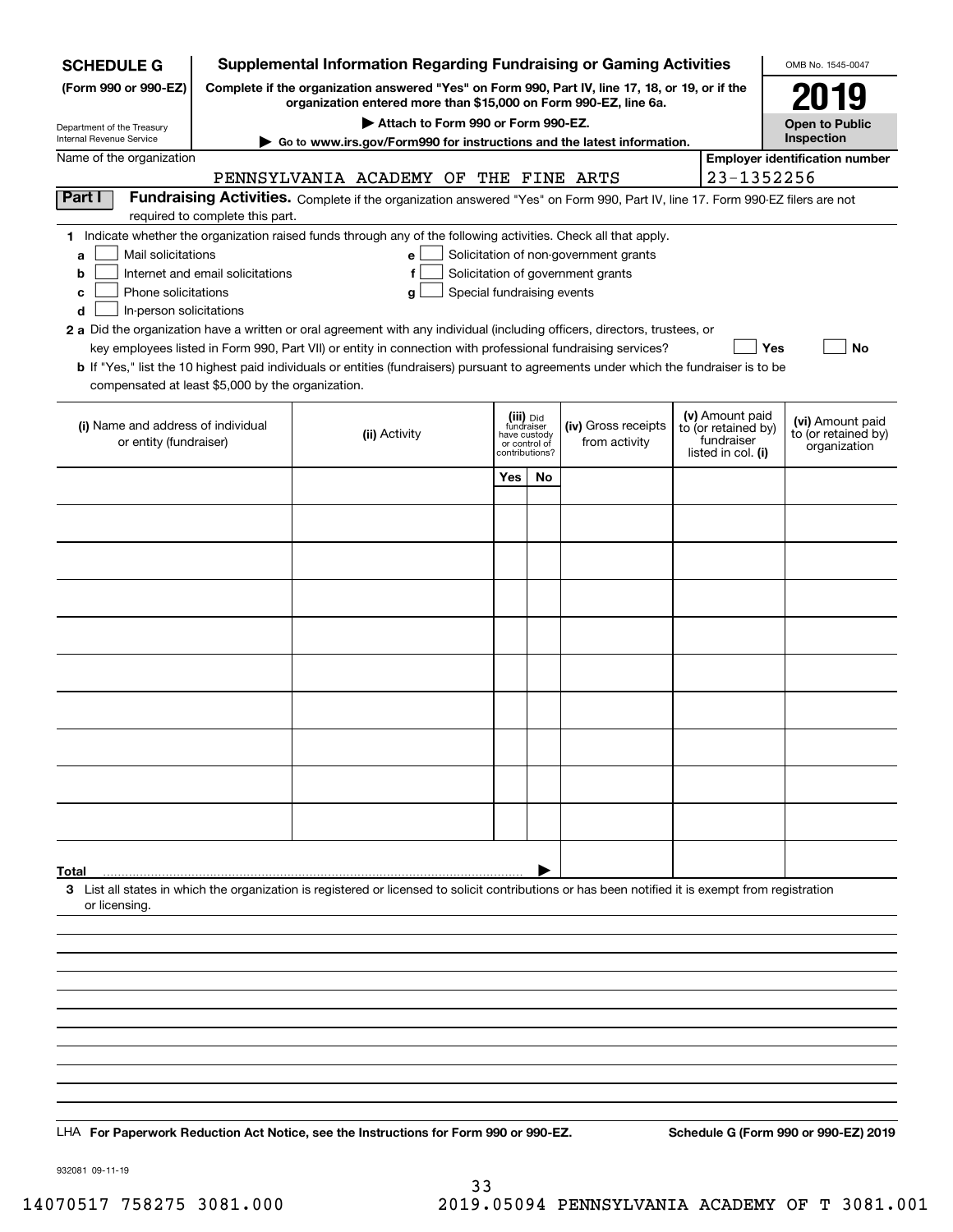**2** Schedule G (Form 990 or 990-EZ) 2019 PENNSYLVANIA ACADEMY OF THE FINE ARTS  $\qquad \ \ \, 23-1352256$  Page **Part II** | Fundraising Events. Complete if the organization answered "Yes" on Form 990, Part IV, line 18, or reported more than \$15,000

of fundraising event contributions and gross income on Form 990-EZ, lines 1 and 6b. List events with gross receipts greater than \$5,000.

|                 |          | 01 lunuraising event continuutions and gross income on Form 990-EZ, illies T and OD. Elst events with gross receipts greater than \$0,000. |                    |                         |                                 |                                           |
|-----------------|----------|--------------------------------------------------------------------------------------------------------------------------------------------|--------------------|-------------------------|---------------------------------|-------------------------------------------|
|                 |          |                                                                                                                                            | (a) Event $#1$     | (b) Event $#2$          | (c) Other events<br><b>NONE</b> | (d) Total events<br>(add col. (a) through |
|                 |          |                                                                                                                                            | WINE AUCTION       |                         |                                 |                                           |
|                 |          |                                                                                                                                            | (event type)       | (event type)            | (total number)                  | col. (c)                                  |
| Revenue         |          |                                                                                                                                            |                    |                         |                                 |                                           |
|                 |          |                                                                                                                                            | 593,099.           |                         |                                 | 593,099.                                  |
|                 |          |                                                                                                                                            |                    |                         |                                 |                                           |
|                 |          |                                                                                                                                            | 435,928.           |                         |                                 | 435,928.                                  |
|                 |          |                                                                                                                                            |                    |                         |                                 |                                           |
|                 | 3        | Gross income (line 1 minus line 2)                                                                                                         | 157,171.           |                         |                                 | 157,171.                                  |
|                 |          |                                                                                                                                            |                    |                         |                                 |                                           |
|                 |          | 4 Cash prizes                                                                                                                              |                    |                         |                                 |                                           |
|                 |          |                                                                                                                                            |                    |                         |                                 |                                           |
|                 |          |                                                                                                                                            | 5,509.             |                         |                                 | 5,509.                                    |
|                 |          |                                                                                                                                            |                    |                         |                                 |                                           |
|                 |          |                                                                                                                                            | 4,879.             |                         |                                 | 4,879.                                    |
| Direct Expenses |          |                                                                                                                                            |                    |                         |                                 |                                           |
|                 |          | 7 Food and beverages                                                                                                                       | 112,048.           |                         |                                 | 112,048.                                  |
|                 |          |                                                                                                                                            |                    |                         |                                 |                                           |
|                 | 8        |                                                                                                                                            | 23,090.<br>92,468. |                         |                                 | $\frac{23,090}{92,468}$                   |
|                 | 9        |                                                                                                                                            |                    |                         |                                 | 237,994.                                  |
|                 |          | 10 Direct expense summary. Add lines 4 through 9 in column (d)<br>11 Net income summary. Subtract line 10 from line 3, column (d)          |                    |                         |                                 | $-80, 823.$                               |
|                 | Part III | Gaming. Complete if the organization answered "Yes" on Form 990, Part IV, line 19, or reported more than                                   |                    |                         |                                 |                                           |
|                 |          | \$15,000 on Form 990-EZ, line 6a.                                                                                                          |                    |                         |                                 |                                           |
|                 |          |                                                                                                                                            |                    | (b) Pull tabs/instant   |                                 | (d) Total gaming (add                     |
| Revenue         |          |                                                                                                                                            | (a) Bingo          | bingo/progressive bingo | (c) Other gaming                | col. (a) through col. (c))                |
|                 |          |                                                                                                                                            |                    |                         |                                 |                                           |
|                 | 1        |                                                                                                                                            |                    |                         |                                 |                                           |
|                 |          |                                                                                                                                            |                    |                         |                                 |                                           |
|                 |          |                                                                                                                                            |                    |                         |                                 |                                           |
|                 |          |                                                                                                                                            |                    |                         |                                 |                                           |
|                 |          |                                                                                                                                            |                    |                         |                                 |                                           |
| Direct Expenses |          |                                                                                                                                            |                    |                         |                                 |                                           |
|                 |          |                                                                                                                                            |                    |                         |                                 |                                           |
|                 |          |                                                                                                                                            |                    |                         |                                 |                                           |
|                 |          | 5 Other direct expenses                                                                                                                    |                    |                         |                                 |                                           |
|                 |          |                                                                                                                                            | Yes<br>%           | Yes<br>%                | Yes<br>%                        |                                           |
|                 | 6        | Volunteer labor                                                                                                                            | No                 | No                      | No                              |                                           |
|                 |          | Direct expense summary. Add lines 2 through 5 in column (d)                                                                                |                    |                         |                                 |                                           |
|                 | 7        |                                                                                                                                            |                    |                         |                                 |                                           |
|                 | 8        |                                                                                                                                            |                    |                         |                                 |                                           |
|                 |          |                                                                                                                                            |                    |                         |                                 |                                           |
|                 |          | 9 Enter the state(s) in which the organization conducts gaming activities:                                                                 |                    |                         |                                 |                                           |
|                 |          |                                                                                                                                            |                    |                         |                                 | Yes<br><b>No</b>                          |
|                 |          | <b>b</b> If "No," explain:<br><u> 1989 - Johann Stein, mars an deutscher Stein († 1989)</u>                                                |                    |                         |                                 |                                           |
|                 |          |                                                                                                                                            |                    |                         |                                 |                                           |
|                 |          |                                                                                                                                            |                    |                         |                                 |                                           |
|                 |          |                                                                                                                                            |                    |                         |                                 | Yes<br>No                                 |
|                 |          |                                                                                                                                            |                    |                         |                                 |                                           |
|                 |          |                                                                                                                                            |                    |                         |                                 |                                           |
|                 |          |                                                                                                                                            |                    |                         |                                 |                                           |
|                 |          |                                                                                                                                            |                    |                         |                                 |                                           |

932082 09-11-19

**Schedule G (Form 990 or 990-EZ) 2019**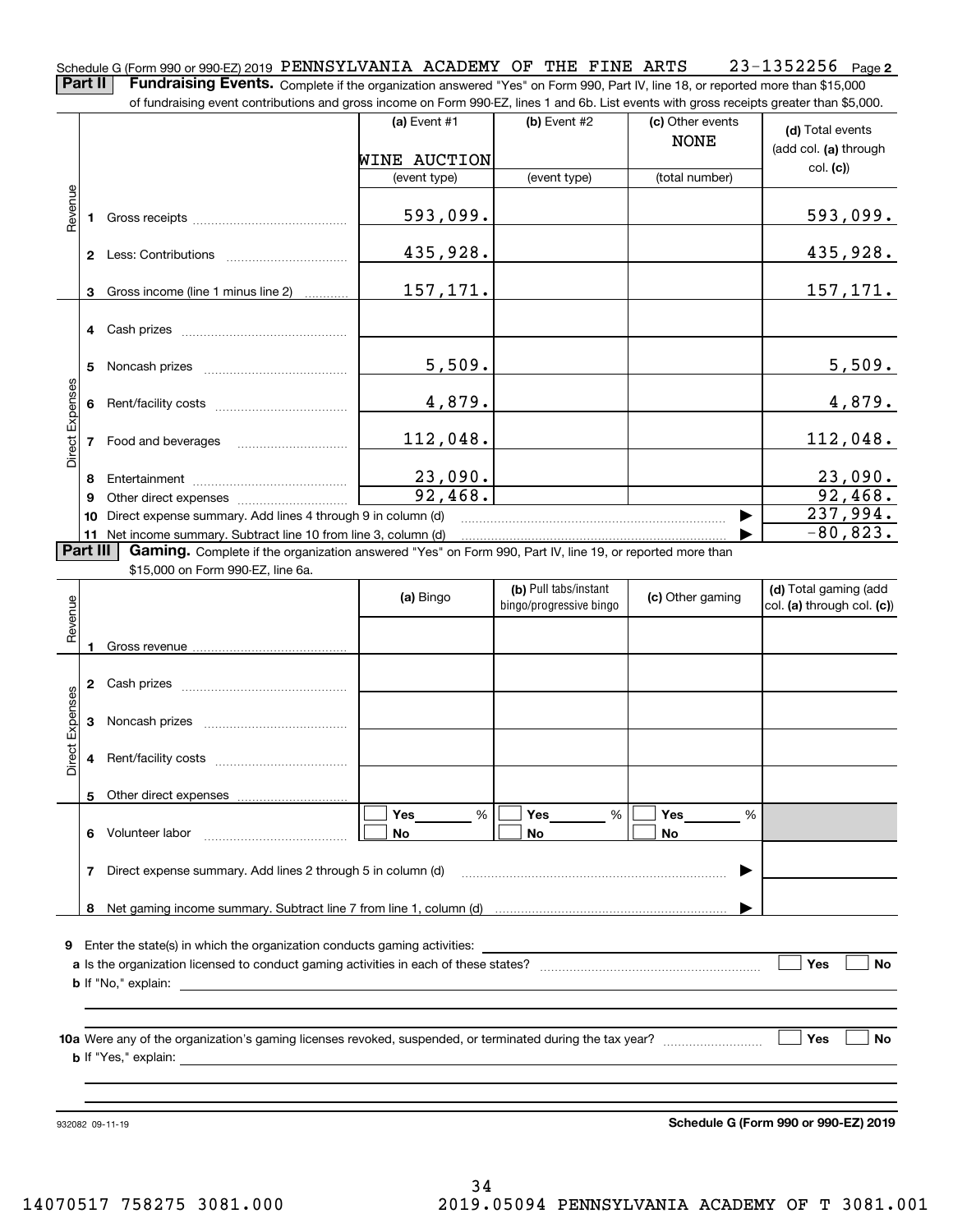| Schedule G (Form 990 or 990-EZ) 2019 PENNSYLVANIA ACADEMY OF THE FINE ARTS                                                                                                                                                                                            |                                      | 23-1352256        | Page 3                      |
|-----------------------------------------------------------------------------------------------------------------------------------------------------------------------------------------------------------------------------------------------------------------------|--------------------------------------|-------------------|-----------------------------|
|                                                                                                                                                                                                                                                                       |                                      | Yes               | No                          |
| 12 Is the organization a grantor, beneficiary or trustee of a trust, or a member of a partnership or other entity formed                                                                                                                                              |                                      |                   |                             |
|                                                                                                                                                                                                                                                                       |                                      | Yes               | No                          |
| 13 Indicate the percentage of gaming activity conducted in:                                                                                                                                                                                                           |                                      |                   |                             |
|                                                                                                                                                                                                                                                                       |                                      | 13а               | %                           |
| <b>b</b> An outside facility <b>contract and the contract of the contract of the contract of the contract of the contract of the contract of the contract of the contract of the contract of the contract of the contract of the cont</b>                             |                                      | 13 <sub>b</sub>   | %                           |
| 14 Enter the name and address of the person who prepares the organization's gaming/special events books and records:                                                                                                                                                  |                                      |                   |                             |
|                                                                                                                                                                                                                                                                       |                                      |                   |                             |
| Name $\blacktriangleright$<br><u>and the state of the state of the state of the state of the state of the state of the state of the state of the state of the state of the state of the state of the state of the state of the state of the state of the state</u>    |                                      |                   |                             |
|                                                                                                                                                                                                                                                                       |                                      |                   |                             |
|                                                                                                                                                                                                                                                                       |                                      |                   |                             |
|                                                                                                                                                                                                                                                                       |                                      | Yes               | No                          |
|                                                                                                                                                                                                                                                                       |                                      |                   |                             |
|                                                                                                                                                                                                                                                                       |                                      |                   |                             |
|                                                                                                                                                                                                                                                                       |                                      |                   |                             |
| c If "Yes," enter name and address of the third party:                                                                                                                                                                                                                |                                      |                   |                             |
|                                                                                                                                                                                                                                                                       |                                      |                   |                             |
| <u> 1980 - Johann Barbara, martin amerikan pendadaran pendadaran pendadaran pendadaran personal dan pendadaran pe</u><br>Name $\blacktriangleright$                                                                                                                   |                                      |                   |                             |
|                                                                                                                                                                                                                                                                       |                                      |                   |                             |
| Address $\blacktriangleright$<br><u>state and the state of the state of the state of the state of the state of the state of the state of the state of the state of the state of the state of the state of the state of the state of the state of the state of the</u> |                                      |                   |                             |
|                                                                                                                                                                                                                                                                       |                                      |                   |                             |
| Gaming manager information:<br>16                                                                                                                                                                                                                                     |                                      |                   |                             |
|                                                                                                                                                                                                                                                                       |                                      |                   |                             |
| Name $\blacktriangleright$                                                                                                                                                                                                                                            |                                      |                   |                             |
| Gaming manager compensation > \$                                                                                                                                                                                                                                      |                                      |                   |                             |
|                                                                                                                                                                                                                                                                       |                                      |                   |                             |
| $\blacksquare$ Description of services provided $\blacktriangleright$                                                                                                                                                                                                 |                                      |                   |                             |
|                                                                                                                                                                                                                                                                       |                                      |                   |                             |
|                                                                                                                                                                                                                                                                       |                                      |                   |                             |
|                                                                                                                                                                                                                                                                       |                                      |                   |                             |
| Director/officer<br>Employee<br>Independent contractor                                                                                                                                                                                                                |                                      |                   |                             |
|                                                                                                                                                                                                                                                                       |                                      |                   |                             |
| <b>17</b> Mandatory distributions:                                                                                                                                                                                                                                    |                                      |                   |                             |
| a Is the organization required under state law to make charitable distributions from the gaming proceeds to                                                                                                                                                           |                                      | $\Box$ Yes $\Box$ | $\overline{\phantom{a}}$ No |
| retain the state gaming license?<br><b>b</b> Enter the amount of distributions required under state law to be distributed to other exempt organizations or spent in the                                                                                               |                                      |                   |                             |
| organization's own exempt activities during the tax year $\triangleright$ \$                                                                                                                                                                                          |                                      |                   |                             |
| <b>Part IV</b><br>Supplemental Information. Provide the explanations required by Part I, line 2b, columns (iii) and (v); and Part III, lines 9, 9b, 10b,                                                                                                              |                                      |                   |                             |
| 15b, 15c, 16, and 17b, as applicable. Also provide any additional information. See instructions.                                                                                                                                                                      |                                      |                   |                             |
|                                                                                                                                                                                                                                                                       |                                      |                   |                             |
|                                                                                                                                                                                                                                                                       |                                      |                   |                             |
|                                                                                                                                                                                                                                                                       |                                      |                   |                             |
|                                                                                                                                                                                                                                                                       |                                      |                   |                             |
|                                                                                                                                                                                                                                                                       |                                      |                   |                             |
|                                                                                                                                                                                                                                                                       |                                      |                   |                             |
|                                                                                                                                                                                                                                                                       |                                      |                   |                             |
|                                                                                                                                                                                                                                                                       |                                      |                   |                             |
|                                                                                                                                                                                                                                                                       |                                      |                   |                             |
|                                                                                                                                                                                                                                                                       |                                      |                   |                             |
|                                                                                                                                                                                                                                                                       |                                      |                   |                             |
|                                                                                                                                                                                                                                                                       |                                      |                   |                             |
|                                                                                                                                                                                                                                                                       |                                      |                   |                             |
|                                                                                                                                                                                                                                                                       |                                      |                   |                             |
|                                                                                                                                                                                                                                                                       |                                      |                   |                             |
|                                                                                                                                                                                                                                                                       |                                      |                   |                             |
| 932083 09-11-19<br>35                                                                                                                                                                                                                                                 | Schedule G (Form 990 or 990-EZ) 2019 |                   |                             |
|                                                                                                                                                                                                                                                                       |                                      |                   |                             |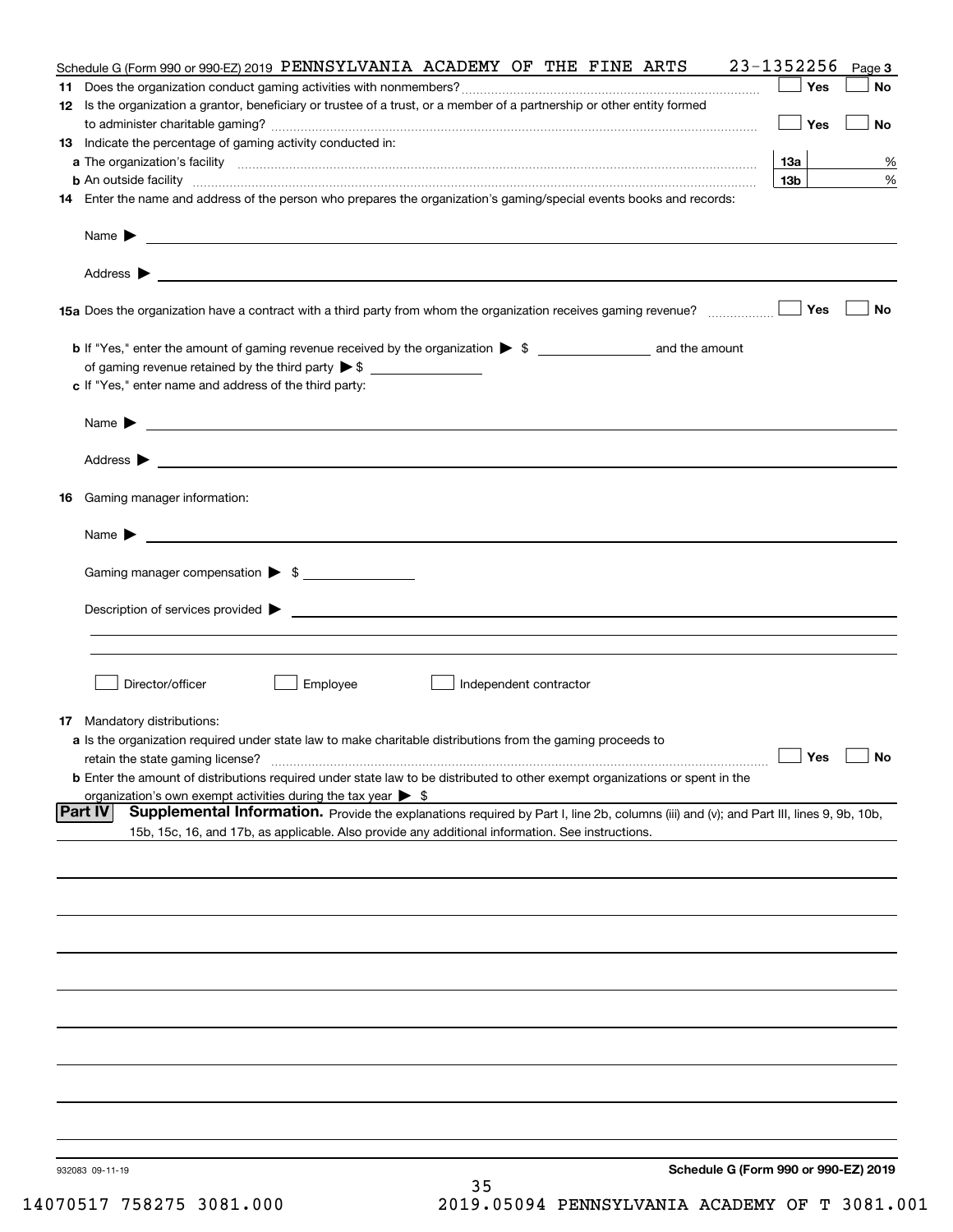|                                                                                            | PENNSYLVANIA ACADEMY OF THE FINE ARTS |  |  | $23 - 1352256$ Page 4           |  |
|--------------------------------------------------------------------------------------------|---------------------------------------|--|--|---------------------------------|--|
| Schedule G (Form 990 or 990-EZ) PENNSYLVAN<br>Part IV Supplemental Information (continued) |                                       |  |  |                                 |  |
|                                                                                            |                                       |  |  |                                 |  |
|                                                                                            |                                       |  |  |                                 |  |
|                                                                                            |                                       |  |  |                                 |  |
|                                                                                            |                                       |  |  |                                 |  |
|                                                                                            |                                       |  |  |                                 |  |
|                                                                                            |                                       |  |  |                                 |  |
|                                                                                            |                                       |  |  |                                 |  |
|                                                                                            |                                       |  |  |                                 |  |
|                                                                                            |                                       |  |  |                                 |  |
|                                                                                            |                                       |  |  |                                 |  |
|                                                                                            |                                       |  |  |                                 |  |
|                                                                                            |                                       |  |  |                                 |  |
|                                                                                            |                                       |  |  |                                 |  |
|                                                                                            |                                       |  |  |                                 |  |
|                                                                                            |                                       |  |  |                                 |  |
|                                                                                            |                                       |  |  |                                 |  |
|                                                                                            |                                       |  |  |                                 |  |
|                                                                                            |                                       |  |  |                                 |  |
|                                                                                            |                                       |  |  |                                 |  |
|                                                                                            |                                       |  |  |                                 |  |
|                                                                                            |                                       |  |  |                                 |  |
|                                                                                            |                                       |  |  |                                 |  |
|                                                                                            |                                       |  |  |                                 |  |
|                                                                                            |                                       |  |  |                                 |  |
|                                                                                            |                                       |  |  |                                 |  |
|                                                                                            |                                       |  |  |                                 |  |
|                                                                                            |                                       |  |  |                                 |  |
|                                                                                            |                                       |  |  |                                 |  |
|                                                                                            |                                       |  |  |                                 |  |
|                                                                                            |                                       |  |  |                                 |  |
|                                                                                            |                                       |  |  |                                 |  |
|                                                                                            |                                       |  |  |                                 |  |
|                                                                                            |                                       |  |  |                                 |  |
|                                                                                            |                                       |  |  |                                 |  |
|                                                                                            |                                       |  |  |                                 |  |
|                                                                                            |                                       |  |  |                                 |  |
|                                                                                            |                                       |  |  |                                 |  |
|                                                                                            |                                       |  |  |                                 |  |
|                                                                                            |                                       |  |  |                                 |  |
|                                                                                            |                                       |  |  |                                 |  |
|                                                                                            |                                       |  |  |                                 |  |
|                                                                                            |                                       |  |  |                                 |  |
|                                                                                            |                                       |  |  |                                 |  |
|                                                                                            |                                       |  |  |                                 |  |
|                                                                                            |                                       |  |  |                                 |  |
|                                                                                            |                                       |  |  |                                 |  |
|                                                                                            |                                       |  |  |                                 |  |
|                                                                                            |                                       |  |  |                                 |  |
|                                                                                            |                                       |  |  |                                 |  |
|                                                                                            |                                       |  |  |                                 |  |
|                                                                                            |                                       |  |  |                                 |  |
|                                                                                            |                                       |  |  |                                 |  |
|                                                                                            |                                       |  |  |                                 |  |
|                                                                                            |                                       |  |  |                                 |  |
|                                                                                            |                                       |  |  |                                 |  |
|                                                                                            |                                       |  |  |                                 |  |
|                                                                                            |                                       |  |  | Schedule G (Form 990 or 990-EZ) |  |

932084 04-01-19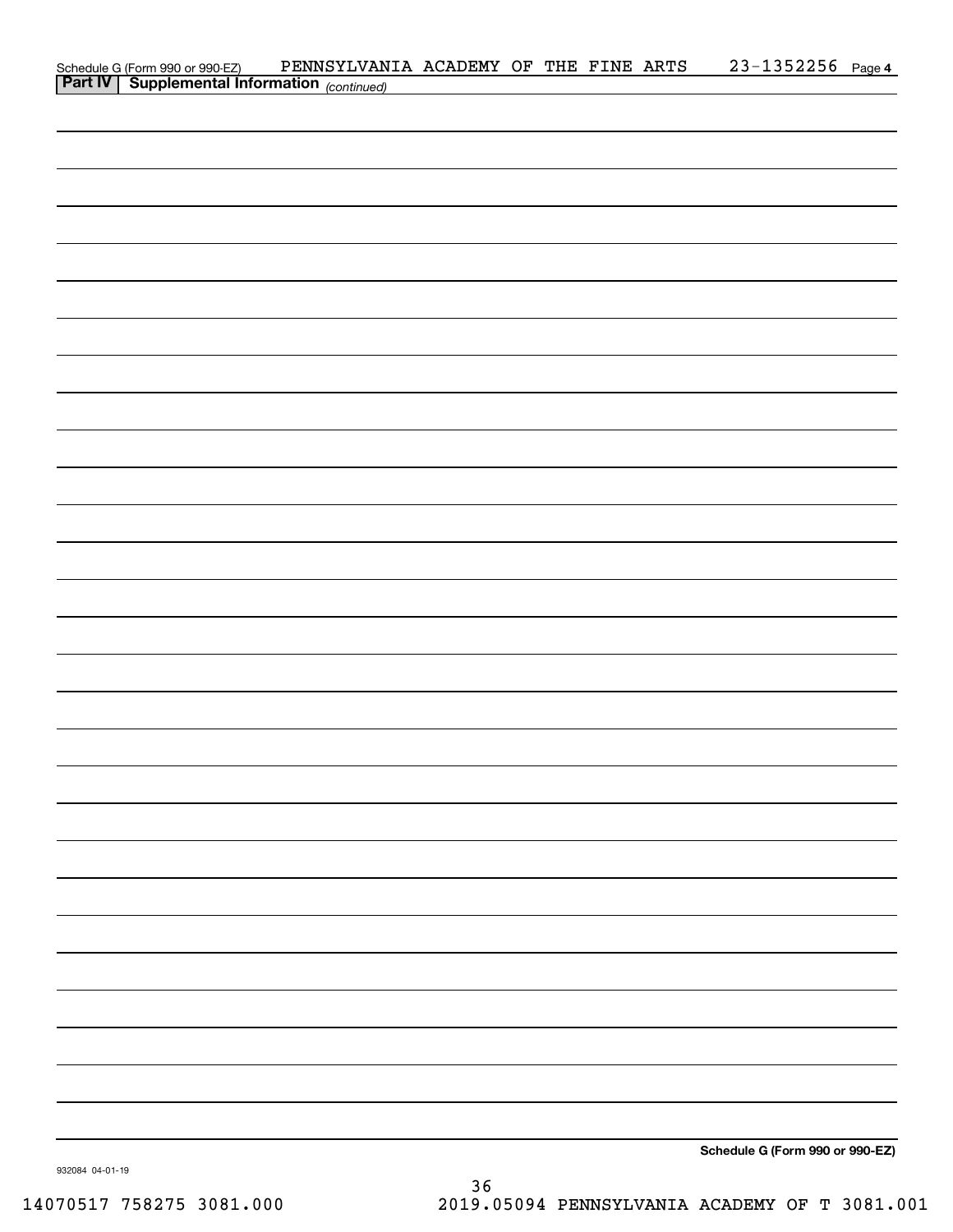| <b>SCHEDULE I</b><br>(Form 990)<br>Department of the Treasury<br>Internal Revenue Service | <b>Grants and Other Assistance to Organizations,</b><br>Governments, and Individuals in the United States<br>Complete if the organization answered "Yes" on Form 990, Part IV, line 21 or 22.<br>Attach to Form 990.<br>Go to www.irs.gov/Form990 for the latest information. |  |                                       |  |            |        |  |                                                     |  |  |  |  |
|-------------------------------------------------------------------------------------------|-------------------------------------------------------------------------------------------------------------------------------------------------------------------------------------------------------------------------------------------------------------------------------|--|---------------------------------------|--|------------|--------|--|-----------------------------------------------------|--|--|--|--|
| Name of the organization                                                                  |                                                                                                                                                                                                                                                                               |  |                                       |  |            |        |  | Inspection<br><b>Employer identification number</b> |  |  |  |  |
|                                                                                           |                                                                                                                                                                                                                                                                               |  | PENNSYLVANIA ACADEMY OF THE FINE ARTS |  |            |        |  | 23-1352256                                          |  |  |  |  |
| Part I                                                                                    | <b>General Information on Grants and Assistance</b>                                                                                                                                                                                                                           |  |                                       |  |            |        |  |                                                     |  |  |  |  |
| 1.                                                                                        | Does the organization maintain records to substantiate the amount of the grants or assistance, the grantees' eligibility for the grants or assistance, and the selection                                                                                                      |  |                                       |  |            |        |  | $\boxed{\text{X}}$ Yes<br>l No                      |  |  |  |  |
| $\mathbf{2}$                                                                              | Describe in Part IV the organization's procedures for monitoring the use of grant funds in the United States.                                                                                                                                                                 |  |                                       |  |            |        |  |                                                     |  |  |  |  |
| Part II                                                                                   | Grants and Other Assistance to Domestic Organizations and Domestic Governments. Complete if the organization answered "Yes" on Form 990, Part IV, line 21, for any<br>recipient that received more than \$5,000. Part II can be duplicated if additional space is needed.     |  |                                       |  |            |        |  |                                                     |  |  |  |  |
| 1 (a) Name and address of organization<br>or government                                   | (h) Purpose of grant<br>noncash assistance<br>or assistance                                                                                                                                                                                                                   |  |                                       |  |            |        |  |                                                     |  |  |  |  |
|                                                                                           |                                                                                                                                                                                                                                                                               |  |                                       |  | assistance | other) |  |                                                     |  |  |  |  |
|                                                                                           |                                                                                                                                                                                                                                                                               |  |                                       |  |            |        |  |                                                     |  |  |  |  |
|                                                                                           |                                                                                                                                                                                                                                                                               |  |                                       |  |            |        |  |                                                     |  |  |  |  |
|                                                                                           |                                                                                                                                                                                                                                                                               |  |                                       |  |            |        |  |                                                     |  |  |  |  |
|                                                                                           |                                                                                                                                                                                                                                                                               |  |                                       |  |            |        |  |                                                     |  |  |  |  |
|                                                                                           |                                                                                                                                                                                                                                                                               |  |                                       |  |            |        |  |                                                     |  |  |  |  |
|                                                                                           |                                                                                                                                                                                                                                                                               |  |                                       |  |            |        |  |                                                     |  |  |  |  |
|                                                                                           |                                                                                                                                                                                                                                                                               |  |                                       |  |            |        |  |                                                     |  |  |  |  |
|                                                                                           |                                                                                                                                                                                                                                                                               |  |                                       |  |            |        |  |                                                     |  |  |  |  |
|                                                                                           |                                                                                                                                                                                                                                                                               |  |                                       |  |            |        |  |                                                     |  |  |  |  |
|                                                                                           |                                                                                                                                                                                                                                                                               |  |                                       |  |            |        |  |                                                     |  |  |  |  |
|                                                                                           |                                                                                                                                                                                                                                                                               |  |                                       |  |            |        |  |                                                     |  |  |  |  |
|                                                                                           |                                                                                                                                                                                                                                                                               |  |                                       |  |            |        |  |                                                     |  |  |  |  |
|                                                                                           |                                                                                                                                                                                                                                                                               |  |                                       |  |            |        |  |                                                     |  |  |  |  |
|                                                                                           |                                                                                                                                                                                                                                                                               |  |                                       |  |            |        |  |                                                     |  |  |  |  |
|                                                                                           |                                                                                                                                                                                                                                                                               |  |                                       |  |            |        |  |                                                     |  |  |  |  |
|                                                                                           |                                                                                                                                                                                                                                                                               |  |                                       |  |            |        |  |                                                     |  |  |  |  |
|                                                                                           |                                                                                                                                                                                                                                                                               |  |                                       |  |            |        |  |                                                     |  |  |  |  |
|                                                                                           |                                                                                                                                                                                                                                                                               |  |                                       |  |            |        |  |                                                     |  |  |  |  |
|                                                                                           |                                                                                                                                                                                                                                                                               |  |                                       |  |            |        |  |                                                     |  |  |  |  |
|                                                                                           |                                                                                                                                                                                                                                                                               |  |                                       |  |            |        |  |                                                     |  |  |  |  |
| $\mathbf{2}$                                                                              | Enter total number of section $501(c)(3)$ and government organizations listed in the line 1 table                                                                                                                                                                             |  |                                       |  |            |        |  |                                                     |  |  |  |  |
| 3                                                                                         | Enter total number of other organizations listed in the line 1 table                                                                                                                                                                                                          |  |                                       |  |            |        |  |                                                     |  |  |  |  |
| LHA For Paperwork Reduction Act Notice, see the Instructions for Form 990.                |                                                                                                                                                                                                                                                                               |  |                                       |  |            |        |  | Schedule I (Form 990) (2019)                        |  |  |  |  |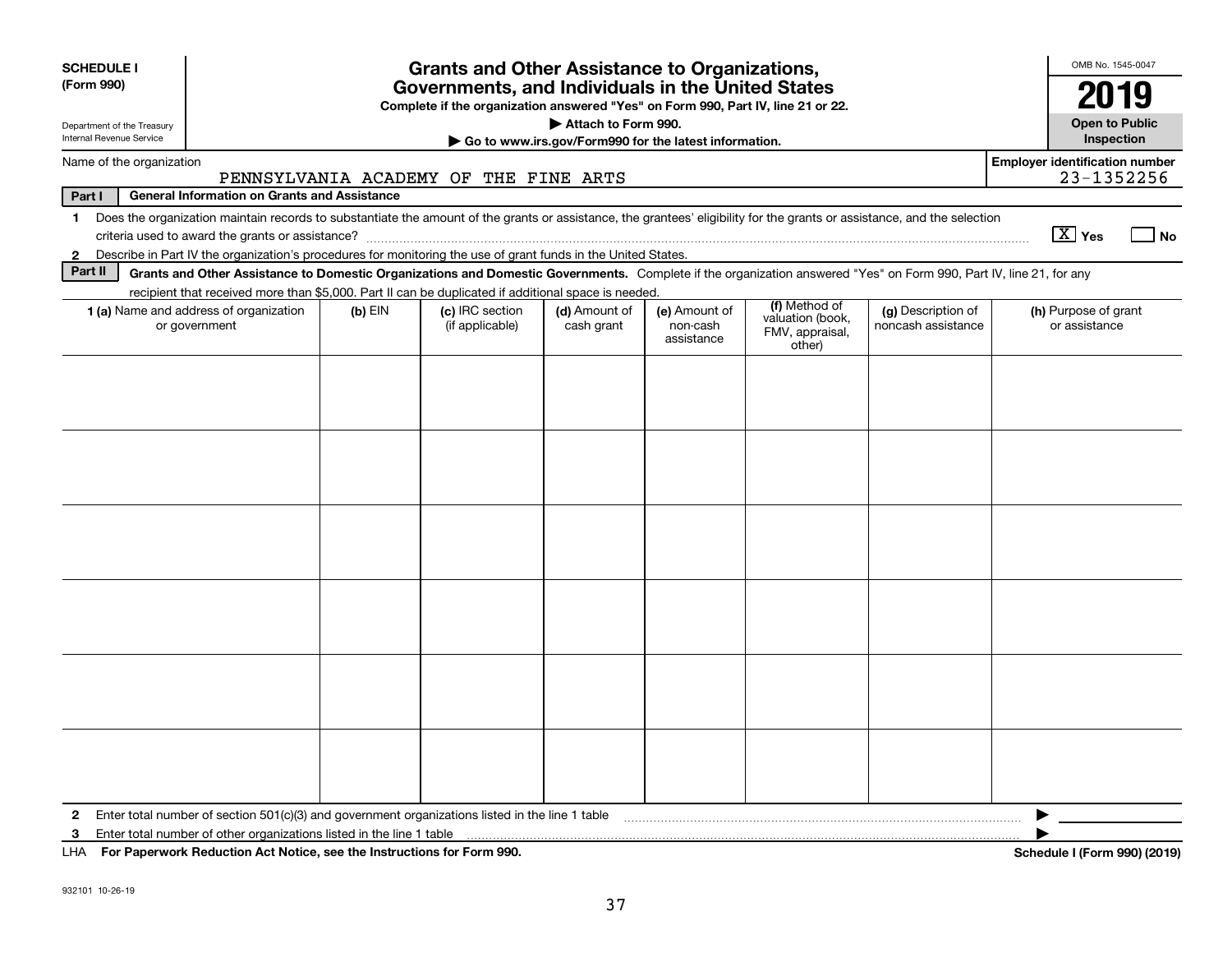### Schedule I (Form 990) (2019) Page PENNSYLVANIA ACADEMY OF THE FINE ARTS 23-1352256

**2**

**Part III** | Grants and Other Assistance to Domestic Individuals. Complete if the organization answered "Yes" on Form 990, Part IV, line 22. Part III can be duplicated if additional space is needed.

| (a) Type of grant or assistance | (b) Number of<br>recipients | (c) Amount of<br>cash grant | (d) Amount of non-<br>cash assistance | (e) Method of valuation<br>(book, FMV, appraisal, other) | (f) Description of noncash assistance |
|---------------------------------|-----------------------------|-----------------------------|---------------------------------------|----------------------------------------------------------|---------------------------------------|
|                                 |                             |                             |                                       |                                                          |                                       |
| SCHOLARSHIPS                    | 282                         | 5,406,036.                  | $\mathbf{0}$ .                        |                                                          |                                       |
|                                 |                             |                             |                                       |                                                          |                                       |
|                                 |                             |                             |                                       |                                                          |                                       |
|                                 |                             |                             |                                       |                                                          |                                       |
|                                 |                             |                             |                                       |                                                          |                                       |
|                                 |                             |                             |                                       |                                                          |                                       |
|                                 |                             |                             |                                       |                                                          |                                       |
|                                 |                             |                             |                                       |                                                          |                                       |
|                                 |                             |                             |                                       |                                                          |                                       |

Part IV | Supplemental Information. Provide the information required in Part I, line 2; Part III, column (b); and any other additional information.

PART I, LINE 2:

THE AMOUNT OF FUNDS DISTRIBUTED IS COMPARED WITH INDIVIDUAL STUDENT

ACCOUNTS TO INSURE A BALANCE OF FUNDS. STUDENT FINANCIAL NEED IS EVALUATED

TO INSURE STUDENTS DO NOT RECEIVE AN OVER AWARD ACCORDING TO THE GUIDELINES

OF THE FEDERAL GOVERNMENT. STUDENTS RECEIVING GRANT FUNDS ARE MONITORED FOR

ACADEMIC PROGRESS CONCERNING GRADE POINT AVERAGE AND COMPLETED NUMBER OF

COURSES ONCE A YEAR.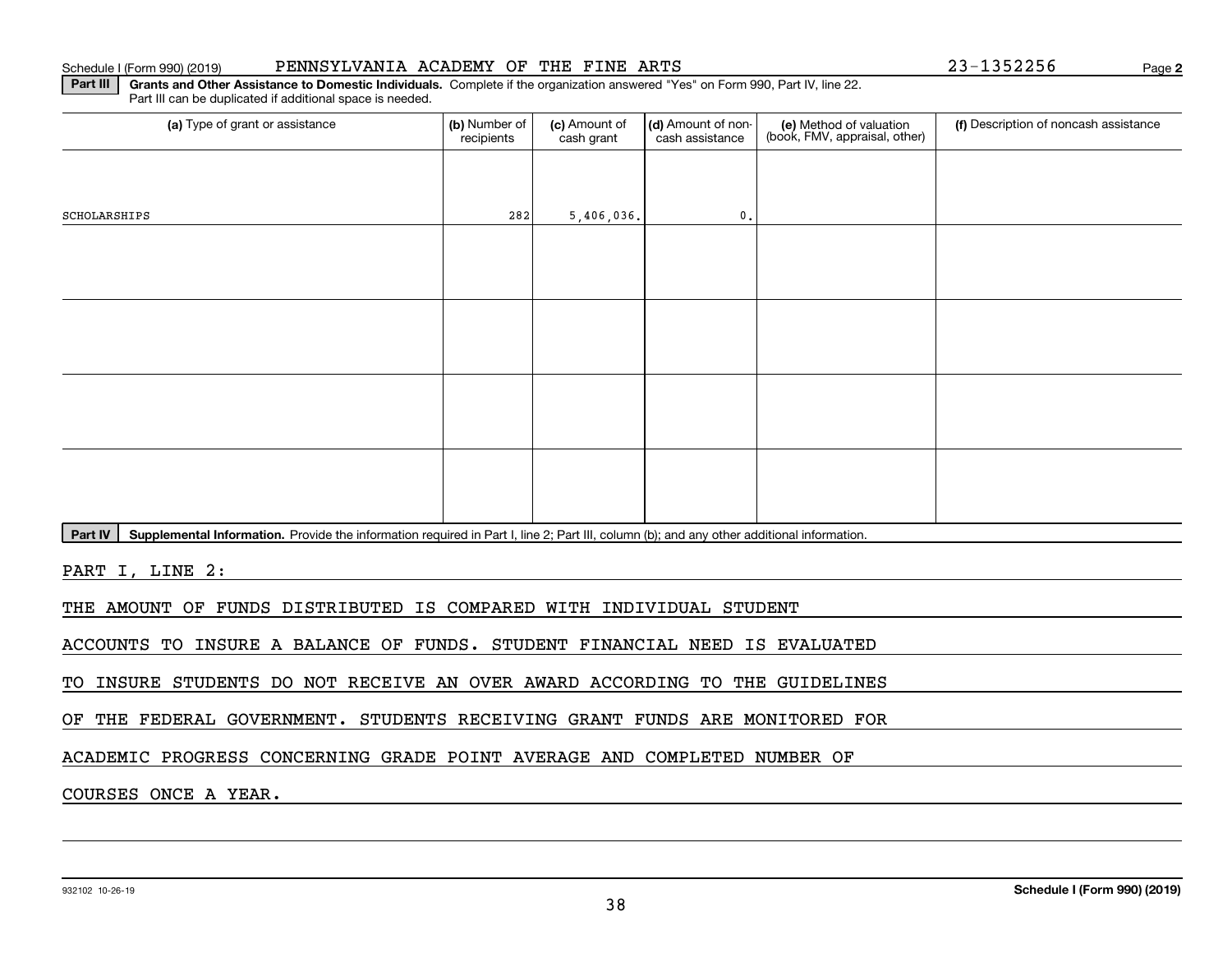| <b>Compensation Information</b><br>OMB No. 1545-0047<br><b>SCHEDULE J</b> |                                                                                                                                                                                                                              |                                                                                                                                  |                                       |                       |            |                                     |  |  |
|---------------------------------------------------------------------------|------------------------------------------------------------------------------------------------------------------------------------------------------------------------------------------------------------------------------|----------------------------------------------------------------------------------------------------------------------------------|---------------------------------------|-----------------------|------------|-------------------------------------|--|--|
|                                                                           | (Form 990)                                                                                                                                                                                                                   | For certain Officers, Directors, Trustees, Key Employees, and Highest                                                            |                                       |                       |            |                                     |  |  |
|                                                                           |                                                                                                                                                                                                                              | <b>Compensated Employees</b>                                                                                                     |                                       |                       | 2019       |                                     |  |  |
|                                                                           | Department of the Treasury                                                                                                                                                                                                   | Complete if the organization answered "Yes" on Form 990, Part IV, line 23.<br>Attach to Form 990.                                |                                       | <b>Open to Public</b> |            |                                     |  |  |
|                                                                           | Internal Revenue Service                                                                                                                                                                                                     | Go to www.irs.gov/Form990 for instructions and the latest information.                                                           |                                       |                       | Inspection |                                     |  |  |
|                                                                           | Name of the organization                                                                                                                                                                                                     |                                                                                                                                  | <b>Employer identification number</b> |                       |            |                                     |  |  |
|                                                                           |                                                                                                                                                                                                                              | PENNSYLVANIA ACADEMY OF THE FINE ARTS                                                                                            |                                       | 23-1352256            |            |                                     |  |  |
|                                                                           | Part I                                                                                                                                                                                                                       | <b>Questions Regarding Compensation</b>                                                                                          |                                       |                       |            |                                     |  |  |
|                                                                           |                                                                                                                                                                                                                              |                                                                                                                                  |                                       |                       | <b>Yes</b> | No                                  |  |  |
|                                                                           |                                                                                                                                                                                                                              | <b>1a</b> Check the appropriate box(es) if the organization provided any of the following to or for a person listed on Form 990, |                                       |                       |            |                                     |  |  |
|                                                                           |                                                                                                                                                                                                                              | Part VII, Section A, line 1a. Complete Part III to provide any relevant information regarding these items.                       |                                       |                       |            |                                     |  |  |
|                                                                           | First-class or charter travel                                                                                                                                                                                                | Housing allowance or residence for personal use                                                                                  |                                       |                       |            |                                     |  |  |
|                                                                           | Travel for companions                                                                                                                                                                                                        | Payments for business use of personal residence                                                                                  |                                       |                       |            |                                     |  |  |
|                                                                           |                                                                                                                                                                                                                              | Health or social club dues or initiation fees<br>Tax indemnification and gross-up payments                                       |                                       |                       |            |                                     |  |  |
|                                                                           |                                                                                                                                                                                                                              | Discretionary spending account<br>Personal services (such as maid, chauffeur, chef)                                              |                                       |                       |            |                                     |  |  |
|                                                                           |                                                                                                                                                                                                                              |                                                                                                                                  |                                       |                       |            |                                     |  |  |
|                                                                           | <b>b</b> If any of the boxes on line 1a are checked, did the organization follow a written policy regarding payment or                                                                                                       |                                                                                                                                  |                                       |                       |            |                                     |  |  |
| 2                                                                         | reimbursement or provision of all of the expenses described above? If "No," complete Part III to explain<br>Did the organization require substantiation prior to reimbursing or allowing expenses incurred by all directors, |                                                                                                                                  |                                       |                       |            |                                     |  |  |
|                                                                           |                                                                                                                                                                                                                              |                                                                                                                                  | $\mathbf{2}$                          | X                     |            |                                     |  |  |
|                                                                           |                                                                                                                                                                                                                              |                                                                                                                                  |                                       |                       |            |                                     |  |  |
| з                                                                         |                                                                                                                                                                                                                              | Indicate which, if any, of the following the organization used to establish the compensation of the organization's               |                                       |                       |            |                                     |  |  |
|                                                                           |                                                                                                                                                                                                                              | CEO/Executive Director. Check all that apply. Do not check any boxes for methods used by a related organization to               |                                       |                       |            |                                     |  |  |
|                                                                           |                                                                                                                                                                                                                              | establish compensation of the CEO/Executive Director, but explain in Part III.                                                   |                                       |                       |            |                                     |  |  |
|                                                                           | $ \mathbf{X} $ Compensation committee                                                                                                                                                                                        | $X$ Written employment contract                                                                                                  |                                       |                       |            |                                     |  |  |
|                                                                           |                                                                                                                                                                                                                              | Compensation survey or study<br>Independent compensation consultant                                                              |                                       |                       |            |                                     |  |  |
|                                                                           | $\boxed{\textbf{X}}$ Form 990 of other organizations                                                                                                                                                                         | Approval by the board or compensation committee                                                                                  |                                       |                       |            |                                     |  |  |
|                                                                           |                                                                                                                                                                                                                              |                                                                                                                                  |                                       |                       |            |                                     |  |  |
|                                                                           |                                                                                                                                                                                                                              | During the year, did any person listed on Form 990, Part VII, Section A, line 1a, with respect to the filing                     |                                       |                       |            |                                     |  |  |
|                                                                           | organization or a related organization:                                                                                                                                                                                      |                                                                                                                                  |                                       |                       |            |                                     |  |  |
|                                                                           |                                                                                                                                                                                                                              | Receive a severance payment or change-of-control payment?                                                                        |                                       | 4a                    |            | x                                   |  |  |
|                                                                           |                                                                                                                                                                                                                              |                                                                                                                                  |                                       | 4b                    |            | $\overline{\text{x}}$               |  |  |
|                                                                           |                                                                                                                                                                                                                              |                                                                                                                                  |                                       | 4c                    |            | $\overline{\text{x}}$               |  |  |
|                                                                           |                                                                                                                                                                                                                              | If "Yes" to any of lines 4a-c, list the persons and provide the applicable amounts for each item in Part III.                    |                                       |                       |            |                                     |  |  |
|                                                                           |                                                                                                                                                                                                                              |                                                                                                                                  |                                       |                       |            |                                     |  |  |
|                                                                           |                                                                                                                                                                                                                              | Only section 501(c)(3), 501(c)(4), and 501(c)(29) organizations must complete lines 5-9.                                         |                                       |                       |            |                                     |  |  |
| 5.                                                                        |                                                                                                                                                                                                                              | For persons listed on Form 990, Part VII, Section A, line 1a, did the organization pay or accrue any compensation                |                                       |                       |            |                                     |  |  |
|                                                                           | contingent on the revenues of:                                                                                                                                                                                               |                                                                                                                                  |                                       |                       |            |                                     |  |  |
|                                                                           |                                                                                                                                                                                                                              | a The organization? <b>Manual Community Community</b> Community Community Community Community Community Community Community      |                                       | 5a                    |            | <u>x</u><br>$\overline{\mathbf{x}}$ |  |  |
|                                                                           |                                                                                                                                                                                                                              |                                                                                                                                  |                                       | 5b                    |            |                                     |  |  |
|                                                                           |                                                                                                                                                                                                                              | If "Yes" on line 5a or 5b, describe in Part III.                                                                                 |                                       |                       |            |                                     |  |  |
| 6.                                                                        |                                                                                                                                                                                                                              | For persons listed on Form 990, Part VII, Section A, line 1a, did the organization pay or accrue any compensation                |                                       |                       |            |                                     |  |  |
|                                                                           | contingent on the net earnings of:                                                                                                                                                                                           |                                                                                                                                  |                                       |                       |            |                                     |  |  |
|                                                                           |                                                                                                                                                                                                                              |                                                                                                                                  |                                       | 6a                    |            | <u>x</u><br>$\overline{\mathbf{x}}$ |  |  |
|                                                                           |                                                                                                                                                                                                                              | If "Yes" on line 6a or 6b, describe in Part III.                                                                                 |                                       | 6b                    |            |                                     |  |  |
|                                                                           |                                                                                                                                                                                                                              | 7 For persons listed on Form 990, Part VII, Section A, line 1a, did the organization provide any nonfixed payments               |                                       |                       |            |                                     |  |  |
|                                                                           |                                                                                                                                                                                                                              |                                                                                                                                  |                                       | $\overline{7}$        |            | х                                   |  |  |
| 8                                                                         |                                                                                                                                                                                                                              | Were any amounts reported on Form 990, Part VII, paid or accrued pursuant to a contract that was subject to the                  |                                       |                       |            |                                     |  |  |
|                                                                           |                                                                                                                                                                                                                              |                                                                                                                                  |                                       | 8                     |            | х                                   |  |  |
| 9                                                                         |                                                                                                                                                                                                                              | If "Yes" on line 8, did the organization also follow the rebuttable presumption procedure described in                           |                                       |                       |            |                                     |  |  |
|                                                                           |                                                                                                                                                                                                                              |                                                                                                                                  |                                       | 9                     |            |                                     |  |  |
|                                                                           |                                                                                                                                                                                                                              | uli Dedication Ast Notice, and the Instructions for Form 000                                                                     |                                       | $\overline{10}$       |            |                                     |  |  |

LHA For Paperwork Reduction Act Notice, see the Instructions for Form 990. Schedule J (Form 990) 2019

932111 10-21-19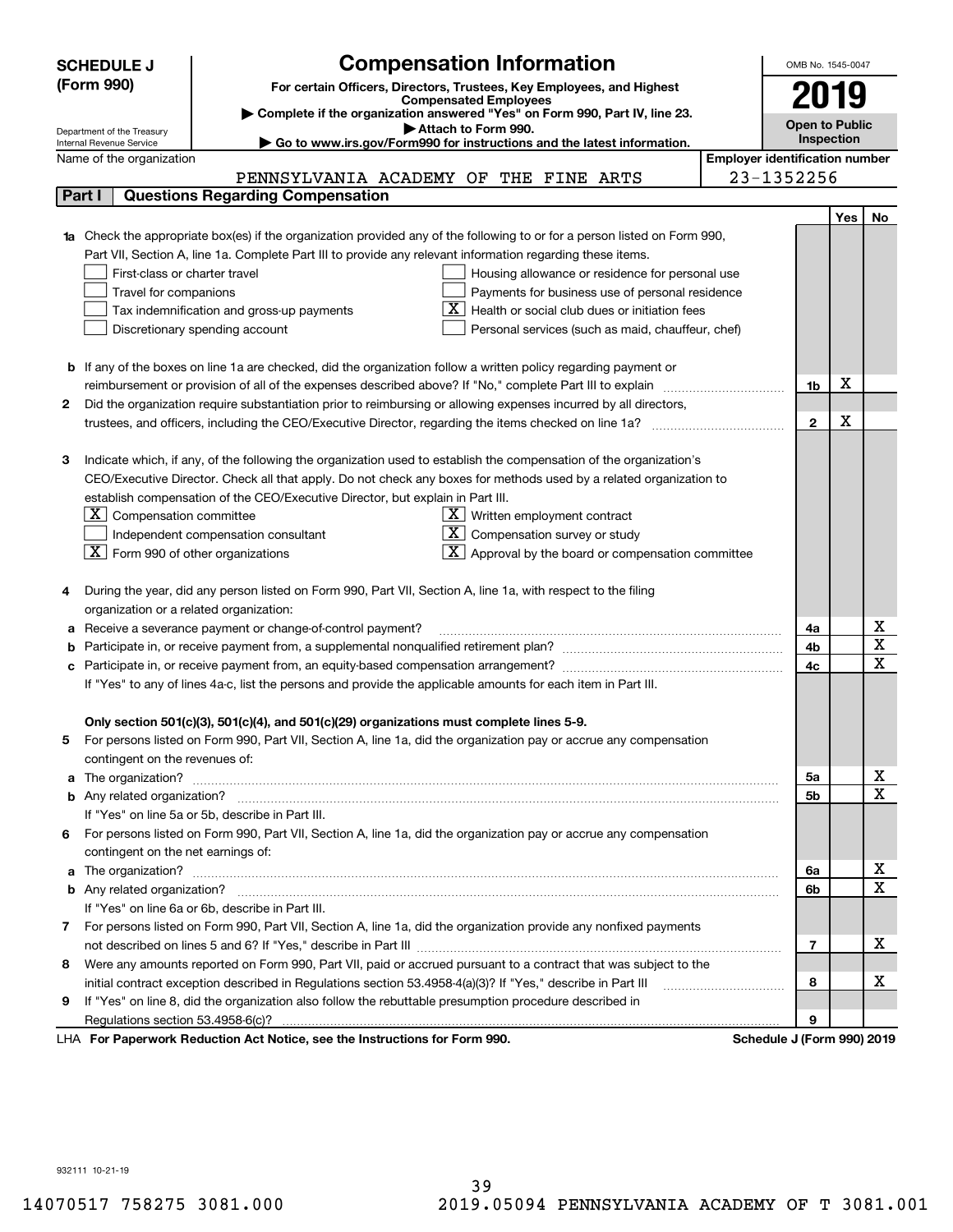#### PENNSYLVANIA ACADEMY OF THE FINE ARTS 23-1352256

# **Part II Officers, Directors, Trustees, Key Employees, and Highest Compensated Employees.**  Schedule J (Form 990) 2019 Page Use duplicate copies if additional space is needed.

For each individual whose compensation must be reported on Schedule J, report compensation from the organization on row (i) and from related organizations, described in the instructions, on row (ii). Do not list any individuals that aren't listed on Form 990, Part VII.

**Note:**  The sum of columns (B)(i)-(iii) for each listed individual must equal the total amount of Form 990, Part VII, Section A, line 1a, applicable column (D) and (E) amounts for that individual.

|                              |       |                          | (B) Breakdown of W-2 and/or 1099-MISC compensation |                                           | (C) Retirement and<br>other deferred | (D) Nontaxable<br>benefits | (E) Total of columns | (F) Compensation<br>in column (B)         |  |  |
|------------------------------|-------|--------------------------|----------------------------------------------------|-------------------------------------------|--------------------------------------|----------------------------|----------------------|-------------------------------------------|--|--|
| (A) Name and Title           |       | (i) Base<br>compensation | (ii) Bonus &<br>incentive<br>compensation          | (iii) Other<br>reportable<br>compensation | compensation                         |                            | $(B)(i)-(D)$         | reported as deferred<br>on prior Form 990 |  |  |
| (1) DAVID R. BRIGHAM         | (i)   | 355,000.                 | 0.                                                 | $\mathbf 0$ .                             | 14,336.                              | 15,981.                    | 385, 317.            | 0.                                        |  |  |
| PRESIDENT                    | (ii)  | $\mathbf 0$ .            | 0.                                                 | $\mathbf 0$ .                             | 0.                                   | 0.                         | $\mathbf 0$ .        | $\overline{0}$ .                          |  |  |
| CLINT JUKKALA<br>(2)         | (i)   | 175,000.                 | 0.                                                 | $0$ .                                     | 7,392.                               | 7,553.                     | 189,945.             | 0.                                        |  |  |
| DEAN OF SCHOOL OF FINE ART   | (ii)  | $\overline{0}$ .         | $\overline{0}$ .                                   | $\overline{0}$ .                          | 0.                                   | 0.                         | $\mathbf 0$ .        | $\overline{0}$ .                          |  |  |
| BROOKE D. ANDERSON<br>(3)    | (i)   | 200,000.                 | $\overline{0}$ .                                   | $\overline{0}$ .                          | 923.                                 | 16, 157.                   | 217,080.             | $\overline{\mathbf{0}}$ .                 |  |  |
| DIRECTOR OF THE MUSEUM       | (ii)  | $\overline{0}$ .         | $\overline{0}$ .                                   | $\overline{0}$ .                          | 0.                                   | 0.                         | $\overline{0}$ .     | $\overline{\mathbf{0}}$ .                 |  |  |
| MALINI DODDAMANI<br>(4)      | (i)   | 185,000.                 | $\overline{0}$ .                                   | $\overline{0}$ .                          | 7,600.                               | 8,199.                     | 200, 799.            | $\overline{0}$ .                          |  |  |
| CHIEF MARKETING OFFICER      | (ii)  | 0.                       | 0.                                                 | 0.                                        | $\overline{0}$ .                     | 0.                         | $\mathbf 0$ .        | $\overline{0}$ .                          |  |  |
| ASHLEY REBECCA LOMERY<br>(5) | (i)   | 154, 613.                | 0.                                                 | 0.                                        | 6,177.                               | 7,027.                     | 167,817.             | 0.                                        |  |  |
| CHIEF DEVELOPMENT OFFICER    | (ii)  | 0.                       | 0.                                                 | 0.                                        | 0.                                   | 0.                         | 0.                   | $\overline{0}$ .                          |  |  |
| MEGAN K MCCARTHY, PHD<br>(6) | (i)   | 140,000.                 | $\overline{0}$ .                                   | $\overline{0}$ .                          | 5,600.                               | 6,356.                     | 151,956.             | $\overline{0}$ .                          |  |  |
| VP MAJOR GIFTS               | (ii)  | 0.                       | $\overline{0}$ .                                   | 0.                                        | 0.                                   | 0.                         | $\mathbf 0$ .        | 0.                                        |  |  |
|                              | (i)   |                          |                                                    |                                           |                                      |                            |                      |                                           |  |  |
|                              | (ii)  |                          |                                                    |                                           |                                      |                            |                      |                                           |  |  |
|                              | (i)   |                          |                                                    |                                           |                                      |                            |                      |                                           |  |  |
|                              | (ii)  |                          |                                                    |                                           |                                      |                            |                      |                                           |  |  |
|                              | (i)   |                          |                                                    |                                           |                                      |                            |                      |                                           |  |  |
|                              | (ii)  |                          |                                                    |                                           |                                      |                            |                      |                                           |  |  |
|                              | (i)   |                          |                                                    |                                           |                                      |                            |                      |                                           |  |  |
|                              | (ii)  |                          |                                                    |                                           |                                      |                            |                      |                                           |  |  |
|                              | (i)   |                          |                                                    |                                           |                                      |                            |                      |                                           |  |  |
|                              | (ii)  |                          |                                                    |                                           |                                      |                            |                      |                                           |  |  |
|                              | (i)   |                          |                                                    |                                           |                                      |                            |                      |                                           |  |  |
|                              | (ii)  |                          |                                                    |                                           |                                      |                            |                      |                                           |  |  |
|                              | (i)   |                          |                                                    |                                           |                                      |                            |                      |                                           |  |  |
|                              | (ii)  |                          |                                                    |                                           |                                      |                            |                      |                                           |  |  |
|                              | (i)   |                          |                                                    |                                           |                                      |                            |                      |                                           |  |  |
|                              | (ii)  |                          |                                                    |                                           |                                      |                            |                      |                                           |  |  |
|                              | (i)   |                          |                                                    |                                           |                                      |                            |                      |                                           |  |  |
|                              | (ii)  |                          |                                                    |                                           |                                      |                            |                      |                                           |  |  |
|                              | (i)   |                          |                                                    |                                           |                                      |                            |                      |                                           |  |  |
|                              | (iii) |                          |                                                    |                                           |                                      |                            |                      |                                           |  |  |

**Schedule J (Form 990) 2019**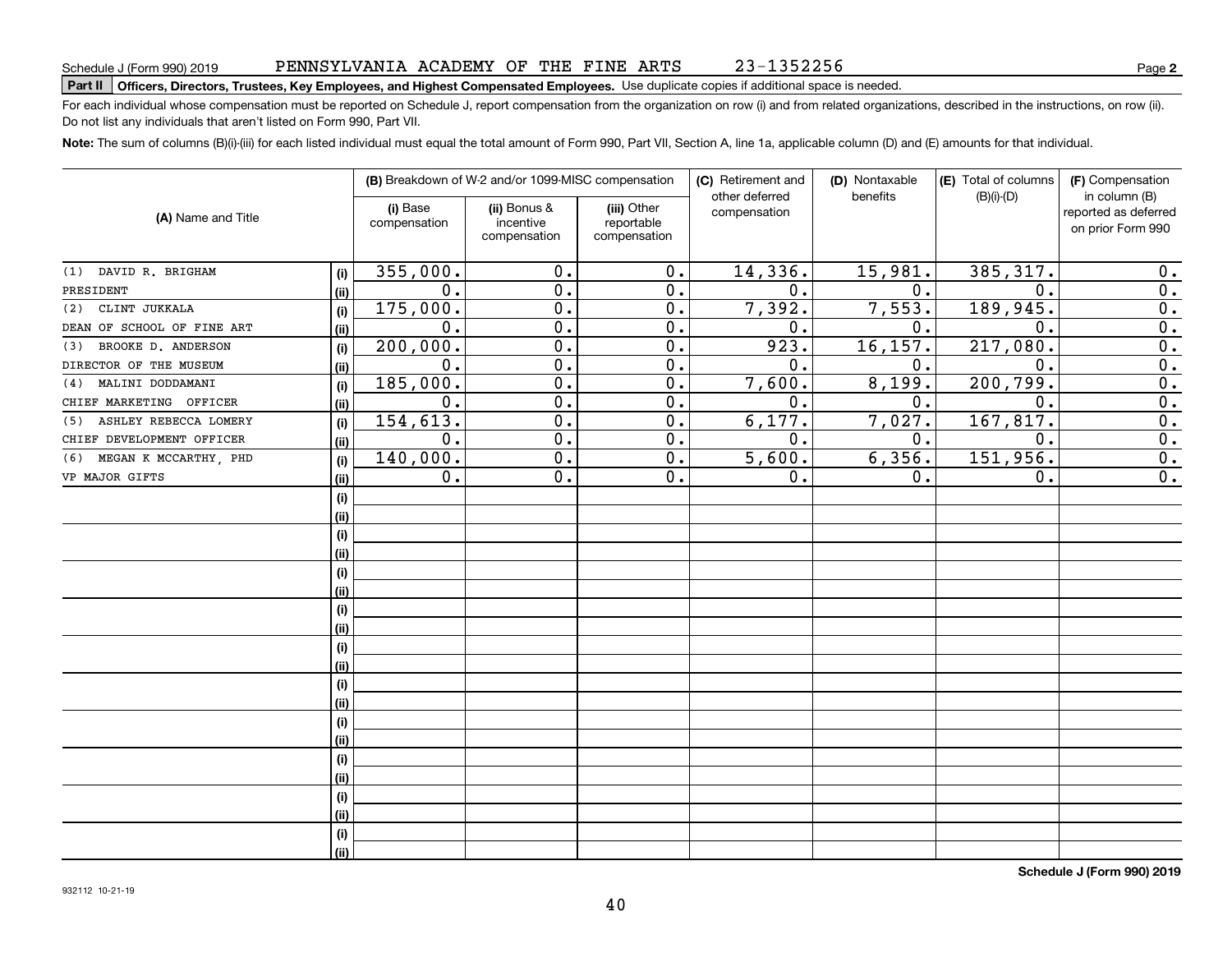## **Part III Supplemental Information**

Schedule J (Form 990) 2019 PENNSYLVANIA ACADEMY OF THE FINE ARTS 23-1352256<br>Part III Supplemental Information<br>Provide the information, explanation, or descriptions required for Part I, lines 1a, 1b, 3, 4a, 4b, 4c, 5a, 5b,

PART I, LINE 1A:

SOCIAL CLUB DUES ARE PAID FOR THE PRESIDENT.

**Schedule J (Form 990) 2019**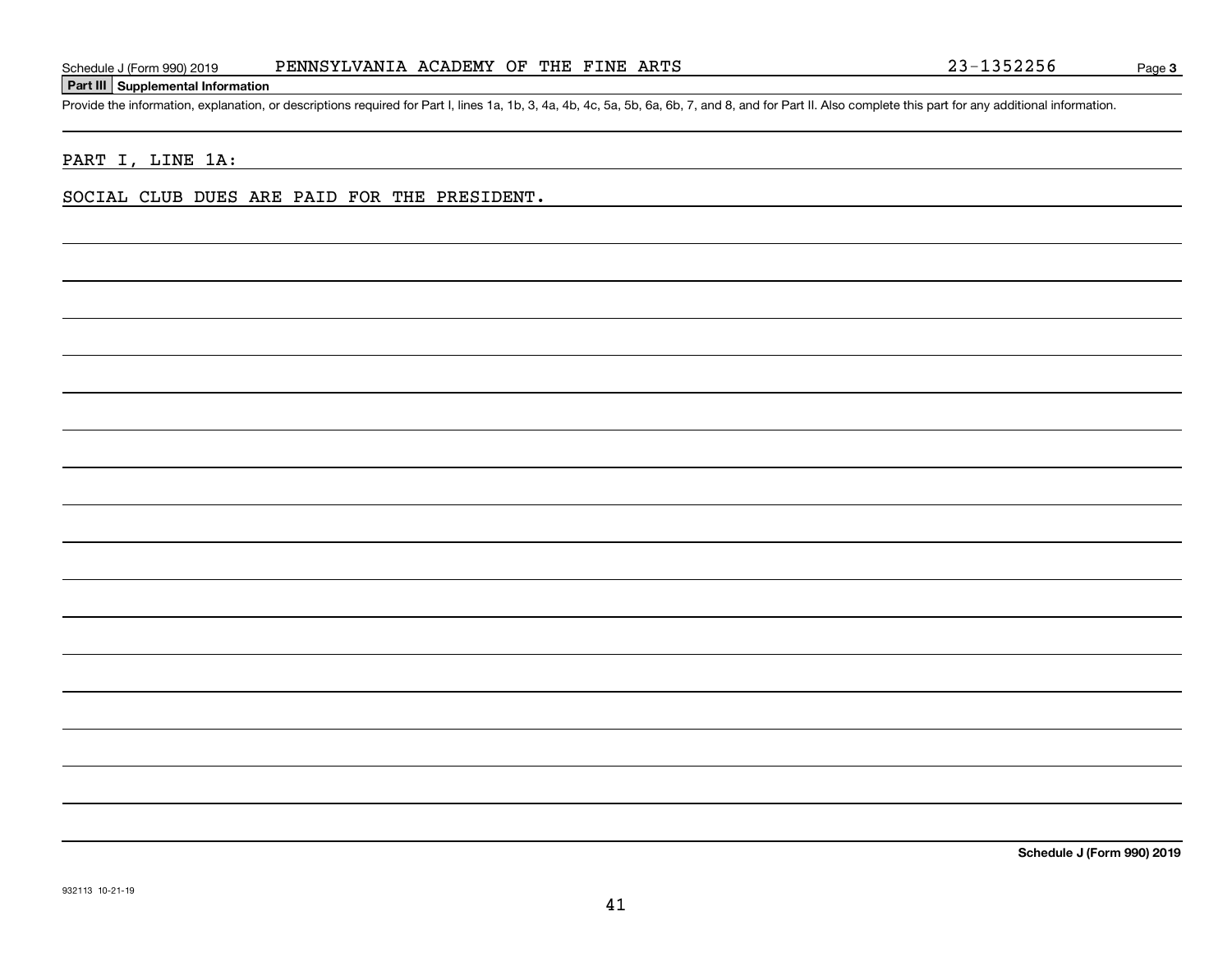| <b>Supplemental Information on Tax-Exempt Bonds</b><br><b>SCHEDULE K</b><br>Complete if the organization answered "Yes" on Form 990, Part IV, line 24a. Provide descriptions,<br>(Form 990)<br>explanations, and any additional information in Part VI.<br>Department of the Treasury<br>Attach to Form 990. $\triangleright$ Go to www.irs.gov/Form 990 for instructions and the latest information.<br>Internal Revenue Service<br><b>Employer identification number</b><br>Name of the organization |                               |                                                                             |                |                 |             |                                                                  |     |                          |              |                            |             |            |           | OMB No. 1545-0047<br>2019<br><b>Open to Public</b><br><b>Inspection</b> |             |
|--------------------------------------------------------------------------------------------------------------------------------------------------------------------------------------------------------------------------------------------------------------------------------------------------------------------------------------------------------------------------------------------------------------------------------------------------------------------------------------------------------|-------------------------------|-----------------------------------------------------------------------------|----------------|-----------------|-------------|------------------------------------------------------------------|-----|--------------------------|--------------|----------------------------|-------------|------------|-----------|-------------------------------------------------------------------------|-------------|
|                                                                                                                                                                                                                                                                                                                                                                                                                                                                                                        |                               | PENNSYLVANIA ACADEMY OF THE FINE ARTS                                       |                |                 |             |                                                                  |     |                          |              |                            |             | 23-1352256 |           |                                                                         |             |
| Part I                                                                                                                                                                                                                                                                                                                                                                                                                                                                                                 | <b>Bond Issues</b>            |                                                                             | SEE PART VI    | FOR COLUMN      | (A)         | CONTINUATIONS                                                    |     |                          |              |                            |             |            |           |                                                                         |             |
|                                                                                                                                                                                                                                                                                                                                                                                                                                                                                                        |                               | (a) Issuer name                                                             | (b) Issuer EIN | $(c)$ CUSIP $#$ |             | (d) Date issued<br>(e) Issue price<br>(f) Description of purpose |     |                          |              | (g) Defeased (h) On behalf |             |            |           | (i) Pooled                                                              |             |
|                                                                                                                                                                                                                                                                                                                                                                                                                                                                                                        |                               |                                                                             |                |                 |             |                                                                  |     |                          |              |                            |             | of issuer  |           | financing                                                               |             |
|                                                                                                                                                                                                                                                                                                                                                                                                                                                                                                        |                               |                                                                             |                |                 |             |                                                                  |     |                          |              | Yes                        | <b>No</b>   | Yes I      | <b>No</b> | Yes                                                                     | No          |
|                                                                                                                                                                                                                                                                                                                                                                                                                                                                                                        |                               | PHILADELPHIA AUTHORITY                                                      |                |                 |             |                                                                  |     |                          |              |                            |             |            |           |                                                                         |             |
|                                                                                                                                                                                                                                                                                                                                                                                                                                                                                                        |                               | A FOR INDUSTRIAL DEVELOPME 23-2237287 NONEAVAIL 06/25/15                    |                |                 |             |                                                                  |     | 21000000. REFINANCE DEBT |              |                            | $\mathbf X$ |            | X         |                                                                         | $\mathbf X$ |
| в                                                                                                                                                                                                                                                                                                                                                                                                                                                                                                      |                               |                                                                             |                |                 |             |                                                                  |     |                          |              |                            |             |            |           |                                                                         |             |
| C                                                                                                                                                                                                                                                                                                                                                                                                                                                                                                      |                               |                                                                             |                |                 |             |                                                                  |     |                          |              |                            |             |            |           |                                                                         |             |
| D                                                                                                                                                                                                                                                                                                                                                                                                                                                                                                      |                               |                                                                             |                |                 |             |                                                                  |     |                          |              |                            |             |            |           |                                                                         |             |
| Part II                                                                                                                                                                                                                                                                                                                                                                                                                                                                                                | <b>Proceeds</b>               |                                                                             |                |                 |             |                                                                  |     |                          |              |                            |             |            |           |                                                                         |             |
|                                                                                                                                                                                                                                                                                                                                                                                                                                                                                                        |                               |                                                                             |                |                 | A           |                                                                  |     | B                        | $\mathbf{C}$ |                            |             |            | D         |                                                                         |             |
|                                                                                                                                                                                                                                                                                                                                                                                                                                                                                                        | Amount of bonds retired       |                                                                             |                |                 |             |                                                                  |     |                          |              |                            |             |            |           |                                                                         |             |
| 2                                                                                                                                                                                                                                                                                                                                                                                                                                                                                                      |                               |                                                                             |                |                 |             |                                                                  |     |                          |              |                            |             |            |           |                                                                         |             |
| 3                                                                                                                                                                                                                                                                                                                                                                                                                                                                                                      |                               |                                                                             |                |                 |             | 21,000,000.                                                      |     |                          |              |                            |             |            |           |                                                                         |             |
| 4                                                                                                                                                                                                                                                                                                                                                                                                                                                                                                      |                               |                                                                             |                |                 |             |                                                                  |     |                          |              |                            |             |            |           |                                                                         |             |
| 5                                                                                                                                                                                                                                                                                                                                                                                                                                                                                                      |                               | Capitalized interest from proceeds                                          |                |                 |             |                                                                  |     |                          |              |                            |             |            |           |                                                                         |             |
| 6                                                                                                                                                                                                                                                                                                                                                                                                                                                                                                      | Proceeds in refunding escrows |                                                                             |                |                 |             |                                                                  |     |                          |              |                            |             |            |           |                                                                         |             |
| 7                                                                                                                                                                                                                                                                                                                                                                                                                                                                                                      | Issuance costs from proceeds  |                                                                             |                |                 |             | 218,909.                                                         |     |                          |              |                            |             |            |           |                                                                         |             |
| 8                                                                                                                                                                                                                                                                                                                                                                                                                                                                                                      |                               | Credit enhancement from proceeds                                            |                |                 |             |                                                                  |     |                          |              |                            |             |            |           |                                                                         |             |
| 9                                                                                                                                                                                                                                                                                                                                                                                                                                                                                                      |                               |                                                                             |                |                 |             |                                                                  |     |                          |              |                            |             |            |           |                                                                         |             |
| 10                                                                                                                                                                                                                                                                                                                                                                                                                                                                                                     |                               |                                                                             |                |                 |             |                                                                  |     |                          |              |                            |             |            |           |                                                                         |             |
| 11                                                                                                                                                                                                                                                                                                                                                                                                                                                                                                     | Other spent proceeds          |                                                                             |                |                 |             |                                                                  |     |                          |              |                            |             |            |           |                                                                         |             |
| 12                                                                                                                                                                                                                                                                                                                                                                                                                                                                                                     | Other unspent proceeds        |                                                                             |                |                 |             |                                                                  |     |                          |              |                            |             |            |           |                                                                         |             |
| 13                                                                                                                                                                                                                                                                                                                                                                                                                                                                                                     |                               |                                                                             |                |                 |             | 2015                                                             |     |                          |              |                            |             |            |           |                                                                         |             |
|                                                                                                                                                                                                                                                                                                                                                                                                                                                                                                        |                               |                                                                             |                |                 | Yes         | <b>No</b>                                                        | Yes | No                       | Yes          | No                         |             | <b>Yes</b> |           | No                                                                      |             |
| 14                                                                                                                                                                                                                                                                                                                                                                                                                                                                                                     |                               | Were the bonds issued as part of a refunding issue of tax-exempt bonds (or, |                |                 |             |                                                                  |     |                          |              |                            |             |            |           |                                                                         |             |
|                                                                                                                                                                                                                                                                                                                                                                                                                                                                                                        |                               |                                                                             |                |                 | x           |                                                                  |     |                          |              |                            |             |            |           |                                                                         |             |
| 15                                                                                                                                                                                                                                                                                                                                                                                                                                                                                                     |                               | Were the bonds issued as part of a refunding issue of taxable bonds (or, if |                |                 |             |                                                                  |     |                          |              |                            |             |            |           |                                                                         |             |
|                                                                                                                                                                                                                                                                                                                                                                                                                                                                                                        |                               |                                                                             |                |                 |             | x                                                                |     |                          |              |                            |             |            |           |                                                                         |             |
| 16                                                                                                                                                                                                                                                                                                                                                                                                                                                                                                     |                               | Has the final allocation of proceeds been made?                             |                |                 | X           |                                                                  |     |                          |              |                            |             |            |           |                                                                         |             |
| 17                                                                                                                                                                                                                                                                                                                                                                                                                                                                                                     |                               | Does the organization maintain adequate books and records to support the    |                |                 |             |                                                                  |     |                          |              |                            |             |            |           |                                                                         |             |
|                                                                                                                                                                                                                                                                                                                                                                                                                                                                                                        | final allocation of proceeds? |                                                                             |                |                 | $\mathbf X$ |                                                                  |     |                          |              |                            |             |            |           |                                                                         |             |

**For Paperwork Reduction Act Notice, see the Instructions for Form 990. Schedule K (Form 990) 2019** LHA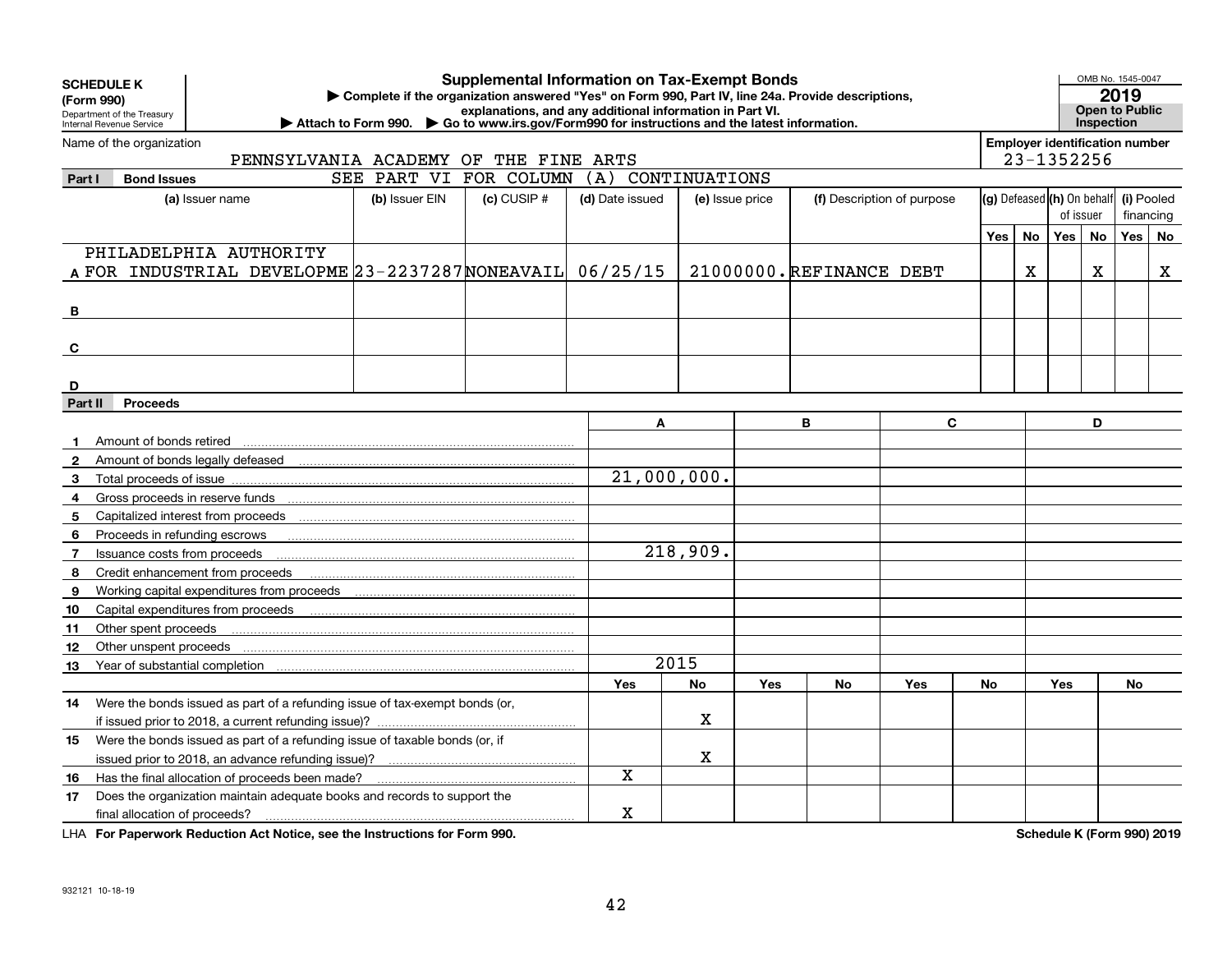### Schedule K (Form 990) 2019 PENNSYLVANIA ACADEMY OF THE FINE ARTS 23-1352256 Page

**2**

|   | Part III Private Business Use                                                                      |     |              |            |           |            |             |            |           |
|---|----------------------------------------------------------------------------------------------------|-----|--------------|------------|-----------|------------|-------------|------------|-----------|
|   |                                                                                                    |     |              |            | B         |            | $\mathbf c$ |            | D         |
| 1 | Was the organization a partner in a partnership, or a member of an LLC,                            | Yes | <b>No</b>    | Yes        | <b>No</b> | Yes        | <b>No</b>   | <b>Yes</b> | <b>No</b> |
|   | which owned property financed by tax-exempt bonds?                                                 |     | $\mathbf X$  |            |           |            |             |            |           |
|   | 2 Are there any lease arrangements that may result in private business use of                      |     |              |            |           |            |             |            |           |
|   |                                                                                                    |     | $\mathbf X$  |            |           |            |             |            |           |
|   | 3a Are there any management or service contracts that may result in private                        |     |              |            |           |            |             |            |           |
|   |                                                                                                    |     | X            |            |           |            |             |            |           |
|   | <b>b</b> If "Yes" to line 3a, does the organization routinely engage bond counsel or other outside |     |              |            |           |            |             |            |           |
|   | counsel to review any management or service contracts relating to the financed property?           |     |              |            |           |            |             |            |           |
|   | c Are there any research agreements that may result in private business use of                     |     |              |            |           |            |             |            |           |
|   |                                                                                                    |     | X            |            |           |            |             |            |           |
|   | d If "Yes" to line 3c, does the organization routinely engage bond counsel or other outside        |     |              |            |           |            |             |            |           |
|   | counsel to review any research agreements relating to the financed property?                       |     |              |            |           |            |             |            |           |
| 4 | Enter the percentage of financed property used in a private business use by                        |     |              |            |           |            |             |            |           |
|   | entities other than a section 501(c)(3) organization or a state or local government<br>▶           |     | %            |            | %         |            | %           |            | %         |
| 5 | Enter the percentage of financed property used in a private business use as a result of            |     |              |            |           |            |             |            |           |
|   | unrelated trade or business activity carried on by your organization, another                      |     |              |            |           |            |             |            |           |
|   | ▶                                                                                                  |     | %            |            | %         |            | %           |            | %         |
| 6 | Total of lines 4 and 5                                                                             |     | %            |            | %         |            | %           |            | %         |
| 7 |                                                                                                    |     | $\mathbf X$  |            |           |            |             |            |           |
|   | 8a Has there been a sale or disposition of any of the bond-financed property to a non-             |     |              |            |           |            |             |            |           |
|   | governmental person other than a 501(c)(3) organization since the bonds were issued?               |     | х            |            |           |            |             |            |           |
|   | <b>b</b> If "Yes" to line 8a, enter the percentage of bond-financed property sold or disposed      |     |              |            |           |            |             |            |           |
|   |                                                                                                    |     | %            |            | %         |            | %           |            | ℅         |
|   | c If "Yes" to line 8a, was any remedial action taken pursuant to Regulations sections              |     |              |            |           |            |             |            |           |
|   | 1.141-12 and 1.145-2?                                                                              |     |              |            |           |            |             |            |           |
|   |                                                                                                    |     |              |            |           |            |             |            |           |
|   | 9 Has the organization established written procedures to ensure that all nonqualified              |     |              |            |           |            |             |            |           |
|   | bonds of the issue are remediated in accordance with the requirements under                        |     | $\mathbf X$  |            |           |            |             |            |           |
|   | Regulations sections 1.141-12 and 1.145-2?                                                         |     |              |            |           |            |             |            |           |
|   | Part IV Arbitrage                                                                                  |     |              |            | B         |            | C           |            | D         |
|   |                                                                                                    |     | A<br>No      | <b>Yes</b> | No        | <b>Yes</b> |             |            |           |
| 1 | Has the issuer filed Form 8038-T, Arbitrage Rebate, Yield Reduction and                            | Yes | X            |            |           |            | No          | <b>Yes</b> | No        |
|   | Penalty in Lieu of Arbitrage Rebate?                                                               |     |              |            |           |            |             |            |           |
|   | 2 If "No" to line 1, did the following apply?                                                      |     | $\mathbf x$  |            |           |            |             |            |           |
|   |                                                                                                    |     | $\mathbf X$  |            |           |            |             |            |           |
|   |                                                                                                    |     | $\mathbf{x}$ |            |           |            |             |            |           |
|   | c No rebate due?                                                                                   |     |              |            |           |            |             |            |           |
|   | If "Yes" to line 2c, provide in Part VI the date the rebate computation was                        |     |              |            |           |            |             |            |           |
|   |                                                                                                    |     |              |            |           |            |             |            |           |
| 3 | Is the bond issue a variable rate issue?                                                           | X   |              |            |           |            |             |            |           |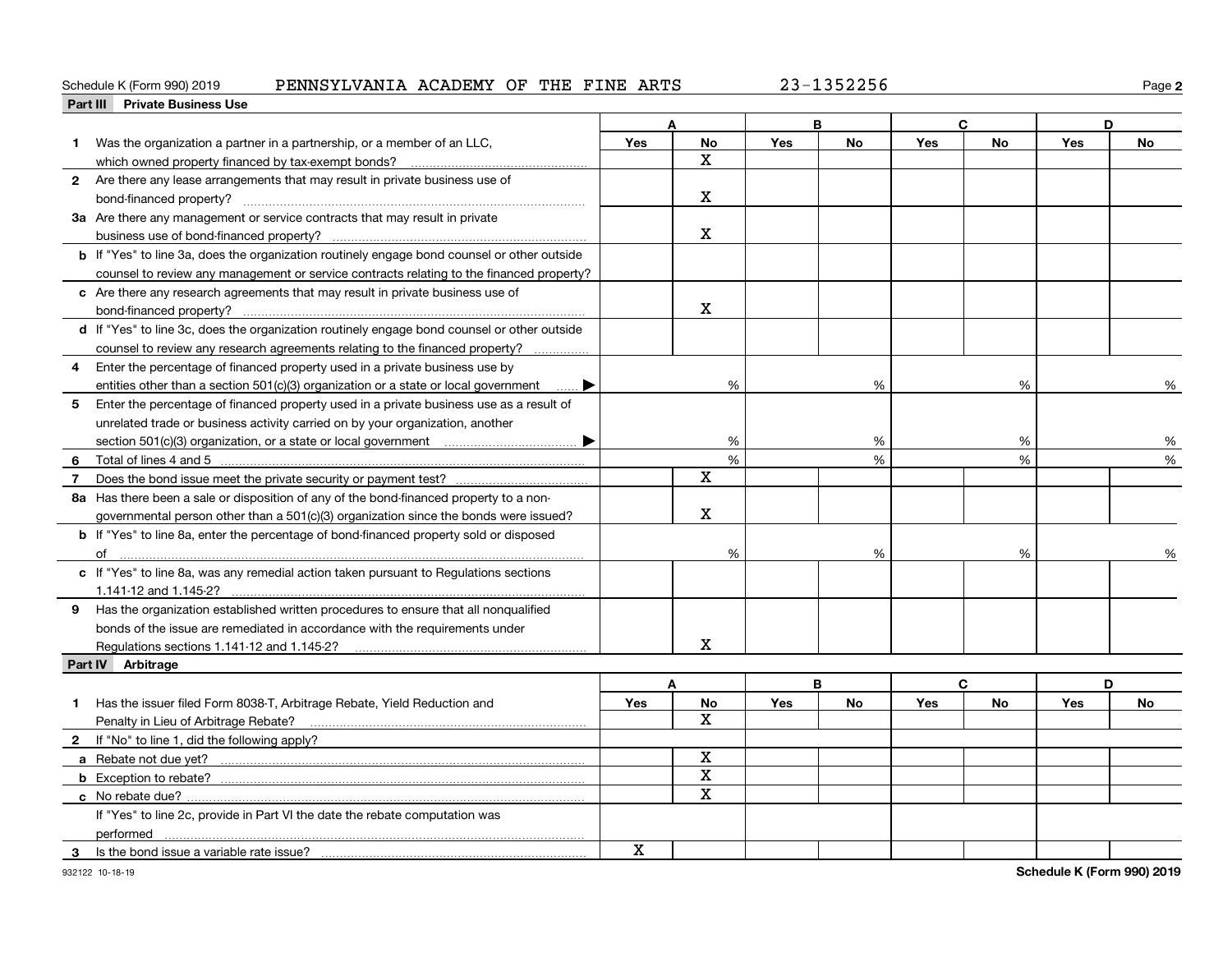### Schedule K (Form 990) 2019 PENNSYLVANIA ACADEMY OF THE FINE ARTS 23-1352256 Page

**3**

| Part IV Arbitrage (continued)                                                                                               |     |                         |            |           |              |           |            |    |
|-----------------------------------------------------------------------------------------------------------------------------|-----|-------------------------|------------|-----------|--------------|-----------|------------|----|
|                                                                                                                             |     |                         |            | B         | $\mathbf{C}$ |           | D          |    |
| 4a Has the organization or the governmental issuer entered into a qualified                                                 | Yes | <b>No</b>               | Yes        | <b>No</b> | Yes          | <b>No</b> | Yes        | No |
|                                                                                                                             |     | $\overline{\mathbf{x}}$ |            |           |              |           |            |    |
|                                                                                                                             |     |                         |            |           |              |           |            |    |
|                                                                                                                             |     |                         |            |           |              |           |            |    |
|                                                                                                                             |     |                         |            |           |              |           |            |    |
| e Was the hedge terminated?                                                                                                 |     |                         |            |           |              |           |            |    |
| 5a Were gross proceeds invested in a guaranteed investment contract (GIC)?                                                  |     | $\mathbf{x}$            |            |           |              |           |            |    |
|                                                                                                                             |     |                         |            |           |              |           |            |    |
| c Term of GIC                                                                                                               |     |                         |            |           |              |           |            |    |
| d Was the regulatory safe harbor for establishing the fair market value of the GIC satisfied?                               |     |                         |            |           |              |           |            |    |
| Were any gross proceeds invested beyond an available temporary period?<br>6                                                 |     | X                       |            |           |              |           |            |    |
| Has the organization established written procedures to monitor the requirements of<br>$7^{\circ}$                           |     |                         |            |           |              |           |            |    |
|                                                                                                                             |     | $\mathbf X$             |            |           |              |           |            |    |
| Part V Procedures To Undertake Corrective Action                                                                            |     |                         |            |           |              |           |            |    |
|                                                                                                                             |     | A                       |            | B         | $\mathbf{C}$ |           | D          |    |
| Has the organization established written procedures to ensure that violations of                                            | Yes | No                      | <b>Yes</b> | <b>No</b> | <b>Yes</b>   | No        | <b>Yes</b> | No |
| federal tax requirements are timely identified and corrected through the voluntary                                          |     |                         |            |           |              |           |            |    |
| closing agreement program if self-remediation isn't available under applicable                                              |     |                         |            |           |              |           |            |    |
| regulations?                                                                                                                | X   |                         |            |           |              |           |            |    |
| Part VI Supplemental Information. Provide additional information for responses to questions on Schedule K. See instructions |     |                         |            |           |              |           |            |    |
| SCHEDULE K, PART I, BOND ISSUES:                                                                                            |     |                         |            |           |              |           |            |    |
| ISSUER NAME: PHILADELPHIA AUTHORITY FOR INDUSTRIAL DEVELOPMENT                                                              |     |                         |            |           |              |           |            |    |
|                                                                                                                             |     |                         |            |           |              |           |            |    |
|                                                                                                                             |     |                         |            |           |              |           |            |    |
|                                                                                                                             |     |                         |            |           |              |           |            |    |
|                                                                                                                             |     |                         |            |           |              |           |            |    |
|                                                                                                                             |     |                         |            |           |              |           |            |    |
|                                                                                                                             |     |                         |            |           |              |           |            |    |
|                                                                                                                             |     |                         |            |           |              |           |            |    |
|                                                                                                                             |     |                         |            |           |              |           |            |    |
|                                                                                                                             |     |                         |            |           |              |           |            |    |
|                                                                                                                             |     |                         |            |           |              |           |            |    |
|                                                                                                                             |     |                         |            |           |              |           |            |    |
|                                                                                                                             |     |                         |            |           |              |           |            |    |
|                                                                                                                             |     |                         |            |           |              |           |            |    |
|                                                                                                                             |     |                         |            |           |              |           |            |    |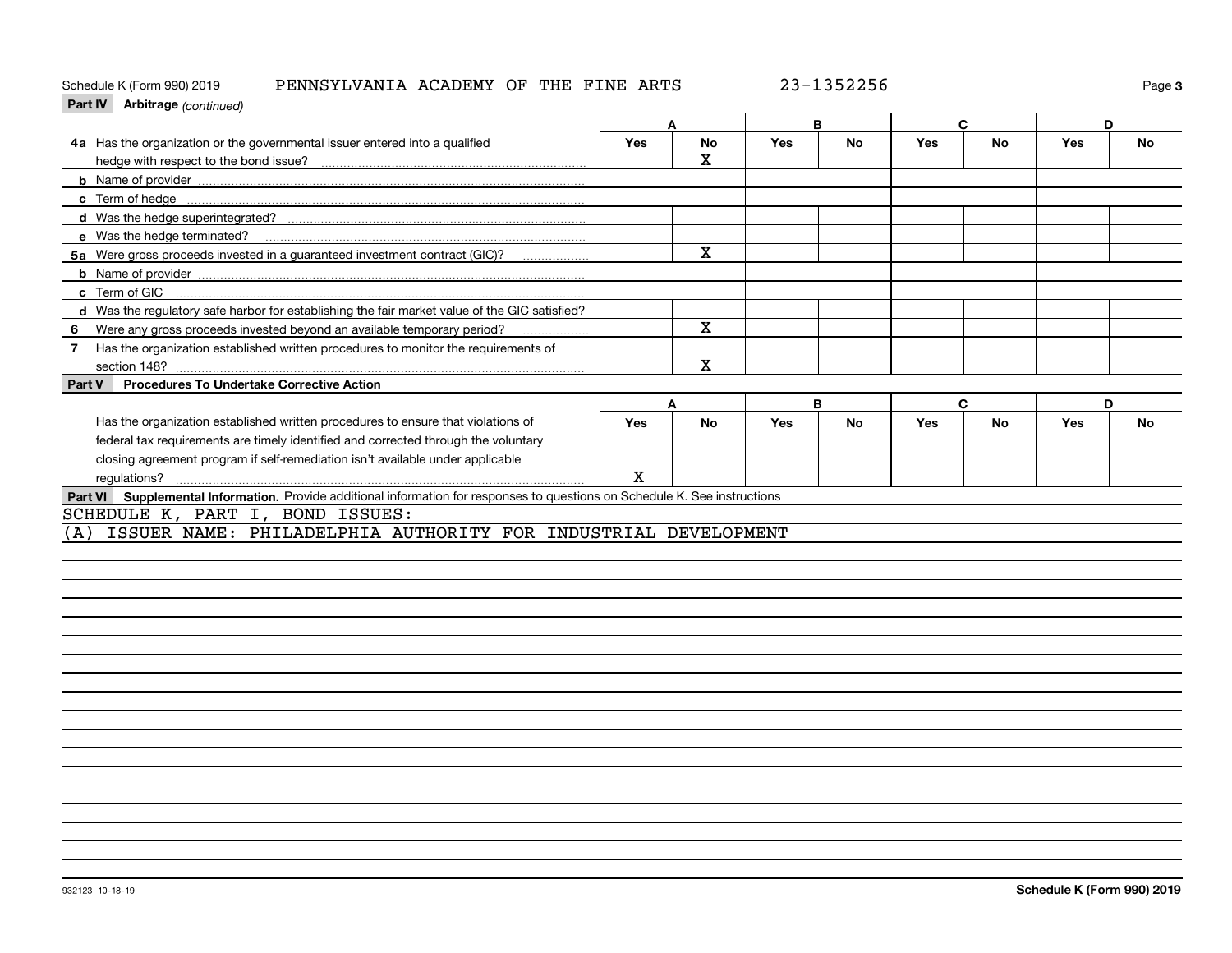| <b>SCHEDULE L</b>                                                                                             |                                        |                  | <b>Transactions With Interested Persons</b>                                             |               |                            |                  |                                    |                                                                                                                                    |     |                      |                                                     | OMB No. 1545-0047            |          |                                      |
|---------------------------------------------------------------------------------------------------------------|----------------------------------------|------------------|-----------------------------------------------------------------------------------------|---------------|----------------------------|------------------|------------------------------------|------------------------------------------------------------------------------------------------------------------------------------|-----|----------------------|-----------------------------------------------------|------------------------------|----------|--------------------------------------|
| (Form 990 or 990-EZ)                                                                                          |                                        |                  | 28b, or 28c, or Form 990-EZ, Part V, line 38a or 40b.                                   |               |                            |                  |                                    | Complete if the organization answered "Yes" on Form 990, Part IV, line 25a, 25b, 26, 27, 28a,                                      |     |                      |                                                     |                              |          |                                      |
| Department of the Treasury                                                                                    |                                        |                  |                                                                                         |               |                            |                  | Attach to Form 990 or Form 990-EZ. |                                                                                                                                    |     |                      |                                                     | <b>Open To Public</b>        |          |                                      |
| Internal Revenue Service                                                                                      |                                        |                  | $\triangleright$ Go to www.irs.gov/Form990 for instructions and the latest information. |               |                            |                  |                                    |                                                                                                                                    |     |                      |                                                     | Inspection                   |          |                                      |
| Name of the organization                                                                                      |                                        |                  | PENNSYLVANIA ACADEMY OF THE FINE ARTS                                                   |               |                            |                  |                                    |                                                                                                                                    |     |                      | <b>Employer identification number</b><br>23-1352256 |                              |          |                                      |
| Part I                                                                                                        |                                        |                  |                                                                                         |               |                            |                  |                                    | Excess Benefit Transactions (section 501(c)(3), section 501(c)(4), and section 501(c)(29) organizations only).                     |     |                      |                                                     |                              |          |                                      |
|                                                                                                               |                                        |                  |                                                                                         |               |                            |                  |                                    | Complete if the organization answered "Yes" on Form 990, Part IV, line 25a or 25b, or Form 990-EZ, Part V, line 40b.               |     |                      |                                                     |                              |          |                                      |
| 1.                                                                                                            |                                        |                  | (b) Relationship between disqualified                                                   |               |                            |                  |                                    |                                                                                                                                    |     |                      |                                                     |                              |          | (d) Corrected?                       |
| (a) Name of disqualified person                                                                               |                                        |                  | person and organization                                                                 |               |                            |                  |                                    | (c) Description of transaction                                                                                                     |     |                      |                                                     |                              | Yes      | No.                                  |
|                                                                                                               |                                        |                  |                                                                                         |               |                            |                  |                                    |                                                                                                                                    |     |                      |                                                     |                              |          |                                      |
|                                                                                                               |                                        |                  |                                                                                         |               |                            |                  |                                    |                                                                                                                                    |     |                      |                                                     |                              |          |                                      |
|                                                                                                               |                                        |                  |                                                                                         |               |                            |                  |                                    |                                                                                                                                    |     |                      |                                                     |                              |          |                                      |
|                                                                                                               |                                        |                  |                                                                                         |               |                            |                  |                                    |                                                                                                                                    |     |                      |                                                     |                              |          |                                      |
|                                                                                                               |                                        |                  |                                                                                         |               |                            |                  |                                    |                                                                                                                                    |     |                      |                                                     |                              |          |                                      |
| 2 Enter the amount of tax incurred by the organization managers or disqualified persons during the year under |                                        |                  |                                                                                         |               |                            |                  |                                    |                                                                                                                                    |     |                      |                                                     |                              |          |                                      |
| section 4958                                                                                                  |                                        |                  |                                                                                         |               |                            |                  |                                    |                                                                                                                                    |     |                      |                                                     |                              |          |                                      |
|                                                                                                               |                                        |                  |                                                                                         |               |                            |                  |                                    |                                                                                                                                    |     |                      |                                                     |                              |          |                                      |
| Part II                                                                                                       |                                        |                  | Loans to and/or From Interested Persons.                                                |               |                            |                  |                                    |                                                                                                                                    |     |                      |                                                     |                              |          |                                      |
|                                                                                                               |                                        |                  |                                                                                         |               |                            |                  |                                    | Complete if the organization answered "Yes" on Form 990-EZ, Part V, line 38a or Form 990, Part IV, line 26; or if the organization |     |                      |                                                     |                              |          |                                      |
|                                                                                                               |                                        |                  | reported an amount on Form 990, Part X, line 5, 6, or 22.                               |               |                            |                  |                                    |                                                                                                                                    |     |                      |                                                     |                              |          |                                      |
| (a) Name of                                                                                                   |                                        | (b) Relationship | (c) Purpose                                                                             |               | (d) Loan to or<br>from the |                  | (e) Original                       | (f) Balance due                                                                                                                    |     | $(g)$ In<br>default? |                                                     | (h) Approved<br>by board or  |          | (i) Written                          |
|                                                                                                               | with organization<br>interested person |                  | of loan                                                                                 | organization? |                            | principal amount |                                    |                                                                                                                                    |     |                      | committee?                                          |                              |          | agreement?                           |
| DAVID BRIGHAM                                                                                                 |                                        |                  | SUITABLE                                                                                | To From<br>x  |                            |                  | 200,000.                           | 0.                                                                                                                                 | Yes | No<br>x              | Yes<br>х                                            | No                           | Yes<br>X | No                                   |
|                                                                                                               | CEO                                    |                  |                                                                                         |               |                            |                  |                                    |                                                                                                                                    |     |                      |                                                     |                              |          |                                      |
|                                                                                                               |                                        |                  |                                                                                         |               |                            |                  |                                    |                                                                                                                                    |     |                      |                                                     |                              |          |                                      |
|                                                                                                               |                                        |                  |                                                                                         |               |                            |                  |                                    |                                                                                                                                    |     |                      |                                                     |                              |          |                                      |
|                                                                                                               |                                        |                  |                                                                                         |               |                            |                  |                                    |                                                                                                                                    |     |                      |                                                     |                              |          |                                      |
|                                                                                                               |                                        |                  |                                                                                         |               |                            |                  |                                    |                                                                                                                                    |     |                      |                                                     |                              |          |                                      |
|                                                                                                               |                                        |                  |                                                                                         |               |                            |                  |                                    |                                                                                                                                    |     |                      |                                                     |                              |          |                                      |
|                                                                                                               |                                        |                  |                                                                                         |               |                            |                  |                                    |                                                                                                                                    |     |                      |                                                     |                              |          |                                      |
|                                                                                                               |                                        |                  |                                                                                         |               |                            |                  |                                    |                                                                                                                                    |     |                      |                                                     |                              |          |                                      |
| Total                                                                                                         |                                        |                  |                                                                                         |               |                            |                  | \$                                 |                                                                                                                                    |     |                      |                                                     |                              |          |                                      |
| Part II                                                                                                       |                                        |                  | <b>Grants or Assistance Benefiting Interested Persons.</b>                              |               |                            |                  |                                    |                                                                                                                                    |     |                      |                                                     |                              |          |                                      |
|                                                                                                               |                                        |                  | Complete if the organization answered "Yes" on Form 990, Part IV, line 27.              |               |                            |                  |                                    |                                                                                                                                    |     |                      |                                                     |                              |          |                                      |
| (a) Name of interested person                                                                                 |                                        |                  | (b) Relationship between<br>interested person and<br>the organization                   |               |                            |                  | (c) Amount of<br>assistance        | (d) Type of<br>assistance                                                                                                          |     |                      |                                                     | (e) Purpose of<br>assistance |          |                                      |
|                                                                                                               |                                        |                  |                                                                                         |               |                            |                  |                                    |                                                                                                                                    |     |                      |                                                     |                              |          |                                      |
|                                                                                                               |                                        |                  |                                                                                         |               |                            |                  |                                    |                                                                                                                                    |     |                      |                                                     |                              |          |                                      |
|                                                                                                               |                                        |                  |                                                                                         |               |                            |                  |                                    |                                                                                                                                    |     |                      |                                                     |                              |          |                                      |
|                                                                                                               |                                        |                  |                                                                                         |               |                            |                  |                                    |                                                                                                                                    |     |                      |                                                     |                              |          |                                      |
|                                                                                                               |                                        |                  |                                                                                         |               |                            |                  |                                    |                                                                                                                                    |     |                      |                                                     |                              |          |                                      |
|                                                                                                               |                                        |                  |                                                                                         |               |                            |                  |                                    |                                                                                                                                    |     |                      |                                                     |                              |          |                                      |
|                                                                                                               |                                        |                  |                                                                                         |               |                            |                  |                                    |                                                                                                                                    |     |                      |                                                     |                              |          |                                      |
|                                                                                                               |                                        |                  |                                                                                         |               |                            |                  |                                    |                                                                                                                                    |     |                      |                                                     |                              |          |                                      |
|                                                                                                               |                                        |                  |                                                                                         |               |                            |                  |                                    |                                                                                                                                    |     |                      |                                                     |                              |          |                                      |
| LHA For Paperwork Reduction Act Notice, see the Instructions for Form 990 or 990-EZ.                          |                                        |                  |                                                                                         |               |                            |                  |                                    |                                                                                                                                    |     |                      |                                                     |                              |          | Schedule L (Form 990 or 990-EZ) 2019 |

SEE PART V FOR CONTINUATIONS

932131 10-21-19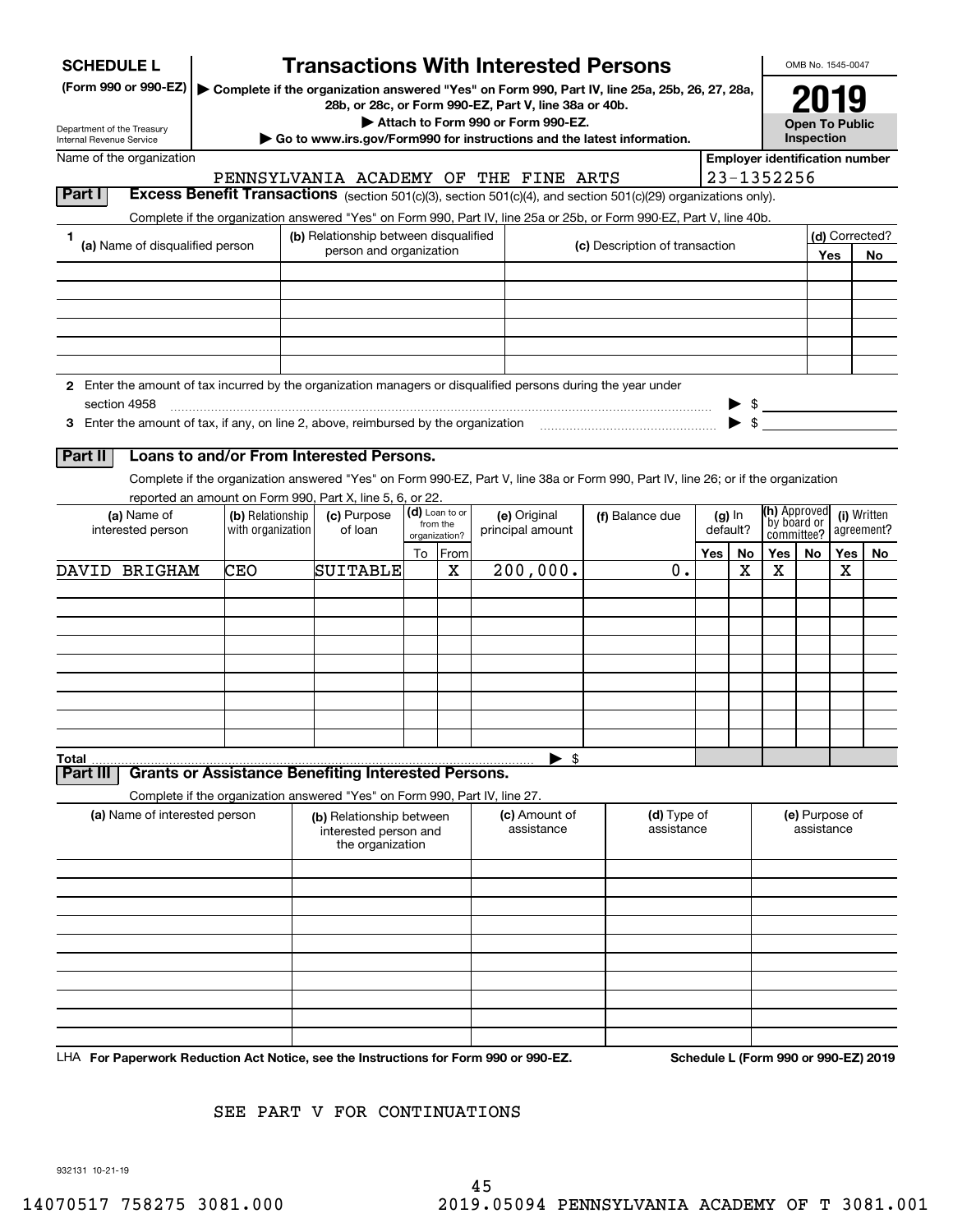| Schedule L (Form 990 or 990-EZ) 2019 PENNSYLVANIA ACADEMY OF THE FINE ARTS |  |  |  | $23 - 1352256$ Page 2 |  |
|----------------------------------------------------------------------------|--|--|--|-----------------------|--|
| <b>Part IV   Business Transactions Involving Interested Persons.</b>       |  |  |  |                       |  |

Complete if the organization answered "Yes" on Form 990, Part IV, line 28a, 28b, or 28c.

| $\frac{1}{2}$ complete in the origin measure anomalour node on non-node, nature, inno Edu, Edu, or Edu.<br>(a) Name of interested person | (b) Relationship between interested<br>person and the organization | (c) Amount of<br>transaction | (d) Description of<br>transaction | (e) Sharing of<br>organization's<br>revenues? |    |
|------------------------------------------------------------------------------------------------------------------------------------------|--------------------------------------------------------------------|------------------------------|-----------------------------------|-----------------------------------------------|----|
|                                                                                                                                          |                                                                    |                              |                                   | <b>Yes</b>                                    | No |
|                                                                                                                                          |                                                                    |                              |                                   |                                               |    |
|                                                                                                                                          |                                                                    |                              |                                   |                                               |    |
|                                                                                                                                          |                                                                    |                              |                                   |                                               |    |
|                                                                                                                                          |                                                                    |                              |                                   |                                               |    |
|                                                                                                                                          |                                                                    |                              |                                   |                                               |    |
|                                                                                                                                          |                                                                    |                              |                                   |                                               |    |
|                                                                                                                                          |                                                                    |                              |                                   |                                               |    |
|                                                                                                                                          |                                                                    |                              |                                   |                                               |    |
|                                                                                                                                          |                                                                    |                              |                                   |                                               |    |
| .                                                                                                                                        |                                                                    |                              |                                   |                                               |    |

**Part V** Supplemental Information.

Provide additional information for responses to questions on Schedule L (see instructions).

SCHEDULE L, PART II, LOANS TO AND FROM INTERESTED PERSONS:

(A) NAME OF PERSON: DAVID BRIGHAM

(C) PURPOSE OF LOAN: SUITABLE HOUSING

**Schedule L (Form 990 or 990-EZ) 2019**

932132 10-21-19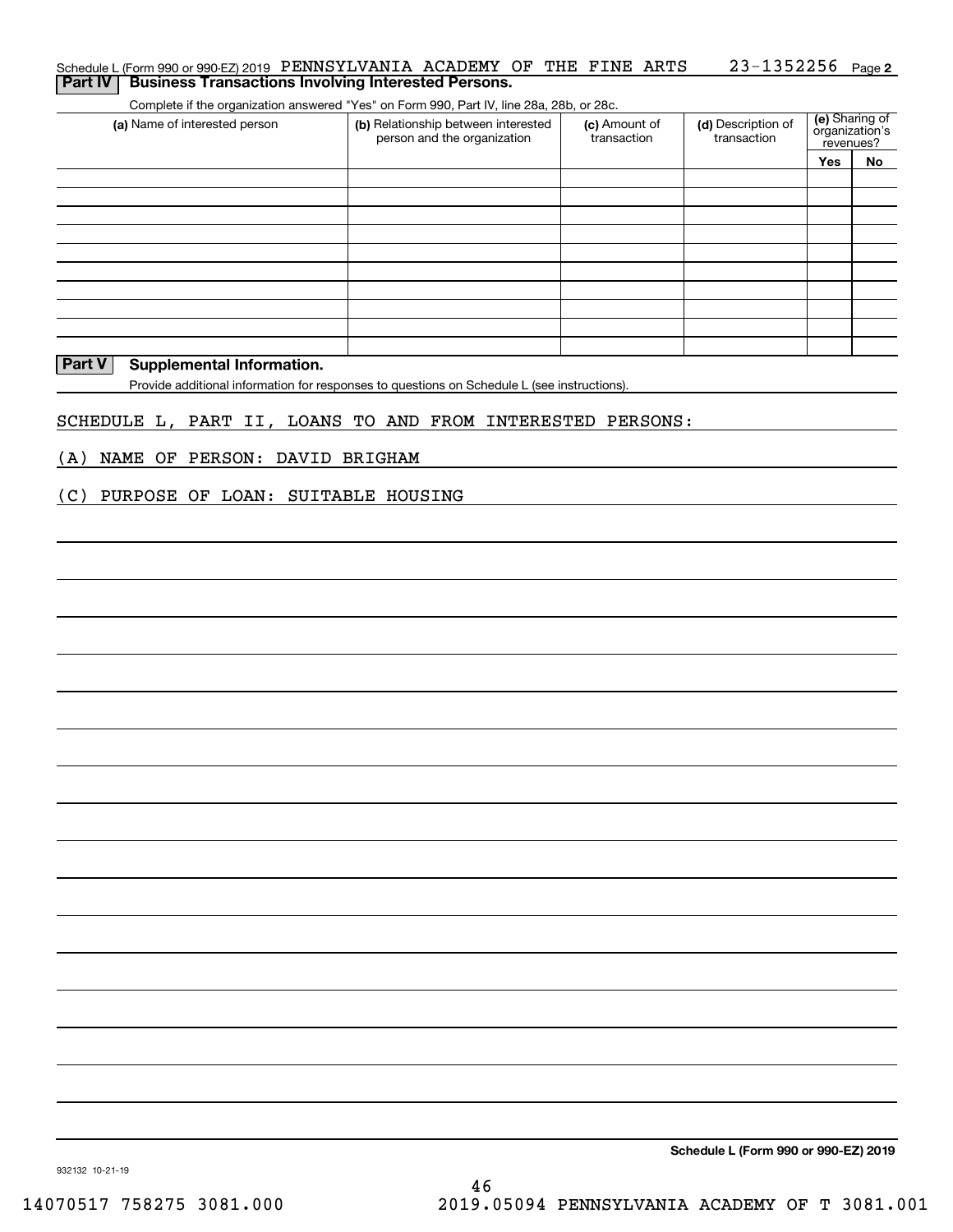## **SCHEDULE M (Form 990)**

## **Noncash Contributions**

OMB No. 1545-0047

| Department of the Treasury |
|----------------------------|
| Internal Revenue Service   |

**Complete if the organizations answered "Yes" on Form 990, Part IV, lines 29 or 30.** <sup>J</sup>**2019 Attach to Form 990.** J

**Open to Public Inspection**

**Employer identification number**

23-1352256

|  | Name of the organization |  |
|--|--------------------------|--|

J

 **Go to www.irs.gov/Form990 for instructions and the latest information.**

## PENNSYLVANIA ACADEMY OF THE FINE ARTS

| Part I | <b>Types of Property</b>                                                                                                                                                                                                                                                                                                                                                                                                                     |                               |                                      |                                                                                                      |                                                              |     |     |    |
|--------|----------------------------------------------------------------------------------------------------------------------------------------------------------------------------------------------------------------------------------------------------------------------------------------------------------------------------------------------------------------------------------------------------------------------------------------------|-------------------------------|--------------------------------------|------------------------------------------------------------------------------------------------------|--------------------------------------------------------------|-----|-----|----|
|        |                                                                                                                                                                                                                                                                                                                                                                                                                                              | (a)<br>Check if<br>applicable | (b)<br>Number of<br>contributions or | (c)<br>Noncash contribution<br>amounts reported on<br>items contributed Form 990, Part VIII, line 1g | (d)<br>Method of determining<br>noncash contribution amounts |     |     |    |
| 1.     |                                                                                                                                                                                                                                                                                                                                                                                                                                              |                               |                                      |                                                                                                      |                                                              |     |     |    |
| 2      |                                                                                                                                                                                                                                                                                                                                                                                                                                              |                               |                                      |                                                                                                      |                                                              |     |     |    |
| з      | Art - Fractional interests                                                                                                                                                                                                                                                                                                                                                                                                                   |                               |                                      |                                                                                                      |                                                              |     |     |    |
| 4      |                                                                                                                                                                                                                                                                                                                                                                                                                                              |                               |                                      |                                                                                                      |                                                              |     |     |    |
| 5      | Clothing and household goods                                                                                                                                                                                                                                                                                                                                                                                                                 |                               |                                      |                                                                                                      |                                                              |     |     |    |
| 6      |                                                                                                                                                                                                                                                                                                                                                                                                                                              |                               |                                      |                                                                                                      |                                                              |     |     |    |
| 7      |                                                                                                                                                                                                                                                                                                                                                                                                                                              |                               |                                      |                                                                                                      |                                                              |     |     |    |
| 8      | Intellectual property                                                                                                                                                                                                                                                                                                                                                                                                                        |                               |                                      |                                                                                                      |                                                              |     |     |    |
| 9      |                                                                                                                                                                                                                                                                                                                                                                                                                                              | $\mathbf x$                   | 9                                    |                                                                                                      | 142,449. AVERAGE HIGH/LOW                                    |     |     |    |
| 10     | Securities - Closely held stock                                                                                                                                                                                                                                                                                                                                                                                                              |                               |                                      |                                                                                                      |                                                              |     |     |    |
| 11     | Securities - Partnership, LLC, or<br>trust interests                                                                                                                                                                                                                                                                                                                                                                                         |                               |                                      |                                                                                                      |                                                              |     |     |    |
| 12     |                                                                                                                                                                                                                                                                                                                                                                                                                                              |                               |                                      |                                                                                                      |                                                              |     |     |    |
| 13     | Qualified conservation contribution -<br>Historic structures                                                                                                                                                                                                                                                                                                                                                                                 |                               |                                      |                                                                                                      |                                                              |     |     |    |
| 14     | Qualified conservation contribution - Other                                                                                                                                                                                                                                                                                                                                                                                                  |                               |                                      |                                                                                                      |                                                              |     |     |    |
| 15     | Real estate - Residential                                                                                                                                                                                                                                                                                                                                                                                                                    |                               |                                      |                                                                                                      |                                                              |     |     |    |
| 16     | Real estate - Commercial                                                                                                                                                                                                                                                                                                                                                                                                                     |                               |                                      |                                                                                                      |                                                              |     |     |    |
| 17     |                                                                                                                                                                                                                                                                                                                                                                                                                                              |                               |                                      |                                                                                                      |                                                              |     |     |    |
| 18     |                                                                                                                                                                                                                                                                                                                                                                                                                                              |                               |                                      |                                                                                                      |                                                              |     |     |    |
| 19     |                                                                                                                                                                                                                                                                                                                                                                                                                                              |                               |                                      |                                                                                                      |                                                              |     |     |    |
| 20     | Drugs and medical supplies                                                                                                                                                                                                                                                                                                                                                                                                                   |                               |                                      |                                                                                                      |                                                              |     |     |    |
| 21     |                                                                                                                                                                                                                                                                                                                                                                                                                                              |                               |                                      |                                                                                                      |                                                              |     |     |    |
| 22     |                                                                                                                                                                                                                                                                                                                                                                                                                                              |                               |                                      |                                                                                                      |                                                              |     |     |    |
| 23     |                                                                                                                                                                                                                                                                                                                                                                                                                                              |                               |                                      |                                                                                                      |                                                              |     |     |    |
| 24     |                                                                                                                                                                                                                                                                                                                                                                                                                                              |                               |                                      |                                                                                                      |                                                              |     |     |    |
| 25     | (WINE AUCTION)<br>Other $\blacktriangleright$                                                                                                                                                                                                                                                                                                                                                                                                | x                             | 107                                  |                                                                                                      | 111,020. AUCTION SALE VALUE                                  |     |     |    |
| 26     | Other $\blacktriangleright$<br>$\left(\begin{array}{ccc}\n\frac{1}{2} & \frac{1}{2} & \frac{1}{2} & \frac{1}{2} & \frac{1}{2} & \frac{1}{2} & \frac{1}{2} & \frac{1}{2} & \frac{1}{2} & \frac{1}{2} & \frac{1}{2} & \frac{1}{2} & \frac{1}{2} & \frac{1}{2} & \frac{1}{2} & \frac{1}{2} & \frac{1}{2} & \frac{1}{2} & \frac{1}{2} & \frac{1}{2} & \frac{1}{2} & \frac{1}{2} & \frac{1}{2} & \frac{1}{2} & \frac{1}{2} & \frac{1}{2} & \frac$ |                               |                                      |                                                                                                      |                                                              |     |     |    |
| 27     | Other $\blacktriangleright$                                                                                                                                                                                                                                                                                                                                                                                                                  |                               |                                      |                                                                                                      |                                                              |     |     |    |
| 28     | Other $\blacktriangleright$                                                                                                                                                                                                                                                                                                                                                                                                                  |                               |                                      |                                                                                                      |                                                              |     |     |    |
| 29     | Number of Forms 8283 received by the organization during the tax year for contributions                                                                                                                                                                                                                                                                                                                                                      |                               |                                      |                                                                                                      |                                                              |     |     |    |
|        | for which the organization completed Form 8283, Part IV, Donee Acknowledgement                                                                                                                                                                                                                                                                                                                                                               |                               |                                      | 29                                                                                                   |                                                              |     |     |    |
|        |                                                                                                                                                                                                                                                                                                                                                                                                                                              |                               |                                      |                                                                                                      |                                                              |     | Yes | No |
|        | 30a During the year, did the organization receive by contribution any property reported in Part I, lines 1 through 28, that it                                                                                                                                                                                                                                                                                                               |                               |                                      |                                                                                                      |                                                              |     |     |    |
|        | must hold for at least three years from the date of the initial contribution, and which isn't required to be used for                                                                                                                                                                                                                                                                                                                        |                               |                                      |                                                                                                      |                                                              |     |     |    |
|        |                                                                                                                                                                                                                                                                                                                                                                                                                                              |                               |                                      |                                                                                                      |                                                              | 30a |     | x  |
|        | <b>b</b> If "Yes," describe the arrangement in Part II.                                                                                                                                                                                                                                                                                                                                                                                      |                               |                                      |                                                                                                      |                                                              |     |     |    |
| 31     | Does the organization have a gift acceptance policy that requires the review of any nonstandard contributions?                                                                                                                                                                                                                                                                                                                               |                               |                                      |                                                                                                      | .                                                            | 31  | X   |    |
|        | 32a Does the organization hire or use third parties or related organizations to solicit, process, or sell noncash                                                                                                                                                                                                                                                                                                                            |                               |                                      |                                                                                                      |                                                              |     |     |    |

**33**If the organization didn't report an amount in column (c) for a type of property for which column (a) is checked, **b**If "Yes," describe in Part II. describe in Part II.

contributions? ~~~~~~~~~~~~~~~~~~~~~~~~~~~~~~~~~~~~~~~~~~~~~~~~~~~~~~

**For Paperwork Reduction Act Notice, see the Instructions for Form 990. Schedule M (Form 990) 2019** LHA

**32a**

X

932141 09-27-19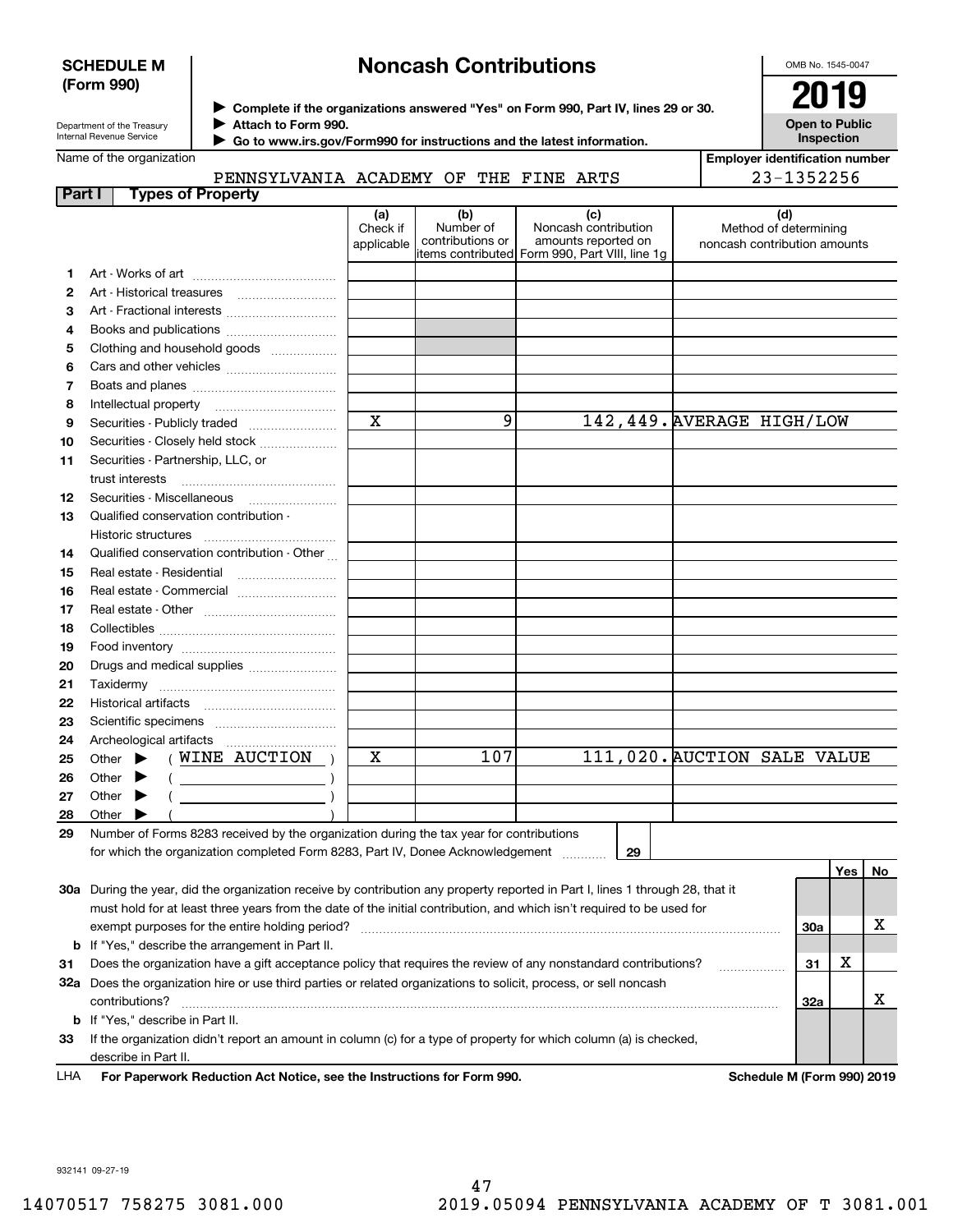| 23-1352256<br>PENNSYLVANIA ACADEMY OF THE FINE ARTS<br>Schedule M (Form 990) 2019<br>Page 2<br><b>Part II</b><br>Supplemental Information. Provide the information required by Part I, lines 30b, 32b, and 33, and whether the organization |
|---------------------------------------------------------------------------------------------------------------------------------------------------------------------------------------------------------------------------------------------|
| is reporting in Part I, column (b), the number of contributions, the number of items received, or a combination of both. Also complete<br>this part for any additional information.                                                         |
| SCHEDULE M, LINE 33:                                                                                                                                                                                                                        |
| COLLECTION OR ARTWORK IS NOT CAPITALIZED.<br>PLEASE REFER TO FOOTNOTE                                                                                                                                                                       |
| FROM FINANCIAL STATEMENT FOUND IN SCHEDULE D, PART XIV WHICH                                                                                                                                                                                |
| CORRESPONDS TO SCHEDULE D, PART III - LINE 1A.                                                                                                                                                                                              |
|                                                                                                                                                                                                                                             |
|                                                                                                                                                                                                                                             |
|                                                                                                                                                                                                                                             |
|                                                                                                                                                                                                                                             |
|                                                                                                                                                                                                                                             |
|                                                                                                                                                                                                                                             |
|                                                                                                                                                                                                                                             |
|                                                                                                                                                                                                                                             |
|                                                                                                                                                                                                                                             |
|                                                                                                                                                                                                                                             |
|                                                                                                                                                                                                                                             |
|                                                                                                                                                                                                                                             |
|                                                                                                                                                                                                                                             |
|                                                                                                                                                                                                                                             |
|                                                                                                                                                                                                                                             |
|                                                                                                                                                                                                                                             |
|                                                                                                                                                                                                                                             |
|                                                                                                                                                                                                                                             |
|                                                                                                                                                                                                                                             |
|                                                                                                                                                                                                                                             |
|                                                                                                                                                                                                                                             |
|                                                                                                                                                                                                                                             |
|                                                                                                                                                                                                                                             |

**Schedule M (Form 990) 2019**

932142 09-27-19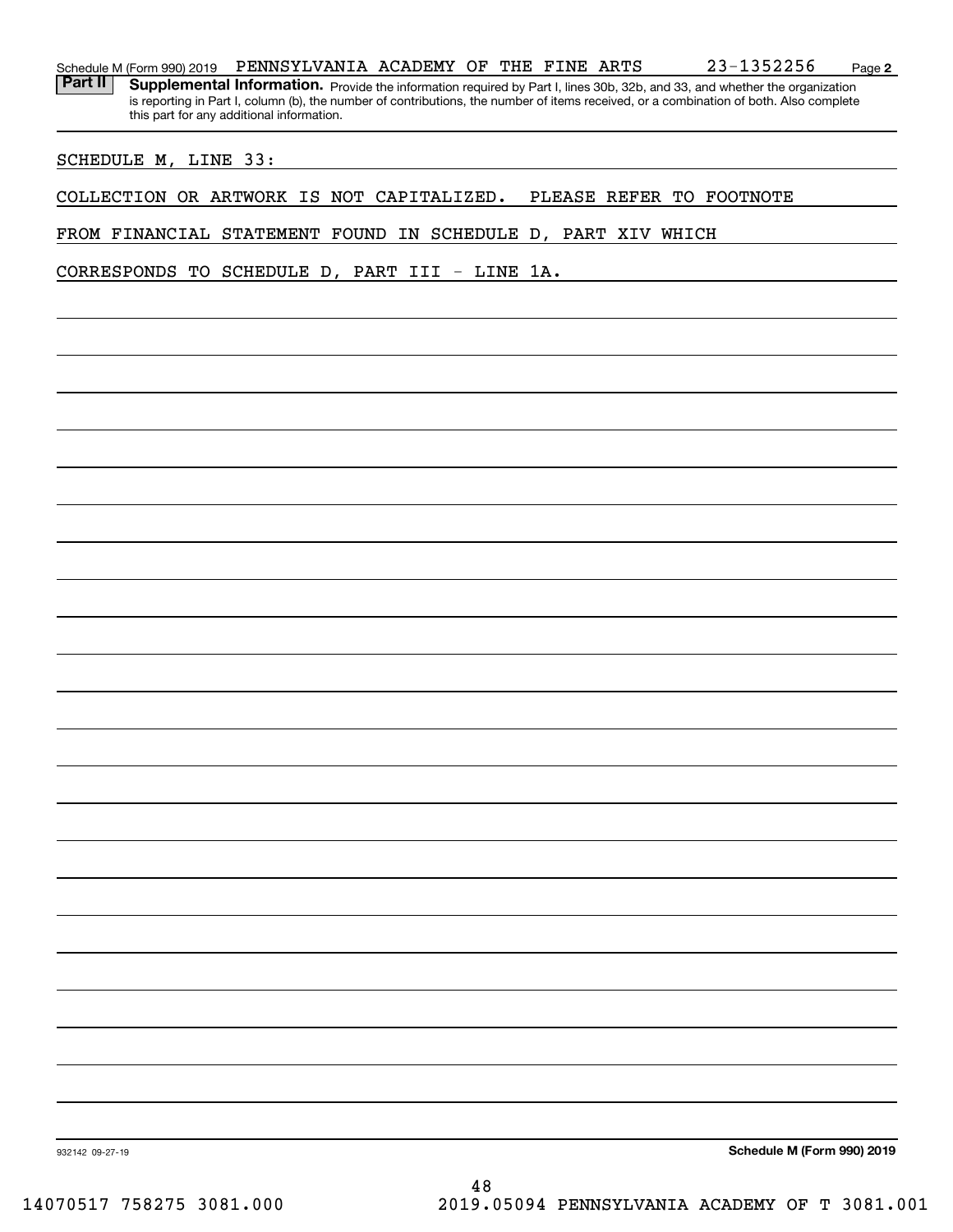**(Form 990 or 990-EZ)**

Department of the Treasury Internal Revenue Service Name of the organization

**Complete to provide information for responses to specific questions on Form 990 or 990-EZ or to provide any additional information. | Attach to Form 990 or 990-EZ. | Go to www.irs.gov/Form990 for the latest information. SCHEDULE O Supplemental Information to Form 990 or 990-EZ**



PENNSYLVANIA ACADEMY OF THE FINE ARTS | 23-1352256

## FORM 990, PART I, LINE 1, DESCRIPTION OF ORGANIZATION MISSION:

AND ART-MAKING.

FORM 990, PART VI, SECTION A, LINE 2:

PAFA USES THE SERVICES OF A TRUST COMPANY WHERE THREE BOARD MEMBERS ARE PAID DIRECTORS, DONALD R. CALDWELL, THOMAS N. PAPPAS AND WINSTON I. LOWE, ESQUIRE. ASSETS UNDER MANAGEMENT WITH THIS INVESTMENT COMPANY TOTALED APPROXIMATELY \$25,760,000 AND \$26,341,000 AS OF JUNE 30, 2020 AND 2019, RESPECTIVELY. FOR THE YEAR ENDED JUNE 30, 2019, PAFA WAS CHARGED A 0.4% FEE FOR THIS SERVICE. FOR THE YEAR ENDED JUNE 30, 2020, THIS FEE WAS APPROXIMATELY \$117,000. IN ADDITION, THIS TRUST COMPANY PROVIDES A LINE OF CREDIT FOR PAFA; INTEREST EXPENSE PAID DURING THE YEAR FOR THIS LINE OF CREDIT WAS APPROXIMATELY \$306,500. ALTHOUGH THE TRUST COMPANY IN QUESTION CHARGES PAFA FOR ITS SERVICES, IT ALSO MADE SUBSTANTIAL GIFTS TO PAFA. THE NET CHARGES AFTER SUCH GIFTS RESULTED IN THIS FEE BEING QUITE SMALL. THE QUESTION OF THE TRUST COMPANY'S CHARGES TO PAFA WAS SUBMITTED TO THE FINANCE COMMITTEE, AND THEN TO THE FULL BOARD OF TRUSTEES. AFTER CONSIDERATION OF THE TRUST COMPANY'S CHARGES, THE TRUST COMPANY'S GIFTS TO PAFA, AND THE PERFORMANCE OF THE TRUST COMPANY, THE BOARD DECIDED THAT THE RELATIONSHIP WITH THE TRUST COMPANY WAS QUITE BENEFICIAL TO PAFA. PAFA WAIVED ANY TECHNICAL CONFLICT WITH THE TRUST COMPANY.

| THE FORM 990 IS PREPARED BY TAIT, WELLER & BAKER LLP. THE FORM IS THEN<br>REVIEWED BY THE CFO PRIOR TO FILING WITH THE IRS. |  | FORM 990, PART VI, SECTION B, LINE 11B: |  |  |  |
|-----------------------------------------------------------------------------------------------------------------------------|--|-----------------------------------------|--|--|--|
|                                                                                                                             |  |                                         |  |  |  |
|                                                                                                                             |  |                                         |  |  |  |

932211 09-06-19 LHA For Paperwork Reduction Act Notice, see the Instructions for Form 990 or 990-EZ. Schedule O (Form 990 or 990-EZ) (2019)

49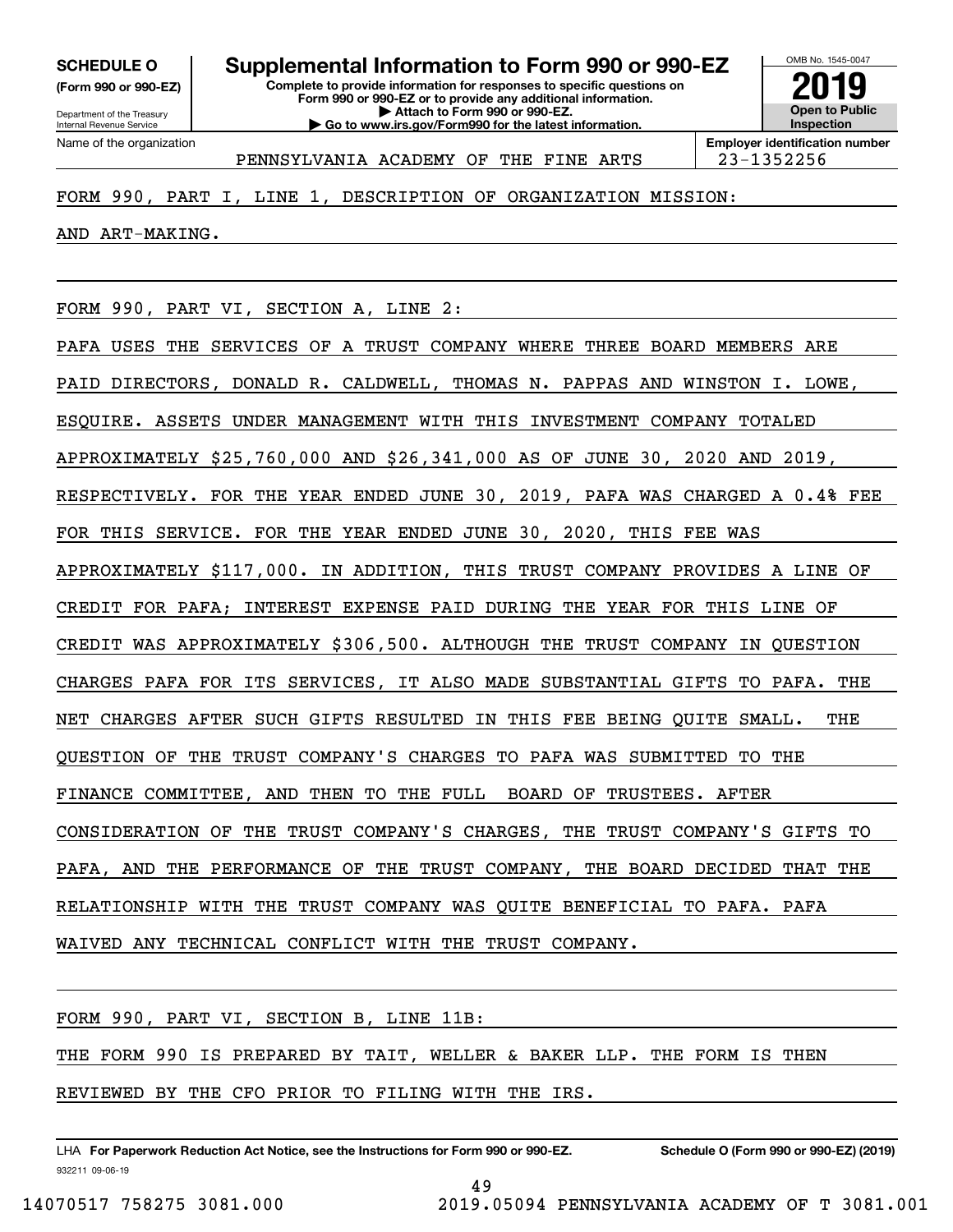| Schedule O (Form 990 or 990-EZ) (2019)                                             | Page 2                                              |
|------------------------------------------------------------------------------------|-----------------------------------------------------|
| Name of the organization<br>PENNSYLVANIA ACADEMY OF<br>THE FINE ARTS               | <b>Employer identification number</b><br>23-1352256 |
|                                                                                    |                                                     |
| FORM 990, PART VI, SECTION B, LINE 12C:                                            |                                                     |
| DURING THE FISCAL YEAR, EACH MEMBER OF THE BOARD OF TRUSTEES AND                   | EACH                                                |
| SENIOR KEY EMPLOYEE COMPLETES A FORM SETTING FORTH, IF ANY, ANY POTENTIAL          |                                                     |
| INTEREST HE/SHE HAS WITH PAFA. SUCH COMPLETED<br>CONFLICT OF                       | <b>FORMS ARE</b>                                    |
| RETAINED BY THE VICE-CHAIR/SECRETARY OF THE BOARD. IF ANY CONFLICT OF              |                                                     |
| INTEREST IS IDENTIFIED, IT IS REFERRED TO THE APPROPRIATE COMMITTEE                | THE<br>OF                                           |
| IT AND REFERS IT TO THE ENTIRE BOARD FOR ACTION.<br>BOARD, WHICH EXAMINES          | THE                                                 |
| WHETHER SUCH CONFLICT IS TO BE WAIVED, ON THE GROUNDS THAT<br><b>BOARD DECIDES</b> |                                                     |
| TRANSACTION OR RELATIONSHIP IN QUESTION IS FAVORABLE TO<br>THE                     | PAFA                                                |
| THE CONFLICT, OR WHETHER SUCH RELATIONSHIP OR TRANSACTION<br>NOTWITHSTANDING       |                                                     |
| BE NEGATED.<br>ΙS<br>TO.                                                           |                                                     |

FORM 990, PART VI, SECTION B, LINE 15:

THE SEVEN OFFICERS OF THE BOARD OF TRUSTEES (PAFA'S GOVERNING BODY) CONSISTING OF: THE CHAIR OF THE BOARD; THE VICE-CHAIR AND TREASURER; THE VICE-CHAIR AND SECRETARY; THE VICE-CHAIR AND ASSISTANT SECRETARY; THE VICE-CHAIR; ASSISTANT TREASURER AND ASSISTANT SECRETARY COLLECTIVELY CONSTITUTE THE COMPENSATION COMMITTEE WHICH DELIBERATES AND DECIDES ON THE COMPENSATION OF THE PRESIDENT/CEO OF THE ORGANIZATION. THE COMMITTEE STUDIES COMPARABILITY DATA OBTAINED FROM SEVERAL SOURCES AND IT MAINTAINS CONTEMPORANEOUS SUBSTANTIATION OF THE DELIBERATION AND DECISION IN THE FORM OF NOTES AND MINUTES MADE BY THE BOARD CHAIR WHICH ARE MAINTAINED IN THE PRIVATE OFFICE OF THE BOARD CHAIR. IN THE PRESIDENT/CEO'S FIRST YEAR IN OFFICE, THE PRESIDENT/CEO AND PAFA ENTER INTO A WRITTEN EMPLOYMENT AGREEMENT WHICH EMBODIES THE DECISIONS ON COMPENSATION. IN EACH SUCCEEDING YEAR OF THE PRESIDENT/CEO'S TENURE, THE COMPENSATION COMMITTEE REVIEWS THE COMPENSATION AND MAKES ANY NECESSARY ADJUSTMENTS. WITH RESPECT TO COMPENSATION OF OTHER OFFICERS OR KEY EMPLOYEES OF PAFA, RECOMMENDATIONS

932212 09-06-19

50

14070517 758275 3081.000 2019.05094 PENNSYLVANIA ACADEMY OF T 3081.001

**Schedule O (Form 990 or 990-EZ) (2019)**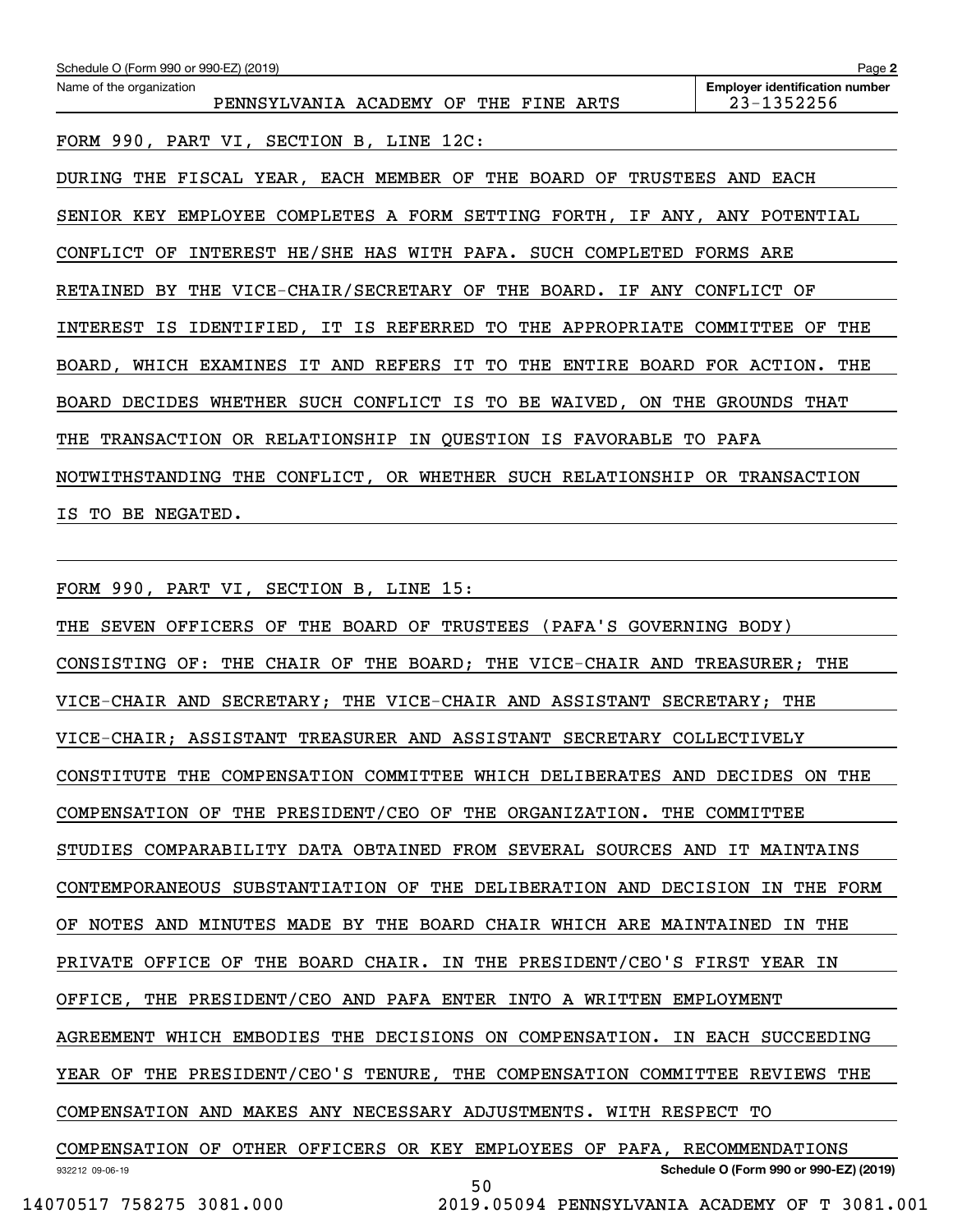| Schedule O (Form 990 or 990-EZ) (2019)                                        | Page 2                                              |
|-------------------------------------------------------------------------------|-----------------------------------------------------|
| Name of the organization<br>PENNSYLVANIA ACADEMY OF THE FINE ARTS             | <b>Employer identification number</b><br>23-1352256 |
| ARE FIRST MADE BY THE PRESIDENT/CEO (AFTER HIS INTERNAL PROCESS OF            |                                                     |
| CONSULTATION WITH SENIOR STAFF,<br>INCLUDING THE EXECUTIVE VICE-PRESIDENT OF  |                                                     |
| FINANCE AND ADMINISTRATION)<br>WHICH ARE EMBODIED IN THE ANNUAL BUDGET, AND   |                                                     |
| REVIEWED BY THE COMPENSATION COMMITTEE OF THE BOARD AND BY THE BOARD'S        |                                                     |
| FINANCE COMMITTEE<br>(WHICH IS CHAIRED BY THE VICE-CHAIR AND TREASURER OF THE |                                                     |
| BOARD). THE ANNUAL BUDGET, WHICH EMBODIES THE COMPENSATION OF                 | THE                                                 |
| PRESIDENT/CEO (AS INITIALLY PROPOSED BY THE BOARD'S COMPENSATION COMMITTEE)   |                                                     |
| THE COMPENSATION OF OTHER OFFICERS AND KEY EMPLOYEES (AS INITIALLY<br>AND     |                                                     |
| PROPOSED BY THE PRESIDENT/CEO)<br>IS ULTIMATELY PRESENTED TO THE ENTIRE BOARD |                                                     |
| TRUSTEES BY THE BOARD'S FINANCE COMMITTEE FOR CONSIDERATION, POSSIBLE<br>OF   |                                                     |
| AMENDMENT, AND FINALLY ADOPTION.                                              |                                                     |
|                                                                               |                                                     |
| FORM 990, PART VI, SECTION C, LINE 19:                                        |                                                     |
| THE DOCUMENTS ARE MAINTAINED IN THE FINANCE OFFICE AND ARE AVAILABLE TO THE   |                                                     |
| PUBLIC UPON REQUEST.                                                          |                                                     |
|                                                                               |                                                     |
| FORM 990, PART XI, LINE 9, CHANGES IN NET ASSETS:                             |                                                     |
| CHANGE IN BENEFICIAL INTEREST IN PERPETUAL TRUSTS                             | 43,161.                                             |
| COLLECTION ITEMS PURCHASED BUT NOT CAPITALIZED                                | $-1,520,803.$                                       |

TOTAL TO FORM 990, PART XI, LINE 9  $-2,620,397$ .

FORM 990, PART XII, LINE 2C

932212 09-06-19 **Schedule O (Form 990 or 990-EZ) (2019)** THE AUDIT COMMITTEE OF THE BOARD OF TRUSTEES APPROVES THE ENGAGEMENT 51

CHANGE IN MARKET VALUE OF SWAP  $-539,735$ .

PROCEEDS FROM ART SALE 2,170.

LOSS ON TERMINATION OF INTEREST RATE SWAP AGREEMENT -405,046.

LOSS ON EARLY EXTINGUISHMENT OF DEFERRED FINANCING  $-180,144$ .

OTHER LOSS PER FINANCIAL STATEMENTS FOR THE SAME AND THE RESOLUTION OF A 20,000.

14070517 758275 3081.000 2019.05094 PENNSYLVANIA ACADEMY OF T 3081.001